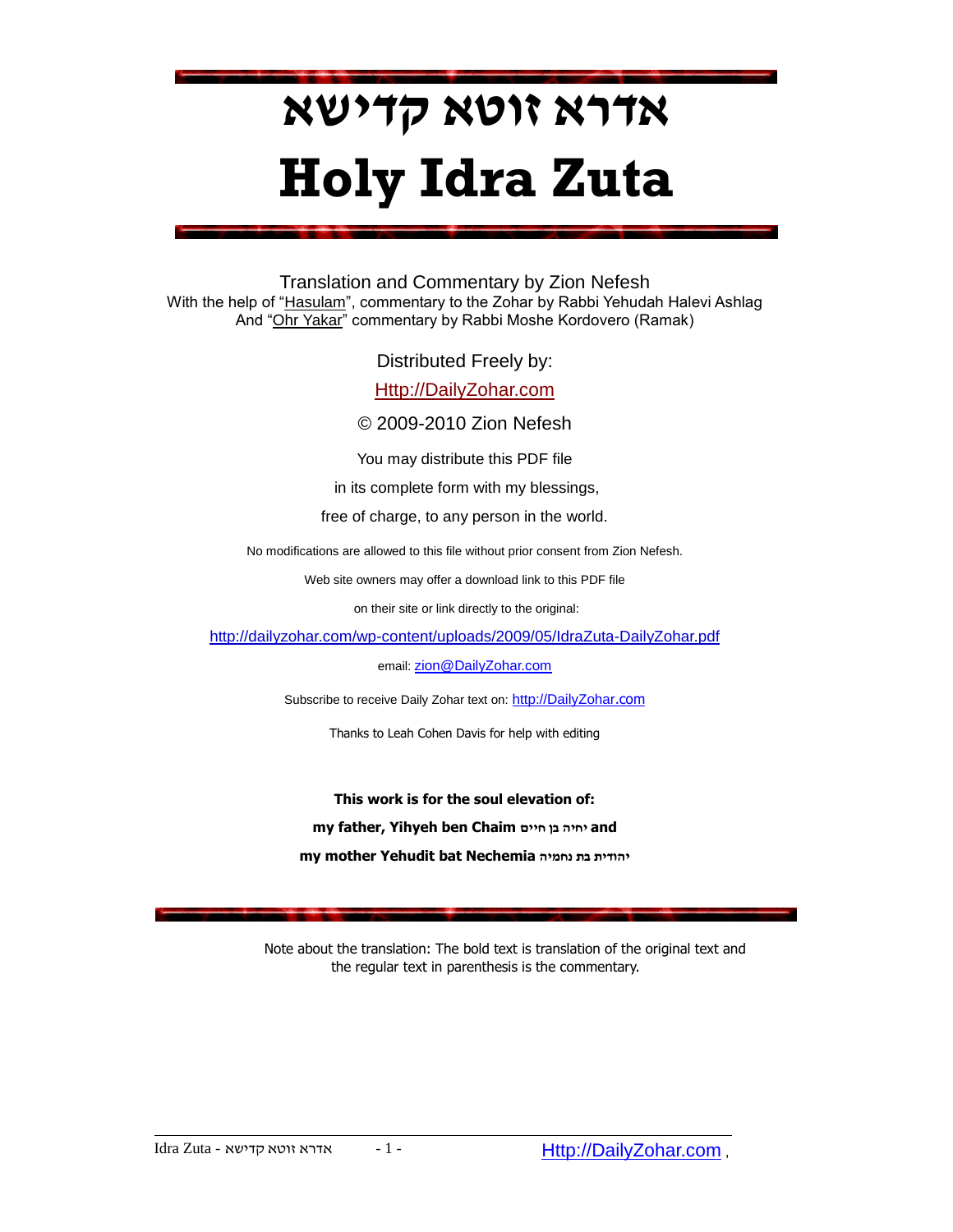# **Introduction to the Idra Zuta**

By; Zion Nefesh

There are many parts of this article that may be difficult to understand for a person new to Kabbalah or the Zohar. It will become clearer and more important to your soul the more you repeat reading it.

The death anniversary of Rabbi Shimon Bar Yochai falls on Lag B'Omer or the thirty –third day of the Omer. It is not a simple holiday; it is a day when the gates of the heavens are open. Make an effort to celebrate this night and day with people with the same consciousness.

The following article is not an easy reading. It's not too short but together with the Idra Zuta it is the best way to connect on Lag B"Omer. I highly recommend you to read it and share this document with all your friends.

The Idra Zuta, meaning small assembly, is a section of the Zohar, found inside the portion of Ha'azinu. I wrote a commentary to Haazinu last year and started revealing the connection between Rabbi Shimon, Moshe, Haazinu and the Idra Zuta.

I wrote in the article;

The parsha was considered as the song of Moses. It was written in the Torah in a very unique way and the style is also different. The whole song was written on two special columns, which are split into two and each become 4 columns of text.

Before the song starts we have 6 regular lines of Torah text, then 35 lines which split into two columns. On the next Torah Column we have the reverse image, 35 lines split to two then 6 regular lines.

I believe that a mathematician will find many secrets just from this unique arrangement of the parsha. Kabbalah sees it as the upper and lower triangles that form the Shield of David.  $70 + 70$  lines of the song or 35 x 4.

This arrangement also looks like two doors, one opening towards heaven and one opening toward earth.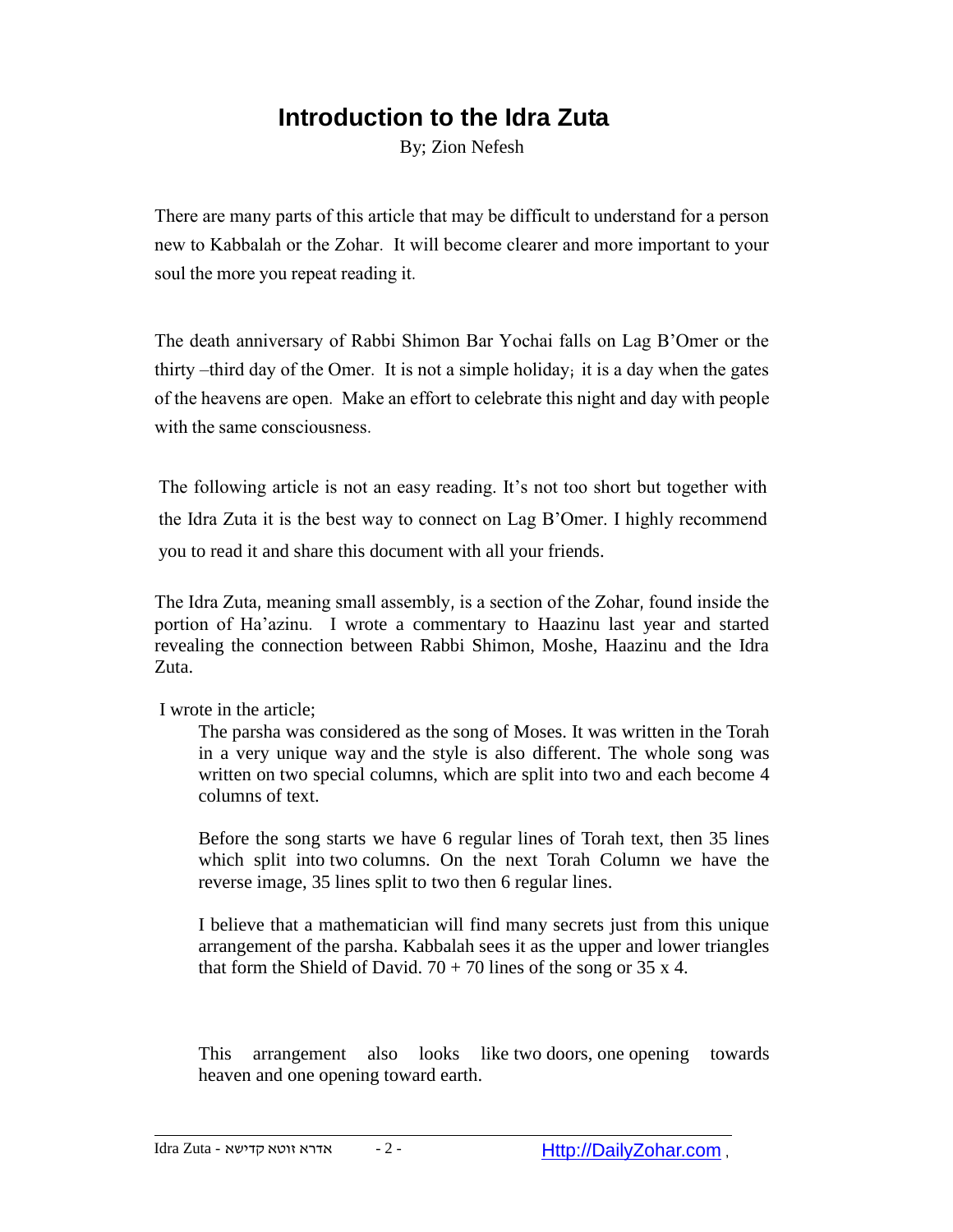At the top of the column, which we discussed last week, we have the letter Aleph that gave birth to Moses which he kept as a key to move between the worlds through the doors that he actually created for us.

The letter Aleph is described in Sefer Yetzirah (The Book of Formation) as a Mother letter, together with Mem and Shin.

In the parsha we find a very unique word in the Hebrew language, it has only one letter, the letter/word "Hey". It appears as a large letter, which means that it connects to the level of Binah. The reader of the Torah should read it as a separate word and not connect it to the next word as normally read.

This letter appears twice in the Tetragramaton, one time for Binah and one time for Malchut. Here it is told how Moses connected upper and lower. At the beginning of the songs he was calling upon heaven and earth to listen and by that he created the necessary gates for us and for himself. As I explained in previous commentaries, he will come back. He has the key and the gates.

The last point I want to share with you is that in the Zohar portion of Haazinu, we find a special section called "Idra Zuta". In this part Rabbi Shimon revealed the secrets of Zeir Anpin (six sefirot of Chessed, Gevurah, Tiferet, Netzach, Hod and Yesod) and the connection to the final Tikkun. Also in the Idra Zuta Rabbi Shimon was leaving the world and his departure was described in details.

### **Why was the Idra Zuta placed inside Zohar Haazinu?**

The Ari tells us that Rabbi Shimon had a spark of the soul of Moses. He came to the world to reveal the Zohar, in order to support the Shechina at the days before revelation of Mashiach and to give us a powerful tool of connection and protection.

The Zohar and Rabbi Shimon are directing us to the gates that lead to Zeir Anpin, the "Light".

Moshe and Rabbi Shimon shared a mission. Just before he passed away, Moshe created the gate in the Torah at the level of Zeir Anpin. Rabbi Shimon created the parallel gate at the level of Malchut with the seventy Tikunei Zohar.

Moshe opened his song in Haazinu with "**Give ear, O heavens, and I will speak; and let the earth hear the words of my mouth**" (Deuteronomy 32:1) Rabbi Shimon opened his revelations of the Idra Zuta with "**I will speak alone. All will listen to my words, uppers and lowers.**"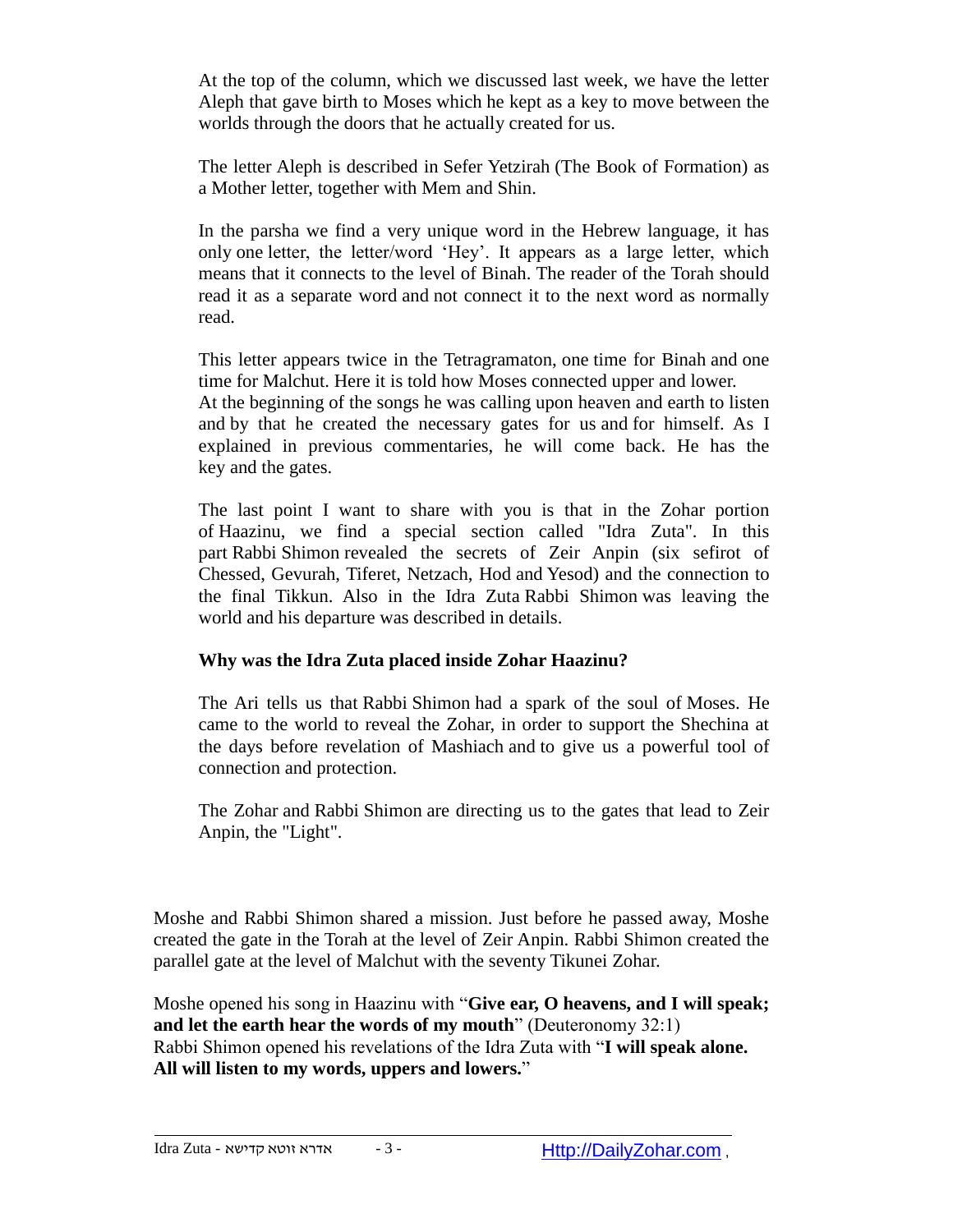The last paragraph of Zohar Haazinu, just before the Idra Zuta, says "When Moshe said "Give ear O heavens..." the worlds shook and a voice said, "Moshe, Moshe why are you shaking the whole world, you are only human, and because of you the world is shaking". Moshe answered, "Because I call with the name of God" (Deuteronomy 32:3). At that moment they became silent and listened to his words.

As you will read in the Idra below, Rabbi Shimon started his revelations with the gates of heavens opened and in the presence of the Shechinah (The female aspect of the God in Malchut אדני (and seventy righteous souls from the Highest level from the Garden of Eden.

The Tikunei Zohar is the key to the gates created for us by Moshe and Rabbi Shimon. The Zohar testified to that in the section of Naso, *"Because the Israelites will taste from the Tree of Life, which is this book of the Zohar, they will go out of exile with mercy".* 

Read the Idra Zuta to connect to the heavenly gates, especially on the day of Lag B'Omer. The more people using the key of Tikunei Zohar, the better are our chances to open the supernal gates and flood our existence with the upper light that will remove all darkness from the world.

If you have read this far then you are a person that cares. You are spiritual and understanding of the value of spiritual tools. Spiritual talks are just "blah - blah" but connecting to spiritual tools and caring for others are the key to spiritual change on a personal and global level.

The Daily Zohar project [\(http://DailyZohar.com\)](http://dailyzohar.com/) is such a tool. It gives free access to the Seventy Tikune Zohar to all people that wish to open the gates and make positive change in the world. [Subscribe](http://dailyzohar.com/) to be part of it.

Now continue reading the Idra Zuta below, especially the part with the translation and commentary that describe the process of opening the heavenly gates.

Zion Nefesh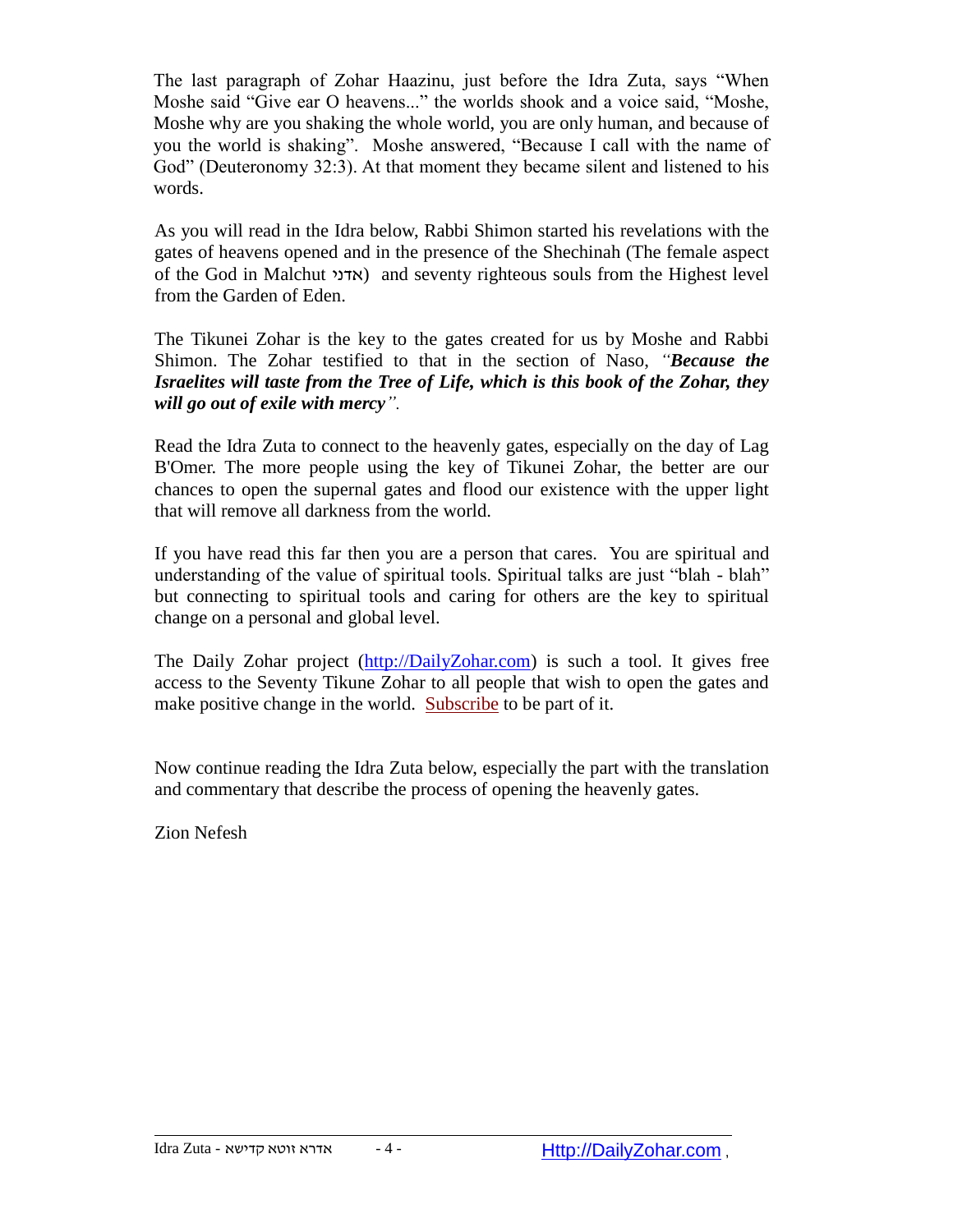## **Notes on the Tikune Zohar and Idra Zuta**

By: Ezra (Jeff) Meiliken

It's an honor to be part of this bold project of the Daily Zohar, and as Rabbi Shimon Bar Yochai opens the gates for us, I just wanted to point out that that 35 and 35 lines comprising the columns of the Song of Moses (Haazinu) total **70** and correspond to the **70** *Tikunim* and the **70** final years since the founding of the state of Israel in 1948 (5708). The word *tikun* תיקון itself is comprised of the value 516 (*TYKV*) plus the final letter Nun (N) of value 50 representing the 50 gates of Binah, and **516** was the number of times that the Zohar tells us Moshe needed to pray to bring the final redemption back in 2448, when G-d stopped him at 515, because while he was ready, we were not.

And using the *gematria sofit* value the word *tikun* has the value **1216**. Now when we wrote about healing the *tikun* and the secret of the small letter *alef* א in *Vayikra* we discussed that we had learned from Rabbi Abraham Abulafia that **1216** was the gematria of the 2 word phrases "70 languages" (ShBAYM LshVNVT לשון שבעים(, and also for the "permutation of the letters" (ZYRVP HEVTYVT ו/צרוף אותיות), including the *kolel*, but what we didn't mention was that the 3330 years from the giving of the Torah on Mt Sinai in 2448 to the year **5778**, the year Rav Ashlag. advised *Moshiach* will usher in the *geula* (final redemption), is precisely **1,216**,256 days, and that that final 256 days is exactly **70**% of the final year.

As for the word *tikunim* תיקונים, its gematria value is **616**, the same as *H'Torah* התורה (the Torah), That said, let us all connect to Moshe Rabeinu and Rabbi Shimon Bar Yochai, and thus learn how to overcome the final **70** *tikunim* through the Torah, the necessary correct permutation of the letters that open the gates, and through our spiritual work so that we make the required changes in our lives and throughout the **70**languages of the world.

One final note, it's no coincidence that as we approach *L'ag B'Omer*, the **33**rd day of the *Omer*, we just read *parasha Emor*, he **33**rd portion of the Torah and the next two portions בחוקותי-בהר, usually read together, have **57-78** verses respectively. And also that the gematria of *L'ag B'Omer (LG B'YVMR* בעומר לג*(,* including the *kolel* for the 7 letters, is **358**, that of *Moshiach* משיח*.*

Ezra Meiliken 16<sup>th</sup> of Ivar 5769 [http://KabbalahSecrets.com](http://kabbalahsecrets.com/)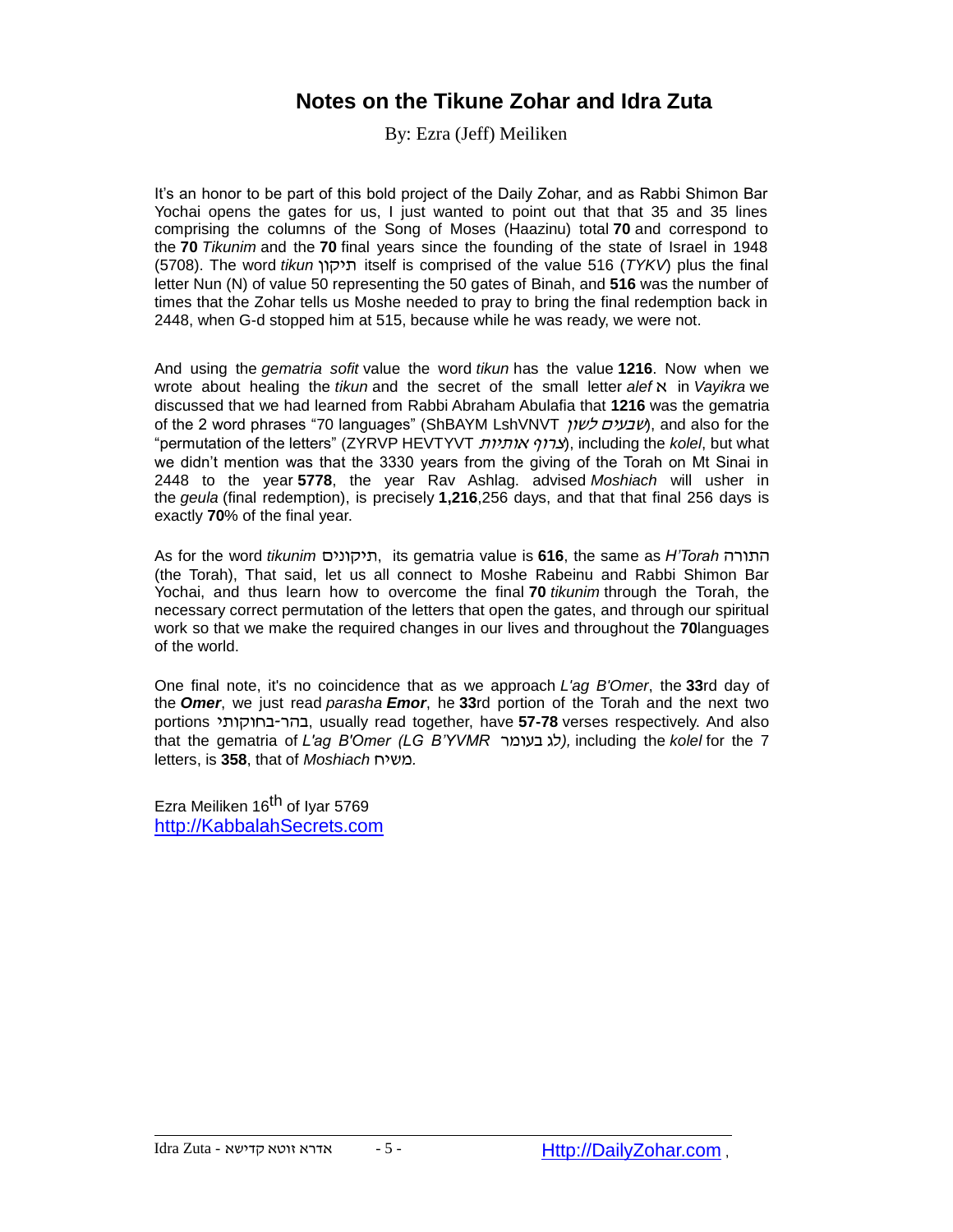כג) הָאגָא בְּהַהוּא יוֹמָא דִּרְבִּי שְּׂמְעֹוֹן בָעָא לְאִסְתַּלְּהָא ִמְן עַלְמַא וְהַוְה ַמְסַדֶּר מִכּוֹי. אֶתְכְּנַשׁוּ וַזְבְרַיָּא לְבֵי רִבִּי שָׂמְעֹוֹן ָ וְהָווּ קָבְוִי רִבְּי אֶלְעָזָר בְּרֵיה וְּ ִר ִֻבי ַא ָֻבא ֻו ְּש ָאר ַח ְּבַרָֻיא. וַהֲ וָה מַ לְּ יָא בֵ יתָ א.

ַזְהָיִף עֵינֿוי רִבִּי שְּׂבְזִעוֹן וַוְזָמָא דְאִתְמְכֵ<sup>וֹ</sup>י בֵיתָא . ַ בְּכָה רִבִּי שְׂבְזִעוֹן וְאָמַר . ָבְּוֹבְּיָּנָא אַוְזַרָא כַּד' הֲוִינָּא בְּבִי כַּוְרְעֵי |, הֲנָה רִבִּי פָנְּוָס בֶּן יָאִיר קַבְּוָאי | וְעַד ִ יְּרְבְרִירְנָּא דוּכְהָאִי אוֹרִיכוּ כִ<sup>ן,</sup> עַד הַשְׁהָא ָוְכָד הַבְנָא אַסְוַר אֶשָׂא ִבְזֶקְמָאי וּבִּועַלְבְּוּיןْ לָא אִתְפָסְק. וְלָא הֲוָה עָׂאל בִּר יָּשׁ אֶלָּא בִרְשׂוּתָא ִוְהַשְׁתָּא וְוַבִּוּיִּיָּא ָדְאִתְפָּסַק וְהָא אִתְּמְלֵי בִיתָא.

**23) On the day that Rabbi Shimon intended to leave the world he was preparing himself** (for the soul to ascend) **and the friends gathered into his house. Before him were Rabbi Elazar** (his son) **and Rabbi Aba** (The scribe of the Zohar) **and the rest of the friends, so the house was full** (the Zohar said before the friends gathered and now the 'rest' of the friends because those are the three friends that left the world in the greater assembly).

**Rabbi Shimon lifted his eyes and saw that the house was full. He wept and said, "In another time when I was sick Rabbi Pinchas ben Yair** (*Rabbi Shimon's father in law)* **was with me and while I was choosing my place** (above) **my life was extended until this time. When I came back the fire was surrounding me and did not cease. Nobody could come to me without permission. Now I see that the fire stopped and the house is full.** 

(All great souls go up to heaven with fire. Usually, when the soul leaves the body the impure forces try to connect to the body and "suck" whatever energy is available. The fire protects the body and the soul gets a direct path to its "resting" place in the heavens. "Rest" is a spiritual state, not meaning "retired" from work. From the first time Rabbi Shimon was supposed to leave the world the fire was always present causing only people with permission to be able to come to him. This was for the protection of the people from below.)

כד) עַר דַיְהוֹו יַתְבִי . פַתְח עֵינוֹי רִבִי שְׂבְועֹוֹן וְוזִבְזא בְּזה דְּוזְבַזא וְאִסְוֹר אֲשָׂא בְּבֵיתָא. יָּפָקוּ כֻקְהוּ וְאִשְׂהָאֲרוּ רִבְּי אֵלְעָוָר בְּרֵיה וְרִבִּי אַבָּא . וּשְׂאָר וַזְבְרַיָּא יתבו אַבראי.

ָאָמַר רִבִּי שְּׂמְעֹוֹן ְּלִרְבִי אֶ לְעָזֶר בְּרִיהּ, פַוּק וְזֵוֶי אִי הָכָא רִבִּי יִצְוָזִק ְדִּאֲנָא ָמערבנא כיה. אימא כיה דיסדר מכוו ויתיב כגבאי זכאה וזוכלליה.

**24) While they were sitting, Rabbi Shimon opened his eyes and saw what he saw and the fire returned to surround the house.**  (This time the house is full because the friends from the lower world had left and the souls from heaven came down to honor and escort Rabbi Shimon on his ascend to the upper world) **Everyone left except for**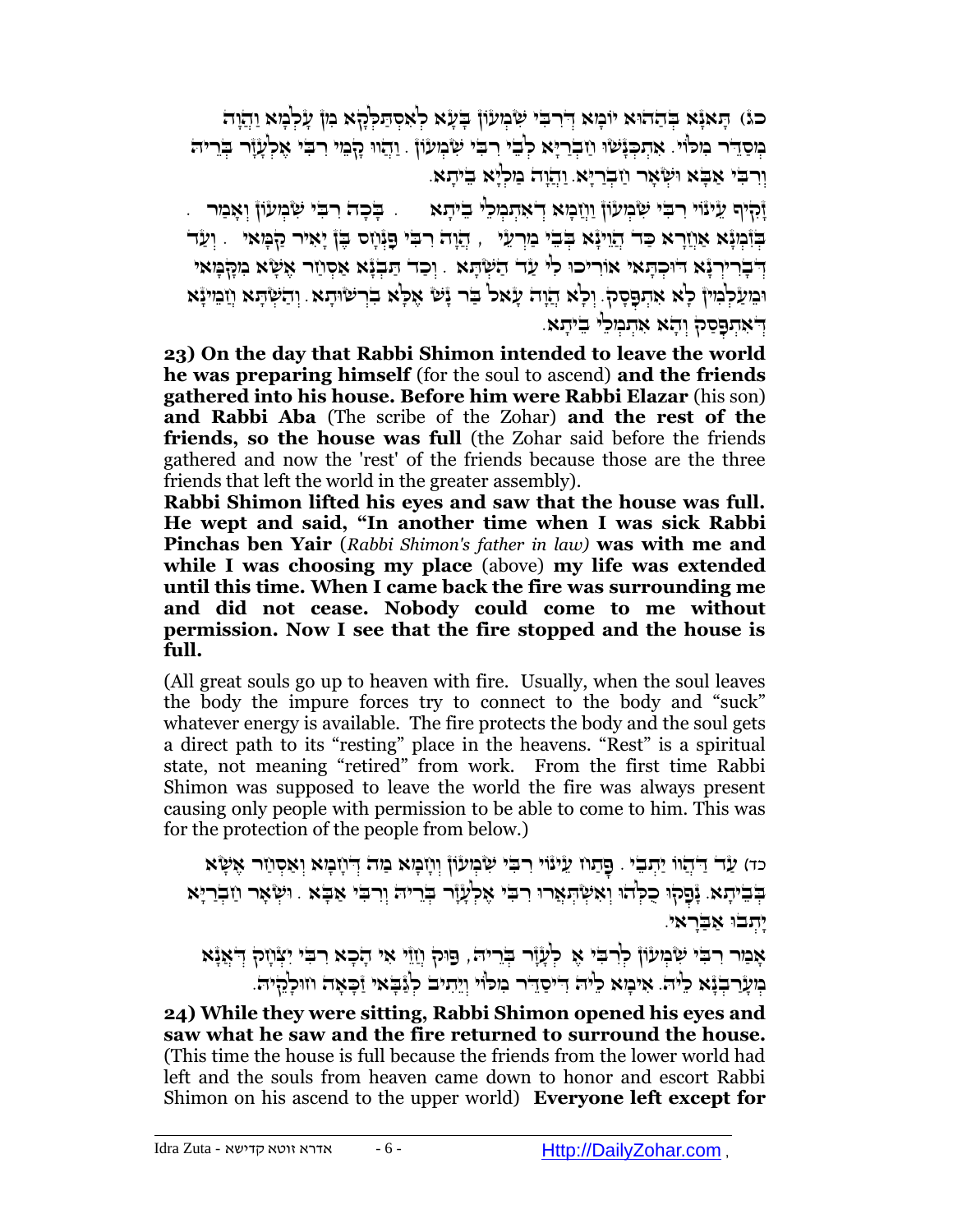**Rabbi Elazar, his son and Rabbi Aba.** 

**Rabbi Shimon said to Rabbi Elazar, his son, "go outside and look for Rabbi Yitzhak, that I was guarantor for him. Tell him to put his issues in order and come to my side, worthy is his place"** (in heaven)**.**

ְּכה) קָם רִבִּי שְּׂבְוּעוֹן וְיָהִיבֹ וְוַזִיִּיךְ וְוַזֵהִי . אָמַר אָן אִנּוּן וַזַבְרַיֶּא . קָם רִבִּי ָאָלְעָזֶר וְאָעִיל לוֹן וְיַתְבוּ הָבְוִיה . זֶקִיף יְדוֹי ִרְבִי שִׂבְוּעֹוֹן וִּמְצַכְּי צְכֹוֹתָא וַהֲזֶה ָּוֹיָּהִי וְאָמַר. אִנּוּן וַזְּבְרַיָּא דְּאִשְׂהָכְוזוּ בְבֵי ּאִ דְּרָא יְוָּדִמְנוּן הָכָא . נָפְקוּ כֻלְהוּ ְוְּאִשְׁתְּאָרוּ רִבְּי אֶלְעָזֶר בְּוֵריה וְרִבִּי אָבָא וְרִבִּי יְהוּדָה וְרִבְּי יוֹסֵי וְרִבִּי וְזְיֵיא ַאַרְּהָכִי עָׂאל רִבִּי יִצְוָזהָ . אָבַור כִיּה רִבִּי שִּׂבְועוֹן כַּבְּוּה יֵאוֹת וזוּלְהָךְ כַּבְּוּה וַזידוּ בְעֵי לְּאִתוֹסְפָא לְךְּ בְּדָאי יוֹנְזא ). יָתִיב רִבִּי אַבְּא בְּתַר כִּתְפֹוֹי וְרִבִּי ָאכלעור המיה.

**25) Rabbi Shimon stood and sat and with smile and joy he said "where are the friends? Rabbi Elazar rose, called them and they came and sat in front of him. Rabbi Shimon lifted his hands with prayer and with joy** (Rabbi Shimon was preparing himself to reveal first time secrets. He stood and lifted his hands in order to connect to all the ten sefirot and sat to bring it down.) **He said "Those are the friends that were in the Idra house** (only those friends that were in the Idra Rabba were worthy of those new revelations.) **are invited here" Everyone went out. Those who remained were Rabbi Elazar, his son, Rabbi Aba, Rabbi Yehuda, Rabbi Yossi and Rabbi Chiya. While this was going on Rabbi Yitzhak entered. Rabbi Shimon told him, "how worthy is your place and how much happiness is asked to be added to you on this day.** 

**Rabbi Aba sat behind his shoulder and Rabbi Elazar, in front of him.**

כו) אָמַר רִבִּי שְּׂמְעֹוֹן הָא הַשְּׂתָא שַׂעְתָּא דְּרעוּתָא הוּא. וַאֲנָא בְעֵינָא לְמֵיעַל , בְּלְא כִּסּוּפָא לְעָלְּבְוּא דְאָתוּ . וְהָא נִזִלִין קַדְּיִיּשִׂיןְ דְיִלְא גְּלְיָאן עַד הַשְׂהָא ָבְּעֵיוָּא לְגַּכְ<sup>וָ</sup>אָה קִבְּוּ שִׂכִיוָּהָא , דִּכְא יֵיכִורוּן דְּהָא בְּוָריעוּתָא אִסְתָּכַ<sup>ן</sup> , הְגָּא ְמִעָּלְמַאָ. וְעָד כִּעַן ְּטֹמִירן הוֹו בֹּלְבֹּאִי, לְמִיעַל ְבֹּהוּ לְעַלְמָא דִּאֶתי.

**26) Rabbi Shimon said "this is the time of goodwill"** (on the day of his leaving the world, the heavens were opened for him and the Shechina was present. This created a special time (just like at the moment of the thought of creation) and Rabbi Shimon could reveal new secrets.) **And I want to go into the world to come without any**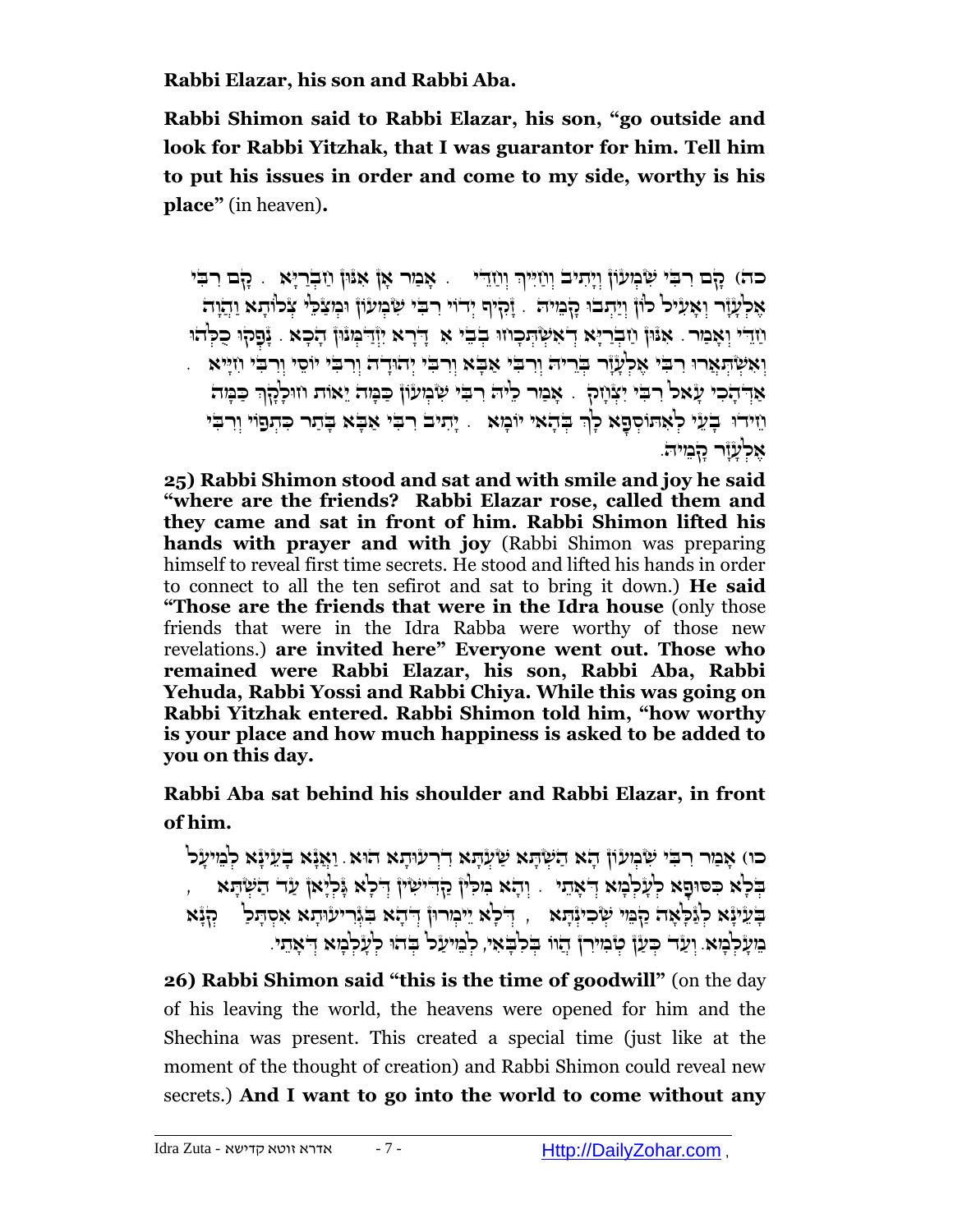**shame. And here are holy words, which I have not revealed until now. I want to reveal it in front of the Shechina, so it won't be said that I left the world with lack. They** (the secrets) **were concealed in my heart to this very moment of leaving the world.** (Rabbi Shimon could not reveal such high secrets before because such revelations would create a spiritual opening that could merge him with the upper world. In the moments before passing the world, the opening to the spiritual world allowed him to reveal all that he knew)

ְכוּ אָסְדַׂרְנָֿא לְכוּ , רִבְּי אָבָא יִכְתּוֹבֹ , וְרִבְּי אֶלְעָ זָר בְּרִי יִלְעָי , וּשָׂאָר ְ ְּיָתְיִבְרְיֵּיא יִרְוְזָשׂוּן בְּכְבְּיְהוּ . כָם רִבְּי אָבָא מִבְתָר כַּתְפֹוֹי . וְיָתִיב רִבְי אֶלְעָוֹר ַבְּרִיה קַמֶּוּה, אָמַר כִ<sup>וָ</sup>ה קוּם בְּרִי , דְּהָא אַוְזַרָא יְתִיב בְּתַהוּא אֲתָר , קָם רִבִּי אָלעֿוָר.

אִתְעֲטָ<sup>ּוּ</sup>ף רִבִּי שִּׂבְוּעוֹן, וְיָתִיבֹ. פַּתַח וִאָבַור , (תהלים קטו ) כ<sup>וֹ</sup>א הַבֵּוּתִים יִהַלְלוּ יַה וֹלֹא כּל יוֹרדי דוּמה . לֹא המתים יהללו יה , הכי הוּא ודֹאי , אינון דֹאקרון ָבְּוְתִים, דְּהָא קוּדְשָׂא בְּרִיךְ הוּא וַזִּי אִקְרֵי ְ, וְהוּא שָׂארֵי בֵּין אִינּ וּן דְּאִקְרוּ וֹזִיִּים, וְּלָא עִׂם אִינִּוּٳ דְּאִקְרוּٳ בִּוּתִים . וְסוֹםֵיה דִיקְרָא כְּתיב , וְלֹא כָּל יוֹרְדֵי דוּכְוּה, וְכָכ<sup>ן</sup> אִינּוּן דְּיָנְוְזִהְיּן כְּדוּכְוּה , ַבְּגֵּיהִנָּם יִשְׂתַאֲרוּן . שַׂאנֵי אִינּוּן דְּ'אִקרוּן ַחַיִּים, הְּדָא קוּדְשָׂא בְּרִיךְ הוּא בְּעֵי בִיקָרֵיהוֹן. אָבַור רִבִּי שִׂנְיְעוֹן, כַּבְוּה שַׂוְּיָא הֻו ַשֲע ָתא )**דף רפ** ''**ח ע** ''**א**( ָ ֻדא ֵמ ִאָ ֻדָרא . א ֻד ִ ְּב ִאָ ֻדָרא ִאְּז ֻד ְּ ַמן <sup>ק</sup> ֻוְּד ָשא ְֻּבִריךְּ וּוְרִתִּיכוֹי. וְהַשְׁתָּא, הָא קוּדְשָׂא בְּרִיךְ הוּא הֵיכִי (המא), וְאָתִי עִם אִינּוּן צַדְדִיקַיְיא דִּבְגְּוָּהָא דְּעֵדֶ , ۚ כַּוֹה דְלְא אִעְרָעוּ בְּאִדְרָא ְ ָוְהִדְשָׂא בְרִיךָ הוּא בְעֵי ָבִּיְכָהְיהוֹן הָצָהִיֹּכָלְיֵיא יַתִּיר ִמִיכָרָא הִיכְלִּיהֹ , כִּמִה הִכְתִּיב בִּירַבְעַם , הַחֲוָה בְּוּכַלְּטֶר וּבֵוּםֲכַלְּוּז כְלְּעֲבֹוֹדָ־הֹ וֶרְהֹ, וְקִוּדְשָׂיא בְּרִיךְ הוּא אוֹרִיךְ כִלּיהֹ. וְכֵיוָן דְיאוּשִׂיט ַיְרֵיה כְּהֲבִלֵי דִיעָדו גָּבִיאָה, אָתְיִיבַשׁ יְרֵיה, דִיכְתִּיבׂ, ומכים א יג) וַתִּיבַשׁ יָדוֹ וְגּוֹי. ָוְעַל דְּפָלַוז לְעָבוֹדָה וָדָרה לָא כְּתִיב , אָלָא עַל דְאוּשִׂיט' יְדִיה לְעִדוּ וְּבִיאָה . ְוְהַשְׁתָּא קִוּדְשָׂא בְּרִיךְ הוּא בְּעֵי בִיקָרָא דִיכְןٌ, וְכַלְהוּ אָתָאןْ עִבְּוּיה.

27) **This is how I arrange it for you. Rabbi Aba, will write, Rabbi Elazar, my son will speak the words and the rest of the friends will repeat without sound in their hearts.**

**Rabbi Aba rose from behind his back. Rabbi Elazar was sitting in front of him. He told him, stand up my son, another will sit in this place,** (Rabbi Shimon is asking his son to give his seat to another. Who is this "another" is not clear but it is certain that it is a special soul that came down just to listen to Rabbi Shimon at the time of great revelations. If Rabbi Shimon moved his son from his front then it must be a higher soul from above).

**Rabbi Shimon wrapped himself** (connected to his surrounding light) **and sat. He opened and said (Psalms 115) "The dead shall**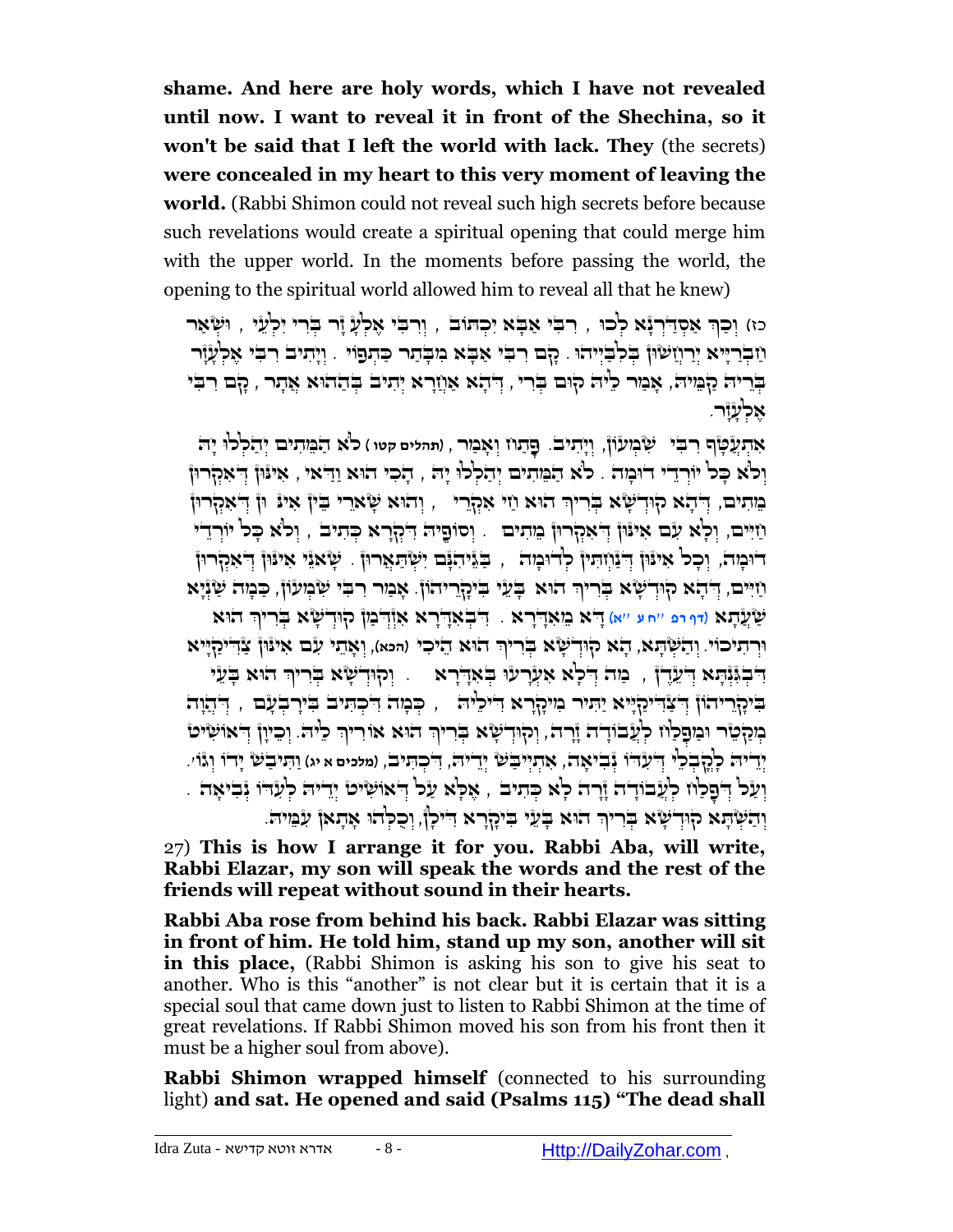**not praise "יה**) **"**The first two letters of the Tetragramaton, the higher dimension of the Tree of Life) **and not all that goes down to "Dooma"** (a lower level where the evil souls go after death. The letters are וה and דמ, the last two of the Tetragramaton and דמ, blood. The dwellers of Dooma are evil people that have committed murders.). **"The dead can not praise God" (he repeats) , that is for sure, as they are called dead and the Holy One Bless be He, is called living and his presence is with those who are called living and not with those who are called dead. At the end of this verse it said "and not those that goes down to Dooma. And all those that descend to Dooma will stay in Gehinnom. (**The place of the cleansing of the soul). **It's different for those that are called living because the Holy One Bless be He desires their honor.**

**Rabbi Shimon said, How different is this time from the Idra** (Idra Rabba, when all the 10 friends were gathered together), **in the Idra we were visited by the Holy One Bless be He and his chariot's angels and this time** (now at the Small assembly, Idra Zuta) **The Holy One Bless be He came here with the righteous from the Garden of Eden, which didn't happen in the Idra**  (Rabba). **The Holy One Bless be He wants the honor of the righteous more than his own honor.** (The Holy one came to this Idra with the righteous because of the great light revealed by the merit of Rabbi Shimon. As the heavens opened to welcome Rabbi Shimon his light was radiated throughout all the worlds, from Malchut to Chokmah. The righteous could join this Idra study because Rabbi Shimon was in between both worlds and they could connect on the same level.)

**Like it said in the case of Yerovam, who was offering incense and worship idols, and the Holy One Bless be He was patient with him** (didn't punish him immediately) **but when he pointed his hand toward Iddo, the prophet, his hand dried up, as it said**  (kings1 13:4) **and his hand dried up. It is not written that it was because he worshiped idols but because he stretched his hand to harm Iddo, the prophet. And now, the Holy One Bless be He, wants honor for all** (the righteous from the Garden of Eden) **who came with him.**

ָרוּוּ אָבִוּר, הָא רַב הַמְוּוָּגָא סָבְא הָכְא , וְסַוְזַרְוּיה עֹּי צַדִּימֵן וְּלִיםֶן בְּעִיטְרִין , ָמְנָהֵרִין כָּל וַזָּר וְוַזֵר ִמְוִיהֲרָא דְּיָעֲתִּיהָא הָדְיִשָׂא , סְתִיכָּוּא דְּכָל סְתִימִין ָ ָדהַ אָמי הַמַּשׁׁמַע בַּוזְדוותָא, אָכִיון ְמִכְּיוֹ דִּאְנֹא ְאִימַאָ. עָד דְּהוּה יִתיב, אָמַר ָהָא ִרִבְּי פָּנְּוָס בֶּן יָאִיר הָכָא, אַתְּקִינִּו דֹּוּכְתֵּיה, אִוְּדַעֲלָו וַזִּבְרַיִּיא דַּהֲוֹו תַּמְן ִ ִא ְּש ָֻתֲאר ֻו )**נ**''**א** ְּוָקמֻו . וְּ רִ בִֻ י אֶ לְּ עָ זָר וְּ רִ בִֻ י אַ בָֻ א , ַק ֵֻמי ֻה ְּוָי ְּתבֻו ְֻּב ִשי ֻפ ֻו ֵלי ֵֻבי ָתא ,<br>עמיה) דְּרַבִּי שְׂבְוּעֹוֹן. אָבַור רִבִּי שְׂבִעוֹן, בִאֶדְרָא אִשְׂהֵכָוְזָּא דְפָל וַזַּבְרַיִּיא הַוֹו , אַמְרֵיי, וַאֲנָא עִמְהוֹן . הַשְּׁתָּא אֵימָא אֲנָא בְּלְחֹוֹדָאי , וְכְכְּהֹוּ צַיִּיתִין לְמְכֹוּלִי ַ זְלָכְ<sup>וֹ</sup>אִין וְתַתָּאִין. וַכְּאָה וווּכְ<sup>וֹ</sup>ְלִי יוֹבְזָא דֵין.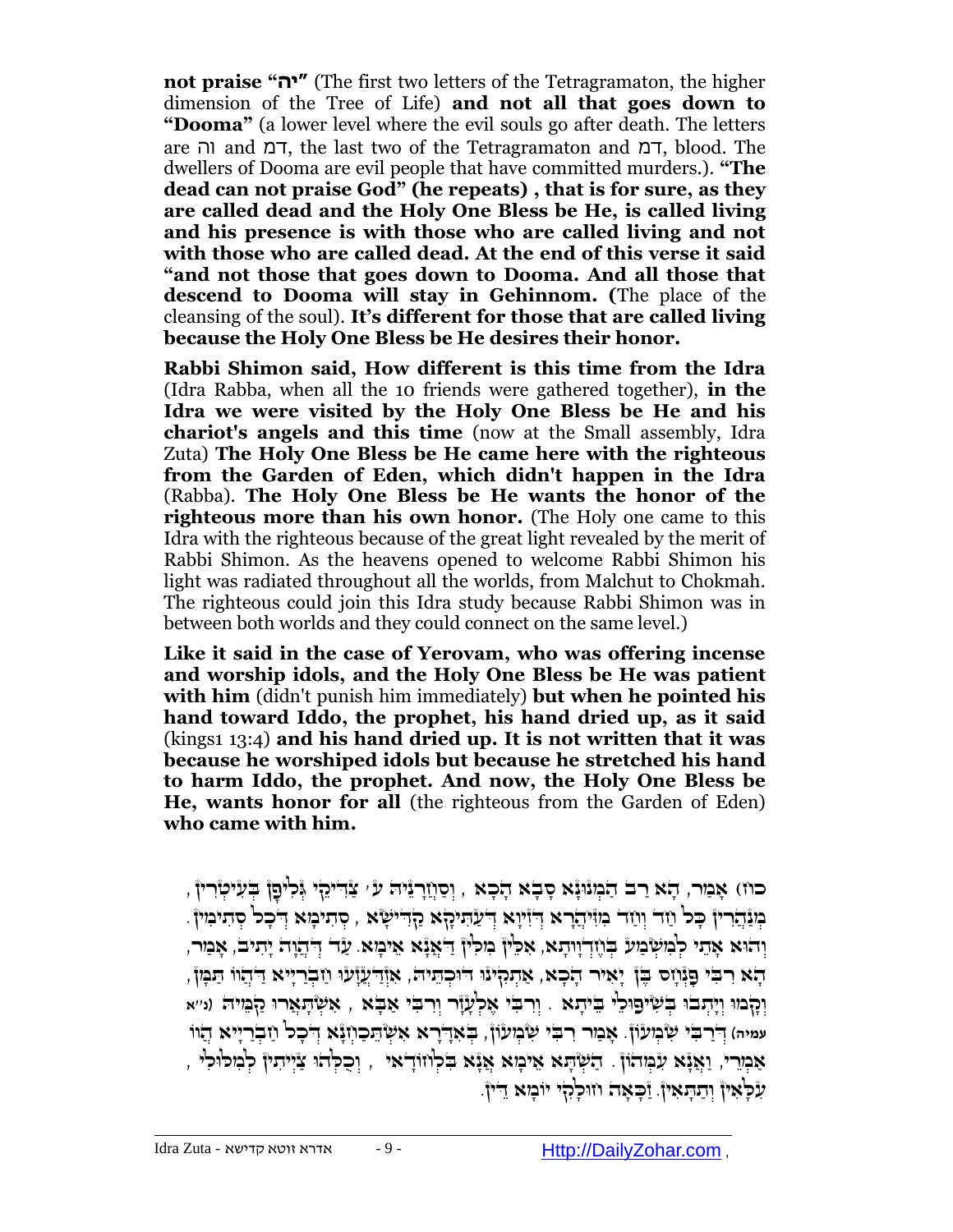**28) He** (Rabbi Shimon) **said, here is Rav Hamnunah Saba** (a Mysterious person that appears throughout the Zohar to teach the friends and open new insights to Torah verses) **and surrounding him were seventy righteous, dressed with crowns, each of them with light that radiates from the light of "Atika Kadisha"** (This light is the first emanation that created the world), **the concealed of all, and he came with happiness to listen to the words, which I will say. And when he sat he said "Here is Rabbi Pinchas ben Yair with us", prepare a place for him, the friends that were there were in shock and they stood and moved to sit in the lower side of the house** (distant themselves from the presence of Rabbi Pinchas, because they knew that he came from the upper worlds.) **Rabbi Elazar and Rabbi Aba stayed close to Rabbi Shimon**  (Rabbi Shimon needed an "anchor" to keep him in this world until he finished his teaching. Rabbi Aba was behind him and Rabbi Elazar in front of him since the heavens were opened for Rabbi Shimon, he could have ascended instantly. He was given permission to reveal the secrets in a concealed way although he still needed Rabbi Aba and Rabbi Elazar. The friends were afraid to be taken for "technicality" and not at their time so they moved back and down to the sides of the house.)

**Rabbi Shimon said, in the previous Idra (Idra Rabba), all the friends were talking and I with them and now I will speak alone. All will lighten to my words, uppers and lowers.** (Rabbi Shimon in his current state of the beginning of ascent was channeling the secrets as a gift to them. It was no longer a regular study and exploration of the spiritual world but a pure delivery of light to everyone, including us in a generation which is 2000 years later. ) **Worthy is my share.**  (Rabbi Shimon expressed his appreciation to encapsulate the light that he was channeling.)

#### **-+-+-+-+**

(Rabbi Shimon made the Tikkun (meaning correction, establishment or bridge) for the light of creation to reconnect to this world with his seventy Tikunei Zohar. Which is why he merited having the seventy righteous souls from the highest level to come and escort him on his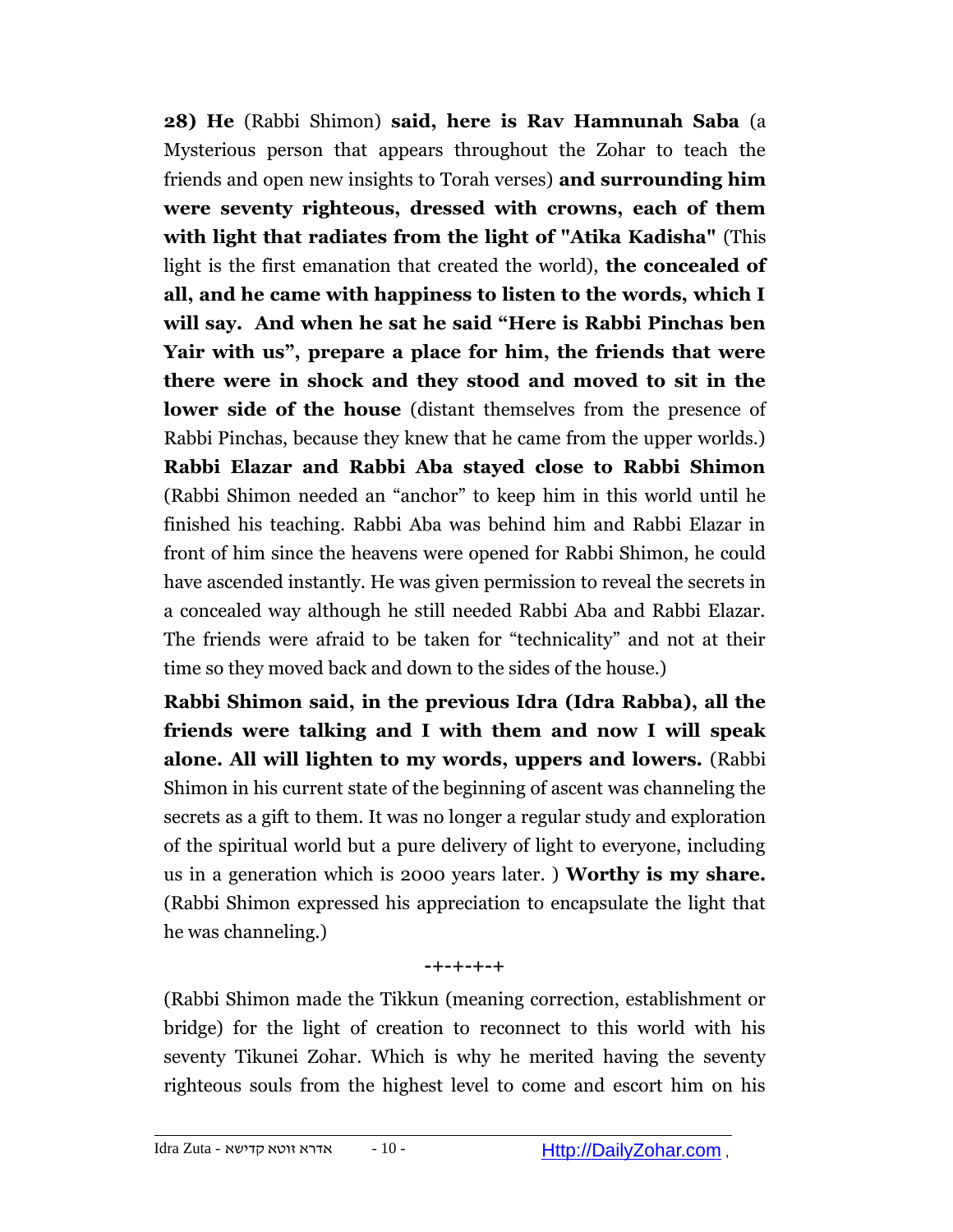ascend to heaven. Each one of the souls represented one of the Tikunei Zohar.

With that, Rabbi Shimon is telling our generation that he did the work for us. Rabbi Shimon built the bridge and now we can walk through it to welcome Mashiach. The Zohar has an awesome light, but, the Seventy Tikkunim is the bridge to the final redemption. At his point of departure from this world, Rabbi Shimon revealed to us the deepest secret and tool for the final generation.

The final generation began in 1948 with the announcement of the State of Israel. Seventy years later will be 2018 or 5778 HC. Rabbi Ashlag prepared the Zohar for us. He started the work on the translation and commentary of the Zohar in 1943, 5 years before 1948 and completed it 10 years later in 1953. A year later, in 1954, he passed away. The State of Israel was born in the middle and with the support of his work. The process of the gathering of the children of Israel from all the nations began in 1948. This was the first sign (as is said in the prophecies) of the Final Redemption.

At the end of this Idra it said that when Rabbi Shimon's soul left his body, he was laying on his right side smiling. He was happy because he knew he completed his job.

May we all merit the promised day, today, Amen.

-+-+-+-+ (From this point on begin the and revelations of the Idra Zuta)

ָפְּתָּוֹז ְרִבְּי שָּׂבְוְעָוֹן וְאָבְוֶר , (שיר השירים ז) אֶגָּי כְרְדֹוְדִי וְעַלַי הָעֹוּכָדֶתוֹ , כָכ<sup>ּן</sup> יוֹבְוִין ָדְּאִתְּהְטַּׂךְ יָּא בְּדַאי עָלְמְא , בְּוַזד הְסִירָא אִתְהְטַּיְדְּא בִּיה בְּהוּדְשָׂא בְּריוּך הוּא, וּבְגִּיןْ כְּךְ הַשְּׁתָּא וְעָׂכַ<sup>ן,</sup> הְשׂוּהָתוֹ. דְּהוּא וְכָכ<sup>ן</sup> סִיעָּתָא הַדְּדִישָׂא דִיכִיה, אָתוּ ַלְּמְשְּׂבְוּע בְּוֶזְדְוָה , בְּוּכְוֹן סְתִיבְוּין , וּשְׂבְוָזָא דְּעֲתִּיהָא הָדָישָׂא , סְתִיבַּזָא דְּכָכ סְּתִיּבִוּן, פָרִישׂ וְאִתְפָרשׂ בִוכֹּלְא , וְכְא פַרִישׂ , יְדֹתָא כֹּכְא בִיה בִותְדְבַק , וְהוּא מִתְּדִּבְהָ בִּכֹלָא הוּא כֹּלָּא.

ַעֲהִיּכָּךָא דִּכְכ<sup>וֹ</sup> עַהִּיכִּרְיֹן, סִתִיכְוּא דִּכְכ<sup>וֹ</sup> סִתִיכְוּיןֿ, אִתְהַכַּךְן וְכְ<sup>וָ</sup>א אִתְהַכַּךְן. אִתהַכַּןֹן, הַגְּין לְהָיִּיכִוּא כּכְא. וְכָא אָתָהְקַן, בְּגִּין דִלְא שִׂכִיוַי.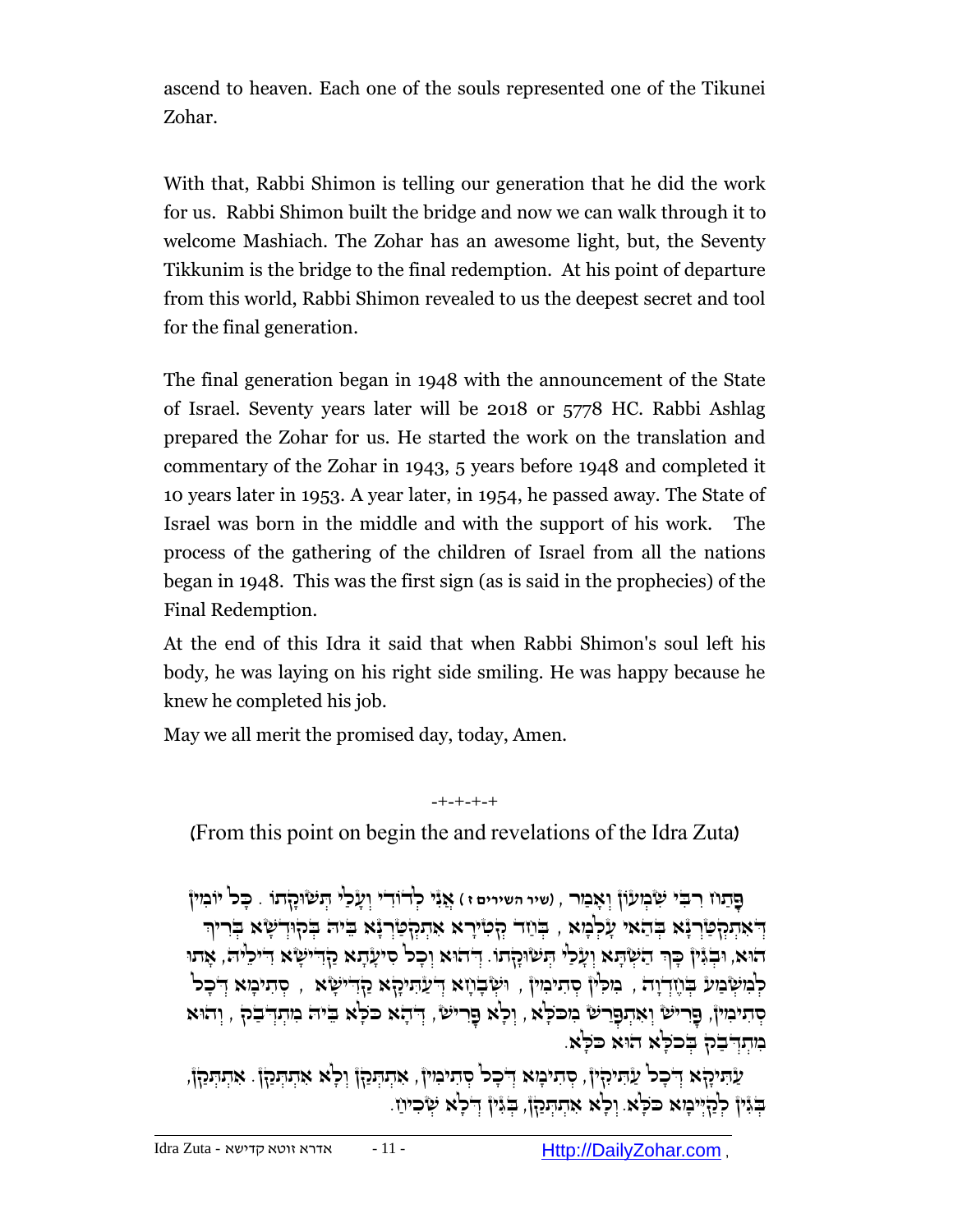ַּכְּד אִתְּתְּכַן, אַפִּיק ט' יְּהוֹרִין, דְּלַהֲטִין ִמִגֵּיה, מִתִּקוּנוֹי. וְאִינּוּן יְּהוֹרִין ִמְגֵּיה, בְּוּדְּנָּהֲבֹרוּן וּבְוּתְכַ<sup>וְ</sup>ְדָמִיּן , יִאְזְּלִין וּבְוּתְפָשְׂטִין לְכָל עִיּבְר , בְּבוּצִינָּא ְּו ִאי ֻנ , ַֻכד ֻון ְּנהֹוִרין ֻד ְּ ִמ ְּת ַֻפ ִמֵֻני ֻה ְּנהֹוִרין ְּל ָכל ִע . ֻ ְּש ִטין ֻד )**דמתפשטין**( י ָבר ְּ ִא ְּת ַֻפ ֻ ְּש ִטין יִּכְלְּרבוּן לְמִגְּדִיע לוֹן , לְא שְׂכִיוַז אֶלְא בוּצִינָּא בִלְוּזוּדוֹי ַקְדִישָׂא, (הוא) בוּצִינָֿא עִלְאָה , סְתִיכְוּא דְ**יכָ**כ<sup>ן</sup> סְתִיכִוּין . וְכְ<sup>וָ</sup>א שְׂכִיוַז בַּר אִינּון וְּהֹוֹרִין ְדְּבִוּהְפָשְׂטָן, דְּבִוּהְגַּכְיָוּ, וִמְבִוּיָךְ, וְאִינּוּן אִקְרוּן שְׂבְוּא קַדְדִישָׂ א. וּבְגִּין כְּךְ ָכֹּכְא וַזד.

יִכְּוֹד הָּאָתְּבְרִיאוּ , וְעַתִּיכְלְּא וְּבְרָנָא וְּבְרָנָת הַחֲדָּר ְיִאֲתְבְרִיאוּ , וְעַתִּיכְלְּא ַקְדִּישָׂא אִהַגְּכֵן בְדוּ , בְּכָל וַזָד וְוַזד . מִשְׂוּם דְּאִינּוּן הִקוּגִּין דְיעַהִיקָא קַדִישְׂא . ָלְאו הַשְׂהָא עִידְנָא לְהָנֵי ִבְּוּלְיןْ דְּהָא אֲמִינָּא לוֹן בְּאִדְרָא מַדְּישָׂא . וַוְזַמִּינָּא ַמַּה יְדִעְּנָא הָכִי , וְעַד הַשְׂהָא אַסְהִים בְּלִבְאִי נִזְלְּה . וְהַשְׂהָא אֲנָא ָדָּלְוּזוֹדָ אי אַסְהִידְ יָּא ַקְבִּוּי בַוִּלְבָּא קַדְּיִישָׂא ซ , וְכָל הָנֵי יַבְאֵי קְשׂוט ְ ּלְּמִשְּׁבִּוּע בְּוּלְין אָכְיןֹ.

ָלאו ֵֻבי ֻה ִשיר ֻו ָתא ְּו ִס ֻי . ק ֻו ְּל ְּטָרא ְּ ֻדִק ְּטפֹוי , ֻו ֻג , ָמא ֻו ְּלַֻג ְּל ָֻתא ֻד ְּ ֵרי ָשא ִחָֻווָרא ּאִתְּפָּשָּׂם וְאִתְגְּהִיׁר, וּמִגֵּיה יַרְתוּ| צַׂדִיקַיְיִא דֹ ׳ מְאָה עָקְבִוּן דְּכִסוּפָין קְעָקְבְוּא הְאָהֵי. בִּוּהַאי קוּכְקִיָּרא וְיֹמְטָׁפָא, דְיהִיא גּוּכְגַּלְתָּא וִזְוּוָרא, יָּטִיף טַלְּא כָּכ<sup>ן</sup> יוֹבְוּא ַלְהַהוּא וְּעֵיר אַוְּֿפָיןْ , כַּ'אֲתָר דְיאִתְקְרֵי שָׂבִיִים , וּבִיה וְּכִוּיוָןْ בִוּיתַיְיא כַאֲוַזְיִּא לְוָּבְעָׂא דְאָתִי. דִיכְתִּיב, (בראשית כז) וְיִתֶן לְךָ הָאֱלֹהִים בִוְטַ*ּ* ל הַשְּׁבְּיַם. וְאִתְבַוּלְיִיא ָ ָרִישִׂיה, וּמֵהַחוּא וְעֵיר אַפָּין , נְּטִיף כִוְזַקָל הַפּוּוֹזִין ְ. וְכָל וְזַקָל הַפּוּוֹזִין , יְהִירִין ֵמ ַההֻוא ַט ָֻלא.

ַהַאי עַהִיקָא קַדִישְׂא טְנִיר וְגָּנִיזּ . וְוְזָכְמְּתָא עִכְּאָה סְתִיכְּזִאָה , בְּהַהוּא , וַדָּאי בְּדָאי הַעֲהָא, הַדָּאי הַעֲתוֹבְא וּ הַלְּא יִתְּגַּלְיָיא אֶכְא ָרִישָׂא בִלְוזוּדוֹי , ָבְּגִּין הָאִיהוּ רִישָׂא לְכָל רִישָׂא . וְזִכְמְתָא עִלְאָה, הְאִיהִי רִישָׂא, בֵּיה סְתִים, וְאִקְרֵי בּוֹוְזָא עִלְאָה. בּוֹוְזָא סְהִיבְוּא. בּוֹווָזָא דְיֹשָׂיִכִיךְ וְשָׂיִּקִיטֹ*ּ* וְכֵ<sup>וּ</sup>יה דְיִיֵדְעֹ כֵ<sup>וּ</sup>יה, ַֻבר ִאיהֻו.

דף רפ''ח ע''ב

הְּלַת רִישָׂא וְזָדָא, יְלֹגּו ִמְןْ דָא. וְדָא, לְעֵילָא מִן דִא . רִישָׂא וְזַדָא וָ הְמְיָת הָתִיכְּאָה , יְדֹאִתְכַּסְיָיא, וְלָאו ִמִתְפַּתְּוֹא . וְוָזִכְמְתָא דָּא סְתִיכְוּאָה , ָרִישָׂ'א לְכָל (רישי) רִישֵׂיה, דִישְׂאַר וָזִכְמוֹת . (בראשית קמ ''ז ע ''א) רֵישָׂ'א עִלְאָה , ַע ִֻתיָקא ַק ֻד , ְּס ִתי ָמא ְּ ֻד ָכל ְּס ִתי ִמין . ֵרי ָשא ְּ ֻד ָכל ֵרי ָשא,)**דף רפ**''**ח ע**''**ב**( ֵרי ָשא ִ י ָשא ַדְּלְאוּ רִישְׂא . וְכ<sup>וֹ</sup>א יָדָע , וְכְאָ אִתְיְדַע , כַּוּה דַּדְחֲוִי בְּרִישְׂא דָא יִ הְלִא אִתְהְבֹה (מֹא) בְּוָיִבְבְּוּתָא, וְכָ<sup>וֹ</sup>א בְּסוּכְלְתָגוּ . וְעַל הַאי אִקְרֵי ,(נמדנר כד) בְּרוּז לְךָ ָ ֶאל ְּמקֹו ֶמך. )**יחזקאל א**( ְּו ַה ַח ֻיֹות ָרצֹוא ָו שֹוב.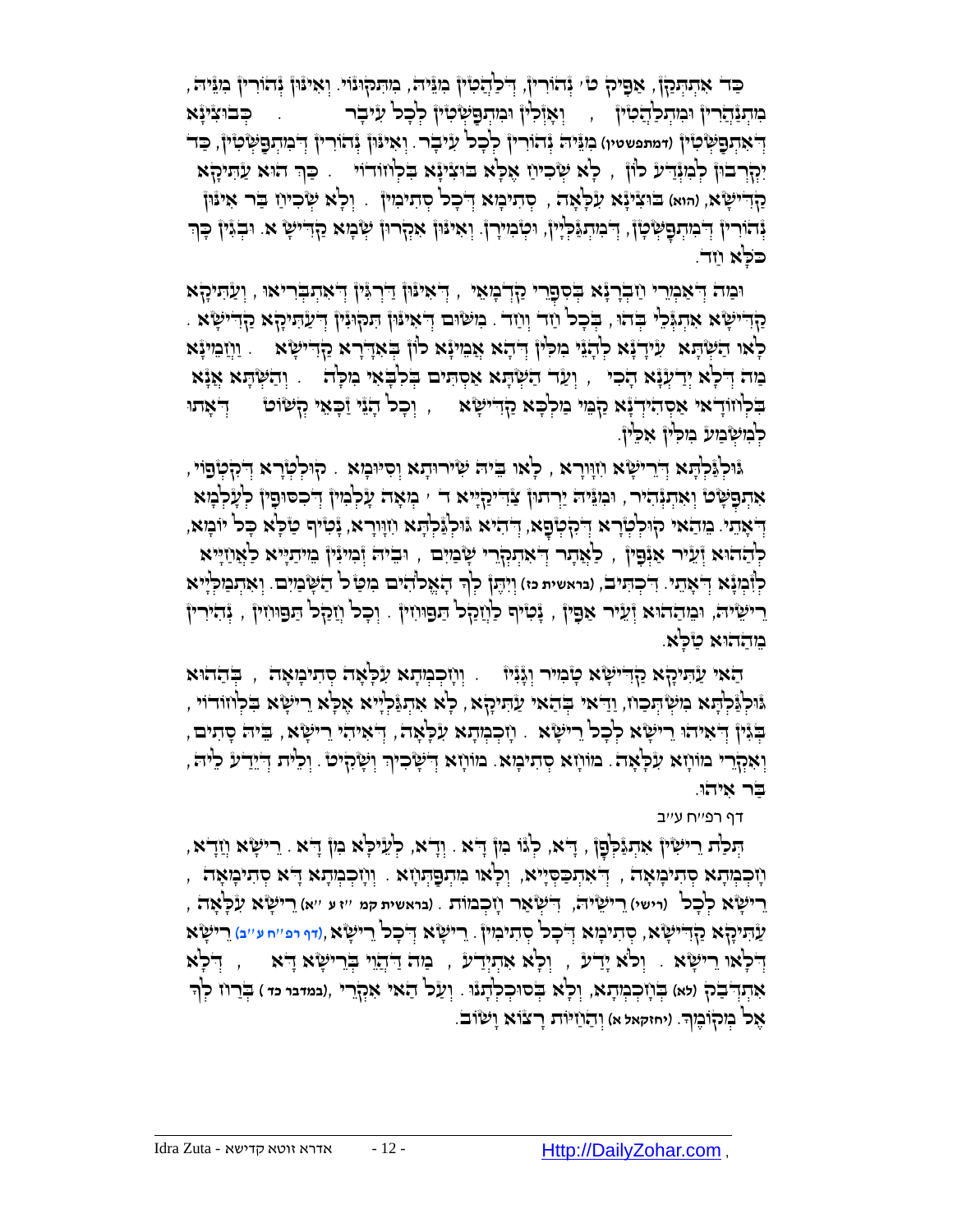ּוּבְׂיֶּין ּכַּךְ עַהִיכָא הַדְיִישָׂא אִקְרֵי אַיְן . דְּבִיה הַלְיָּיא אַיִן . וְכָל אִינּוּן שַׂעֲרִי , וְּפָל אִינּֿון גִיכִוין, מִמּוֹוָא סְתִיבְוּאָה נָּפָקִין . (תּלייו) וְפִלְהוּ שְׂעִיעִין , (ס׳׳א יתביו) <del>בְ</del>שָׁקוּכְ<sup>וֹ</sup>א. וְכְ<sup>וֹ</sup>א אִתְוְזֵוֹ קְדָבְלָא.

ָכֹּכְא הוּא, בְּגִּין דְּהַאי עַתִּיהָא קַדִּישָׂא בְּוַזר הָוֵי . כֹּכְא בְּוֵזידוּ, וְכְא שַׂגְיָא מֵ רַ חֲ מֵ י לְּ עָ לְּ מִ ין. בִֻ תְּ לַת עֲ ַ שר ְּמ ִכי ָלן ְּ ֻדַרֲח ִמין ִא ְּש ְֻּת ַכח . ְֻּבִגין ְּ ֻד ַהאי ָח ְּכ ְּמָתא ְּקָוּי הְיָבְיָת הְיִתְּפָרִשׂ הְּכִת וְּכְוֹן לְאַרְבַּע אַרְבַע. וְהוּא עַתִּיכָֽא, כְּלִיל לוֹן, וִשָּׂלִ<sup>וּ</sup>ט (לוו) עַל כֹּכְא.

ַחַד אָרְוָזא דְּנְהִירין בְּפַקְוּוּתָא דְישַׂעְרֵי דְיַנַּפְקִי בִּוּמוֹוְזָא, הוּא אָרְוָזא דִינְהִירין בִּיה צַׂדִיקַיְיָא לְעָלְבְוּא דְ<sup>יָ</sup>אָהֵי , דִיכְהִיב (משלי ד) וְא*ַר*וז צַׂדִיקִים בְּאוֹר נَוֹגַּה וְגֹו ׳. **ְיַעֲל דָיֹא כְּתִיְב, (ישעיה נח) אָו** תִּתְעַנֵּג עַל יְיָ ּ. וּבֵוהַאי אָרְרָזָא בִוּתְגַּהֲרִין כָּל שְׂאַר ּ אִוְּרוֹזִין, דְּהַכְיָין בִּזְעֵיר אַנְפָין.

ַהַאי עַהִיקָא סָבְא דְּסָבִין , כִּתְרָא עִלְאָה , לְעֵיּכְא. דְּבוּתְעַטְּדִין בִיה כָּל עִטְּדִין, וְכִהְרִין, מִהְנַ<u>ּהְ</u>רִין. וְכָל שְׂאַר בֹוֹצִיּנִין ִמְגֵּיה מִהְכַ<sup>וְ</sup>הָטִין (ומתנהרו). וְהוּא, הִוּא בֹּוּצִיּנָּא עִלְאֶה , כְּוֹבִייָרָא דְלְאָ אִהְיְיָד<sup>ַי</sup>ע . (וכל שאר בוצינין מניה מתלהטין **ומתנהרין**( )**רצ**''**ב ע**''**ב**(

ַהאי ַע ִֻתיָקא ִא ְּש ְֻּת ַכח ִֻב ְּת ַלת ֵרי ִשין , ֻו ְּכ ִלי ָלן ְֻּב ַחד ֵרי ָשא . ְּו ַההֻוא )**נ**''**א והוא**( ֵרי ָשא ִע ָֻל ָאה, לְּ עֵ ילָֻא לְּ עֵ ילָֻא. ֻו ְּבִגין ְּ ֻד ַע ִֻתיָקא ַקִ ֻדי ָשא ִא ְּתְּר ִשים ִֻב ְּת לַת, אוּף הָכִי כָּכ<sup>ן</sup> שְׂאַר בּוּצִיּוָּין דְּיַנְהֲרִין בִוּגִּיה  $\zeta$  , כְּכִיכְן בִּתְכַת . עוֹד, עַתִּיכָא ָ ָּאִתְרְשִׂיּם בִּתְרֵיןْ . כְּלְלָא דְּעַתִּיכָןא בִתְרֵיןْ . הוּא כִתְרָא עִלְּאָה דְּכָל עִלְאִיןْ ָרִישָׂא דְּבָל רִישִׂי . וְהַהוּא דַּהְוֵי לְעֵילָא בְּוֹ דָּא , דְּלְא אִתְיְדַע. כַּךְּ כָּל שְׂאַר בּוּצִיּנִּיןْ, סְתִיכִוּיןْ בִּתְְרֵיןْ. עַוֹד עַתִּיכָלָא כַלְדִישָׂא אִתְרְשִׂים וְאַסְתִּים בְּוַזֵר , וְהוּא ְַּחֹד, וְכֹכָא הִוּא וַזָּד . כַּךְ כָּל שְׂאַר בֹּוּצִיּנִין , ִמְתְּקַדְשִׁין, מִתְקַשְּׁרִין, וּמִתְהַדְּרִי בְּוַד, וְאִינּוּן וַזִד.

הּעְּיָת דְּאה יְאת יִעְלָּאה הָדוּישָׂא , רָצוֹן אִקְרֵי , דְּהָא רֵישָׂא עִלְּאָה דָּא סְתִים לְעֵילָא , יְדֹלְא אִתְיְדַע בָּשִׂיט וַזה טוֹרְנָא בְסיכְוּא , יָאָה, יְדֹאתְכְלִיל בְֻּ מִ צְּ חָ א. ֻו ְּבִגין ְּ ֻד ִאיהֻו )**נ**''**א דההוא** ( ַרֲעָוא ְּ ֻד ָכל ַרֲעִוין , ִא ְּת ְֻּתַקן ְֻּב ִמ ְּצ ָחא , יְאִהְגַּלְיָיא בְּבוּסִיטָא (ס׳׳א אתגליף בפסיטא), הַאי כִּזְצְ**וָזא אִקְרֵי רָצוֹן**.

וְּכַד רָצۡוֹן דָא אִתְגַּלְיִיא , רַעֲׂוָא דְּרַעֲוִין אִשְׂתְּכַוּו בְּכִלְהוּ עָלְּמִין , וְכָל אָכותין דִלְתַּתָּא מִתְכַלְבְלִין , וּמִתְנַ<u>ּהֲ</u>רִין אַיְּפַ וִי דִיְזֶעֵיר אַיְּפָין , וְכֹלָא בְּרַוְזַבִּוּי אִשְׂהְכַוז, וְכָל דִייִּנִּין אִתְטַבְּוָרן וְאִתְכַּפָיִין.

בְּשַׁבְּתָא בְּשַׁעֲתָא דִּצְלוּתָא דְּבוּנְוָה , דְּהוּא עִידְן דְּכָל דִיּוּין בִּתְעָרִין ּאִתְּנַּלְיָּיא הַאִי מִצְוָזא , וְאִתְכַּפְיָין כְּל דִיּנִין , וְאִשְׂהְכְוזוּ רַוְזַמִין בְּכֻלְהוּ עָלְמִין וּבְגִּיןْ כָךְ אִשְׂהְכַוז שַׂבְת בְּלָא דִינָּא , לָא לְעֵילָא וְלָא לְתַתָּא . וַאֲםָילוּ אֶשָּׂא ְּו ַעל ֻד ְֻּב ַא ְּת , ְּוַנְּיי ִחין ַחָֻיי ַבָֻיא . ָ א ִא ֻתֹו ַסף ֻד )**ס**''**א אשתכך** ( ֵרי ֻה ְּ ֵגי ִהָֻנם ִא ְּש ְֻּתַקע וִּשְׁבְּתָא דְּוָזְדוּ בְּשַׁבְּתָא.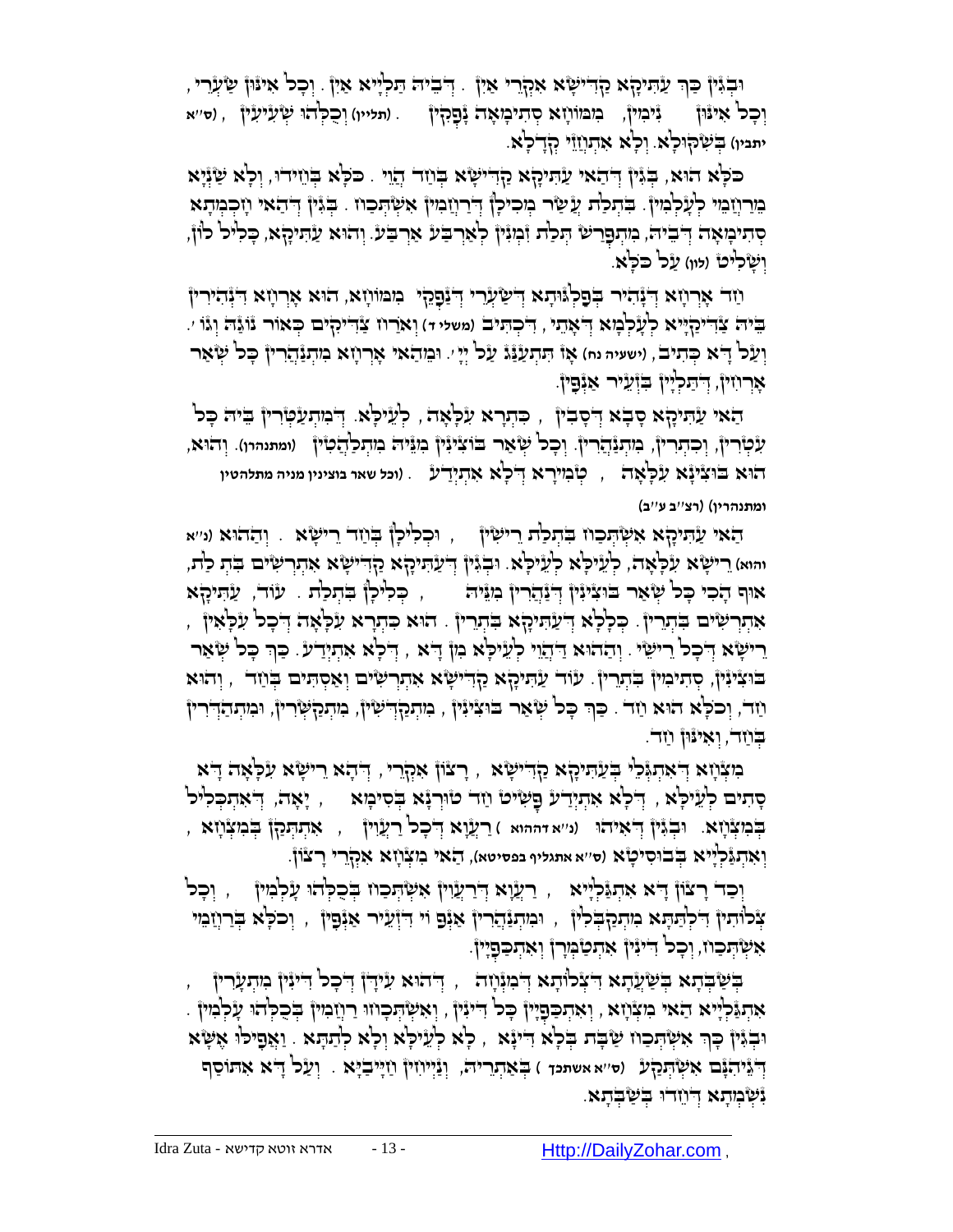וּבְֿעֵּי בִּר יָּשָׁ לְּמֶוֹזֵהִי בִּתְלַת סְעִוּדָתי הִשְׁבָּתָא , דְּהָא כָּל מְהִימְוּתָא , וְכָל ָבְּלְלָא דִּמְהֵיֹמְוּתָא , בֵּיה אִשְׂהְכָוז , וּבְעֵי בַר יָּשׁ לְסַדְרָא פָתוֹרָא , וּלְמֵיכַל הִכְּת סִעַּוּדְתֵי דִּבְוְהֵיכִונּתָא, וּכִבְּווֹדֵי בִדוּ.

אָבּור רִבִּי *יִּמְ*בְּוּעֹוֹן , אַסְהַדְ יָּא עָלַי לְכָל אָכֵ<sup>נ</sup>וֹ ְדְהָכָא , יְדֹהָא ִמְןْ יוֹבְּואי לְא בְּטִיּכְוָّא אִכֵּין ג ' סְעוּדָתִי, וּבְגִינִיהוֹן כְא אִצְטְרִיכְנָא לְתַעֲנִיתָא בְשַׁבְּתָא וַאֲפָיכ<sup>ן,</sup> בְּיוֹבֵוּ אַוְזַרִיגֵּוּ כְ<sup>וָ</sup>א אִצְקִירִיכְגָּא , כָּכ<sup>ן</sup> שֶׂכֵּן בְּשַׁבְּתָא . דְּבִוּאן דְיָיָבֵי בְּהוּ , ָז ֵכי ִל ְּמ ֵהי ְּמנֻו ָתא ְּש ֵלי ָמָתא . חַ ד, ְּסע ֻוָדָתא ְּ ֻד ַמ ְּטרֹוִני ָתא . וְּ חַ ד, ְּסע ֻוָדָתא ָדְּבִּוּלְּכָא קַדִּישָׂא . וְוַזֵּד, סְעוּדְתָא דְעָתִּיכָןּא כְּחַדָּי וְיֹוּשָׂא , סְתִיכָוּא דְבָכל סְתִיכִוּין וּבְהַהוּא עָׂלְבְּוּא יִוְּבֵי בְּהוּ לְאִלֵּיןْ. הַאי רָצוֹן כַּד אִתְגַּלְיָיא , כָּל דִייִין אִתְכַּפָיִין בִזשֿוּכִשָּׂכֵיהוֹן.

הַקוּנָּא דְּעֲתִיקָא קַדִּישָׂא אִתְתְּכַן בְתוּכוֹ זָיך , כְּכְלְא דְבָל הַקוּנִין ְ וְהִיא ּ מְכְּבְּוּה עִלְּאָה, סְּתִיכְוּאָה. כְּלָלְא דְיכָל שְׂאָר, וְהַאי אִקְרֵי עֵדֶ ן עִלְּאָה סְתִיכְּוּא וְהוּא מוֹוְזָא דְיַעַהִיקָא קַדְּישָׂא .. וְהַאי מוֹוְזָא אִתְפָשִׂט לְכָל עִיבְר  $\rule{1.5ex}{0.75cm}$  , כִּוּיֶה ּאִתְפָּשָׂט' עֵרֶךְ אַוְזַרָא. וּמֵהַאי עֵרֶךְ אִתְגְּלַף.

דף רפ''ט ע''א

ֵרי ָשא ְּס ִתי ָמא ֻד ִֻתיָקא ְּ ֻד ָלא ִא ְּתְּיַדע , ַֻכד ִ ְּבֵרי ָשא ֻד ְּו ַההֻוא )**דף רפ** ''**ט ע** ''**א**( ְּ ַע ָ**בְּשִׂיט וַזָד טוּרְגָֿא (ס**ייא גוונא ), דְּיְהֲוָה מִוְתַתַּקָן לְאִתְנַּהֲרָא , בְּטַשׁ בְּהַאי בּוֹוֹיָזָא (ני׳א מצחא), וְאִתְגְּכַ<sup>וֹ</sup>ף, וְאִתְגְּתֹוּר בְּכַבְּוּה גְּהִירִיןٌ, וְאַפְיֹק וְאַרְשִׂים כְּבוֹסִיטָ*ּא* ָרָא, בְּהַאי מִצְּׁוָזא . וְאִתְרְשִׂים בֵּיה וַחָר יְּחֹוֹרָא , יְדֹאִקְרֵי רָצוֹן . וְהַאי רָצוֹן ָאִתְפָּשָׂט לְהַתָּא בְּדִיּקְנָּא, עַד הַחֹוּא אֲתִר דְּבִּוְתַיַּשְׂבָא בְדִיקְנָּא , וְאִקְרֵי וָזֶסֶד עִלְאָה. וְדָא אִיהוּ נֹוֹצֵר וֶזֶסֶד . וּבְהַאי רָצוֹן כַּד אִתְגַּלְיִיא , ִמִסְתַכְּלִיןْ בְּזִאֵרִי יְדִדִינְא וּבִזהְכַ**ּ**פְיֶין.

ָעַינֿוי דְרֵרישָׂא דְיַעַהִיקָא קַדִּישָׂא , הְרֵין בְוַזד שְׂקִיכְן ָ דִאשְׂגְּוִזין הַדִייָרא, וְכְא נָאִים. דִּכְתִּיבׂ, (תהלים קנא) כ<sup>וָ</sup>א יָנֿוּם וְכ<sup>ֹ</sup>א יִישְׂן שׂוֹבֵור יִשְׂרָאֵל , יִשְׂרָאֵל קַדְדִישָׂא, הַגִּין כַּךְ כְא אִית כִ<sup>וּ</sup>ה גְּבִינִּין עַל עֵינָא, וְלְא כְּסוּתָא.

ַההֻוא מֹו ָחא ִא ְּתְֻּג ִליף ְּוָנ ִהר ִֻב ְּת ַלת ִחָֻווִרין ֻד )**נ**''**א דעינא**(, ְֻּב ִחָֻווָרא ֲחָדא ְּ ֵעי ָלא בִּוּסְתַּוְזְיָיןْ עַיְּגָיןْ דִיְ*יָ*עֵלֶר אַגְּֿפָיןْ, דִיכְהִיב, (שיר השירים ה) רוֹוְזַצْוֹת בֶּוֹזְכָב. דְיהוּא (נ״א בההוא) (זְוָוָרָ א קַדְּבְוָאָה. וִשְׂאַר וִזְוָוִרִין ְּאִסְתַוְזְיָין וְנַּהֲרִין ְלִשְׂאַר בֹוֹצִינִּין.

מּוֹיָזא אִמְרֵרי יְּבִיעָא דְּבִרְכָהָא, יְבִיעָא דְבִיעָא דְּבִיעָא וְאוֹבְה ְאִשְׂהְכָוזוּ. וּבְגִּין יְדִּחֲא כְהִיט בְּג , יִוְוָוִרִין דְיַעֵּינָּא , בְּעֵינָא הָכְא בִּיה בִּרְכָ , הָא, דִיכְתִּיב, (משלי כב) טוב עַיִן הוּא יְבוֹרָך, דְּהָא בְּמוֹוָזא תַּכְיָין וִזְוּורוּ דְעֵינָא . הַאי ְּ ֵעיָנא ַֻכד ַא ְּשַֻגח ִֻבְּז ֵעיר ַאְּנ , )**עלמין**( )**ס**''**א אתנהרן אנפין כלהו בחדו** ( ַאְּנ ַהָרן ֺֻכ ְֻּלהֻו ֻפִ ין ָבְּוֹדִוּ. עֵיְיָּנִין ְדְּיַתָא , יְּמִינָּא , כִּית בֵיה שְׂבְואלָא . עַיְיִנִּין ְדְּיַתָּא , יְמִינָּא וּשְּׂבְוּאלְא, הְּרֵי, בִּתְרֵי ﴿וְוִנִּיןْ.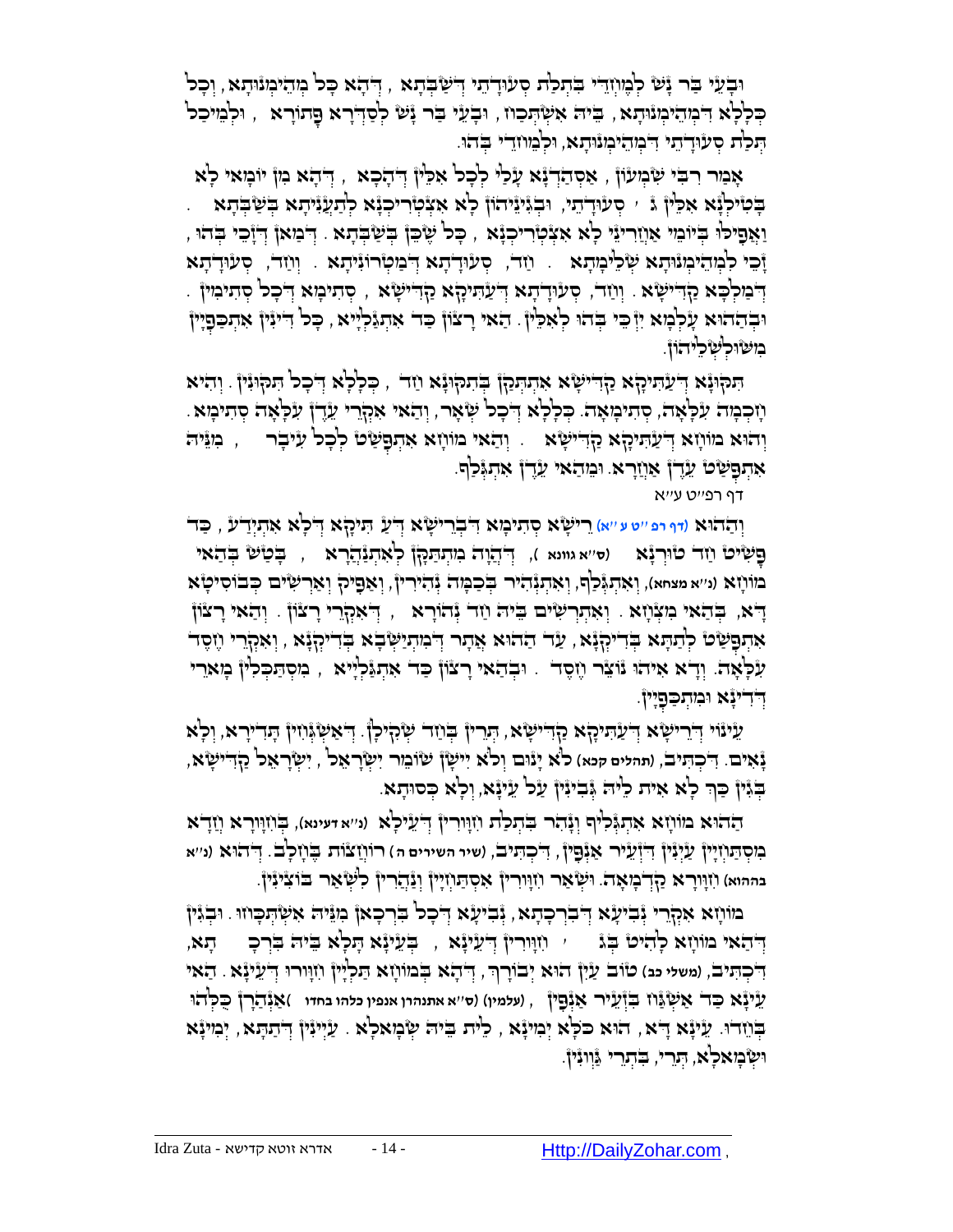ַבְּצְּוָיעוּתָא דְּסְפָרָא אוֹכִיפָנָּא , דְּהָא י ִ עִלְּאָה, יִּ תַּתְּאָה. הֹ עִלְאָה, הֹ ַתַּתְּאָה. וּ עִלְּאָה, וּ תַּתְּאָה. כָּל אִמֵ<sup>וֹ</sup>ן עִלְּאִיןْ , בְּעַתִּיכָןא תַּלְיָין. תַּתְאִין, בִּזְּעֵיר אַנְּפָין אִינֿון . כְאו הַכְלְין , אֶכְא אִינֿון בַוּבְוּשׂ . וּבְעַהִיכָןא ַקַדִּישָׂא הַכְלְין . דְּהָא שְׁבָּוּא דְּעַהִיקָא אִהְבַּסְיָיא ִמִכּלְּא , וְכְא אִשְׂהְבַוז . אֲבָל אִכֵּין אַתְוְוןْ דְּתַלְיִיןْ ין ֻד . ְּ ֻד ִאי ָלאו ָה ִכי ָלא ִי ְּתַקְּ ֻיימֻון. ְּ ִי ְּתַקְּ ֻיימֻון ִאי ֻנֻון ֻד ְֻּב ַע ִֻתיָקא. בְֻּ גִ ִ ְּל ַֻת ָֻתא

וּבְֹּיֶןْ כַּךְ, שְּׂבָוּא קַדִּישָׂא סָתִים וְגַּלְיִיא <sub>ּ</sub> הַחֹוּא דְסָתִים כְהֲבְלֵיה דְּעַתִּיקָא ַקַ דִּיִּשְׂא, סְּתִיכְוּא דְּכֹכְ<sup>וֹ</sup>א. וְהַהוֹא (אתגלייא בגיניה דתלייא ) (ס׳'א דאתגלי ב' גיניה דההוא **ישאת י** ָֻכל ִֻבְּר ָכאן ַֻב ְּעָיין ָס ִתים ְּוַג ְּל . אִ לֵֻין ֻו , ָייא ְּבִגין ַֻכךְּ **דאתגלייא**( )**דתלייא**( ִֻבְּז ֵעיר ַא ִֻפין. ַא ְּתָוון ְּס ִתי ָמן ֻד )**בעתיקא קדישא**. **תליין**, **אמאי תליין** )**תליא**( **י**' **לקיימא י**' **דלתתא** )**ס**''**א** ְּ ַת ְּלָיין **ודאי בגולגלתא במצחא בעיינין תליא י**' )**ס**''**א אמאי**( **אמא תליא לקיימא לי**' **דלתתא**((

חוֹטְבְּא, בְּהַאי חוֹטְבָא , בְּנוּקְבָּא דְּפַרְדַיִּשְׂהָא דְּבִיה , נָּשִׂיב רוּוְזָא דְּחַיֵּי ַלְוְּעֵיר אַפָּין . וּבְהַאי וזוֹטָבְוּא , בְּנוּקְבָּא דְפָרְדִישְׂקָא , תַּלְיָיא ה ׳, לְקָיִיכְוּא ה ׳ ּאֲוָזָרָא דִּלְתַתָּא . וְדָא רוּוְזָא ۚ נָּפִיק ִמִמּוֹוָא סְתִיכְּזָאָה , וְאִקְרֵי רוּוְזָא דְוֹזֵיִי . וּבְהַאי רוּוְזָא, זְּכִוּגִּין לְבִוּנְה (זִכְבְּוִתָא, בְּזִ֫כְוֹ דִּבְוּלְכָּא בְוִשְׂיוְזָא. דִ**בְהִיב, ווש**עיה יא) וְגָּ֫וָזהֹ עָׂלְיו רוּוַז יְיִ י רוּוַז וְזְכְהָה וּבִינָּה וְגֿו ׳. הַאי וזוֹטָבְּא, וַזִיִּיןْ בִזכְּל סִטְ רִיןْ, **וֹזדוּ שְׂלֵיבְזא . יַּזْוַת רוּוֹז . אַ**סְוָותָא. בְּוֹזוֹטְבְּזָא דִיְ*ּיָעִיר א*ַנְּפָין (כמה דאוקימנא) כְּתִיב, (שמואל ב כב ) שָׂכְ<sup>וָ</sup>ה עָשְׂן בְּאַפוֹ וְג<sup>ּוֹ</sup>ו | יִ וְתָבָא כְּתִיב | (ישעיה מח) וּתְהִלְתִי אֶוֹזטָם לְךָ

וּבְסִפְרָא דְּאַגַּֿדְהָא , דְּבֵי רַב יֵיבָא סָבָא , אוֹקִים, הֹ׳ בְּפוּמָא, וְהָכָא לָא ַבְּוּדְּנַקְיִּיּבְוּא דָבִל, וְכְא אִצְטְֿרְפָּא (ס׳׳א אצטריכנא), אַף עַל גַּב דִּבְוַזד סַלְּקָא , אֶלְא ַּבְּהֵי הִינְּא הַלְיָּא, וְדִינְּא בְּווֹטְבְוּא הַלְיָא, הִבְהִיב עָלְה עָשָׂן בְּאַפָו . וְאִי הֵיכְוּא, ָּהָא כְּתִיב וְאֵשׁ ִכְּוּפָיוּ הִאְכָל. עִׂמְרָא דְּירוּגְוָ֫א בְּוזוֹטְ֫בָזא הַלְיָּא.

ָכָּל הַמִּן וָיָעֲתִיכָן א קַדִּישָׂא , בְּבוּו ְוָא שְׂהִיט וְסָתִים ִמְתְתַּקְיָן . וְכָל הִמִן וְּיֹן  $\frac{1}{2}$ וֹּדְוֹלֵיר אַיְּפָיןْ , בְּתִוּכְמָה תַּתְּאָה מִתְתַּמְּלְןْ . דִיכְתִּיב (תהלים קד ) כֻּכְּב בְּתִוּכְמָ ה ָעָעִיּת, וְהֹי כְּכְלָא דְּכֹלְא וַדִּאי. מַה בֵּין ה' לְהֹי. ה' דְּהָכָא, דִיעָּא אִתְעַר ִמְנָּה. וּדְיהָכָא רַוְיָבִוּי גוֹ רַוְיָבִוּי.

דף רפ''ט ע''ב

ַדְּדִיקְּיָּא דְּעַהִּיקָא קַדְּיִשְׂא , הַכְלְּא כָּכן יְהָירוּ דְּבכְלָּא . בַּזוֶלְא דְּבכְלָּא אִקְרֵי מֵ הַ אי ִ ֻדיְּקָנא, ַמָֻז ָלא ַיִ ֻקיר ֻו ָתא )**נ**''**א מהאי מזלא יקירא** ( )**ממזלא יקירא** ( ְּ ֻד ָכל ַיִ ֻקיִרין , ַכְּוָּלֵּי עִלְּאֵי וְתַהָאֵי . כֻּכְהוּ בַוּשְׂגִּיוִזִין ְּלְהַהוּא בַוְזָלָא . בְּהַאִי בַוִּלְּא הַכְלְיוּא וַזֵיִי ָדְּכֹלְא, מְווֹגֵי דְּכֹלְא. בְּהָאי בַּוָּלְא הַלְיָּוֹ שְׁ בַּוְיָא וְאַרְעָׂא. גִּשְׂמִין דְּיַרְעֲוָא. בְהַאי ַמַזֶּלְא, אַשְׂגֶּוזוּהָא דְּ'כֹכְא . בְּהַאי ִמַּזְלְא הַלְיִין כְּל וַזְיִילִין עִלְּאִיןْ וְהַהָאִיןْ . (דף **רפ**''**ט ע**''**ב**(

הַּכְ<sup>ָ</sup>ת ְעָשַׂר יְּבִיעִין, דְּבִוּשְׂוָא דִּרְבוּתָא טְבָא, הַכְיָין בְדִייִקְיָּא דְּבַוזָּלְא יַקִּירָא ָ ֻדא. ין ְּפִקין ִלְּז ֵעיר ַאְּנ ֻפ ִ ָלא ֵֻתי ָמא ֺֻכ ְֻּלהֻו , ֶא ָֻלא ִֻת ְּש ָעה ִמַֻנְּייהֻו , ְּו ֺכ ְֻּלהֻו ָנ .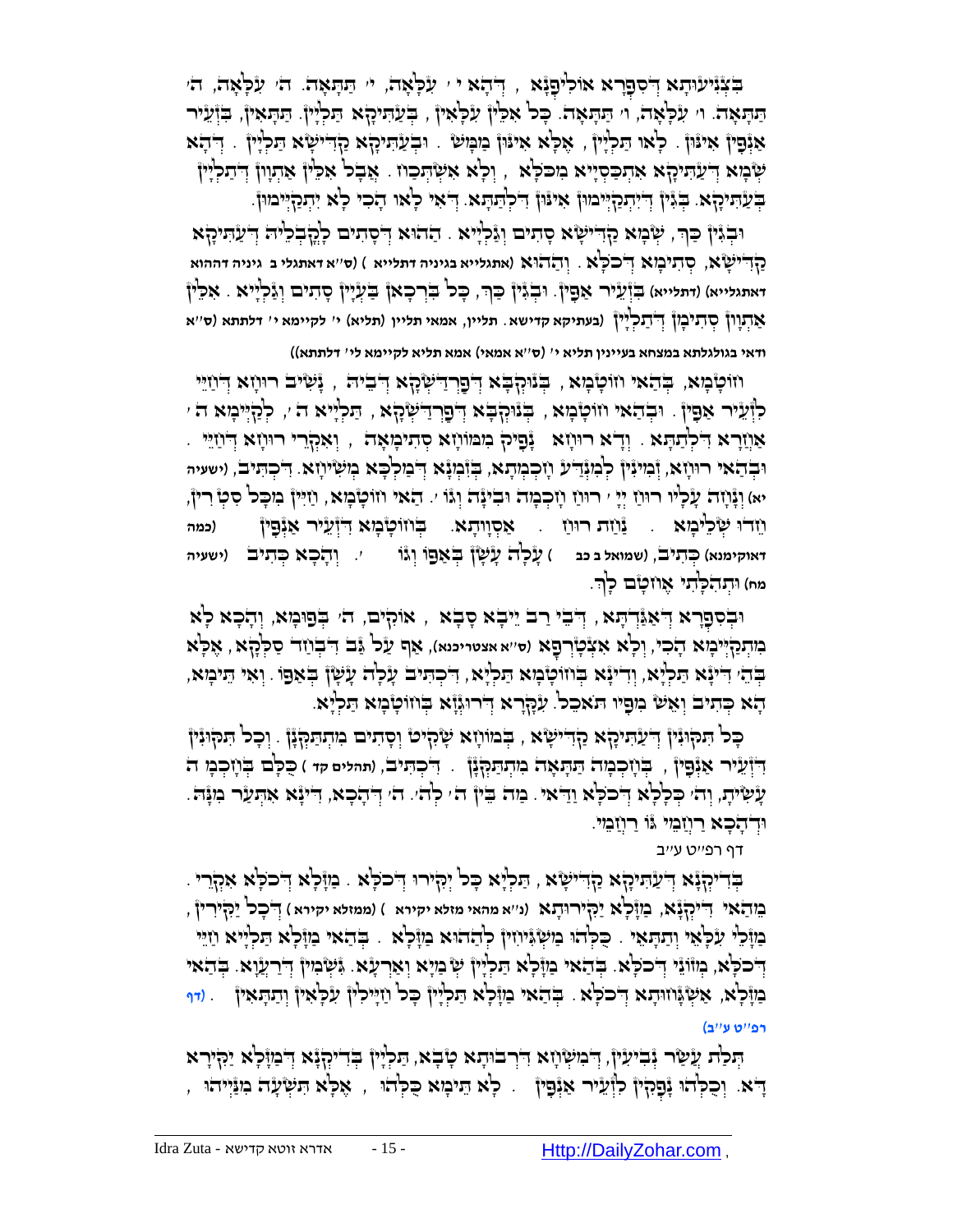ָּכְוְשְׂ<sup>ָ</sup>הַכְּוָן בְּזְעֵיר אַיְּבָין, לְאַכְבָּיִיא דִייִין. (וּמוּ) הַאי בַּזְלָא, הַלְיְיא בְשִׂקוּלָא עַד ָּטַבּוּרָא. כָּכ<sup>ן</sup> קָדוּשִׂי קָדוּשִׂי ן דִּקְדוּשָׂא בֵיה תַּכְיָין .. בְּהַאי ַמַזְּכְא , פָשִׂיט ָפְּשִׂיטוּהָא דְּקוּטְרָא עִלְאָה . הַהוּא רִישְׂא דְּכְל רִישִׂין , דְּלְא אִהְיָדַע , וְלָא ְּ ָאִשְׂהְּבוֹוַדִּע, וְכָא יַדְעִין עִכְאִין וְתַהְאִין. בְּגִין כַּךְ כֹּכְא בְּהַאי בַּוָּלְא הַכְלְיּא. ְּ

ָבְּדִיקְּנָּא דָּיא, ג' רִישִׂין דַּאֲכִוּנְּא, בִוּתְפַשְּׂטָן, וְכִקְתוּ בִוּתְוַבְּרָן בְּהַאי בַוזָּלְא , וּכִוּשְׂהַכְוִזוּן בֵּיה . וּבְגִּין כַּךְּ, כָּכו יְהָירוּ דְיִיַקִירוּתָא , בְּהַאוּ כִּוְּבְאָ הַכְיָיא . כָּכ ָאָכֵּין אַתְוון דְּתַלְיָן בְּהַאי עַתִּיכָא , כוּלְהוּ תַּלְיָין בְּהַאי דִייְקְנָא , וּבִוּתְוַיבְרָן ַבְּהָאי כַוּזָׁלְא , וְתַלְיִין ְבִיה , לְּלָיְיִבְוּא אַתְוון אַוְזַרְגִּין . דְיאלְבְולִי לָא סְלִיק אִכֵּין ָאַתְוְן בְּעַתִּיכָא, כְאַ הַיְּיִּכִוּן אִכְיוֹ אַוְזַרְגִּין . וּבְגִּין כַרְּ אָבִור בוּשֶׂה כַּד אִצְכְוִריךְ יִיְי יְיָי, הְּנֵרִי זִיּכְוָּ אֵ (זימני), וּפָסִיק טַיְֿעֲכְוּא בְּגַוְיְיוֹדוּ . דְּדְדָא בְּכַוְּכְא הַכְלְיא כ ַזְהָאי כְּוָיָּלָא , בִּוּתְכַּסְםֵי עִלְּאֵי וְתַהָּאֵי , וּבִותְכַםְיָין קַבְּוּיה . זַּכְאָה וווּלְהֶיה בִואן דוָכִי לִדָּאי.

ַהָאי עַהִיקָא קַדִּישָׂא , סְהִיכְוּא דְּכָל קְהִיכִוּן , לְּא אַדְכַר , וְלָא אִשְׂהְכַוז . וּבְגִּיןْ דְאִיהוּ רֵישָׂא עִלְאָה לְכָל עִלְאִיןֹ , לְא אִדְכַר , בַּר רֵישָׂא וְזַדָא , בְּלְא ָפא ֻג , ְּלַקְּ ֻיי ָמא ֻכֹ ָֻלא. ֻו

וְּ הַ אי )**נ**''**א דכל סתימין** )**ס**''**א בגין דאיהו**( **רישא** )**עלאה**( **עלאין לכל עלאין**, **לא אדכר**, **אלא רישא חדא**, **בלא גופא** , **לקיימא כלא** . **והוא**( ָט ִמיר ְּו ָס ִתים ְּוָגִניז ִמ ֻכֹ ָֻלא , ִֻת ֻק ֻונֹוי ִא ְּת ָֻתְּ ֻקָנן , ַבְּהַהִּא מֹוֹוָא סְהִיכְּאָה דְּכֹלָא, דְּאִהְפָּשָׂם וְאִתְהָקַן כֹּלְא וְגָנָיק וֶזֶסֶד עִלְאָה, וְוֹזֶסֶד עִׂכְּאָה אִתְפָּשַׂטֿ וְאִתָּק ְ וְּאִתְכְלִיל כֹּכְא בְּמוֹוָזא סְתִיכְוּאָה דָּא ִ . כַד ָאִתְתְּכַן וִזְוָרָא דָא בְּנְּהִירוּ דָא , בְּטַשׁ מַאן דְּבְטַשׁ , בְּהַאי מוֹוָזָא וְאִתְנְּהִיר , ְיָתַלְיָיא ִמִכְּוָּלְא יַקִיְרָא מוֹוְזָא אַוְזַרָא, דְאִתְפָשָׂט וְּנָהִיר לִתְּלָתִין וּתְרֵין שְׂבִילִין. כַּד אִתְגְּהוֹר גָּוֹמִל (אוֹן יִחֲד הַיִּשִׂין, וְוָד ָהַרִין ְיִחַד ְּחַ דִּישִׂין, וְוָז ַד יִשְׂין, וְוָז דְּבְלִיל לוֹן וּבְמַזָּלְא הַלְיָין, וְאִתְכְלִילָן בֵיה.

ַנִּדְאִיהָוּ כַּוָּבְלָא מְהִיכְּוּאָה ָיִאִינוּ ְיִי $\mu$ ְּנָא ְ $\mu$  וְאִינּוּן ְ ָּכְוְּדְתָּקְנָן (ביה), כְּבְוּה דְּיעַתִּיכָן א קַדִּישָׂא הְכַ<sup>נ</sup>ת רֵישִׂין בְוִתְעַטְרִין בֵיה , הָבִי כֹּכְא ַבְּתְכַׂת רִישִׂין, וְכַד אִתְגָּתֲרוֹ, תַּלְיָן כִלְּהוּ דָא בְּדָא בִתְכַׂת רִישִׂין, הְרֵין ִבְוִתְרִין סִטְרִין, וְוֹזֵה דְּבְכְיִּכְ כְוֹן.

וְאִי הֵיכְוּא, בַּוּאןْ עַהִיקָא כַּזְדִישָׂא.

ָֻתא ֲחֵזי , לְּ עֵ ילָֻא לְּ עֵ ילָֻא , ִאית ְּ ֻד ָלא ִא ְּתְּיַדע , ְּו ָלא ִא ְּש ְֻּתמֹוַדע , וְּ לָא ֻו ְּכ ֻו )**ס**''**א תליין** (. ֵדין ְּוהֻו , ְּתֵרין ֵרי ִשין ֵֻבי ֻה ְֻּכ ִלי ָלן ִא ְּתְּר ִשים, א ָֻכ ִליל ֻכֹ ָֻלא בּכְאוֹחדּא) הָכִי אִתְתְּכַן). וְהַהוּא כָאו בְּכִוּנְיִיָּנא, וְכָא בִּכְלָלָא וְלָא בְּוזוּשְׂבָן אֶלְא ָבִּרְע*ֶּ*וּהָא דְּלִבָּא , עַל דָא אִתְּמַר , (תהלים לט ) אָמַרְתִּי אֶשְׂמְרָה דְּרָכִי מֵוְזַטֹּא בִלְּעוֹנִי.

ָאֲתָר דְיֹשֵׂירוּתָא אִשְׂהְכָוז , בֵועַהִיקָא קַדִּישָׂא , דְיֹאִתְנְהִיר ִמִנְזָּלָא , הוּא יָּהִירוּ דְיֹוָכְבְּתָא , דְּאִתְפָּשַׂט לִתְלָּתוֹן וּתְרֵין עִיבְר . וְיָּפָקָא בֵּוהַהוּא מוֹוְזִא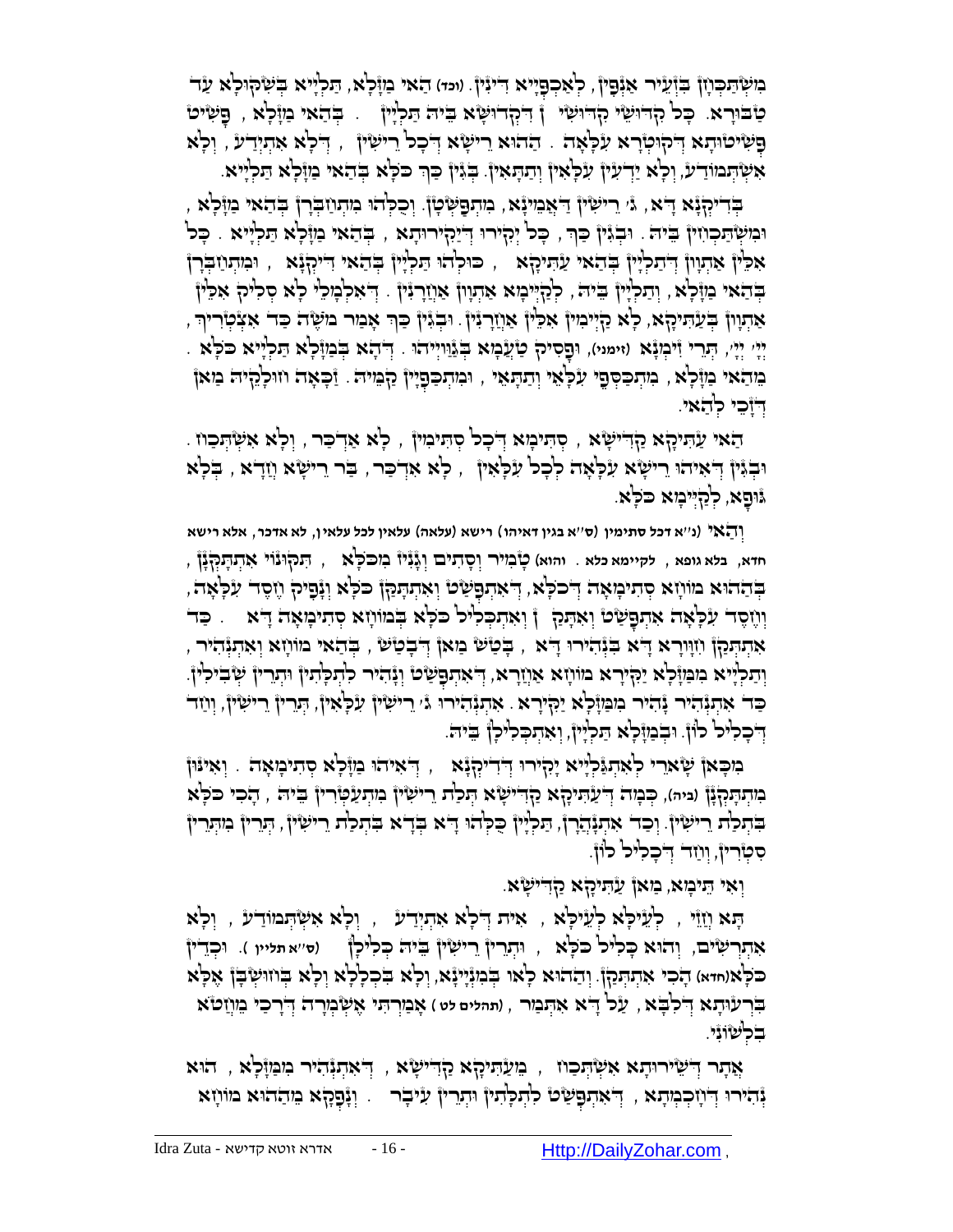סְּתִיכְּוָאָהֹ, כִּוְּיָּהִירוּ דְּ<del>יֹבִיה</del>ֹ . וּבַּוֹה דְּיַעַהִּיכָהָא קַדִּישְׂא יָּהִיר בְּכַדְּבְוִיהָא ) (ס׳'א בחכמתא), יָדֹא הִיֹא . וְשִׂיּרוּהָא בִזכְּוּה דְיֹאִהְגַּלְיָּיא (הוי), וְאִהְעָבִיד כִ<sup>ו</sup>הְכַ<sup>דָ</sup>ת רֵישְׂיןْ , וְרִישָׂא וְוֹדָא כְּלִיל לוֹן . וְאִלֵין הְּלַת ִמְתְּפָשְׂטָן לִזְעֵיר אַיְּפָין , וּמֵאִלֵין נַֿדְרִין ַכֹּלָא.

אַנֹוֹּלְיִף הַאי וְזִכְּוְתָא , וְאַפִּיק ְוַז יַּנְדָרא , דְּיָנְיִד וְיָּפִיק לְאַשְׂקָאָה יְּוְיָתא וְעָ*ּיִּיל (ני'א ועיילו*) בְּרֵישָׂ'א דִיְ֫עֵיר אַנְּפָיןْ , וְאִתְעָ*ּבִי*ד וַזד בּוּוֹוָזָא וּבִּוּתַבְּוֹן אִתְבְוֹשִׂיךְ **ְיִנְּגִיד בְּכָל גּוּפָא, וְאַשְׂהֵי כְּל אִינּוֹן יְּטִיעָׂאן**. הֲדָא הוּא דִכְתִיב, (נואשית נ) וְנָהָר יֹוֹצֵא בִ*וּעֵ*דֶ† כְ<sup>ּו</sup>ְהַשְׂקוֹת אֶת הַגָּן וְגֿוֹ׳.

תו אִתְּגְּלִיף הַאי וְזִכְנְתָא, וְאִתְנְשַׂךְ וְעָיִיל בְּרֵישָׂא דִוְעֵיר אַיְּפָין, וְאִתְעָבִיד ְּ מוֹרָא אַוְ<mark>וָר</mark>א (ההוא אחרא). דַההוא גְּהִירוּ דְיֹאִהְבִוּשְׂכָא בִוְגֵּיה אִכֵּין הְנִרִין בְוִשִּיכָן אִתְגְּבְ<sup>עְ</sup>פוּ, בִּוּתְוַזְבְרָן בְּוַח ְרִישְׂא דְעָבְוִיכָא דְּבִירָא , דִּכְתִּיב, (משלי ג ) בְּדַעְתוּ ּוְתְּעֲרֹא אַוְיָרָא , וּכִוְתַּמְן הְיִתֵּמִל בְּוֹרִע אַיְּפָין , וְאִתְעָבִיר מוֹוְזָא אַוְיָרָא , וּמִתַּמִן ָאִתְּבְוֹּשִׂיךְ וְעָיִּיל לְגֹּו גּוּםָא , וּבַוּלְיִיא כָּל אִינּוֹן אִדְרִין וְאַכְסַדְרִין דְּגוּםָא . הֲדָא הֻוא ִד ְּכ ִתיב, )**משלי כד**( ֻו ְּבַד ַעת ֲחָדִרים ִי ָֻמ ְּלאֻו.

דף ר''צ ע''א

וְ**ֹאִכְ<sup>וֹ</sup>ן נַּהֲרִיןْ, מִגְּהִיׁרוּ דְּ** הַהֹוֹן א עִלְאָה סְתִימְאָה, דְּבָּהָי בְּבַזְּלָא (עתיקא **קדישא**(. ְּוכֹ ָֻלא ָ ֻדא ְֻּבָדא ַֻת ְּלָיין. ְּו ִא ְּתְּק ַשר ָ ֻדא ְֻּבָדא, וְּ דָ א בְֻּ דָ א, ַעד ְּ ֻדִי ְּש ְֻּתמֹוָדע ָדְּבֹלָא וַזָּדֹ, וְכֹלְא הֹוּא עַׂהִיקָא , ו*וּוּ י* 'צע ''א) וְלָא אִתְּפָרַשׁ ִמְגַּיה כְּלוּם . אִלֵּין بَنْ فِي الْجَانِسِ لِلْبَاسِرِ وَالْمَرْبِينَ مُسْتَلَمَيْنَ الْجَمْنُونَ لِهِ تَبْلُ مِنْ الْمَرْدِينَ لِهِ وَجَر נָהִיר מֵאֲתָר וַזה. כַּה אִתְגַּלְיִיא הַאי עַתִּיכְא, רַעֲווא דְרַעֲוון, כֹּלְא נָהִיר וְכֹלְא ָאִשְׂהָכַוז בְּוֵזדוּ שָׂכֵיּכְוּתָא

הָאי וְזִכְּמְתָא אִקְרֵי עֵדֶן, וְהַאי עֵדֶן אִתְמְשַׂךְ בֵוְעֵדֶן עִכְּאָה, סְתִיכְוּאָה דְּכָל סְּ תִ ימִ ין. ֻו ֵמ ַהאי ֵעֶדן, ִאְּקֵרי ֵשיר ֻו ָתא. ִ ֻד ְּב ַע ִֻתיָקא ָלא ִאְּקֵרי, ְּו ָלא ֲהֵוי ֵשיר ֻו ָתא וְסִיּוּבְוּא. וּבְגִּיןْ דְּלְא הֲוֵי בִּיה שֵׂירוּהָא וְסִיּוּבְוּא , לְא אִקְרֵי אַהָה . בְּגִיןْ ָדְ<sup>ָ</sup>אִתְכַּסְיָיֹא וְכָ<sup>וֹ</sup>א אִתְגַּלְיָיא . וְאִקְרֵי הוּא . וּבִּוּאֲתָר דְיֹשֵׂירוּתָא אִשְׂהְכַוּז אִקְרֵי ַא ָֻתה, וְּ אִ קְּ רֵ י אָ ב. ִ ֻד ְּכ ִֻתיב, )**ישעיה סג**( ִֻכי ַא ָֻתה ָא ִבינֻו.

. דְּאַיֲּדְתָּא דְּבֵי רַב יֵיבְא סָבְא , כְּלִלְא דְלכֹלְא , וְּעֵיר אַיְּפָין אִקְרֵי אַתָּה ַעְּהִיכָּא קַדִּישָׂא דְאִהְבַסְיָיא , אִקְרֵי הוּא. וְשַׂפָּיר. וְהַשְׂהָא קָרֵייָן בַּאֲתָר דָּא ַדְיֹשֵׂירוּהָא אִשְׂהְכַוז, אַהָה. אַף עַל גַּב דְיֹאִהְבַסְ יָיא, ִכְוּגֵּיה הֲיֵוִי שֵׂירוּהָא, וְּאִקְרֵי אָ ב. ְּוהֻוא ָאב ַל ֲא ָב ָהן . ְּו ַהאי ָאב ָנ ִפיק ֵמ ַע ִֻתיָקא ַקִ ֻדי ָשא , ִ ֻד ְּכ ִֻתיב )**איוב**  כּח) וְדַ**ׂוְזִכְבְּוּה בֵּוּאֵיְן** הִעְּעֲאָ. וּבְגִּין כְּךָ כְ<sup>וָ</sup>א אִשְׂהְמוֹדַעֹ.

ָֻתא ֲחֵזי, ְֻּכ ִתיב )**איוב כח**( ֱאאלֹ ִהים ֵה ִבין ַ ֻדְּר ָֻכ ֻה, ַ ֻדְּר ָֻכ ֻה ַמ ָֻמ ש. ֲא ָבל ְּוהֻוא ָיַדע ֶאת ְּמקֹו ָמ ֻה, ְּמקֹו ָמ ֻה ַמ ָֻמ ש. ְּו ָֻכל ֶש ֵֻכן ַ ֻדְּר ָֻכ ֻה. )**מקומה ממש**. **ולא דרכה**. **מקומה ממש**. **וכל שכן דרכה**.( ְּו ָֻכל ֶש ֵֻכן ַההֻוא ָח ְּכ ָמה ִ ֻד ְּס ִֻתי ָמא ֵֻבי ֻה ְֻּב ַע ִֻתיָקא ַקִ ֻדי ָשא.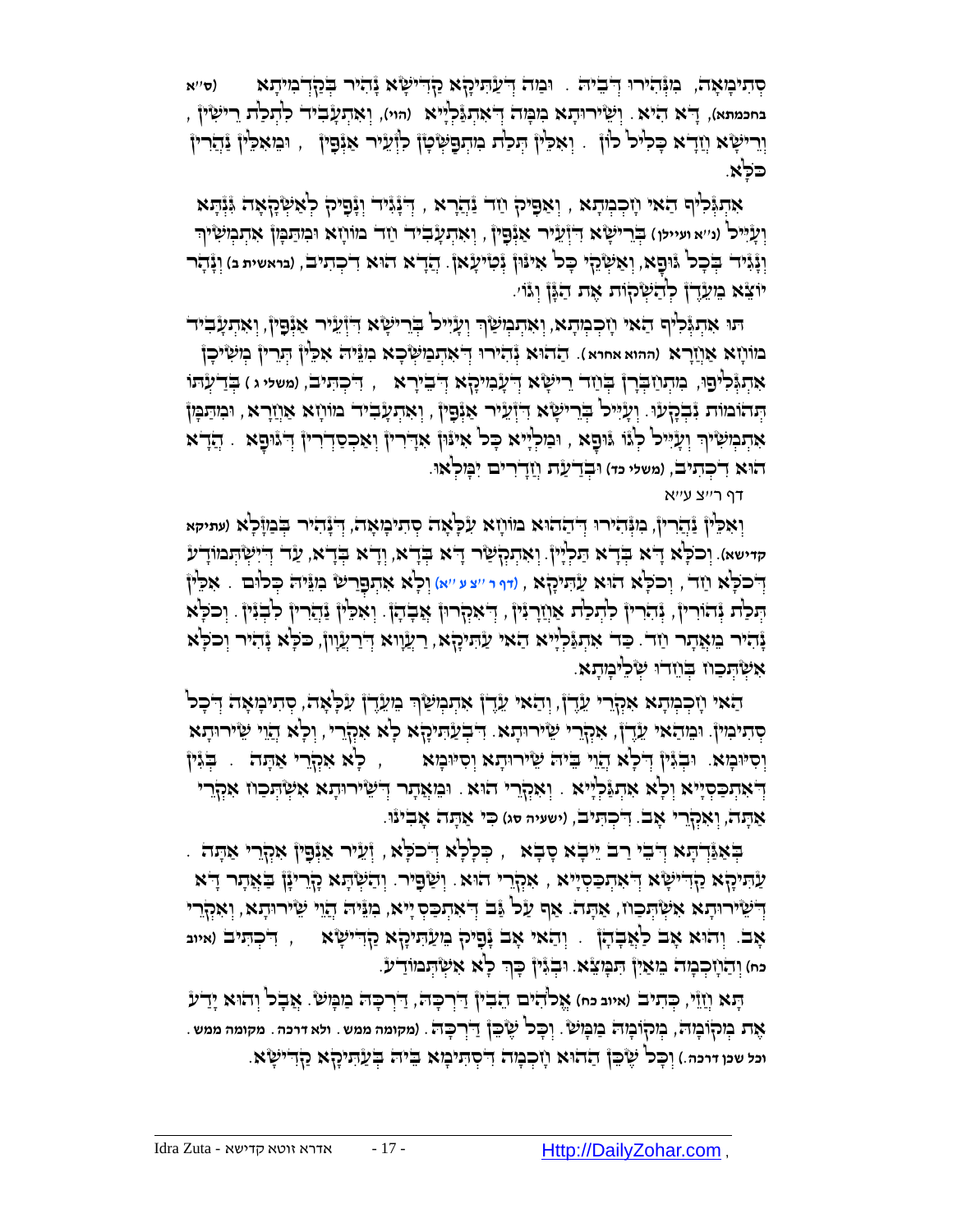ַֻפ ַהאי ָח ְּכ ָמה ֵשיר ֻו ָתא ֻד א, ֻ ְּש ָטן ְֻּת ָל ִתין ֻו ְּתֵרין ְּש ִבי ִלין ְּ כֹ ָֻל ִמֵֻני ֻה ִמ ְּת . )**שבילין**  ולא ארחיו) וְאוֹרַיְיֹתָא בְּהוּ אִתְכְּלִיכַ<sup>וֹ</sup>ת בְּעֶשְׂרִיןְ וּתְרֵין אַתְוְון , וְעֶשֶׂר אֲנִזִירְןْ. הַאי ּ מְכְּבְּה אָב לַאֲבְהָן . וּבְהַאי וְזִכְמָה , שֵׂירוּהָא וְסִיּמְא אִשְׂהְכוּז . וּבְגִּין דָ א, ָּוֹיְבְיָה עִלְּאָה וְזִכְמָה תַּתְּאָה . כַּד אִתְפָשְׂט וְזִכְמָה , אִקְרֵי אָב לַאֲבָהָן . כֹּלְא ָלא ִא ְּת ְֻּכ ִליל ֶא ָֻלא ְֻּב ַהאי. )**ס**''**א כד מתפשטן חכמות**, **אתקרי אב לאבהן**. **כלא לא אתכליל אלא**  בהאי) דְּכִהְי<sub>ָ</sub>ב, (תהלים קד) כֻכְּם בִּוְזָכְבָּזָה עָ*יִ*שְיּתָ.

וָּכַןְּר רִבִּי שִׂבְוּעוֹן יְדֹוֹי, וְוַזַדִי, אָבַור, וַדִּאי עִידְן הוּא לְגַּכְוֹאָה, וְכֹכְא אִצְ֫טְוִרין , יְּחָיִיבְּוֹאָה הָעֲעָרָא הַשְׁעֲתָא יְדֹעַתִּיכָה בְּחִישָׂא , סְתִיכְוֹאָה דְּבְב הְתִיכִוּין , ַ בָּעָא לְאַתְקִוּ בַּלָּא , אַתְמְיֹן כְּעֵין וְיֹכַר וְוּוּקְבָּא . בַּאֲתָר וְיֹאתְכְלִילוּ וְיֹכַר ֶא ָֻלא ְֻּבִק ֻי )**ס**''**א כעין דכר** ( )**אלא בדכר** ( ִ ֻדְּד ַכר ֻו ְּונֻו , ָמא ַאֲחָרא ְּק ָֻבא ָלא ִא ְּתְּקָיימֻו וְּיֵהְבְּא ִיְהַאִי וְזִכְמְה כְּלִא דְּכֹלָא וְלִכְא , כַּד יָּפָקָא וְאִתְּיָּהוֹי בִּועַתִּיקָא קַדִישָׂא , ָלְא אִהְנְּהִיר אָכְא בִּדְכַר וְנוּקִבְּ - א. דְּהַאי וָזִכְמָה אִתְפָּשָׂם, , וְאַפָּיק מִינֵּיה בִּינָה, וְאִשְׂהְכַוז דְּכַר וְנוּקְבָא. הוּא, וְזִכְמָה אָב. בִינָה אֵם. וָזְכְמָה וּבִינָה, בְּוַזד ַמְּתְּקְלָּא אִתְּקָלוּ , דְּכַר וְנוּקְבָּא . וּבְגִּינַיְיהוּ כֹּלְא אִתְקְיָיִים בִּדְכַר וְנוּקְבָּא ְדִּאִלְבְוּכֵא הַאי, לְא בִוּתְקַיִּיבִוּיןֹ

ָשִׂירוּדָא דָּא אָב לְכֹלָא , אָב לְכָלְהוּ אֲבָדָן , אִתְוַבְרוּ דָּא בְּדָא , וּוְּהִירוּ ָ ֻדא ְֻּבָדא . )**חכמה אב** . **בינה אם** . ) **משלי ב** ( **כי אם לבינה תקרא** ( ַֻכד ִא ְּת ַח ָֻבר ֻו , אֹו ִליד ֻו, ְוָאִהְפָשְׂטַׂת בְּוֹהֵיכְוּוֹתָא. בְּאַגַּֿדְהָא דְּבִי רַב יֵיבָא סָבָא , הָכִי הָאַיֵּי, מַהוּ בִייָּה. אָלְּא כַד אִתְוַבְר דָ<sup>יָ</sup>א בְדָא , יוֹ יִד בְּהֵ *י*ֹא, אִתְעַבְרַת, וְאַפָּיקַת בֵּן, וְאוֹלִידַת. וּבְגִּין כְּךָ , בִּינָה אִקְרֵי , בֵן יָ יִה, שְׂכִינוּתָא דְּכֹכְא . אִשְׂהְכָוזוּ הַרְוַוְיִיהוּ דְּבְוּתְוַיִּבְרָןْ, וּבֵן בְּגַֿוַוְיְיהוּ. כְּלְלָא דְּכֹלְא. בְּתִקוּגַּיְיהוּ אִשְׂהְכַוּז שְׂלֵימוּתָא (נ״אמ **י**''**ה**, **תרווייהו דמתחברן** , **ובן בגווייהו** . **בתקונייהו אשתכחו שלימותא דכלא כללא** ( ְּ ֻדכֹ ָֻלא, אָ ב וָאֵם. בֵן וּבָת.

, הִילִין אִכֵּין , כְא אִתְיִיהִבוּ כְ גַּכְאָה, בַר כְקַדִישֵׂי עֻלְיוּנִין , דְעָאלוּ וְנַפְקוּ , וְיַדְעִיןْ אָרְוזוֹי דְיֹקוּדְשָׂא בְּריוִר הוּא , דְּכְא סְסָאן בְּהוּ לִינִזינָא וְלִשְּׁבְזאכְא . ַז ָֻכ ָאה ח ֻו י ֻה, ְּו ַצ ֻד '. ָלֵק ִ יִקים ֵי ְּלכ ֻו ִֻכי ְּי ָשִרים ַ ֻדְּר ֵכי ְּי ' ָבם ְּוגֹו ֻד , )**הושע יד** ( ָי ִ ְּכ ִֻתיב דְּבִּוּאןْ דְיָיָבִי לְמִגְּדִיע אוֹרְוזוֹי , וְלָא סָטֵי , וְלָא יִטְעֵי בְּהֹוּ . דְּבִוּלִיןْ אִכֵּיןْ סְתִיבִוּיןْ אִינּוּןْ וְכַדְּדִיּשֵׂי עֶלְיוּנִיןْ נְּהִירִיןْ בְּהוּ , , כְּבוּאןْ וְדִינְהוּ הִוּנְּהוֹירוּ וְדִבוּצִינָּא ּאִתְּבְּוּסְרוּ בִּוּכְיןْ אִכִּיןْ , אֶכְא לְבַזאןْ דְּעָ אל וְּנָֿפָיק . דְּבִזאןْ דְלִא עָׂאל וְנָּפָק , טַב ָלִיה דְּיֹכְא אִבְרֵי . דְּהָא גַּלְיָא קַבִּוּ עַתוּקָא קַדִּישָׂא , סְתִיבְוּא דְיכָכ סְתוּינִוּן , דְּבוֹכְ<sup>וֹ</sup>ן אִכֵּין ְּנְהִרִין ִבְּלְבָאי, בְּאַשְׂלְמוּתָא דִּרְוֹזיִמוּתָא וּדְוֹזיכוּ דְיקוּדְשָׂא בְּריוּ הוּא. וְאִכְּיוֹ בְּנֵי דְּהָבָא, יְדַעְנָּא בְהוּ דְּהָא עָאלוּ וְנַכְּקוּ, וְאִתְנְּהִירָן בְּאִכִּיוֹ מִכְיוֹ, ַוְּכְא בְּכֻקְהֹוּ. וְהַשְּׂהָא אִהְגְֿהִירוּ בִשְׁכִיּמוּתָא כְּמָה דְּאִצְקִירִיךְ . זַבְאָה וזוּכְהָי ּעִ֫בְּוּהֹוֹן, בְּהַהוּא עָלְבָּוּא.

דף ר''צ ע''ב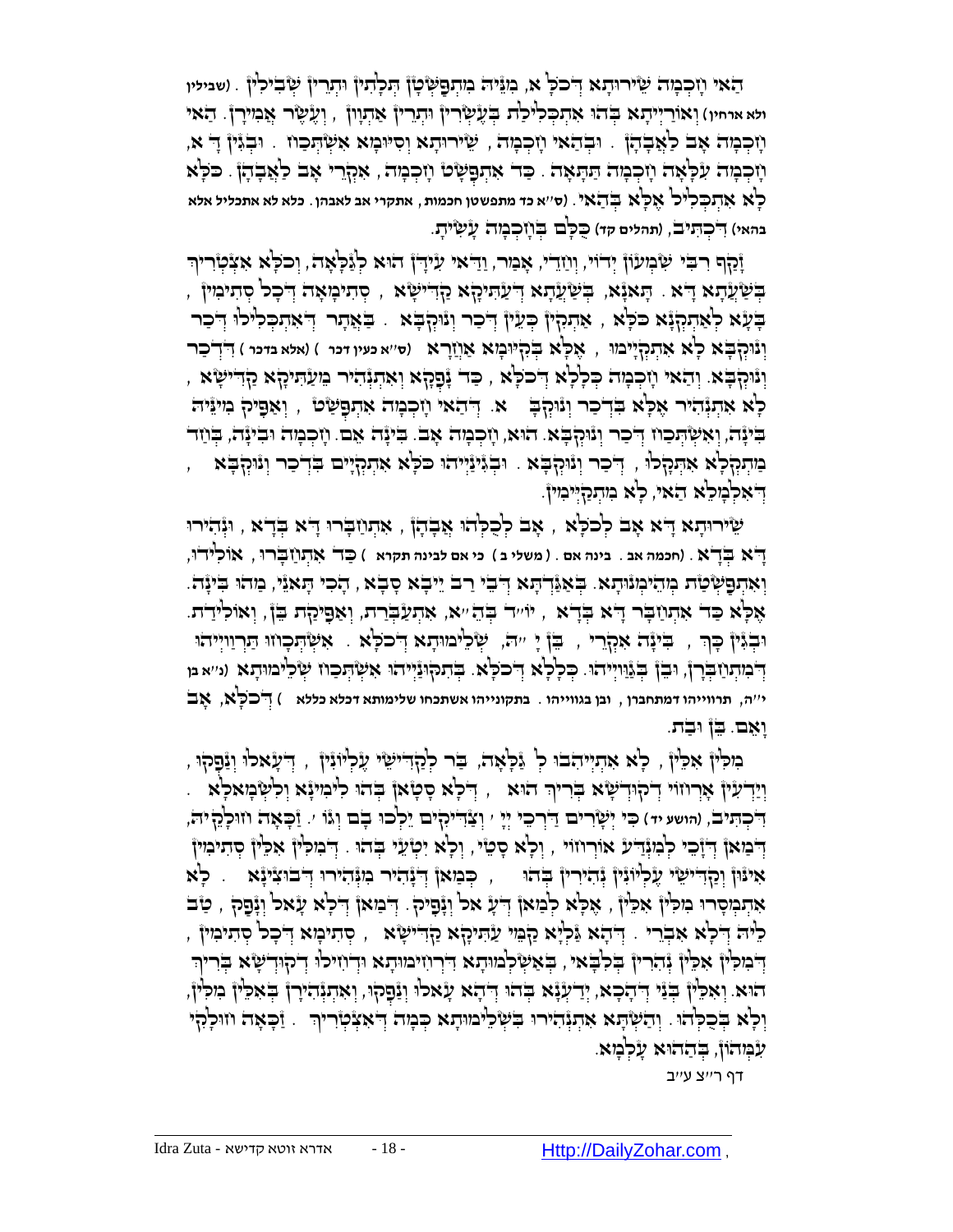אָמַר רִבִּי שִּׂבְוּעוֹן, כָּכ' מַה דַאֲמִינָּא דְיעַהִיכָןא קַדִישְׂא . וְכָכ' מַה דַאֲמִינָּא יִדְיְּעֵיר אַנְּפָיןْ . כ*ּכְלָא וַזד , כּכְא הוא וַזד בִוּכְה .* כְא ו*ודר ייצע ייב) הַ*כְיָיא בֵיה ְפִירוּדָא. בְּרִיךְ הוּא בְּרִיךְ שְּׂבִוּיה לְעָלַם וּלְעָלְבֵוּ עָלְמִיןْ. ְּ

ָּהָא וְזָוֹ י, שִׂירוּהָא דְּא דְּאִקְרֵי אָב , אִהְכְלִיל בְּיוֹ יד, דְּתַלְיִיא ִכִוּבַּוְזָּלָא ַקְדִישָׂא. וּבְגִּיןْ כָּךָ, יוֹ יִדִּ כְּלִיּכוֹ אֲתְוָוןْ אֲחֲדָוּ אֲחֲדָוּ הָי ָרִישָׂא וְסֵיפָא דְּכֹּכְא.

ֻד . ְּ ָאֵתי ָֻתִדיר ְּו ָלא ָֻפ י ָע ְּל ָמא ֻד , ִסיק ְּו ַההֻוא ָנ ָהר ֻד , אִ קְּ רֵ ְּ ָאֵתי ְּ ָנִגיד ְּוָנ ִפיק ַוְהַאי הוּא עִדִּוּנָא דְּשֵׂיְיִרְיָךָ , ְיִדְיִיּכְלְיָא לְהַאי עָלְבְּוּא דְּ'אָתִי , דְ'אַשְׂהָי הָדִייר ֻו ְּכמֹו ָצא ַמִים ֲא ֶשר לֹא ְּי ַכ ֻזְּבֻו ְּו ָלא ָֻפ . ָע ֵלי ֻה ְֻּכ ִתיב )**ישעיה נח** ( ְּל ִגְּנ ָֻתא, ִסיק מֵ ימָ יו. ְּו ַההֻוא ָע ְּל ָמא ְּ ֻד ָאֵתי , אִ בְּ רֵ י בְֻּ יוֹ ''ד, ֲהָדא הֻוא ִד ְּכ ִתיב ,)**בראשית ב** ( וְּ נָהָ ר יֹוֹצֵא בִּוּעֵדֶ ןְ לְהַשְׂקוֹת אֶת הַגָּן. י' כְּלִיל הְרֵין אַתְוְון ו''ד.

ַּבְאַגְּדְהָא דְּבִי רַב יֵיבְא סְבָא הָגִיּנָן, אֲמַאי וייד כְּלִיכְן בְיוֹייד. אֶלְא נְּטִיעָה ֻד '. ֻו ֵמ ַהאי ו ', ִאית ִֻגְּנ , ְּ ִאי ִהי ד ֻד , אִ קְּ רֵ י ו '. ָֻתא ַאֲחָרא ְּנ )**ס**''**א ודאי** ( ָ א ֻד ָֻתא ְּ ִֻג ְּו ַהְּיינֻו ָרָזא ֻד , וְּ נָהָ ר יוֹ צֵ א מֵ עֵ דֶ ן וְּ גוֹ '. ִא ְּש ַֻתְּקָייא ד '. )**דאיהי ארבעה ראשים** ( ִ ְּכ ִֻתיב ַמַאי עֵדֶן. דָא וָזְכְמָה עִלְאָה , וְדָא יִ. לְהַשְׂקוֹת. אֶת הַגְּן, דָא הוּא ו ׳. וּמִשָּׂם יִפָּרֵד וְהָיָה לְאַרְבְעָה רָאשִׂים, דָּא הוּא דֹי, וְכֹכְא כָלִיל בְּיוֹ״ד.

וּבְגִּיןْ כַרְ , אִקְרֵי אָב לְכֹלָא . אָב לַאֲבָהָןْ . שֵׂירוּתָא דְּכֹלָּא , ואקוּי) בֵיתָא ֻד , )**משלי כד** ( בְֻּ חָ כְּ מָ ה יִבָֻ נֶה בָֻ יִת . )**מהאי י** ' **שירותא וסיומא** ִ ְּכ ִֻת ֻד , יב ְּ כֹ ָֻלא דכלא)וּכְהִיב, (תהלים קדּ ) כֻּכְּבוּ בְּוָזְכְמָה עָ*יֹטִיּתָ* . ַ בְּאַתְרִיה, כְ<sup>וָ</sup>א אִהְגַּ֫לְיִיא , וְלְא , אִתְיְיָדֹע. מִדְּאתְוַבְר בְּאִימָּא אִתְרְמִיוֹ בְּאִימָּא וּבְגִּין ְכְךָ אִימָּא כְּלְלָא דְּכֹלְּא ָבָה אִתְיָדע וּבָה אִתְרְבוּיוֹ , שִׂירוּתָא וְסִיּוּבְוּא דְ**'כֹכְ**'א . (חכמה אקרי ) דְּ'בְה סָתִים ֻכֹ ָֻלא.

הַלְלָּא דְּכֹלְא , שְׂבְוּא קָדִישְׂא . עַד הַשְׂהָא רָבוּיוְ֫נָא , וְלָא אֲבוּינָ֫א כָּל אִלֵּין יוֹבְוּיןْ. וְהָאִידָ יָּא בִוּהְגַּקְפָיןْ סִמְוָרוּןْ, י׳, כָּכִיּכ' בְּהַאי וְזִכְבְוּה. ה' דָא אִימָּא, וְכָזֶרינָןْ ַּבִּינָה. וְיִה, אִכֵּין הְרֵין בְּנִין , דְבִינְעַלְּבָך בֵּוּאִיבְּוּא . וְהָא הָנֵינָן , דְבִינָה אִתְבְּכִיל בוכלָא. יוֹ יִד דְּבוּתְוַיבְרָא בְּאִימָּא, וּכִוּפָקִין בִּין, וְהַיְיוֹוּ בִינָה, אָ יִב וָאֵ יִם דְּאִינּון י'יה, ַבֵּן בְ<sub>ּבַ</sub>וּוְיִיהוּ.

ָהַשְּׂהָא אִית לְאִסְתַּכְלָא , בִיּנָה, וְאִקְרֵי הְּבוּנָה , אֲמַאי אִקְרֵי הְבוּנָה , וְלָא ַּבְּיַנָּה. אֶכְּא הַבוּנָה אִקְרִי, בְּשַׂעֲהָא דְיֹיַנְּקָא לִתְרִין בְּנִין, בֵּין וּבַיית, דְּאִינּוּן וייה וְהַהִיא שַׁעֲהָא אִקְרֵי הְבוּנָה. דְּכֹכְא כָּלִיל בְּאִלֵיןْ אַתְּוָוןْ, בֵּיִיןْ וּבַיִּית, אִיּנּוּןْ וּייה וְכֹכְא וַזֵּר כְּכְלָא, וְהַיְיּנוּ הְבוּנָה.

בְּסִפְרָא דְּיָרב הַמְוּוָּא סָבָא אָמַר , דִישְׂרֹמוֹה מַלְכָּא, תִּקוּוָּא קַדְבְוּאָה דְּיִנֵּכֵ<sup>ן,</sup> וְאָבַוּר, (שיר השירים א) הִגְּוָּךְ יָפָה רַעְ*יָ*תוּ בֵוהַאוּ הוּא. וְתִקְוּגָֿא הִגְּיָיָנָא, אִקְרֵי כַּכְ<sup>וְ</sup>הֹ ָדְּ'אִיהִי נִּוּקְבָּא דִלְתַּתָּא . וְאִינִּוֹ דְּ'אַכְוָרִי , דְּ'תַרְווְיִיהוּ לְהָאי נִוּקְבָּא דִלְתַתְּא אִינּוֹן, לְאו הָכִי. דְּהֵייא קַדְבְוּאָה לְא אִקְרִי כַּלְה . וְהֵייא בַּתְרָאָה, אִקְרֵי כַּלְה,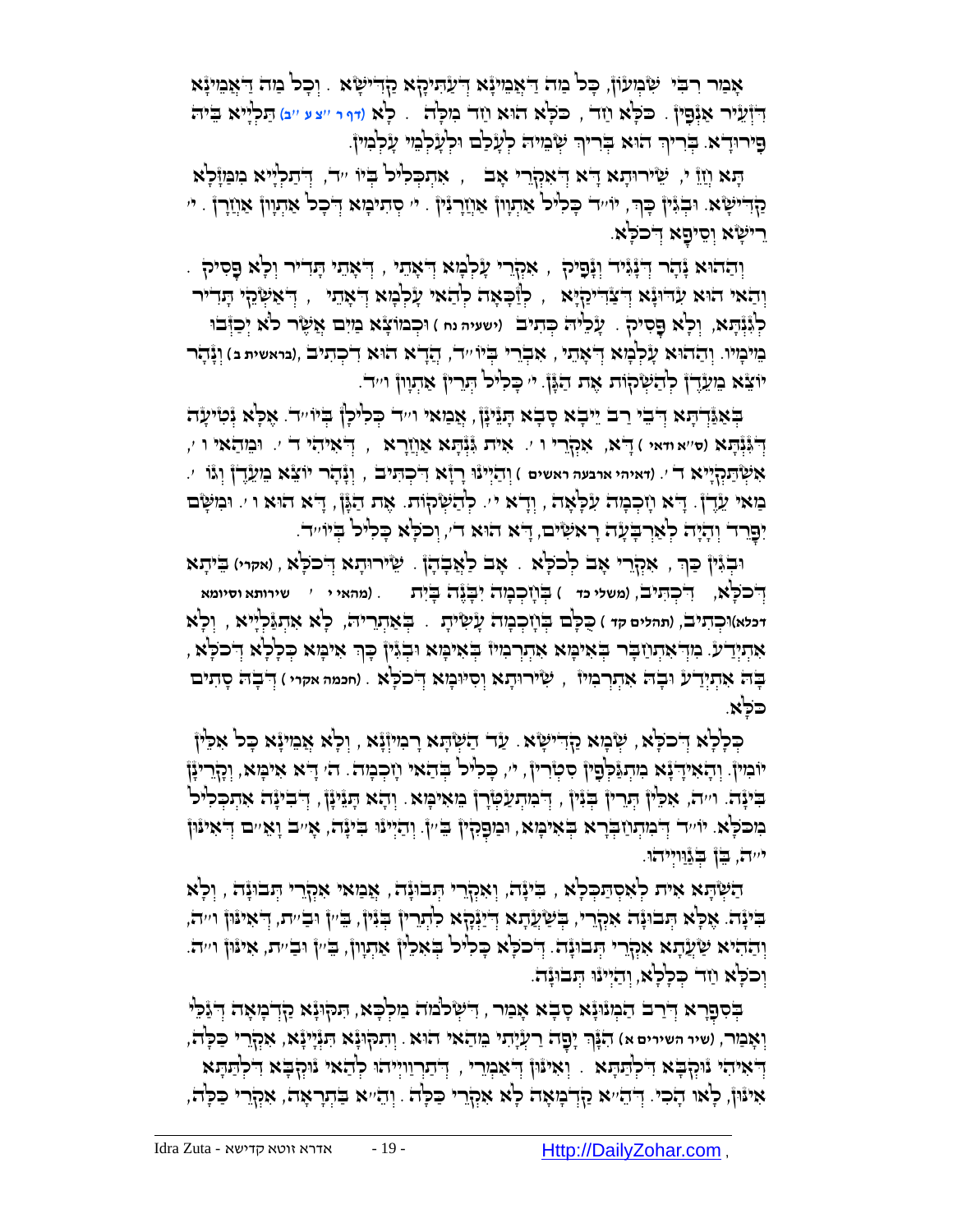לְּ זְּבְוּגָֿין ) - יִדְּדָא זִבְּוּגִין סַגְּיאִין אִינֿון c יִדְרכוּרָא לְא אִתְּוַי**ָּבְר עִבְּוּה, וְאִסְתַּכְ**לַק בִּוּעָּה. בְּתַחֹוּא זִּבְוָגָׁא כְּתִיב, (ויקרא יח) וְאֶל אִשָּׂה בְּנִתַּית טוּמְאָתָה כ<sup>ָ</sup>א תִקְרַב <sub>ּ</sub> בְּשַׂעֲתָא דְ<sub>ֹ</sub>אתְדֹ $\epsilon$ אֲת ווּקְבְּא, וּדְכוּרָא בְּעֵי לְאִתְחַבְּרָא ָלא ַא ְּפ ִע ָֻמ ֻה, ְֻּכֵדין ִאְּקֵרי ַֻכ ָֻל ''ה. ְֻּכ ַכ ָֻל''ה ַמ ָֻמ ש ַא ְּתָייא . )**אבל**( ַהאי ִאי ָֻמא, ִסיק ָרְעִיּהָא דְּיָרְוַיִיְיֹהוּ לְעָלְּמִין, בְּוֹוָד נְכָּקִין, בְּוֹוָד שַׂרְיָין. לְא אַפָסִיק דָּא מִן דָא , וְּכְ<sup>וָ</sup>א אִסְהְּכַ<sup>וֹ</sup>הְ א ִמְןְּ דָּא ִ וּבְגִּיןْ כְּךָ כְּתִיבֹ וְגָּהָר יֹצֹא ִמִעֲדֶן , יוֹצֹא הָדִייר, וְכְא אַפָּסִיק. הֲדָא הוּא דִיכְתִיב , וּכְמוֹצָא מַיִם אֲשֶׂר לֹא יְכַוְּבוּ מֵיכְוּי . וּבְגִּיןْ כְּךְ ַבְּתִיב רַעְיָתִי, בִּרְעַוּתָא דְּאַוְזֶוָה שַׂרְיָין , בְּאַוְזַדוּתָא שְׂכֵ<sup>ר</sup>מוּתָא (שלימתא). אֲבָל ָהָכָא אִקְרֵי כַּכְה , וְּיֹכַד אָתָא וְּ־כוּרָא לְאִתְוַדְּבְרא עִׂמְה , הִיֹּא כַּלְה , כְּכַלְה אִיהי אַהִיִיא מַמְשׂ.

וּבְׂגֶּין כְּךָּ, הְּנֵרִי (ויחי רמ ׳׳ב) הִנקְוּגָּין ְדְ<sup>יְ</sup>נוּקְבֵי פָרִישׁ שְׂכֹבוֹה ִ. הִנקוּגָּא דְבַרְדְבוּיהָא ּ פְּתִיכְוּא, בְּגִּיןْ דְּ'אִיהי סְתִיכְוּא . וְתִקוּנָּא תִּגְיְיָנָא פֻרישׂ יַתִּיר , וְכְא סָתִים כּוּכִי הַאי. וּלְבְתַר תַּלְיָא כָּל שְׂבָוָזָא בְּתַהִיא דִּלְעֵילְא . דִיכְתִּיב, (שיי השירים ו) אַוַזת הִיא לְאִמְה בְּרָה הִיא לְיוֹכַדְהָה . וּבְגִּין דְיאִיהִי אִימָּא מִתְעַ טְּרָא בְעִטְרָא דְּכַכְּה, וּרְעוּתָא דְיוּייִד כְא אַפְסִיק ִנִּנְה לְעָלְּנִוּן , אִתְיְהִיב בִּרְשִׂוּתָה כָּכ וַזִירוּ ֻד , )**ויקרא** ָֻכל ֵחיר ֻו ֻד , ְּלַד ָֻכ ָאה ְּלכֹ ָֻלא. ִ ְּכ ִֻתיב ָֻכל ֵחיר ֻו ֻד . ְּ ַחָיי ַבָֻיא ְּ כֹ ֻל ֻד . ָא ְּ ַע ְּבִדין טז) כִּי בִיּוֹם הַזֶּה יְכַפֶּר עֲלֵיכֶם. וּכְהִיב (ויקוא כּח) וְקָדַיִשְׂהֶם אֶת שְׂנַת הַוְזַמִשִּׂים ְּו ַעל י ֻו . ָשָנה יֹו ֵבל ִהיא. מַ אי יוֹ בֵ ל. ְֻּכ ָמה ְּד ַא ְֻּת ָא ֵמר )**ירמיה יז**( ַבל ְּי ַש ַֻלח ָשָר ָשיו ָנְשְׁוּם הַתִּוּא זָּהָר הַאֲתֹוּ וֹזְיָּיָר וְגָּפִיּל, וְאָתוּ הַוָּדִיר, וְכָא פַּסִילִ.

דף רצ''א ע''א

ְֻּכ ִתיב )**דף רצ**''**א ע**''**א**( )**משלי ב**( ִֻכי ִאם ַל ִֻביָנה ִתְּקָרא ַל ְֻּתבֻוָנה ִֻת ֵֻתן קֹו ֶלך . ֵֻכיָון ָ ָדְּאָמִר כִּי אִם כַבְּי্נָה הִקְרָא , אֲמַאי כַהְבוּנָה. אָכְא כִּכְא כְּמָה דַאְמִינָּא . הֵי הָנַּיְיֹהוּ עִלְאֶה. בִּינָה עִלְאָה מִתְּבוּנָה . בִינָה אָב וָאֵם וּבֵן . ייה . אָב וָאֵם, וּבֵן ַבְּוּוְיִיהוּ. הְּבוּנָה: כֹּכְא כְּכְלָא דִּבְנִּין , בֵּן וּבַת , וייה. וְכָא אִשְׂהְכַוז אָב וָאֵם , ֶא ָֻלא ֻב ִאי ָֻמא ֻד )**ס**''**א בבינה** . **ובתבונה ודאי אימא** ( ְּר ִבי ָעא ָע ַלְּייהֻו, וְּ לָא ִאי ָֻמא ַוַ ֻדאי ָאִתְגַּלְיָּא. אִשְׂהְכַוז דִיכְלָלְא דִיתְרֵין בְּגִין, אִמְרֵי הְבוּנָה. וּכְלְלָא דְאָב אֵם וּבֵן, אִקְרֵי בִינָה. וְכַד בָעֵי לְאַכְלְלָא כֹּלָא, בְּהַאי אִתְכְּלִיל.

וְהַאי אָב וָאֵם וּבֵן, אִקְרוּן וְזִכְמָה בִּינָה וָדַעַת. בְּגִין דְהָאי בֵן נָטִיל סִיכְוּיָ יִן ַ דַּאֲבֹוי יִאָמִיה , אִקְרֵי יַ עַת , יְדֹהוּא סַהֲדוּתָא דְּתַרְווִיְיהוּ . וְהַאי בֵּן , אִקְרֵי ָבוּכְרָא. דִּכְתִּיב, (שמות ד) בְּגִֿי בְכוֹרִי יִשְׂרָאֵל. וּבְגִּיןْ דְאִקְרֵי בוּכְרָא, גָּטִיל הְרֵיןْ וֹזוּלְהָיוֹ: וְכַד אִתְרַבֵּי בְּעִ֫טְרוֹי , נְּטִיל הְ לַת וזוּלְהָיוֹ . וּבִיןْ כַּךְּ וּבִיןْ כַּךְּ , הְרֵי ְּ ח ֻו ָלִקין, ֻו ְּת ַלת ח ֻו ָלִקין ֻכֹ ָֻלא ַחד ִמ ָֻלה . וְּ הַ אי וְּ הַ אי הֲכִ י )**ס**''**א חד** ( הֲ וֵי, ְּיר ֻו ָתא ְדִאָבוי וְאִמִיה יָרית.

ַמָּאי יְרוּהָא דָא .. אַוְזַסַּנְּהָא דַאֲבׂוֹי וְאִימִיה , וּהְרֵיןْ עִלְּוִרין דַלְהוֹו .. גְּנִיזִין ָבְּנֵּוְיְיִהוּ, וְאַוְזַסִינוּ לְבָן דָא . בִּוּסִטְרָא דַאֲבֹוֹי , הֲזָה גָּנִיוֹ בְּנֵוִייה וַזד עִלְּדָא , דְּאִקְרֵי וָזֶסֶד. וּמִסִטְרָא דְאִימָּא, וַזָּד עִטְרָא דְאִקְרֵי גְּבוּיָרה ִוְכַלְהוּ מִתְעַטְּוִרין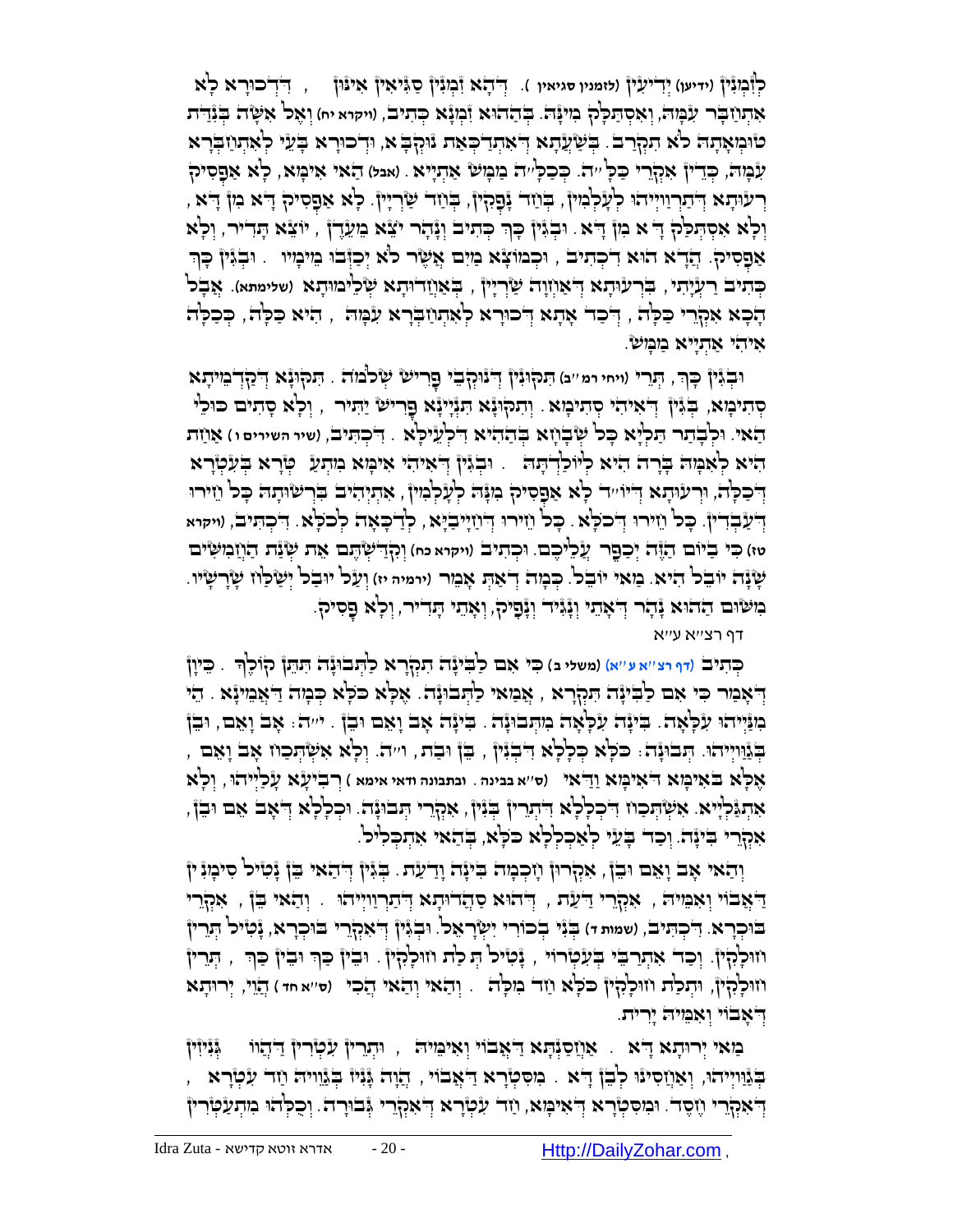בְּרֵישֵׂיה, וְאָוְזִיד כ<sup>ָן</sup>ןֿ. וְכַד נַּהֲרוּן אִכֵּין אָב וָאֵם עָלֵיה , כַּלְהוּ אִקְרוּן הְפַילִין יְדִרִישָׂא. וְכֹלְא יָּמִיל בֵּן דָא, וְיָרִית כֹּלְא, וְאִתְפָּשָׂט בְכָל וּוּפָא. וְהַאוּ בֵּן יָהִיב ָּלְּבְרָתָּא. וּבְרַתְּא מִגֵּ֫יהֹ אִתְּוָ֫ן . וְעַל כָּל פָּגִּים מִכְּאן۫ , בְּרָא יָרִית וְ לָא בְּרַתָּא. ַבְּרָא יָרִית כַ<sup>ו</sup>ְאֲבוּי וִּלְאִמִּיה וְלָא בְּרַתָּא ְ ֻו ָמזֹון ְּלכֹ ֻל . )**ואי תימא כל האי והאי אקרון צדיק וצדק בחד אינון וחד** ֻד , )**דניאל ד**( ָא ֵבי ֻה ִ ְּכ ִֻתיב **כלא**(.

הָנֵּי אָב וָאֵם , כְּכִיקן וּמִתְוַזִּבְרְן ְדָ א בְדָא. וְאָב טָוְיוּר יַתִּיר . וְכֹלְא אָוִזיר ָר הַעֲזִינִיקָא ַקְדִּישָׂא , וְתַכְיָא ִבְזוֹישָׂא , יָהָירוּ (יקירא) דְּבָכ<sup>ן</sup> יַהְיִרִין . וְאִכֵּין אָב וָאֵם, בְּותַקְּנִּין ְ בֵיתָא, כְּכְוּת דַאְמֵינָּא דִיכְתִּיב , (משלי כד) בְּוָיְכְכְּוּת יִבְגֶה בְיִת וּבִתְבוּנָה יִתְכוֹנָן וּבְדַעַ*ת וְזַדְרִים יִבְּוִלְאוּ כָּ*כ<sup>ן</sup> הוֹן יָכְר וְנָעִים וּכְתִיב (משלי ָכב) כִּל נָּעָ*יִּי*ם כִּי הִעְשְׂבְוֶרם בְּבְלוֶנֶךְ . (הני כללא דכלא , כמה דאמינא ותליין ממזלא קדישא **יקירא**(.

אָמַר רִבִּי שִׂמְעוֹן, בְאִדְרָא לְא גָּלִינָא כֹּכְא. וְכָל הָגֵוּ מִלְין, טְוָמִירִין בְלִבְאִי ָהוֹו עַד הַשְׂהָא, וּבְעֵייָא לְאַטְׂנְיִרא לוֹן לְעָלְנְּזא דְאָהֵי , ִמְשֹׁוּם דְּיִתַמְן שְׂאֶלְהָא **ֹשְׂאִיכ<sup>ן</sup> כְנְּ֫א , כְּבְוּה דִיכְהִיב , (ישעיה מג) וְהָיָה אֶבוּוּנַּה עִ**תֶּךְ וֹזוֹסֶן יְשֹׂוּעْוֹת וְזִכְמִה ָוְדָעַת וְגוֹ י, וְוָזִכְבְּזה בַּעְיָיןْ בִוּעָ, וְהַשְׁתָּא רְעוּתָא דְקוּדְשָׂא בְּריךְ הוּא בְּהַאי ָקָא בְּלָא כִסוּפָא אִיעוּל קַבְּוּי פַלְטְרוֹי

ֵֻדעֹות ַו ֻד . הֻוא ַהַ ֻד ַעת . ְֻּבַד ַעת ָֻכל ִֻכי ֵאל ֻד '. ַ אי ְֻּכ ִתיב )**שמואל א ב** ( ֵ עֹות ְּיָי ָפַלְטְרי אִתְבִילְיוֹ . דִּכְהִיב, וּבְדַעַ*ּת וְוַדְרִים יִבְּולְאוּ . ובגיו* כִּז ) דַעָּת אַוְזָרָא לְא ָּאִתְגַּ֫לְיָא, דְּיָהָא טְׂבְוּיָרָא אָזִּיל בְּגْוֵוּיה , וְאִתְכְלִיל בֵּיה . דַיַעַת גָּהִיר בְּבוּוֹזִין , ַשט ְֻּבמֹו ָחא ֻכֹ ָֻלא ְּו ִא ְּת . )**במוחא**, **בגופא כלא**, **כי אל דעות יי**'( ֻפ ְּ

ַבְּסְפָרָא דְּאַגְּֿדְהָא הָגָּ יִנְן, כִּי אָל דִּיעוֹת יְיָ ׳, אַל תִּקְרֵי דִיעוֹת , אֶלָא עִדוּת. ַס ֲהד ֻו ָתא ֻד , ְֻּכ ָמה ְּד ַא ְֻּת ָא ֵמר )**תהלים** ִ ְּתֵרין ח ֻו ָלִק ֻד , ין ְּ הֻוא ַס ֲהד ֻו ָתא ֻד ְּ כֹ ָֻלא עּח) וַיְּכֶלֶם עִדוּת בְּיַעֲקֹב. וְאַף עַל גַּב דְּ הָאי ִמִכְ<sup>ּנ</sup>ה, אוֹקְבוּוּהָ בְּסִפְרָא דִצְנִיעוּתָא בְּגַּוְוּ אָ אַוְיָרָ א . דָתָם בְּאַתְרִיה שְׂלִים , דָבָא כֹּלְא שַׂפָּיר , וְכֹלְא הֲוֵי , כַּד אסתים מלה.

הַאי אָב וָאֵם , כִּלְהוּ בְּהוּ כְּלִיכָן , כֹּלְּא בְהוּ סְתִינְון , וְאִינּון סְתִיכְון בְּנַזוָ֫לְא ַקְדִּישָׂא, עַתִּיקָא דְּבָר עַתִּיקִין. בֵיה סְתִיבְון. בֵיה כְּכִילְן. כֹּכְא הוא, כֹּכְא הֲוֵי. ַבְּרִיךְ הוּא, בְּרִיךְ שְֲׂבֵוּיה, לְעָלַם וּלְעָלְבֵוּי עָלְמִיןֹ. ְּ

דף רצ''א ע''ב

ָבָּל ִכְּוֹלְוֹ דְּיָאָדְיָרָא יָאוּת , וְכֻכְּיֹהוּ בִוּכִ<sup>נ</sup>וֹ קָדִייִשְׂוּ , בִוּכְ<sup>וֹ</sup>ןְ דְיֹכְאַ סָטָאן לִיבִוינָּא וְּלִשְׂבָוּאלְא, כֻּלְהוּ נִזלִּיןْ דִיסְהִינִוּיןْ , וְאִהְגַּ֫לְיָוןْ לְאִינּוּןْ דְיִעָּאלוּ וְנַּבְּלוּ, וְכֹכְא הָכִי הוּא. וְעַד הַשְׂתָּא הֲוֹו ִמְתְּכִסְיָין אִכֵּין ְּמִלְין דְּדָוִזיקְנָּא קְנֵכְאָה , , וְהַשְׂתָּא ַע ִֻתיָקא ַק ֻד , ְּ ֻד ָהא ָל א ִליָקָרא ִ ֻדי ִלי ֻוְּד ֵבית ִא ְּתַֻג ְּלָיין. ְּוַג ֵֻלי ַק ֵֻמי )**מלכא**( ִ י ָשא ָ אַבְּא עֲבִידְנָא, אֶכְא בְּגִין דְּכְא אִיעוּל בְּכִסוּפָא קָבִוּ פַּלְטְרוֹי עֲבִידְנָא . וְעוֹד,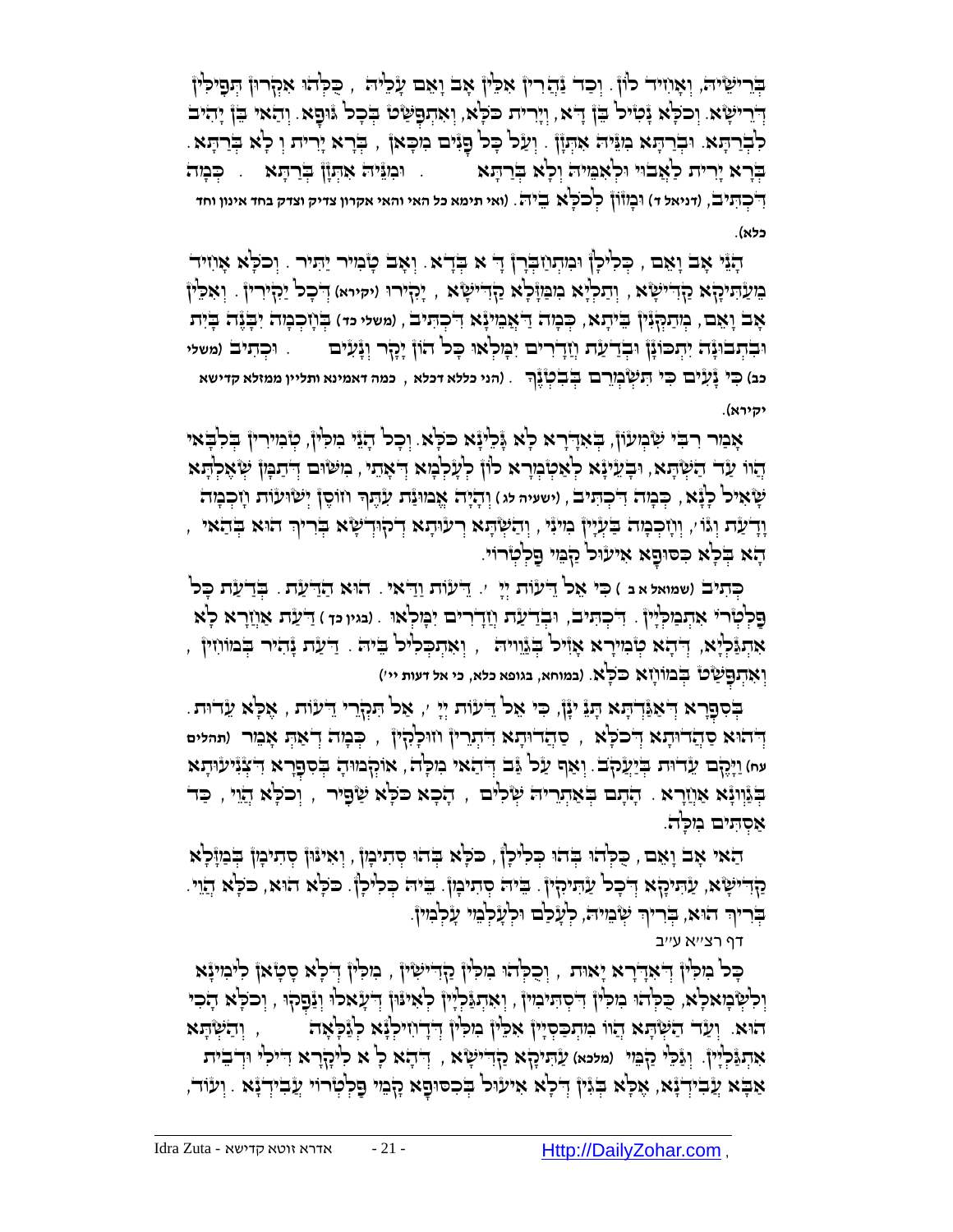הָא וְזַבֵּוּיָּא, דְיקוּדְשָׂא בְּרִיךְ הוּא וְכָל הָגֵּוּ זַכְּאֵוּ קְשֹׁוֹט דְּהָכָא ִמִשְּׁתַּכְוְזן ה וֹהוֹב הוֹתוֹכְא הִלוֹכְא הָלהָ הִדְּבָא הַבְּלְהִוּ *ו*ְזַדְּאן בְּהַאי הִכוִּכְא הִיכִן  $\sim$ ַז ָֻכ ָאה ח ֻו . ְֻּב ַההֻוא ָע ְּל ָמא ְֻּב ִהי ֻל , ָלִקי ֻו ָלא ֻד ְּו ֺכ ְֻּלהֻו )**דף רצ**''**א ע**''**ב**( ִ י ִלי ְּז ִמיִנין

אָמַר רִבִּי אַבְא , כַּד סִיֵּים נִזְלָה דָא בּוּצִינָֿא קַדְישְׂא , , בּוּצִינָׂא עִלְאָה , אָרים יְדוֹי , וּבְבָה וְוַזִיִּיךָ . בְּעָ*א לְ*גַּלְאָה מִלְה וְזַדָּא . אָבַּור, בְּמִלְה דָּא אַאָּטְעַרְגָּא כָּל יוֹבְואי, וְהַשְׂהָא לְא יְהֲבִין לִי רְשׂוּהָא . אִהְהָמַּךְ, וְיָהִיבׂ, וְרָוִזישׂ ָּבְּשְּׂפָוְוִתִיהֹּ, וְסָגִּיד הְּכִת זִּבְּוּנִין , וְכָא הֲוָה יָכִיל ּבֹּר נָּשׁ ּ לְאִסְתַּבְּלָא בַּאֲתְריה ָּ בְּל שֶׁבֵּן בֵיה . אָמַר, פַוּמְא פַוּמְא , דְיָרָית לְכָל הַאי , לָא אַוְּגִּיבוּ מַבוּעָן . ַכְּוּבֹּוּעָׂ<sub>וָ</sub>ٓ נְּכָתִיֽבֹ (יִשְׁעִיה , עֲכְןָ֣ר הָרֵרִינָ֣ן (בראשית ב) וְנָּהָד יוֹצֵא כֵוַעֵּדֶ֖֖֖). וּכְתִיב (ישעיה ְּ נח) וּכְבוֹוֹצָ**ঁא בַיִּיִם אֲשֶׂר ל<sup>ֹ</sup>א יְכַוְּבֹוּ בֵ***וּיבְוּי***ו.** 

ָהָאִידְיָנָא אַסְהַדְיָנָא עָלַי . יְדִכְל יוֹנִוּין דְיִקְאֵיבְוָנָא , הָאִיבְנָא לְבֵוְזֶבוּי יוֹבְזא ָ ֻדא, )**נ**''**א רעותא לגלאה רזא דא** ( ְּו ָלא ָס ִליק ִֻבְּרע ֻו ִתי )**ס**''**א בידי** (, ַֻבר ָה ִאיָ ֻדָנא, ְּ ֻד ָהא הָעִלְּאָה הִמְּלִּן , , הָשְׁתָּא בְּעֵינָ֫א לְּנֵלְאָה הִמִלְּן , הַמְּמִיה דְ**ֹכְוּדְשָׁא בְּרִיךְ הוּא , דְּהָא כִּכְ**יהוּ מִתְעַטְּדְין בְּרֵישֵׂי (נוישיה). וְהַאי יוֹבְזִא כְא יִתְרַעְתֹּ לְּבֵּוּעֲל לְדוּכְהֵיה <sub>, י</sub> כְּיוּבְוּא אַוְזָרָא . דְּתָא כָּל יוֹבְוּא דָּא בִּרְשִׂוּתִי ַקְיִּיבְוּא. וְהַשְׂהָא שָׂרֵ יִיָּא לְגַלְאָה מִלִין , בְּגִין דְלָא אִיעוּל בְכִסוּפָא לְעָלְבְוּא ִדְּאָתֵי. וְהָא שָׂרֵינְא אֵיבְוּא.

<mark>ָּרְתִיבֹ, (תהלים פט) צֶרֶיֹק וּכִוֹעְ</mark>ּׂפֶט' בְּוֹכוֹן בִּסְאֶךְ וָזֶסֶד וְאֶבֶזת יְקַדְבִוּ פָּגֶּיךָ . בַזאן ַח ִֻכי ָמא, ִי ְּס ָֻת ַֻכל ְֻּב ַהאי , לְּ מֵ חֱא מֵ י אוֹ רְּ חוֹ י )**ס**''**א דינוי** ( ְּ ֻדַקִ ֻדי ָשא ִע ָֻל ָאה , ִ ֻדיִנין דִּ יְּלְשׂוֹם, דִייִּין דְּבוִתְעַטְּרוּן בְּכִתְרי עִלְאִין. דְּהָא וְזַבֵוּיָא דְבִלְהוּ בוּצִייִּוּן זַּהֲרוּן בִּוּבֹּוּצִיּנָּא עִלְּאֶה, טְ*י*ִמוּרָא דְּכָל טְיָּמוּרִין ְהַכְּלְהוּ דַּיְרְגִּין לְאִהְנַ<u>ּהְרָ</u>א. (נ׳׳א וכלהו אינון **דרגין לאתנהרא**( ֻו ְּב ַההֻוא ְּנהֹוָרא ִ ֻד ְּב ָכל ַ ֻדְּרָֻגא ְּוַדְּרָֻגא , ִא ְּתַג ְּלָייא ַמה ְּ ֻד ִא ְּתַֻג ְּלָייא, , וּנְהֹוָרָא דָּא, בְּנְהֹוָרָא דָא, הְּנֹהוֹרָא יָלֹא, הַנְּלְהוֹרָא, הָלְּהֹוֹרָא יָלֹא, וֹּנַּהֲרִין ְדָ<sup>ּ</sup>א בְּדָא, וְלְא מִתְפָּרְשָׁן דָּא מִן דָּא.

יָּהוֹרָא דְּכָל בּוּצִינָּא וּבוּצִינָּא, דְּאִקְרוּן תִּקוּיֵי מַלְבָא, כִּתְרֵי מַלְבָא, כָּל וַזִד וְּוַזָּרֹ, נְּהִיִּיר וְאָוִזִיּרֹ בְּהַחֹוּא וְּחֹרָא דִּכְוְּוֹ כְ<sup>ו</sup>ְגֹּו , וְכְא מִתְפָרִשׂ כְ<sup>וָבַר</sup> . וּבְגִּיןْ כְּךְ ָכֹּלָא בְּוַזָה דַּרְגָּא אִסְתְּכַק, וְכֹלָא בְּוַזָה בִּוּכְה אִתְעֲטָר, וְלָא בִּוְתְּפַרִשׁ דָא בִון ָדָא, אִיהוּ וּשְּׂבֵוּיה וַיִּר הוּא. יְּהוֹרָא דְיאִהְגַּלְיִּא, אִקְרֵי לְבוּשָׂא דְבִוּלְכָא. יְּהוֹרָא דִּלְגּֿוֹ לְגْוֹ, (בההוא נהורא הוא מה ) נְּהוֹרָא סָתִים, וּבִיה שַׂרְיָא הַהוֹא דְ**ֹלְא אִתְפְרִשׁ** ְּו ָלא ִא ְּתַֻגלְּ יָיא.

וְכַקְהוּ בּוּצִיּגֵי , וְכַקְהוּ גָּהוֹרִין , גַּהֲרִין ְמֵעַּתִּיכָן א קַדִּישָׂא סְתִיכְוָא דְּכָל ּ מְּתִיּכִוּן, בּוּצִיּנָא עִלְּאָה. וְכַד ִמְסְתַכְּלְן, כֻּלְהוּ וְּהוֹרִין ְדְאִתְפָּשְׂטָן. לְּא אִשְׂתְּכוּו בּר בּוּצִינָֿא עִלְאָה, דְּאַטְנְוּר וְלָא אִתְגַּלְיִיא

ּבְּאִינֿון לְבוּשִׂיןْ דִיּיכַןר, לְבוּשֵׂי קְשׂוט, הִנקוּנֵי קְשֹוט, בוּצִינֵי קְשׂוט, אִשְׂהָכְוזוּ ْעְּרוּן אֶלֶדֶק וּנִזשְׂפָט . וְאִינּוּן , תִּקוּנָא וְיִבוּכְהָא , יְאִקְרוּן צֶדֶק וּנִזשְׂפָט . וְאִינּון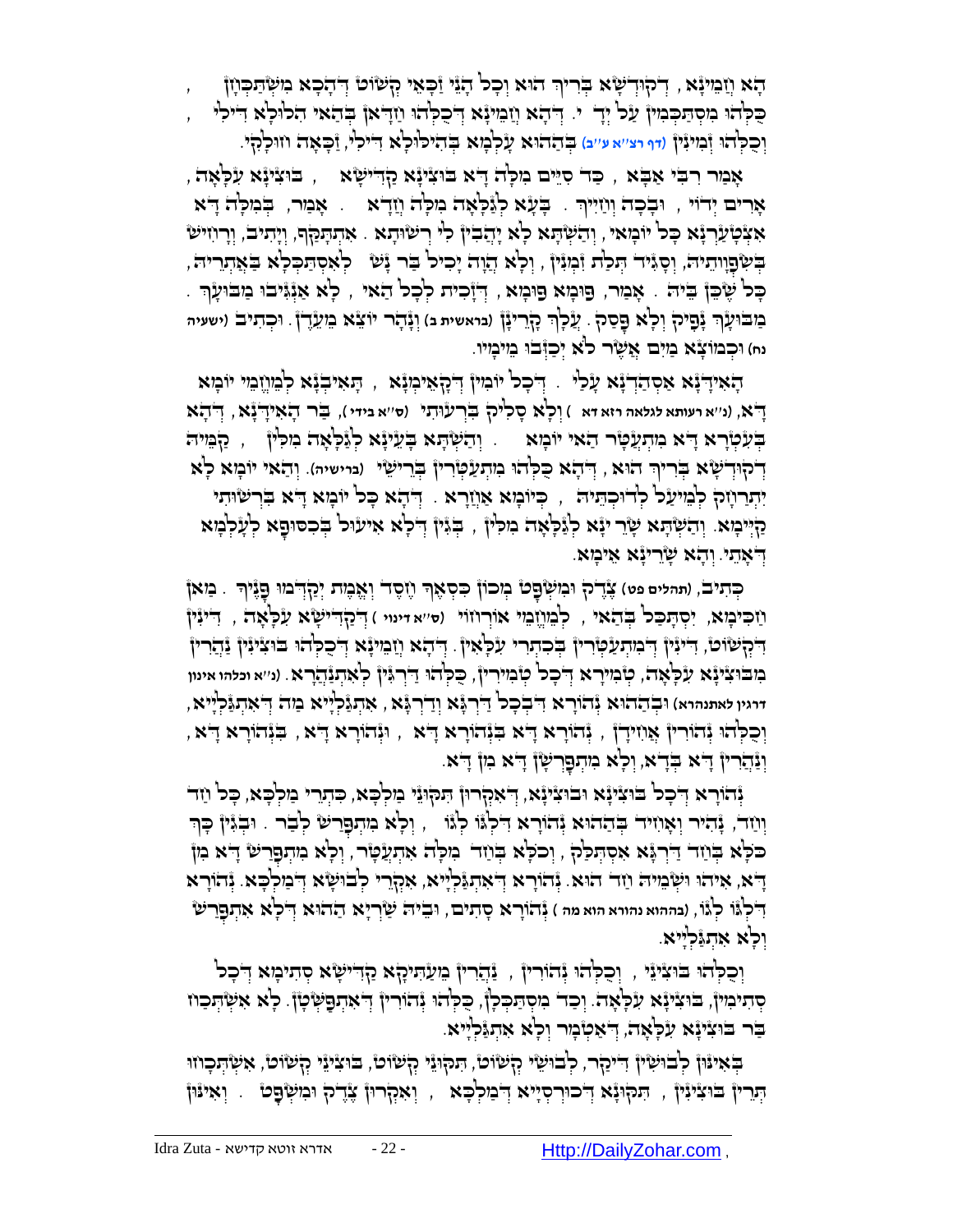ְשִׂירוּהָא, וּשְּׂכֵיּכוּהָא, בְּכָל מְּ הֵיֹכְוּהָא. וּבְהָגֵֿי מִהְעַטְּרִיןْ כָּל דִייִּיןْ דִלְעֵיכְא **וְתַהְּא, וְכ**ּכְ<sup>ּנ</sup>ְא סָתִים בְּמִשְׂפָט . וְצֶדֶל ְמִתֹאי ִמִשְּׁפָט אִתְּזָן .. וּלְיִּמְוֹ קָיָרִינָּן לְהֹּ, (בראשית יד) וּבַזִּלְבִּי צֶנֶדֶק בֶּזִּלֶךְ שָׂ*יֹ*כֵם. ְּ

ַכְּרֹ בִּיתְעָרִיןْ דִייִּיןْ בִזִּמִישְׁפָט' , כַּלְּהוּ רַוְיָבִוּי, כַלְּהוּ בִשְׁלִיּמוּ. דְּהַאי ִמְבַסֵם לְהָאי צֶדֶ ק , וְדִינִּיןْ בִּוְתְּתַקְּנִיןْ , וְכָכְלְהוּ נַּוְזָתִיןْ לְעָלְבְוּא ִבִּשְׂלִיבוּוּ , בְּרַוְזַבֵּוּי. ְּו ָכל ָע ְּל ִמין ֺֻכ ְֻּלהֻו , ַשֲע ָתא ֻד , ְֻּבַרֲח ֵמי ְּ ִמ ְּת ַח ְֻּבָרן ֻד ְּ ַכר ְּונֻוְּק ֻב ֻו )**אקרי**( ָ א ְּכֵדין ֻו דְּ וָותָ א. ְּבֶח

וְּכַד אַסְגִּיאוּ וזוֹבֵי עָלְבְּוּא , וְאִסְתַּאֲבַת ּמַוְּלְדְיֹשָׂא , וּדְכוּרָא אִתְרְיַזֹק בִּוֹן ָנּוּקְבָּא, וְוִזְוְיָא הַמִּיְיֹפָא שַׂרְיָא לְאַהְעָרָא , וַוי לְעָלְבְזא דְּבִוּתְןן בְּהַהוּא וִּבְוְּ $z$ א מִהַאי צֶדֶ ק . כַּבְוּה וְזַבִיכֵ<sup>נ</sup> טְרִיקִין ִמְתְעָרִין ּבְעָלְבְּו  $\star$ , כַּבְוּה זַּכְאִין ִמִסְתַּלְּקִין הוֹעֲלְּמָא נִכְל ְּפַך לְמָה בְּגִּין דְּאִתְרְוֹק דְּכוּרָא מִן נִוּקְבָּא , וּמִשְּׁפָט לְא מָרֵב ֻד ְּ ִמ ְּש ָֻפ ְּוֵי ש ִנ ְּס , ט ֶֻפה ְֻּבלֹא ִמ ְּש ָֻפ ְֻּבֶצֶדק ָ ֻדא . ְּו ַעל ַהאי ְֻּכ ִתיב , )**משלי יג** ( ט אִתְרְוַיֹּ מֵהַאי צֶדֶק, וְּלְא אִתְבַּסְכָּוּא, וְצֶדֶק יַנְּקָא מִאֲתָר אָוְזֶרָא.

וְעַל דָּא אָבִוּר שְׂלֹמֹה בִּוּלְבָּא , (קהלת ז) אֶת הַכֹּל רָאִיתִי בִיֹּמֵי הֶבְלִי יֵשׂ ַצ ֻד ', ָה ֶבל ָ ֻדא , )**ס**''**א ל** ''**ג הבל דא** ( הָ בֶ ל חֲ דָ א , מֵ הֲ בָ לִ ים ִ יק אֹו ֵבד ְֻּב ִצְּדקֹו ְּוגֹו ַדִּכְלְּעֵיּכְא, דְּאִקְרוּן אַפֶּי ְ כִּולְכָא, וְדָא אִיהוּ כִולְכוּתָא קַדְיִישָׂא , דְּכַד הִיּא ָמְהַעְּרָא בְּדִינֹוּי, כְּהִיבֹ יֵשׁ צַוְּדִיקָ אוּבֵד בְצִדְקוּ . מַאי טַעְּכְוּא. מִשׂוּם דְּבִוּשְׂפָט אַתְרְוַזה ְּכִוּצֶדֶ־הָ. וּבְגִּיןْ כָּךְ אִקְרֵי, וְיֵשׁ גִּקְפֶה בְּלֹא כִוּשְׂפָסׂ.

דף רצ''ב ע''א

ָתָּא וְיָוֹי, כַּד אִשְׂהְכַוז וַּכְאָה עִלְאָה בְּעָלְנָּא, רְוִזיכְוּא דְיֹהְוְדָשָׂא בְּרִיךְ הוּא, ָאֲפָילוּ כַּד אִתְּעָר צֶדֶל בִּלְוּזדוֹי , יָכִיל עָלְמָא לְאִשְׂתְוָבָא בְּגִינִיה . וְקוּדִשְׂא ּבְּרִיךְ הוּא בְּעֵי בִּיכְלְרִיה, וְכָא ִמִסְהָפָי (דוּ וּצִיִבעיש) מִן דִינְא. וְכַד הַהוּא וַבְּאָה ְּ ָלְּא קַיְּיִּכְוּא בְּקִיּוּמֵיה , בִוּסְהָפֶי אֲפִילוּ בִוּמִשְׂפָט , וְלָא יָכִיל לְמֵיקָם בִּיה . כָּל ֶש ֵֻכן ְֻּבֶצֶדק.

ָ ֻדִוד ַמ ְּל ָֻכא , בְֻּ קַ דְּ מִ יתָ א אָ מַ ר , )**תהלים כו** ( בְֻּ חָ נֵנִי יְּיָ ' וְּ נַסֵֻ נִי. ְּ ֻד ָהא ֲאָנא ָלא ָמִיְהַפְיַּנָא מִכְּל דִיּנִין , אֲפִילוּ מֵהַאי צָרֶל , וְכָל שֶׂכֵן דַאֲוִזִידְנָא בִיה , מַה כְּתִיבׂ. (תהלים יז) אֲנִּי בְּצֶרֶיק אֶוְזֶוֶה פָנֶּיךְ , בְּצֶרֶק וַדִּאי . כְ<sup>וָ</sup>א ִמִסְתַּפֶינָּא לְמִיקָם בְּדִינּוֹי. בְּתַר דְּיֹוָבׂ , אֲפָיכ<sup>ן,</sup> מִמִּשְׂפָט מִסְתָפֶי , דִּכְתִיב, (תהלים קמג )וְאַכ<sup>ן</sup> תָבֹא ּבְּנִשְּׂפָט אֶת עַבְרֶךָ.

ַֻכד ִמ ְּת ַֻב ְֻּס ָמא ַהאי ֶצֶדק ִמ ִֻמ ְּש , ְֻּכֵדין ִאְּקֵרי ְּצָדָקה . וְּ עָ לְּ מָ א ָֻפ ָֻתא ֲחֵזי , ט כִּוּתְבַּׂסְּבָ**וּא בְּוֹשֶׁד , וְאִתְבִוּלְיָא ִבְוּ**גֵּיה . דִיכְתִּיב, (תהלים לג ) אוֹהֵב צְּדָיקָה וּבִוּשְׂפָט חֶ סֶ ד יְּיָ ' מָ לְּ אָ ה הָ אָ רֶ ץ.

אַסְהַדְֽ נָלָ עָלְּמָא יִעֲרע יִינִי אִ יִאֲטַעֵּר עַל עָלְמְא , דְילָא יֶעֱרע בְדִינוֹי **ְדְ**ֹצֶדֶ־לֹּ, וְלָא יוֹקִיד עָלְמָא בְּשַׂלְהוּבוֹי . כְּמָה דִיכְתִּיב , (משלי ל) אָכְלָה וּמְוַזִתָה ָפִיהָ. מִכְּא) וּלְהָלְאָה, כְּפוּם כָּל וַזד , כְּפוּם בֵּירָא עִׂמְקָא, וְהָא בְּדָרָא דָא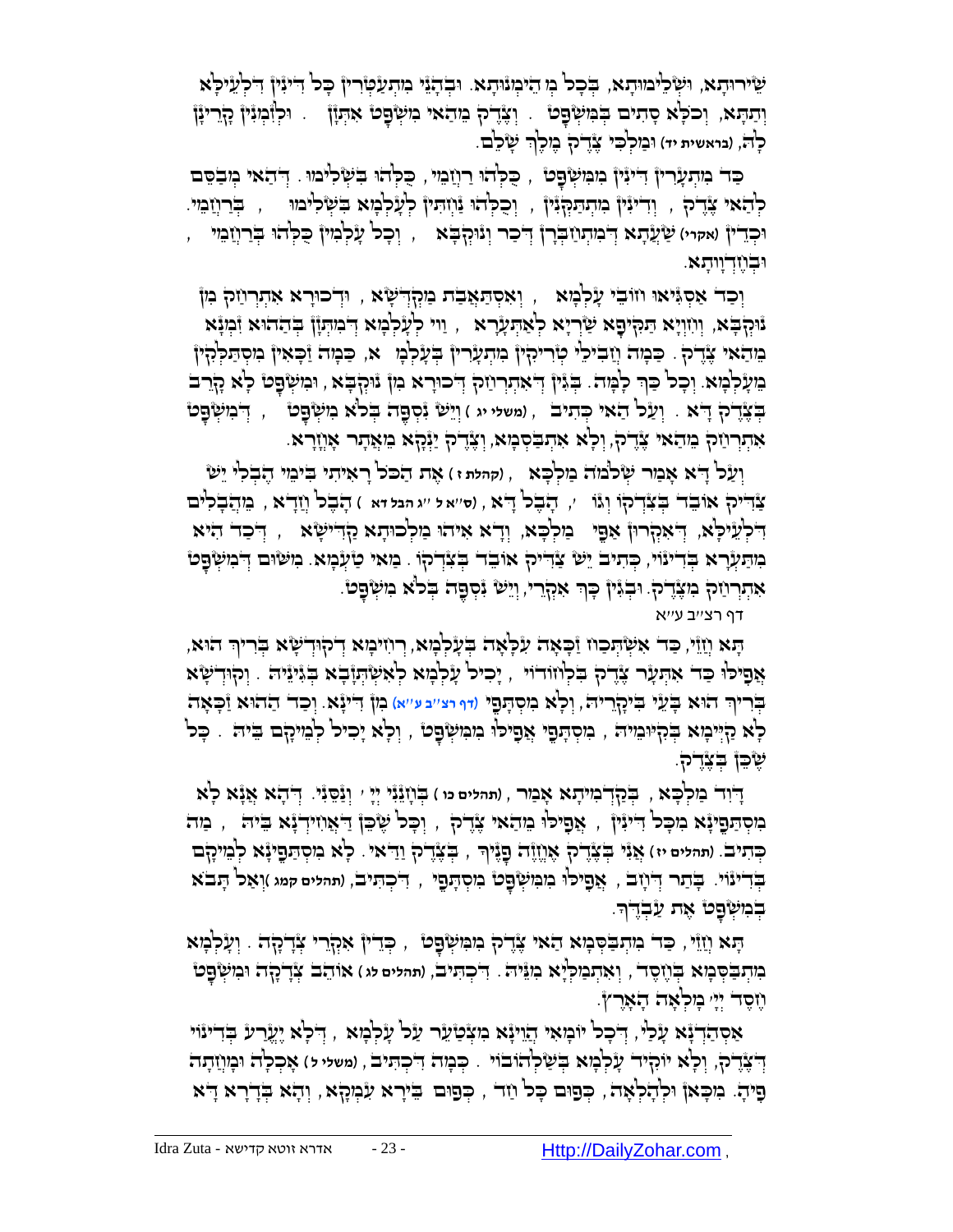, וְעַל עָאנָא , , יְעַל עָאנָא , , איי זי ייקוּבוּוּן לְאַגָּנָא עַל עָלְבְּוּא , וְעַל עָאנָא מֵ אַ רְּ בָֻ עָ ה זִיוְּ יָן . )**ס**''**א על עלמא** , **ועלינא בעיין** (. ַעל ֵֻכן ֲא ִחיָדן ִמ ָֻלי ָ ֻדא ְֻּבָדא , וּבְּוִתְּפָּרְשָׁןْ בִּוּכְ<sup>וֹ</sup>ןْ דִּיֹּסְהִי ۚ בִּוֹןْ בְּעַׂהִיכָן $\,$ א ַ זְהִיכְּוֹא יְדֹּכָל קְהִינִיוֹן  $\,$  ְוְהֵיךְ אֲוֹוידָן אִכֵּין בְּאִכֵּין . ִמִכְּאן לְהָלְאָה, ִמִלִּין דִּיְעֵיר אַנְּפִין , אִינּוּן דְּלָא אִתְנַּלְיִין **ַּוְּיַבְלְּוֹ . ) א**ִינּוּן דַּיְדֻוו סְתִימִין בְלִבְאִי , יְתַבְּון כְ<sup>וָ</sup>א אִתְּכְלְנוּ . (עד כ אן סתימן מליו) הַשְּׂתָּא אִתְהְכָנָו וְאִתְגַּלְיָין , וְכֻלְהוּ בִזלְין סְתִיבִזין , וּבְרִירִין כַלְהוּ . <u>ז</u>ֹכְאָה וֹזוּכְ<sup>וָ</sup>קִי, וְאִינּוֹן וְדִיַּרְהוּ יְרוּהָא דָא , דִיכְהִיב, (תהלים קמד) אַשְׂיָרֵי הָעָב שֶׂכְּכָה כ<sup>ן,</sup> וְּ גוֹ '.

הָאי הַאוֹנִלְיִבְוֹ $\zeta$  , אָב וָאֵ ם בְּעַתִּיכָן $\star$  אֲוֹזיִדְן , בְּתיקוּנִי, הָכִי הוּא . דְּהָא בִּוּבּוֹוְיָא סְדִיכְוּאָה דְּיֹכָל סְדִיבִוּן דַּנְלְיוּן , (ני׳א נפקיו ) וּבְוִתְאַוְיָדָ׀ בֵיה . (ואו ְעל גב **דעתיקא קדישא אתתקן בלחודוי**( ְּו ַכד ִי ְּס ַֻת ְֻּכל ֻון )**בכל**( מִ לָֻי. ֻכֹ ָֻלא הֻוא ַע ִֻתיָקא ִֻב ְּלחֹודֹוי, הֻוא הֲ וֵי, ְּוהֻוא ְּי ֵהא. ְּו ָכל ָהֵני ִֻת ֻק ֻוִנין ֵֻבי ֻה. )**בס**''**י לא נמצא אחידן ביה סתימן לא מתפרשן**  מניה מוחא סתימאה לא אתגלייא ולא תליא ביה ) אָייִבׂ וָאֵייִם בֵּודַאֵל בּוֹוֹוָא <u>נ</u>ַפְקוּ, אִדְנִכְּלִיֹּכוֹ ְּבְּנוֹּלְא, וּבִיה תַּלְיָיוֹ , וּבִיה אֲווידָן . וְעֵיר אַוְּפָין , בְעַתִיקָא קַדִישָׂא תַלְיִיא , וְאָוֹזִיד. וְהָא אוֹקִיכְוְּנָא ִמִכְּי בְּאִדְרָא . זַכְּאָה וווּכְקִיה דְבִוּא) דְעָאל וְנָפָיק ְוְיִּנְּדַע אוֹרְוִזִיןْ דְלְא יִסְטֵי לִינִוּיָּגָא וְלִשְּׂבְזאלְא . וּבזאןْ דְלְא עָׂאל וְגָֿפָק, טַב לִיה ִֻכי ְּי ָשִרים ַ ֻדְּר ֵכי ְּי '. ֻו )**הושע יד**( ָי ְּכ ִת ֻד . יב ְּ ָלא ִא ְּבֵרי

ָא ַמר ִר ִֻבי ִש ְּמעֹון , ִמ ְּס ַֻת ֵֻכל ֲהֵויָנא ָֻכל יֹו ָמא ְֻּב ַהאי ְּקָרא , ִ ֻד ְּכ ִֻתיב, )**תהלים**  י<del>ּוֹ הַיְּיָ הִתְהַ</del>כֵּל נַּפְשָׁי יִשְּׂבְועוּ עֲנָוִים וְיִשְּׂבְוזוּ . וְהָאִידְ יָּא אִתְקְיָים קְרָא כֹּלְא ַבְּיְיָ הִתְהַלֵּל נַׁפְשָׂי וַדִּאי , דְּהָא נִשְּׂבְוּתי בִיה אֲוזידָא , בִּיה כַהֲטָא , בִּיה אַתְדַ-בְּקת וְאִשְׂהַדְּכַת וּבְאִשְׂהַדְּכוֹתָא דָא הִסְתָכַה לְאַתְרָהָא ָ יִשְּׂבְוּעוּ עֲזָוִים וְיִשְּׂבְוּוּוּ, כָּל הָגֵּי צַׂדִיקַיְיָא , וְכָל בְּגֵי בְוִתִיבְתָא קַדִּישָׂ א, וְזִכְאִין הָשִׁתְיָין הַשְּׂתָא **ְיָנֶם קִוּדְשָׂא בְּרִיךְ הוּא , כֻּכְ**יהוּ שַׂבְוּעִין בִוכַי , וְוַזָדְאן. בְּגִּין כַּךְּ , (תהלים לד) גַּוְדִלוּ ְּ ַלַּיְיָ אִהִי וּגְרוֹבְוִבְוּדֹ שְׂבוֹו יַוְזְדִייו.

פָּתַוז וְאָבַור , כְּתִיב, (ביאשית לו ) וְאֵכֶ<sup>נ</sup>ה הַבְּוִכְלִכִים אֲשֶׂר בְּוִכְ<sup>י</sup> כוּ בְּאֶרֶץ אֱדֹוֹם . ֲהָדא הֻוא ִד ְּכ ִתיב, )**תהלים מח**( ִֻכי ִהֵֻנה ַה ְֻּמ ָל ִכים נֹוֲעד ֻו ָע ְּבר ֻו ַי ְּחָ ֻדיו. נֹוֲעד ֻו, בְֻּ אָ ן אֲתָר. בְּאֶרֶץ אֶדוֹם. בַּאֲתָר דְּדִינִּין ִמִתְאַוְזַדִין תַּמְן . עָבְרוּ יַוְזָדִיו, דִיכְתִּיב וַיָּכְות ַיִּכְא אִתְּקְיֶימוּ בִּוְזִתְּיו. הֵבְּוּה רָאוּ כֵּן תִּכְוֹתוּ יָבְלָת אִתְקְיֶימוּ בְּאַתְרַיְיהוּ , ְּ ַ הְּוֹיָשָׂא וְשׂוּרוֹי, כְא אִוְּרְבְּוּוֹ. יִבְּוּכְבָא יִחְיִבְלוּוּ, וְקַרְהָא קַדִּישָׂא וְשׂוּרוֹי, כְא אִוְ֫רְבִוּו

ְהָדָא הוּא דִיכְתִיב, כַּאֲשֶׂר שָׂנַזעְנוּ כֵּן רָאִינוּ וְגֹוֹ׳, דְּהָא כֻלְּהוּ לְא אִתְקְיָימוּ, ְוְהִיא אִתְקַיְּיֹּבַוּת הַשְּׁתָּא, בְּסִטְרָא דִּדְכוּרָא, דְּשַׂרְיָא עִבְּוּה. הֲדָא הֹא דִיכְתִיב, ַת ְּרַיִּהְיִתְּיוּ הֲדַר וְּשֵׂם עִירוֹ פָעוּ וְשֵׂם אִשְׂתוֹ מְהֵיטַבְאֵל בַּת ִמְיָרֵד בַּת בִוּ זָהָב. בִוּ זָהָב וַדִּאי כְּבְוָה דְּאוֹקִיכְוּגָא בְּאִדְרָא.

דף רצ''ב ע''ב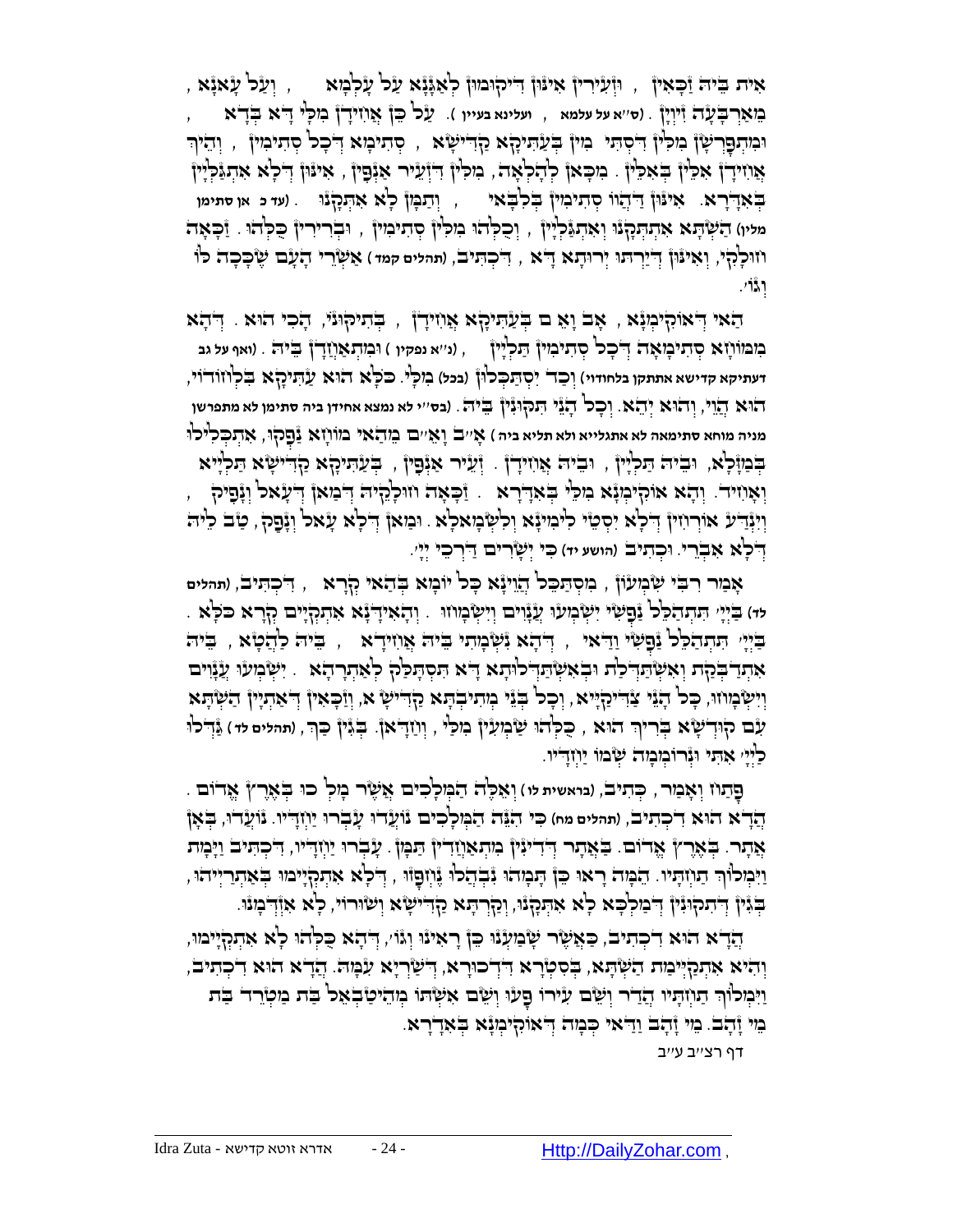וְהַא בְּסִפָּרָא דְּאַגַּדְהָג דְּרַב הַבְּוּנוָא סְבְא אִהְמַר , וַיִּכְוֹר תַוְזִהְיוּ הֲדַר . ְּ ֲהַדר ַוַ ֻדאי, ְֻּכ ָמה ְּד ַא ְֻּת ָא ֵמר, )**ויקרא כג**( ְֻּפִרי ֵעץ ָהָדר. ְּו ֵשם ִא ְּש ֻתֹו ְּמ ֵהי ַט ְּב ֵאל, ָּכְּמָה דְאַת אָמֵר כַּפ*ּוֹת הְּבְוִרים. וּכְתִיב, (תהלים צב) צָּדִיק כַּתְּמָר יִפָּרְוֹז, דְאִיהִי* ָדְּבָר וְּנִּהְבָּא ָ הַאִי אִתְקְרִיאַת בַּת מַטְּרֵד , בַּת מֵהַחֹוּא אֲתָר דְּטַׂרְדִין כֹּכְא לֹא ָיַדע ֱאאנֹו ש ֶעְּר ָֻכ ֻה ְּולֹא ִֻת ָֻמֵצא ֻו )**איוב כח** ( ְּל ִא ְּתַ ֻד ְֻּבָקא, וְּ אִ קְּ רֵ י אָ ב . ְּכ ִתיב הָאָר), הַחָיִים הַדָּבְר אַחֵר , בַּת מֵאִימָא , דְּבְוּסִטְרָהָא מִתְאַחֲדִין דִייִּין بْجَلْطَ بِهِ اللّٰهِ فَقَالَ اللّٰهُ مِنْ اللّٰهِ مِنْ اللّٰهِ مِنْ اللّٰهِ عَلَيْ مِنْ اللّٰهِ مِنْ اللّٰهِ ع<br>لَيَ اللّٰهُ اللّٰهُ اللّٰهَ فَقَالَ اللّٰهُ مِنْ اللّٰهِ مِنْ اللّٰهَ مِنْ اللّٰهَ مِنْ اللّٰهِ مِنْ اللّٰهِ ַֻגְּווִנין. ְֻּבֶחֶסד ֻו ְּבִדיָנא.

ַעָר לְא אִבְרֵי עָ לְמָא, לָא הֲווֹ נַוֹעְ*וֹּ*וֹוֹין אַיְּפָין בְּאַיְּפָין , וּבְגִין כַּךְּ, עָלְמִין ַקְּדְּבְוּאֵי אִתְוָזַרְבוּ, וְעָלְּמִיןْ קַדְבְוּאֵי בְּלָא תִקוּגָּא אִתְעָבִידוּ . וְהַהוּא דְלָא הֲוָה ַּבְּר ִתְּהְוּנָא, אִקְרֵרי וְיִקְין נִצוֹצִין , כְּהַאי אוּבְוָנָא , בַּוְרְצֵנָםָא (ס׳׳א מרזפתא), כַּד' אַכְהִש בְּבְוָּ ָّא (בראשית קנ''יע''א) דְּ'פַרְדְּלָא, אַפִּיק זִיקִין לְבָל עִיּבָר , וְאִינּוּן זִיקִין דְ<del>ּ</del>יָּפְקִין , **ְּנְפָהְין** כְּוֹדִיכִוּן וּגְּהִירוּן, וְדַעֲכִוּן כְ<sup>ו</sup>ָאַכְוְּתָר. וְאִכְיוֹן אִהְרוּן עָלְבִוּן כַּוְדִבְוּאֵי. וּבְגִּין כַּוְד אִתְוָׂוָרבוּ וְלָא אִ תְּקְיָיֹמוּ. עַר דְּאתְתְּתָּךָ} עַתִּיקָא קַדִּישָׂא , וְנָהָיק אוּכְוִנָּא (ד׳׳א מאנא) לְּ**אוּבְונוּתֵיה.** 

יְעַל הַאי הְגַיִּנָּא בְּבִוּהְגִיהָא דִיכְן , (דניצוצא) דְּבוּצִינָּא אַפָּיק זִיקִין (שמות רנ *''ד* **ע**''**ב**, **בראשית ק** ''**ז ע** ''**ב סתרי תורה** ( בָֻ זִיקִ ין )**נ**''**א דבוצינא אפי ק זיקין ניצוצין** ( לִ תְּ לַת מְּ אָ ה וְעֶשְׂרִין עִיּבְר. וְאִיּנּוּן זִיּהָין, עָלְּמִין קַדְבְוּאֵי אִהְרוּן, וּמִיתוּ לְאַלְתָר. לְבְתר נְּפִיק אוּבָוּנָֿא (ס׳׳א מאנא) לְאוּבְונֿוּתֵיה', וְאִתְתְּכַן בְּדִיכר וְנוּקְבָּא , וְדָגֵּי יִיקִין דְיאִתְדַעֲכוּ וּכִוּיֹתוּ, הַשְׁתָּא אִתְקְיָים כֹּכְא . מִבּוּצִינָּא דְּיַקְרְדִיינוּתָא , נָכָּק יִיצֹו ְצָא , כַּטִישָׂא ַתַּקִיפָא, דְּבְטַשׁ, וְאַפָּיק זִיּקִין עָלְבִוּין קַדְבְגָאֵי , וּבִוּתְעָרְבִי (ד׳׳א ומתדכי ) בַּאֲוִירָא ַ ֻד ְּכָיא, ְּו ִא ְּת ְֻּבָסמֻו ָ ֻדא ְֻּבָדא.

ָכָּד אִתְּוַבְר אַבְּיא וְאִימִּי, וְהַהוּא אָב הוּא, מֵרוּוְזָא דְּגְּוָיוֹ בְּעַתִּיק יוֹמִין, ַ יִּהְוָּ יִדְּיְנִיה הָאוֹ אֲוִירָא, וְאַכְלִיל לְגִיצוֹצָא, וְּ יָנָםָל מִבוּצִינָּא דְּכָןְרדִינוּתָא דְגְנִיז קְּבִעְוֶ, יְּאִימָּא ִוְכַד אִתְוַדְּבְרוּ תַּרְוַיְיִהוּ, וְאִתְכְּלִילוּ דָא בְּדָא ָ נָקִילְ גֶּוּלְגַּלְתָא ָוֹד הַמִּלְּפָא, וְאִהְפָּשָׂט בְּסִטְרוֹי, דָא בְּסִטְרָא דָא , וְדָא בְּסִטְרָא דָא . כְּמִה ָדְיַעָּהִיקָא קַדִּישְׂא הְכִת רִישְׁין אִשְׂהְכְוזוּ בְוַזֵר, כַּךְ כֹּלְא אִוְּרְבַון בִקְתַת רִישִׂין, ְּ ָּבְּנְזָה (רפּ׳יח ע׳יב) דַ<sup>י</sup>אֲבֵוִינָּא.

**ַּבְּהַא ְוּ**וֹלְגַּ֫לְהָא דִּיְ֫עֵיר אַגְּבָיןْ, גָּטִיׁף טַלְּא בֵוֵרישְׂא וִזְוְרָא (ואחיד ליה), וְהַהֹוּא ַטְּלָא אִתְוְזָוْי בִּתְרֵי גְּוָוְגֵי . וּכִוּנִיה ִכְוּתְוָן וַזִכְלְא דְּתֵפוּוְזִין כַדְדִישִׂין . וּכֵותֹאי טַלְא ַדְּיֶנִילְּנֵּלְהָא דָא , טַוְוַגִּין בְוּנָא לְצָדִ יקַיְיא לְעָלְבְזא דְאָתי , וּבִיה זְּכִוּיִּוֹן בִותאָיא ַכְאֲוַזְיִּיא. וְכְא אִוְ֫דְּבוּן בְוּנָא דְּבָנָא דְּאָזְלוּ (בִּחְדֹּא הַסְלָא , בַר הַהוּא וָבְוּנָא בְּוֹבְוּנָא דְּאָזְלוּ יִשְׂרָאֵל בְּוַדְבְרָא, וְיָן לְהוּ עַהִיקָא דְכֹכְא , מֵהַאי אֲתָר . כַּוֹה דְלָא אִשְׂהְכַוּז לְבְ**ֹתַר. הֲדָא הוּא דִ**ׂכְתִיב, (שמות טז) הִגְּנִּי מַמְמִיֹּר לְכֶם לֶעֶם מִן הַשְּׁמְיִם. כְּמִה **ְדְ**ֹאַתְּ אָמֵר (בואשית כז ) וְיָהֶןْ כְ<sup>וָ</sup>ד הָאֱלֹהִים ִמִטַּל הַשְּׁמַיִם וְגוֹ \_\_\_. הַאי בְּהַהוּא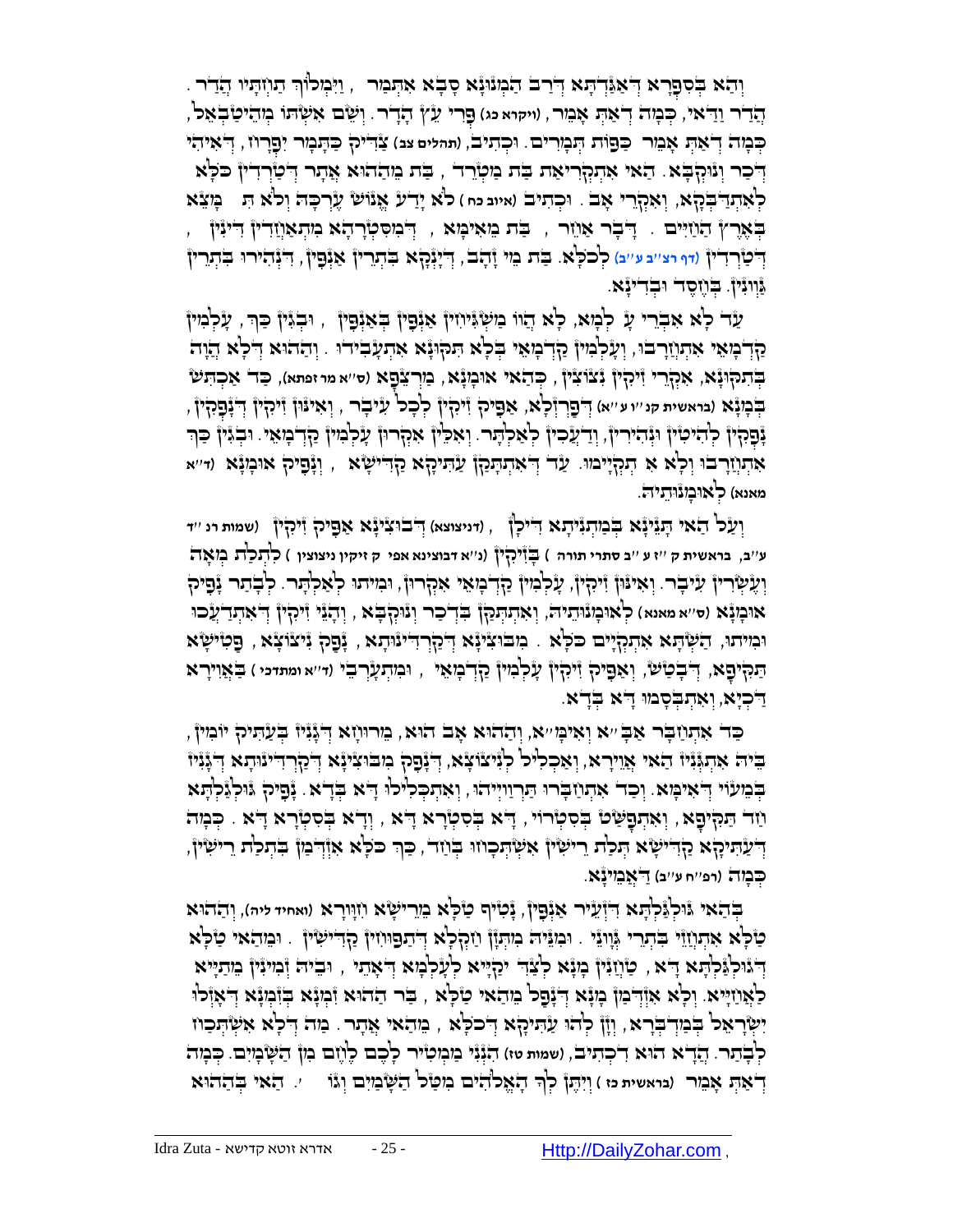וֹּבְוָּא. כְּוְּבְוָּא אַוְזַרָא הָגַיִּנָן, קָשְׁיִּם בְּווֹנוֹתָיו שֶׂל אָדָם קַבְּוִי קוּדְשָׂא בְּריןִר הוּא וְהָא בְּנַזְּלָא הַלְיָּיא בְּנִזְלָא וַדַּאִי. וְעַל כֵּן בְּזֵי וַיְיֵי וּמְזֹוֹזֵי , לְאו בִּזְכוּהָא הַלְיִּיא מִקְּתָא, אֶלְּא דְּבְוֶלְּא הַלְיָּיא ִמִלְּתָא , וְכֹכְא הַלְיִין בְּהַאי בַּוֶלְא , כְּבְוּה ֻד . ְּ אֹוִקי ְּמָנא

הִשְּׂעָה אַלְפָיןْ רִבּוֹא עָלְבִוּיןْ, יַּמְלִיןْ וְסַבְוִכְוּןْ עַל הַאי גּוּלְגַּלְתָּא. וְהַאי אֲוִירָא ַדִּבְא אִתְכְּלִיּל בְּכֹלָא , ֵ כֵּיְוְ וְּדהִא כָּלִיל וִמכֹלְא וְכֹלְא אִתְכְלִיל בֵיה ָאִתְפָּשָׂטֿוּ אַיְּפוֹי לִתְרֵיןْ סִטְרִין , בִּתְרִי יְּהוֹרִין בְּ לִיכְןْ מִכֹּלָא . וְכַד אִסְתְּכָלוּ אַיְּפוֹי, בְּאַיְּפָין דְיַעַהִיכָֽא קַדִּישְׂא , כֹּכְא אֶרֶךְ אַפָּיִם אִקְרֵי , בַּזאי אֶרֶךְ ְּ אַפֶּיִם. (אריך אפים מבעי ליה ) אֶכְ<sup>נָ</sup>א דָבִר הָגַיִּנְן, בְּגִּין דְּאָרִיךְ אַפֵּיה כְ<sup>ו</sup>ַוַזְיִבְיָא . אֲבָל ָאָרֶךְ אַפָּיִם , אַסְוִותָא דְּאַנְׁפָּין . דְּתָא לְא אִשְׂהְכַוז אַסְוִותָא בְּעָלְבְּוּא , אֶלְא ְּ ַבְּזִּבְא דְאַשְׂוְּוֹין אַיְפָין בְּאַיְפִין.

ָבַּוְיָכְלְּא דְּגוּכְ(ּנִלְּתָא, יְּהִירִין הְנִלַת יְּהוֹרִין ְ, וְאִי הֵיבְוּא הְכַדת , אַרְבַּע אִינּוּן ַּכְּמָה דַ אֲבִוּיָ ָא, אַוְזַסַוְּהֵיה דַ אֲבֹוֹי וְאִמִּיה, וּתְרֵין גְּוּיִוּין דִּכְלהוֹן, דְּבִוּתְעַפְוָרן כַּכְלהוּ בְּרִישֵׂיה, וְאִינּוֹן תִּפְלִין דְּיִרִישָׂוּא . לְבָתַר מִתְוַבְּרָן בְּסִטְּרוֹי , וְנַהֲרִין וְעָאלִין ִבְּתְּכַֹת וְזַכְלֵי דְּיְגוּלְגַּלְהָא ְּנָפְקִין ּבְל וַזָּד בְסִטְרוֹי, וּמִתְפַּשְׂטִין בְּכָל גָּוּפָא ִ

וְּאִכְ<sup>וֹ</sup>ן בְּוִתְוַ בְּרִין בְּתְרֵי מוֹוְזֵי . וִּמוֹוְזָא הָלִיתָאָה כָּלִיל לוֹן , וְאָוִזִיד (ואינון תפלין **דרישא**. **ואלין מתחברין בתרי מוחי** . **ומוחא תליתאה כליל לון** , **ונהרין ועאלין בתלת חללי דגולגלתא** . **לבתר נפקין כל חד בסטרוי** , **ומתפשטין בכל גופא**. **והאי מוחא תליתאה אחיד** ( בְֻּ הַ אי סִ טְּ רָ א ּוּבְהָאי סִטְּרָא, וּמִתְפָּשָׂט בְּכְל ווֹפָא, וְאִתְעָבִיה מִוּיה תְּרֵי וְּוָוֹנֵי כְּלִיכָן כַּוְזַדָּא. וְּמִדָּאי זָּהְיָרי אַיְּפְוֹי , וְאַסְהִיד בְּאַבְא וְאִימְא גְּוְוְיֵּי דְּאֲיָפָוֹי . וְהוּא אִקְרִי דַעַ ת בְּדַעָּׂת (סי׳א בדא) כִּתִיב, (שמואל א ב) כִּי אֵל דֵיעוֹת ה' יְג<sup>ָ</sup>וֹי, בִּגְיןْ דְיֹאִיהוּ בִתְרֵי גְּוְוְגֵי לֹו יָּתְּבְּוּ עֲלִילֹוּת . אֲבָל לְעַתִּיהָא קַדִישְׂא סְתִיכְוּאָה , לְא יִּתְבְּוּ . מַאי טַעִּמְא **ַּנְּתְכְּנוּ לְהָאי. בְּגִּיןْ דְיִיָרית הְרֵריןْ וְזוּלְלֵ י, וּכְתִיב (שמואל בכב ) עָב וְזִסִיד תִּתְוַזַסָד** וְּ גוֹ '.

דף רצ''ג ע''א

ַוְהָא בִקְשׂוֹט אוֹקִיֹּבוּ וַזַבְרַיִּיא , דִּכְהִיבׂ, (בואשית כט ) וַיַּגֶּד' יַעֲקֹב' (דף רצ ייג ע''א) כְּרְיֵזכ<sup>ן</sup> כִּי אֲוִזיּ אָבִיהָ הוּא. וַיַּגְּד, הָא אוֹהְבווּהָ, דְּכֹכְא רָזָא דְיוָזְכְבְוּתָא. וְכִי ֶבֶן רִבְהָה הוּא. בֶּן רִבְהָה, וְלָא כְּתִיב בֶּן יִצְּוָזִק. רֶבֶּוּ, וְכֹלָא רְמִיוָּא בְּוָזִכְמְתָא. וְעַל הַאי אִקְרֵי שְׂלִים בְּכלְא . וּבִיה אִתְוָזֵוּ מְהֵימְנוּתָא . וּבְגִּין כְּךָּ כְּתִיבׂ , וַיַּגֵּד יַעֲקֹב, וְכָא כְּתִיב וַיֹּאמֶר.

ָהָנֵּי גְּוָונֵי, כְּכְוּה וְדֹנַהְרוֹן בְּעִמְרָא וְדִרישָׂא , וְעָאלִין ּבִוְזַלְלֵי דְּ גוּלְגַּלְהָא . הָכִי ָּהָתְּפָּשְׂיָה בְּדִישָׂא קָתִיכָן , וְגוּפָא אִתְאֲווִיד בְּהוּ . (א*בל) כְּעַׂתִּיכָן א*ַקְדִישָׂא סְתִיכְוּא ָלְא וָּתְּכְוֹי , וְלָא יְיאָןْ לִיה , דְּהָא כֹּלָא בְּוַזד אִשְׂ ۚ חְָכוז, וֵזידוּ לְכֹלָא , וַזִיּים לְכֹלָּא. כָא הַלְיִיא בֵיה דִייָּא. אֲבָל בְּהָאי, לו יָּתְכְּוּ עֲלִילוּת וַדִּאי.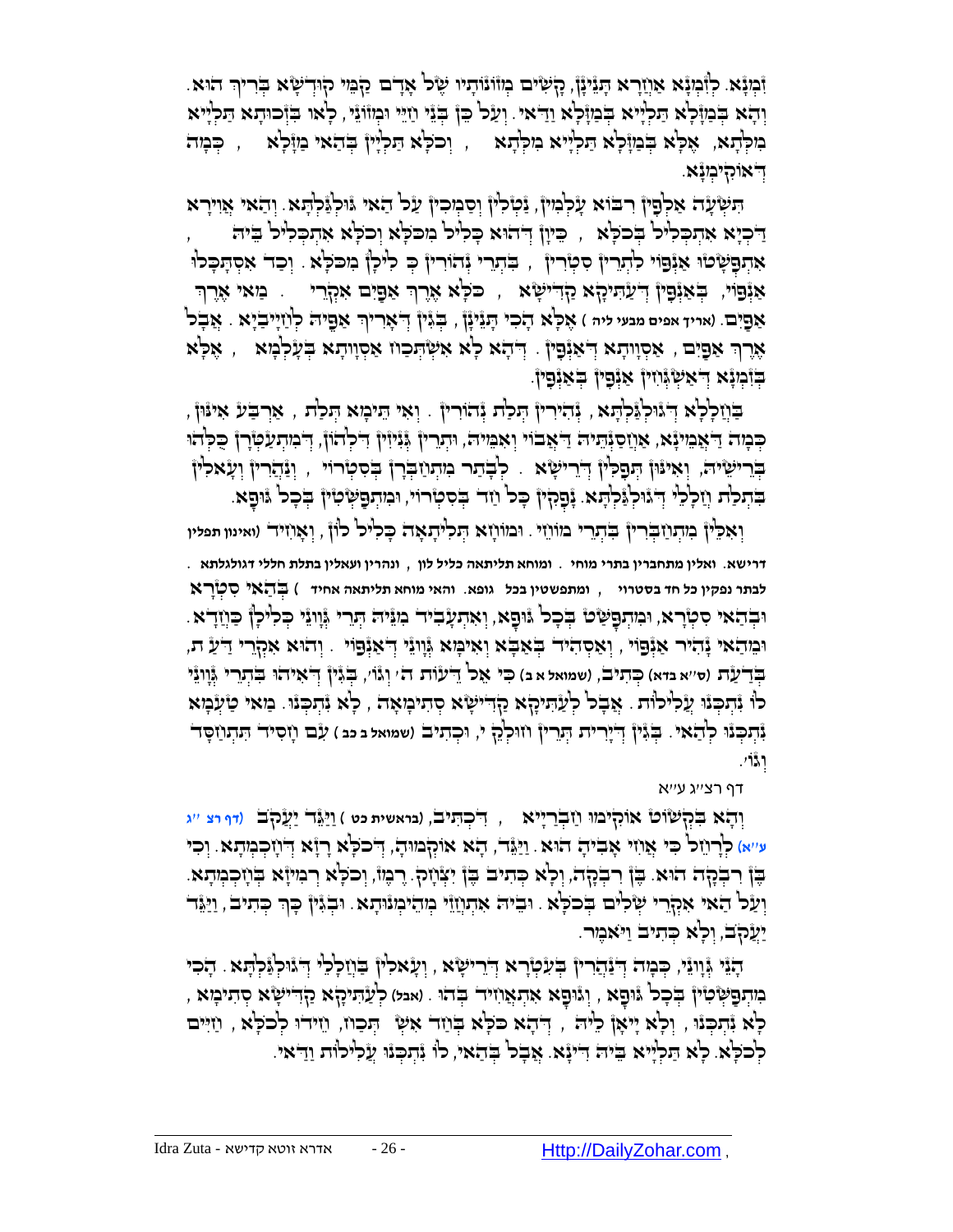ַֻת ְּלָיין ָֻכל ִאי ֻנ )**קוצי**( ִמקֹו ֵצי ְּ ֻד ַ ש ְּעִרין , ֻון ִר ְֻּבָוון ְּו ַא ְּל ִפ ְֻּבג ֻו , ין ְּלַג ְּל ָֻתא ֻד ְּ ֵרי ָשא ַ דְּאִינֿוּן אוּכָמִין ָ וּמִסְתַּבְּכִין ְדִ<sup>וּ</sup>א בְּדָא , אֲוֹזִידָן דָ<sup>ּ</sup>א בְּדָא , דַּאְוֹזִידָן בִּנְהִירוּ ֻו . לְּ בָ תַ ר ִמ ֻמֹו ָחא ֻד ִע ָֻל ָאה ֻד )**דמתעטר**( ְֻּבֵרי ֵשי ֻה ֵמ ַא ָֻבא, ְּ ִא ְּתְּנ ִהיר ֵמ ַא ָֻבא ִ ְּמ ַע ֵטר ָּנָפָקִין יִּיֹכִוּין עַל יִיכִוין , כִוּיְּהוֹירוּ דְּבִוּתְעַפְוֹר בְּרֵישֵׂיה בֵוּאִיכָּוּא , וּבִושְׂאַר מוֹווֵי ְוָּבְלְהוּ אֲוֹזִידָן, וּמִסְתַּבְּכֵי בְּאִינּוּן שַׂעֲרִי דַאֲוֹזִידָן בִזאַבָּא, בְּגִּין דְאִינּון ִמִתְעָרְבִין ָדָא בְּדָא, וּמִסְתַּבְּכִין דָא בְדָא.

וְּכֵקְ<sup>ּוָ</sup>הוּ מוֹוֹזֵי אֲוִזִידָן בְּגْוּלְגֶּוּלְהָא ִחִּה , בְּמוֹוָזָא עִלְּאָה . וְכֻקְ*ּ*הוּ בְּוֹשְׂיֹכָןْ (דאתמשכן) אִתְב*ִוּשְׂ*כָןْ בִוּתְכַ<sup>וֹ</sup>ת וְזִכְלְלִי דְּבׁוֹוֹזָא ), (אחידן במוחי ) בִּוּתְעָרְבָןْ דָּא ַבְּדָא, בְּדַבְיָא בִמְסָאֲבָא. בְּכָל אִינּוּן טַוְעָמִין וְרָזִין, סְתִימִין וּמִתְנַּלְיָין. וּבְגִּין כָּך ָכֶּכְ<sup>וְ</sup>הוּ מוֹוֹזֵי רְבְוִיזֵי (כך נמצא בס''י) בְּאָנֹכִי יְיָ' אֱכ<sup>וֹ</sup>הֶיֹךְ וְכוּ׳, כְּמְהֹ דִ<sup>ּנְ</sup>נְהוֹרִין בְּעִלְיָרא **ּדְיִרִישָׂא, וְעָאלִין** ּבִּוְזַלְלֵיּ דְ<sub>ּיֹּגוּלְגַּלְהָא.</sub>

, וְּדָּא אוֹקִיּבְיָּץ , וְיַפְיִין וְתַכְיְין לְסִטְרָא דְּאוּדְיִין ְ. וְהָא אוֹקִיבְוָּא יִדְּבְּגִּין כְךָ כְּתִיב, (מלכים ב יט) הַטֵּה יְיָי אָוְּגְךְ וּשֲֻבְעַי. כִוּכָאן אוֹהָיִכְוָּא, כַּוּאן דְבְעֵי ָ ְדְיַיְרִכִּיןْ בַּוִלְבָּא אוּדְגֵּיה לְקָבְלֵיה, יְסַלְסֵל בְּרֵישֶׂיה דְבִוּלְבָּא, וְיִפָגָּה שַׂעָרִי בִועַל אודְ ווֹיִשְ בִּוּע כִ<sup>וּ</sup>ה בַולְכָא בְּכָל בַּוּה דְּבָעִי.

, וְּעֵלְּגْיִתָא דְּשַׂעֲרִי , בִּוּתְאַוְזַדָא וַזָּד אוֹרְוָזָא , בְּאָרְוָזָא דְעַתִּיק יוֹבִזין, וּמִהְפָּרְשָׁן מִגֵּיה כָּל אוֹרְוזוֹי דְפָקוּדִי אוֹרַיְיִתְא (ואתמנו עלייהו ) כָּל מָארֵיהוֹן , וְּאִינּוּןْ בַוְפָרִשְׂיןْ רִשְׂהָא לְוַזִיִּבְיָא ְ ָדְלָא יַדְעִין אִינּוּן אָרְוִזִין. הֲדָא הוּא דִלְהִיב , (משלי ד) דֶרֶךְ רְשָׂעִים כָּאֲפֶלָה . ְּ וְּכָל אִכֵּין הַלְיָין בְּקוֹצִין הַנִּקִיםַין , וּבְגִּין כָּךְ כֻלְהוּ הַנִּקִיםָין . וְאוֹהָיבְוּנָא בְּאִינּון ְּש ִעי ָען ִא ְּת ַאֲחָדן ָמאֵריהֹון ֻד , )**ס**''**א דרחימותא** ( ִ ֻד ְּכ ִֻתיב,)**תהלים כה** ( ָֻכל ְּ ַמ ְּתְּק ָלא ְּאָרְוזוֹת יְיָ ' וֶזֶסֶד' וֶאֱמֶת . וְכָל כַּךְ , בְּגִּין דְּבוּשְׂכִין מִמוֹוִזין סְתִימִין דְּרְהִיטֵי ָדִי בּוווְזָא.

ּוּבְגִּיןْ כָּךְ מִשְׂתַּכְוֹזִי כָּכ<sup>וֹ</sup> וַזָּר כְּפַוּם אוֹרְוזוֹי , מֵוֹזֵר מּוֹזָא בְּאִינּוּן קֹוֹצִין **ִּשְׁעִיעָן, אִתְבִישְׂכָן בְּוא**ֵריהוֹן דְּבִיתְ קָלְא, (דוחימותא) דִיכְתִּיב כָּל אָרְוזוֹת יְיָ ' וֶזֶסֶד וֶאֱאמֶ ת.

ָמִמּוֹוָא הִנְיָיְנָא , בְּאִינּוּן קֹוֹצִין הַמִּיְיִפְין , אִהְמַשְׂכְן וְהַלְיָין בְּואֵרִיהוֹן דִייבְבְא וִילְלָא דִּבְהִיב בְּהוּ דֶדֶרְךְּ רְשָׂעִים כָּאֲפֶלָה כ<sup>וֹ</sup>א יָדְעוּ בִמֶּה יִכְשֵׂלוּ ). מַאי קָא ְּמִיְיָרֵי. אֶכְא לֹא יְדְעוּ, כְּלוֹמַר לְא יַדְעוּן, וְכְא בְעָאן לְמִוְּדִיע, בַֹּמֶה יִכְשָׂלוּ. אַל הַנְּלְרֵי בַּמֶּה, אָלָא בְּאִימָּא יִכְשָׂלוּ . בְּאִינּוּן דְּבִוְתָאַוְזַדִין בִסְטַר דְאִימָּא . מַאי ָקוָרא דְאִימָּא. גְּבוּרָה תַּקִיפָא מִיגַּה מִתְאַוְזָדְן מְאִרִיהוֹן דִיבְבָא וִילְלְא.

בוּמוֹוָא הְנִלְיִתְאָה , בְּאִינּוּן קוֹצִין דְּאִינּוּן בְּאֶבְוַצְ֫יִיתָא , אִתְּבוּשְּׂכָן וְתַלְיִין ָּבְוּא*ַ*רִיהוֹן דְּבְוּיִרִין (דמאריו). וְאִקְרוּן אַפְין יְּהִירִין וְכְא יְּהִירִין ְ. וּבְהָיֵי כְּהִיב (משלי וּ) פַּכֵּל בוּעְ<sub>ּ</sub>נֵּל רַגְּכֶי<sub>ּ</sub>ךָ וְכֹכָא אִשְׂהְכַוז בְּאִינוּן קוֹצִין דְּשִׂיְוֶרִי דְיֵרִישָׂא.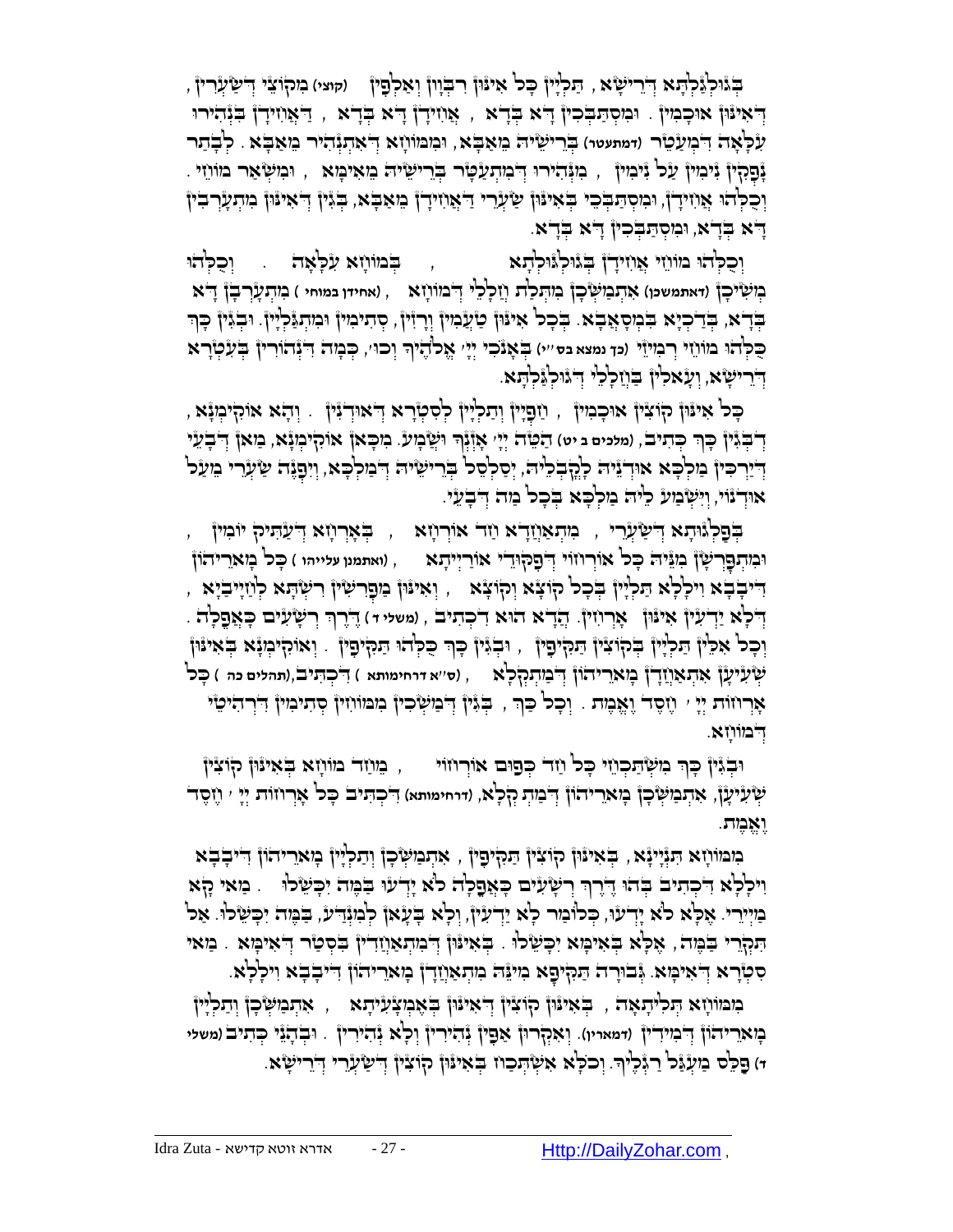בִּיצְ**ּיָׂ'א דְּג**ּוּלְגַּלְהָא, בִּוּצְוְזָא לְאִהְפָקְדָא (ס׳'א לאתפקרא) וַזַיְּיִבַיְא עַל עׂוּבְדֵיהֹוֹן. וְּכַד הַאי גִּוּגְוָא אִהְגַּלְיָּא , גִּוּדְעָרוּן בְּואֵריהוֹן דְּדִינִין , לְאִינּוּן דְלָא גִוּתְכַסְּפָין ַבְּעֹוֹבְדֵיהוֹ, הַאי ִמִצְּוָא סוּמְקָא כְּוַוְרָדְא . וּבְשַׂעֲתָא דְּאִתְגַּלְיָיא ִמִצְּוָזא דְּעַהִיקָא בְּהַאי מִצְּוָזא , אִתְהַדְּרַת וִזְוּרָא כְּתַלְגָּא . וְהַהִיא שַׂעֲדָא , עֵה רָצוֹן אִקְרֵי לְכֹלָא.

ָבְּסִפְרָא דְאַגַּדְ הָע דְּבִי רַב יֵיבְא סָבְא אָבור – , כָּוּצַוֹו. זָכֵי כֶּוצִוֹו , בִוּצְוָוא ַא ְּש ' ֵֻבין ְֻּתֵרין ַא ְּתָוון, ְֻּכ ָמה ְּד ַא ְֻּת ָא ֵמר )**במדבר כד**( ֻו ָמ ַחץ ֻד . וְּ אִ י לָאו, ֵדי ח ְּ ַע ִֻתיָקא ַֻפ ֲאֵתי מֹו ָאב.

וְאוֹקִיּמְנָא, דְּאִקְרֵי יֶּצַוּו בְּאַתְוְן רְצוּפָין . וְכַמְּה יְּצָוֹזים יְהֵווּ. וְאַף עַל יַּב דְּנָּצָֿוז אַוְזַרָא (מאתיא) בְּנֶצַוּז אָוְזָרָא אִסְתְּכַל, וְאִית גְּצָוִזִים אָוְזָרְגִּיןْ דְּבִתְּפָשְׂטִין ַבְּכָל וּוּפָא וּבְגִּין דְּשְׁבְּתָא בְּשַׂעֲתָא דִּצְלוֹתָא דְבִוּוָוֹה, בְּגִין דְלָא יִהְעַר דִיּוֹין, ָּנְלְּא עַׂיִניקָא קַדִישָׂ א נִזְצְוָזא דִייכִ<sup>ו</sup>יה , וְכָל דִיּנִין אִתְכַּפְיָין וְאִשְׂהָכְכוּ וְלְא ּאִתִעָבִידו.

דף רצ''ג ע''ב

ַבְּאי בִּוּצְוָזָא הַלְיָין כּ ״ִד בְּהֵי דִייִּין, לְכָל אִיּוּן דְוֹזַצִּיִםָין בְּעוּבְדֵיהוֹן. כְּבְוּה ֵי ש ֻד . ְּו ָהא ֶע ְּ שִרים ִאי ֻנֻון, ְּו ָא ְּמר ֻו ֵאי ָכה ָיַדע ֵאל ְּו ֵ ָעה ְּבֶע ְּליֹון ֻד , )**תהלים עג**( ִ ְּכ ִֻתיב ד' (דף רצ ''גע ''ב) לְמָּדֹ. כְלְדָבְלֵיהוֹן דְּדֹי ' בִויתוֹת ַבֵּית דִיעָּׂא לְתַתְּא <sub>,</sub> דְדִת ְלְיוֹן ַבִּוּכְ<sup>וָ</sup>יָנִיכְ<sup>וֹ</sup>א. וְאִשְׂהָאָרוּ עֶיִטְרִיןْ . וּבְגִּיןْ כְּךָ כְ<sup>וָ</sup>א בִוְעֲנִישִׂין ְ בֵּי דִינְגָא עִכְאָה ซา , עַד יִדְיַשְׂלִים (ני׳א עַשריו ) וְסַקְלָּא לְכ<sup>ּ ,</sup> שְׂוָּיןْ, לְקֶבְלִיהוֹן דְּב ּ בְּתֵל דִינְּאָ . בְּבַוְתְגִיתָא ְּפְרִים הַאִתְּכְלִיהָ הַּנֵּיְנָן, לְקִבְלִיתוֹן הָכִּיה מְפָרים הַאִתְכְּלִיכָן בְּאוֹרַיִיתָא.

ַעֲיִיּנִין ְדְּרֵישָׂא, אִינּוּן עַיְיִנִּין ְדְּכָ<sup>וֹ</sup>א ִמְסְתַּמְּוִרין ְּמִנַּיְיהוּ  $j$ וְיַיִּבְיָא. עַיְיִנִין וְדִנַּיְיִמִוּן ֵעיָניו ְֻּכיֹוִנ . מַ אי יוֹ נִים. ְֻּכ ָמה ְּד ַא ְֻּת ֻו )**שיר השירים ה** ( ים ְּבִגין ָֻכךְּ וְּ לָא נַיְּימִ ין. ִאְּקר ֻו אָבֵוּר, (ויקרא כהּ ) וְכ<sup>וֹ</sup>א תَוֹנْוּ אִישׂ אֶת עֲבְוִיתוֹ . יְעַל דָ<sup>וּ</sup>א כְּתִיב , (תהלים צד ) וַיֹּאמְורוּ לֹא יִרְּ אֶ ה יָ '' ֻה ְּוגוֹ '. ֻו ְּכ ִתיב )**שם**( ֲהנֹו ַטע אֶֹזן ֲהלֹא ִי ְּש ָמע ְּוגֹו'.

ַתִּקוּנָא דְיעַל עֵינָא, שַׂעְרִי דְּבְוּתְשַׂעְרָן בְּשְׁעוּרָא שְׂלִים. בֵּזאִינּוֹן שַׂעֲרִין הַכְלְיוֹ אָכֶ<sup>ֹ</sup>ף וְוּ י הְאָה כְּאֵרִי וְ*יֹאַשְׂגָּווּתָא ,* לְּאַגָּוָא קְרָבְא . וּכְדֵין קַיְיִבְוּ כַּלְהֹוּ ָבִוּשׂוּכְשְׁבֵיהוֹן וּבְזִהְפַקְוּזִין עַיִינִין.

בְּסוּתָא דְּעַל עַיְיגִין , גְּבִיגִין בְּוִתְאַוְזַדְן בְּהוּ . וְאֶכֶ<sup>וֹ</sup>ף (ו*ד'* מאה) רִבְּוָון בְּזארֵי יְּנִרִיּסִיןٌ אִתְּאַוְזָדָןٌ בְּדוּ , וְאִינּוּןْ אִקְרוּןٌ כְּסוּתָא דְּעַיְיִּנִּיןْ . וְכָל אִינּוןْ דְּאִקְרוּןٌ עֵיּנֵי ְיְיָּי, כְּא פַּקְוָזִין, וְכְא אִהְעָרוּן, בַּר בְּוֹבְוָּנָא דְאִכֵּין בְּסוּתֵי דִגְּבִיּנִין ְ , בִּוּתְפָרְשִׂין ָאִינּוֹן הַתְּאֵי בִוּעִלְּאֵי . וּבְשַׂעֲתָא דְּאִתְפָּרְשָׂן גְּבִינֵי הַתְּאֵי בֵועִלְּאֵי , וְיָהֲבִין אֲתָר ַלְאַשְּׂذְּוָא בִזהְפָקְוִזִין עַיְיִנִין , וְאִהְוַזֵּי כְּב*ַוּ*אן דְאִהְעַר בִזשֵׂינָֽהָיה (משנתיה). ָאִסְתַּוְזַרוּ עַיְיִּגִּיןْ וְוָזְבְוּא לְעֵינָּא פָקִיוָזָא וְאִסְתָוְזָן בְוֹזָוּוָרָא דִיכִיה. וְכַד אִסְתַוְזִין, אִתְכַּפָּיָיןْ בְ*ו*ּאַרִיהֹוֹן דְּדִינִּיןْ כְוְיִשְׂרָאֵכ<sup>וֹ</sup> . וּבְגִּיןْ כְּךָ בְּתִיבׂ , (תהלים מד) עוּרָה כְ<sup>ו</sup>ַמְּה תִ י ַשן ְּיָי' הָ קִ יצָ ה וְּ גוֹ '.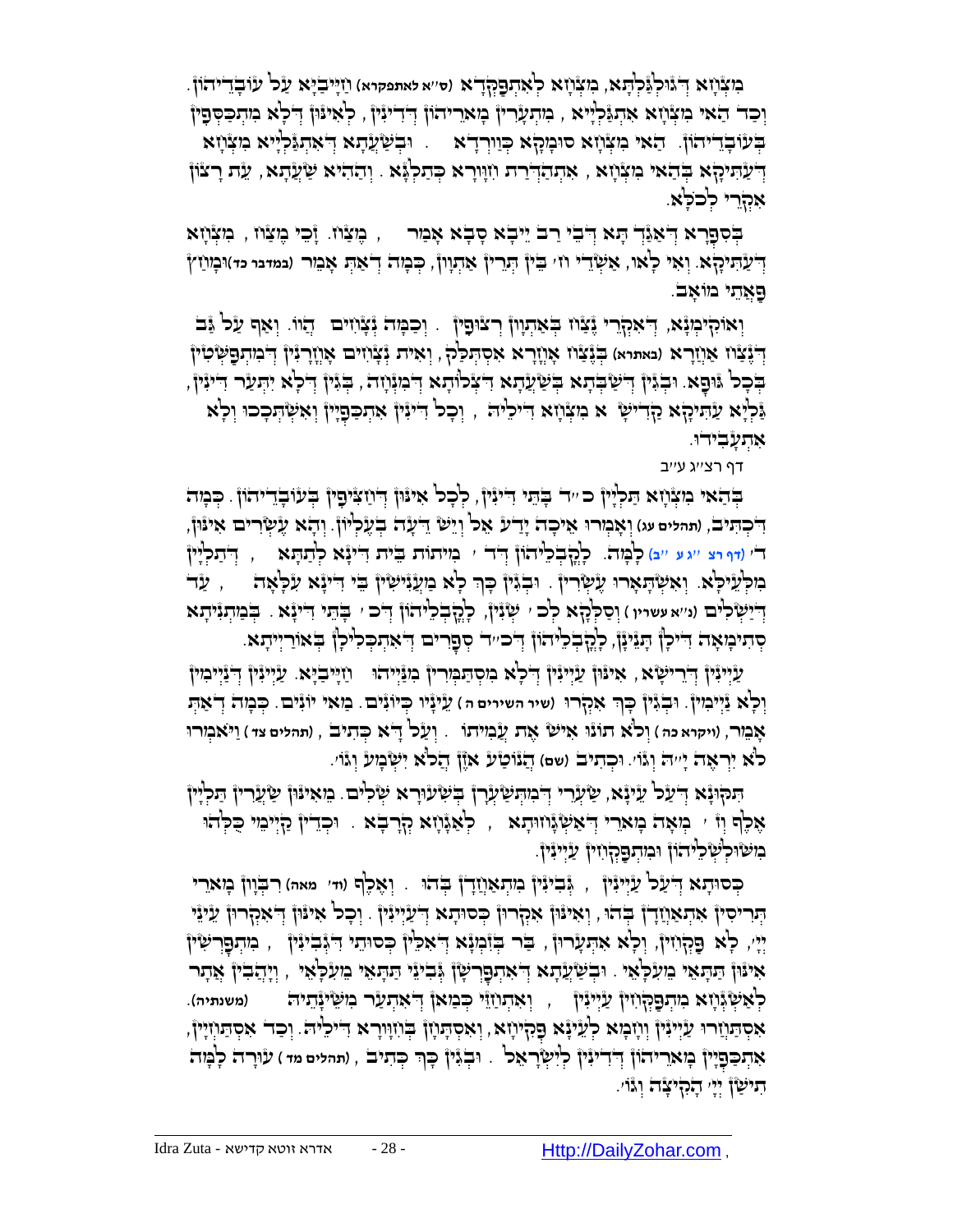אַרְבַּע גַּוְוּגִּין אִתְוַזְיָין בְּאִינּוּן עַיְיִנִּין ָ בֵזאִינּוּן גָּהִירִין ד' בָהֵי דִיתְפָילִין, דְיַנָּהַרִין בִּרְ הִיֹּמֶין מוֹ חָ א וִי יְדֹאִקְרוּן עֵיּנֵי ה '. יְאַשְׂגָּוזוּהָא (נפקא) נַּפָקי, ִכְוּגְּוָון אוּכָבְזא ַדְּעֵי יָּגָה יִדְאוֹקִיכְוּנָא בְּאִדְרָא , דִיכְתִּיבׂ, וזכייה ג ) עַל אָבֶן אַוַזת שִׂבְעָה ַעֲינָיָם. וְאִינּוּן נִּוְוּנִין בְּותְכַיְּדָמִין בְסִסְיַרַיְיהו.

**ְּמְסוּכְוָקָא, יְּפָקִין אוֹוְזַרְנִין , בְּוא**ֵרי דְּ'אַשְׂנְּוֹזוּתָא לְדִינְּא . וְאִינּוֹן אִקְרוּן , (דברי הימים ב טז ) עֵי<sub>ּ</sub>יֵּי יְיָ <sub>'</sub> בְּוּשׂוֹכְוֹּכוֹת בְּבָר הָאֶרֶץ . בְוּשׂוֹכְוֹת, וְרֹא בְוּשׂוֹכְוֹכוֹים . בְּגִּיןْ ְדְּבָכְּהוּ דִייָּנָא. מִירוֹקָא, נְּפָקִין אוֹוְזַרְגִּין, דְּכַזְיִימִין לְנַכְאָה עִוּבְדִין, בִּין טַב וּבִין بَيْن بِنَا بِسَالِمَاتِ (אַיוּב *יִּד) כִּי עֲי*נְיוּ עַל דַּיְרְבֵי אִישׁ ). וְאָכֵ<sup>נ</sup>וֹ אִקְרוּןْ, (זכויה ד בְּוּשׂוֹמְיֹּם. בְּוּשׂוֹמְיֹם, וְּכֹֹא בְוּשׂוֹמְיֹּסוֹת . בְּגִּין דְּאִינּוּן לִתְרֵין סִמְיָרִין , לְטָבֹ ּוּכְבִישׂ. מֵוֹזְוָרָא, נָכָּקִין כָּל אִינּוּן רַוְזַמֵי , כָּל אִינּוּן טָבְאן, דְבִזשְׂתַכְוֹזי בְעָלְמָא, ָלְאוֹטָׂבָא לְהֹוּ לְיִשְׂ רָאֵל. וּכְדֵיןْ אִסְתַּוְזִיןْ (נ׳׳א אסתחרו ) כָּל אִינּוּןْ הְנ<sup>ַ</sup>דת גְּוָוְגִי , ּלְרַוְיָּבְוָא עָלְיִיהוּ.

אָכֵּין ְּגְּוְוָּיןْ בִיתְעָרְבִיןْ דָיֹא בְּדָא , וְאִתְדַבְּכָן) דָיא בְּדָא . כָּכ*ן וַזָּר א*וֹזִּיף ַלְּוֹזַבְרִיה ִבְּגְּוְוֹٓ וָדִיכִיה , בַּר בִּווֹזְוָרָא, דְּכָכְהוּ כְּכִיּלָן בֵּיה כַּד אִצְטְרִיךְ , וְהוּא ָּוֹוָנִי שָׁלְמָא . כָּל גַּוְוִנִּין דִילְתַּתָּא , לְּא יַכְלִין כְּל בְּנֵי עָלְמְא , לְּאַסְוְזַרָא לוֹן וֹזָוּרָא, לְאוּכָנְזא לְסוּנִזְקָא וְלִירוֹהָא . וְהָכָא בְּאַשְׂגָּוזוּהָא וַזד , כַּלְהוּ אִהְאַוְזַדְ† וְאִסְתַּוְזְיָין בְּוֹזְוִרָא.

ְגְּבִינוֹי כְא ִבִיעֲהַכְּכִין, בַר כַד בַעְיָין גַּוְוּנִין דְוֹזְוִרָא כְאַשְׂגָּוְזָא , בְגִין דִיגְבִינִין יָהֲבִיןْ אֲתָר לְאַשְׂגָּוָא , לְכָלְהוּ גְּוְוּגֵי . וְאִי אִינּוּןْ לְא יָהֲבִיןْ אֲתָר  $\,$  , לְא יַכְלִין ַלְּאַשְּׂגְּוָא וּלְאִסְתַּכְלָא . גְּבִיּגִיןْ כְא קַיְיִּמִיןْ , וְכָא ִמִשְּׁתַּכְכִיןْ שַׂעֲדָא וְזַדָּא **ְשְׂלֵיכוּוּהָא (שלימתא), אֶלְא פַקְוֹזִיןْ** וְסַהְבִיןْ , סַהְבִזיןْ וּפַקְוֹזִיןْ, בִזשׂוּם עֵינְׂא פָקִיוְזא **ְדְ**ֹכָן אֵי עָלְלְיּהוּ. וְעַל דָא כְּתִיב, (יחזקאל א) וְהַוֹזיּוֹת רָצוֹא וָשׂוֹב. וְהָא אוֹקִיכְוּבָּא.

جְּתִיבֹ (ישעי<del>ה לג) עֵ</del>ינֶיֹךְ הִּרְאֶינָה יְרוּשָׂלַ ם גָּוֶה שַׂאֲנָן , וּכְתִיבׂ (דברים יא) הָבִזיה ָָעֵי יֵי יִ אֲלֹהָיֹךְ בְּה ִמֵרִשְיֹת הַשְּׁנָה וְּגוֹ , , יְדִהָא יְרוּשְׂלַם בַּעְיָא כֵּן , , ּדִּ'כְהַי<sub>ָּ</sub>בֹ, (ישעיה א) צֶדֶלה יָכְלוּן בְּה: וּבְגִּין כְּךָ יְרוּ שָׁלַ ם, וְכָא צִיּוֹן. דִיכְהִיב, (ישעיה א) צִיּוֹן בְּמִשְׂפָט הִפָּדֶה וְגוֹי, דְ**כ**כְ<sup>וָ</sup>א רַוְזִמִי.

ַעֵּינֶּיךָ, עֵינֶֽךָ כְּתִיבׂ, עֵיּנֶא דְיֹעַתִּיכֶלָא כַּדְרִישְׂא, סְתִיבְוּא דְּכֹכְא. הַשְּׁתָּא, עֵיּנֵי יְיָ ְּ ָֻב ֻה ֱאאלֹ ֶהיך , ְּל ָטב ֻו ְּל ִבי ש, ְֻּכ ָמה ְּ ֻד ִא ְּתֲחזֵי. )**לסומקא ולירוקא**. **והכא באשגחותא חדא**, **כלהו**  ָ ְֻּבִגין ָֻכךְּ **אסחרן ואסתחיין בחוורא** . **גבינוי לא משתככין** , **בר כד בעיין גוונין לאשגחא** ( ָלא אִתְקְיָימוּ בְּקִיּוּמָא תְּדִיר . וְהָתָם עֵ*יִ*יֶּךְ תִּרְאִייָּהֹ יְרוּשָׂכַ<sup>וֹ</sup> ם , כֹּכְאׁ לְטָבֹ , כֹּכְא בְּרַוְזַבְּוִי. דִיכְהִיב, (ישעיה נד) וּבְרַוְזִבְוּים אֲדוֹכִיּם אֲקַבְּצֶךְּ.

דף רצ''ד ע''א

הָבְוּיֹד עֵיێי יְיָ י אֱכֹהֶיךָ בְּה ּבְוֵר הַשְׁיָּנָה . בֵּוֵרִשְׂיּת וְזָסֵר א ׳ כְּתִיב, וְכָא ָ ֵרא ִשית ְֻּב ָא ֶלף . מַ אן הִ יא . הֵ ''א ִ ֻד ְּל ַֻת ָֻתא . ֻו ְּל ֵעי ָֻלא ְֻּכ ִתיב , )**איכה ב** ( ִה ְּש ִליךְּ הִשְּׂבּוִיִּם אֶרֶץ הִפָּאֶרֶת יִשְּׂרָאֵל . בַּוּאי טַוְעַבְוּא הִשְׂכִיּךְ בִּוּשָׂבוִיִם אֶרֶץ . בִּוּשֹּוּם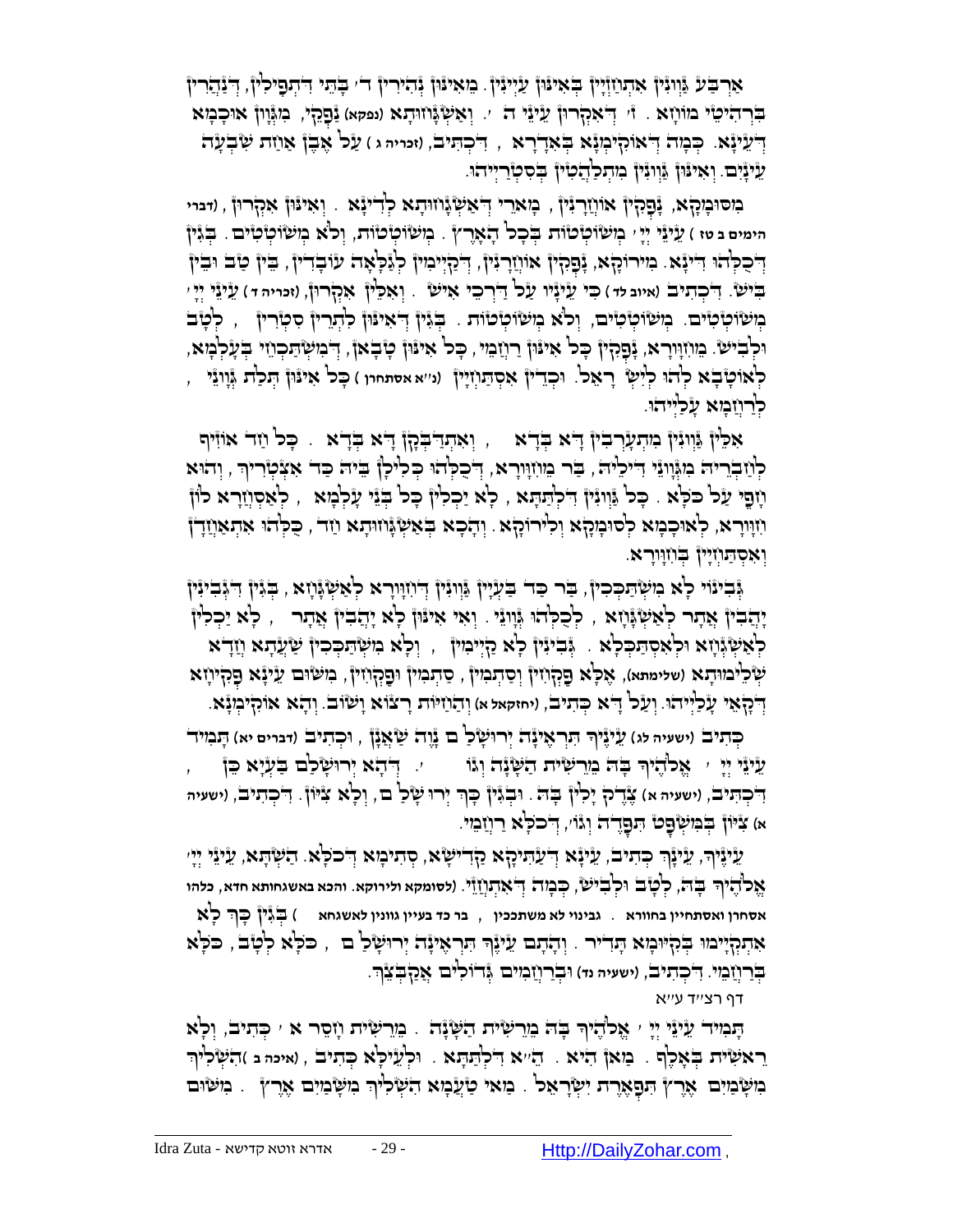ַא ְּל ִֻב )**דף רצ** ''**ד ע** ''**א**( ָש ַמִים ַקְּדר ֻות , ְּו ַעְּייִנין ְֻּבַקְּדר ֻו ָתא , ֻד , )**ישעיה נ** ( י ש ִ ְּכ ִֻתיב ַּבְּנֵוְוְנָא אִוּכְבְּוּא אִתְוְזְפַוּ.

ָּמֵר הִשְׁנָה, ִמִאָן אֲתָר ִמִסְתַּכְלִין ִ בִּיְרוּשָׂכִם אִכֵּין עֵיּנֵי יְיָ ׳, וְזַוָּר וּפֵירַשׂ ָמֵרִ הִשְׁנָה, יְּדהִוּא דִינְגָא בְלְא אָכֶף, וְדִינָּא אִהְאֲוָד מִסִטְרָדָא, אַף עַל נַּב ָדְּלְאוּ הִוּא דִייִּנָּא בַוּבְּוּשׂ . וְעַד אַוְוַרית שָׂנָה וְיָדָאי יִייִיִּא אִשְׂהְכַוּו بَيْك ضَنرج ` ( , ) **، الله عليه الله عليه الله إن الله إن** بِهَا إِله بِجَمْسٍ إِلهَمْ يَسْتَمَدُّونَ بِمَجْر

הָא וְזֵיֵּ , אִ׳ בִּלְוּזִדֹוִי אִקְרֵי רִאשׂוֹן , דְּכַר. בְּאָלֶף סָתִים וְגָּנִיז ּמַה דְלִא אִהְיָרַע. כַּד אִתְּוַזַבְר הַאי אָכֶף בַּאֲתָר אַוְזַרָא , אִקְרֵי רֵאִשְׂיִת. וְאִי הֵיכְוּא ַוְ*ֿי*אִתְוַיַבְרָא. כְאַ. אֶכְּא אִתְּנֵּלְיָא בִיה, וְנָּהִיר כִיה, וּכְדֵין אִמְרָרי ֵראשִׂית. וַאֲפָיכ<sup>ן,</sup> ַּבְּדַאי ִרָאשִׂית , לְּא אַשְׂנֵּוּז בִּיְרוּשָׂיּכַם , דְּאִלְבָוּלֵא הֲזַת בְּדַאי , אִתְכַזְיִיכַוּת ָֻתִדיָרא. ֲא ָבל ֵמֵר ִשית ְֻּכ ִתיב . ֻו ְּל ָע ְּל ָמא ְּ ֻד ָאֵתי ְֻּכ ִתיב , )**ישעיה מא** ( ִרא שֹון ְּל ִצ ֻיֹון ֵהָֻנה ִהָֻנם ְּוגֹו'.

ָיוֹטְבְּוּא דְּיְיָעֵיר אַיְפָין , הִקוּנָא דְפָרְצוּפָא . כְּל פַּרְצוּפָא בִּיה אִשְׂהְמוֹדַע . חֹוֹטָבְוּא דָא , ۖ לְא כְּחֹוֹטָבְוּא דְיֹעַתִּיכָןא קַדִישְׂא סְתִיבְוּאָה דְּבְכ<sup>ן</sup> סְתִיבִוּיןْ ַדְּיוֹוֹטְבָּבְין , יְּבָכְלְּין רוּוֹזין , יִזְיִּים לְכֹלָא . דְּבְא ִמִתְּרֵין נִוּקְבִין , יְּבָכְלְין רוּוֹזין **ְדְ**ּיָוַיִּיןْ, כְלִבְלָּא. בְּדֵאִי זְּעֵיר אַנְּפָיןْ כְּהִיבׂ, (שמואל ב כב) עָלְה עָשָׁן בְּאַפוֹ וְגוֹ׳.

 $\frac{1}{2}$ בְּלֵא הְּנָוְנָא הְאֲווֹדָן בַּמְה $\frac{1}{2}$  בֵּית ְּתֵנְוֹנָא וּגְֿווְנָּא, אֲוִזידָן בַּכְּוּה ָכָּוּא*ַריה*ׂוֹן דְּדִייִּגָּא קַשְּׂיָא. דַיִּאֲוִזיְדָן בְהַהוּא הְגָּנָּא. (ובגיו כד) וְכָ<sup>וֹ</sup>א בִזְתְבַסְּבִזין כֻּכְּהֹוּ, ֶא ָֻלא ִֻב ְּתָנָנא ֻד . ְּו ַעל ָ ֻדא ְֻּכ ִתיב , )**בראשית ח**( ַוָֻיַרח ְּיָי' אֶ ת רֵ יחַ ְּ ַמְּד ְֻּב ָחא ֻד ִ ְּל ַֻת ָֻתא ַהַנִּיחֹוֹ ַמְהוּ הַנִּיחֹוֹ ִאִתְבַסְמוּתָא דְּבְוּאֵרִי דִינְנָא, נַחת רוּוַז.

ַוְיָּרוֹז יְיָי אֶת רִיוֹז הַנִּיּוֹזוֹז, אֶת רִיוֹז הַקְּרְבְּן לְא כְּתִיבׂ, אֶלְּא אֶת רִיוֹז הַנִּיוֹזוֹז. וֹבְּכְלְהִוּ אֶבוּרָאוָ דַּאָוֹזִידָן בְּוזוֹטָבְוּא , וְכָכן דְּאִהְאַוֹזַדָן בְּהוּ , כַּלְהוּ מִתְבַסְּמוָ וְּכַבְּוּה גְּבוּרָאן בְּוִתְאַוְזָדָן כַּוְזַדָא, דִיכְתִיב (תהלים קו) בִוּי יְבַוּכָ<sup>י</sup>ל גְּבוּרוֹת יְיָי יַשְׂבִוּיעַ ָבְּל הְּהִלְּתוֹ. וְהַאי וֹזוֹטְבְּוּא, בִוּוָה נִוּקְבְּא נְּפָק אֶשָּׂא דְּאַכְלְא כְּל שְׂאַר אֶשִׁין . הָוֹגָא יִהְנָּנָא יִתְּנָנָא . יְהָאי יִחֲאי אִשְׂהְכוז בְּאֶשָׂ א וּתְנָנָא דְּכוּדְבְוָא . וְאִתְנַלְיְיא ָהַאִי עַׂתִיכָּןא קַדְרִישָׂא , וְאִשְׂהְכַךְ כ<sup>ַכְ</sup>א . הַיְּינוּ דְ<sup>י</sup>אִהְבַור (ישעיה מח ) וּתְהִכְ<sup>ּוֹ</sup>תִי ְּ אָוזטָם כְךָ.

וֹוֹטְבְּא דְּעַהִיהָא הַדִּישָׂא אָרִיךְ , וּבִזהְפָשַׂטֿ. וְאִהְרֵי אֶרֶךְ אַפָּיִם . וְהַאי ְּ ּחֹוֹטְבְּוּא, זְּעֵיׁר. וְכַד הְנְיָּנָא שָׂרֵי יָבְבְהִיכוּ , וְאִהְעָבִיד דִייָּא. וּמַאן בְּוַעַּבֵּב לְהַאי. וזוֹטְבְּרָא דְּעַתִּיכָןּא. וְכֹכְא בְּבְוּה דַיִּאֲמִינָּא בְּאִדְרָא, וְאִתְעֲרוּ וַזִּבְרַיִיא.

אֹוִקים ָהֵני ְֻּתֵרי נֻו . ֵמ ַחד ְֻּת ָנָנא ְּו ֶא ֻ ָשא. ְּק ֻו , ֵבי ְּב ִס ְּפָרא ֻד ְּ ַרב ַה ְּמנֻוָנא ָס ָבא ֻו )**ס**''**א** ְּכ ִת ֻד , יב ְּ ִאית ֵֻבי ֻה ְּי ִמיָנא ֻו ש ְּ ֻו ֵמ ַחד ַנְּיי ָחא ְּור ֻו ָחא ָט ָבא . ָמא ָלא ְּוֵרי ַח ַא ֵֻפךְּ **דכתיב**( )**הושע יד** ( ְּוֵרי ַח לֹו ַֻכ ְֻּל ָבנֹון . ֻו ְּבנֻוְּק ָֻבא ְֻּכ ִתיב , )**שיר השירים ז** ( ַכְּתַּפוּוֹזִים. וּבַזה בְּנוּקְבָא הָכִי, כָּל שֶׂכֵּן בִיה. וְשַׂפָּיר קָאָבִור.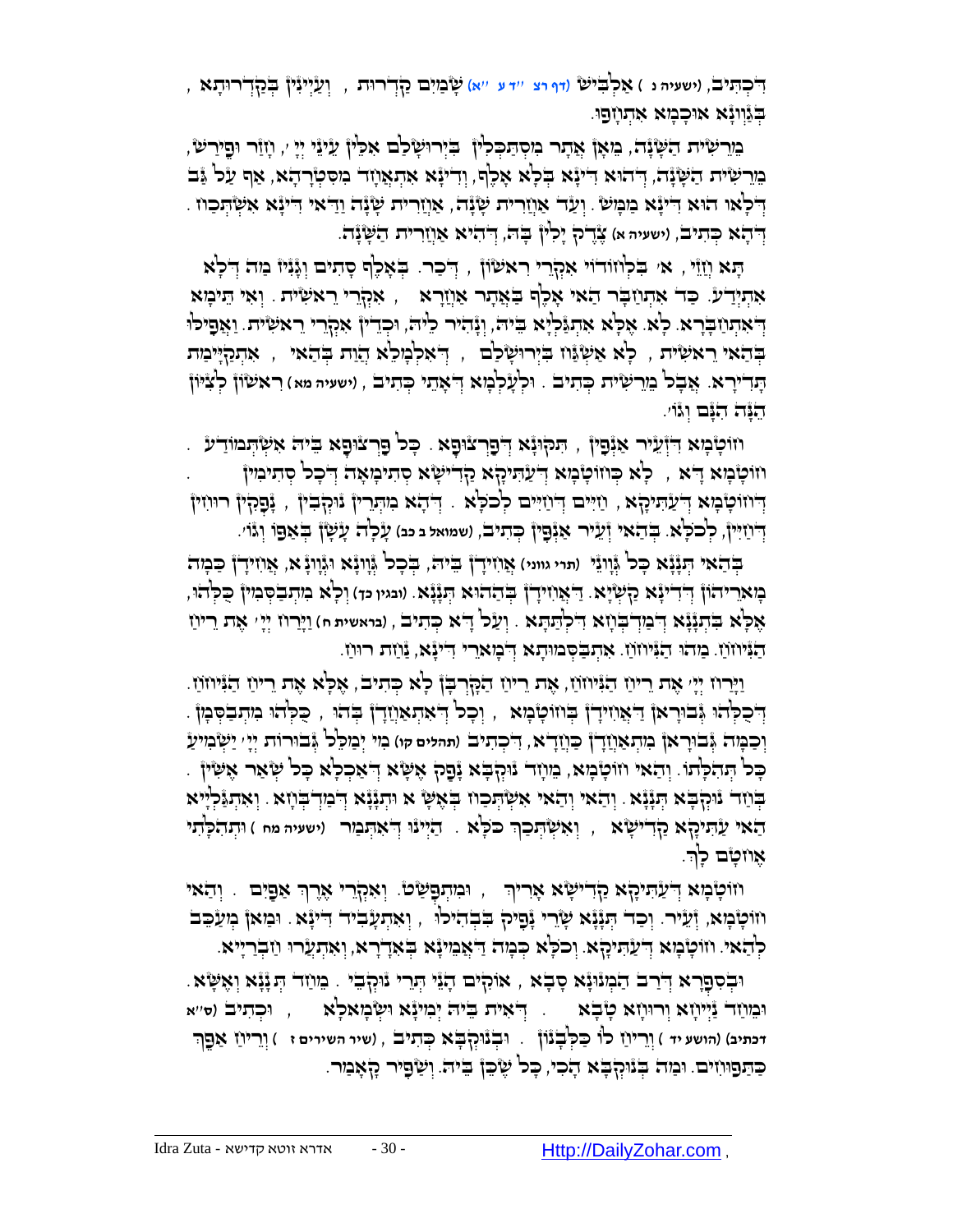וּבַּוּהֹ דְּיֹאָבַּוּר וַיְּרַחֹ יְיָ ִי אֶת רֵיוֹוַ הַגְּנִּחֹוֹוַ בִּתְרֵי סִטְרֵי , וַזָּר נַיְיִחָא , ַדְּ'אִתְגַּלְיָיא עַׂתִיקָא קַדִישְׂא סְתִיכִוּא דְּ'כָל סְתִיכִוּין , דְּ'הַאי הוּא נַֿיְיוֹזָא יְאִהְבַּסְמוּתָא לְכֹלָא <sub>·</sub> וְוַזֵר אִתְבַסְמוּ תָא דִּלְתַּתָּא , בְּהַתוּא הְגָנָא וְאָשָׂא ַדְּבִּזְדָ בְּדָא, וּבְגָּין דְּאִיהוּ מִהְרֵין סְטְרִין , כְּתִיב יָּיוֹוֹוַ . וְכֹלָא בִּזְּעֵיר אַיְּפָין אִהְּבַּוּר.

بِ*ּוָרִי אוִדְ*ּיָּוֹ*ּ, לְּמִשְׂבַּוּע בַו*ֹב וּבִישׂ . וְתַרְוַיִיהוּ סַלְּקִיןْ לְוַזֵד . דִיכְתִיב, (מלמים ב ָיט) הַטֵּה יְיָי אָוְֿיִ<sup>ּנְ</sup>ךְ וּשֲׂבְוּע. אוּדְיָגָא לְגֹו בְּגוֹ דִיכִיה, הַכְיָיא בִּרְשִׂיבִוּין עַקִיבִוין, בְגִין יִדְיִּתְעַבָּב הָלְא לְּאַעֲלָא בְּבוּוֹיָזא, וְיַבְוֹזין בֵיה מוֹוֹזָא, וְלָא בִּבְהִיכוּ, דְּבָל מִלְה דַּהֲוִי בִּבְהִיכוּ, כְא הֲוָה בְּוָזְכְמְתָא שְׂכִימְתָא.

הַמֹּאוּדְגָּיןْ אִכֵּיןْ הַלְיָיןْ כָּל בְּוא*ַריהוֹן דְּ*גַּדְבָין , דְּגַּטְלִיןْ קָלָא בִועָלְבְזּא , וְכִלְהוּ **ְדָבִי אִקְרוּן אָוְּ**זֵי יְיָ יִ, דִיכְתִּיב בְּהוּ, (קהמת ּי) כִּי עוֹף הַשְּׁבוִים יוֹכִ<sup>וּ</sup>וּךְ אֶת הַקוֹל וְּגּוֹי. כִּי עוֹף הַשָּׂבִוִים יוֹלִיךְ אֶת הַלִּךְ וֹל, הַאי קְרָא קַשְׂיָא , הַשְׂהָא בַּוּאי קוֹל אִיכָּא הָכָא, דִּהָא רִישָׂא דִקְרָא כִּתִיב גֶּם בִּמְדָעֵׂךְ בֶּוְלֶךְ אַל הַמַקִּלֵל, בִּמְדִעֵ*֫ךְ* ָּכְּתִיבׂ, וּבְוַזְדְרֵי ִמְשְּׂכָּבְךְ וְגוֹ ׳. מַאי טַזְעָקִא כִּי עוֹף הַשָּׂבְוִים יוֹלִיךְ אֶת הַקוֹל<sup>'</sup> , ְּ וְהָא כִ<sup>וּ</sup>כְּא הָכְא קָלְא.

דף רצ''ד ע''ב

ָאֶלְא וַדַּאי כָּל מַה דְּוְזִשְׂיב בַּר יָּשׁ , וִכָל מַה דִיִסְתִּכַל בִלְבוֹי , לָא עָבִיד מִ לָֻה, ַעד ְּ ֻד ַא ִֻפיק ֵלי ֻה ְֻּב ִ ש ְּפָוו ֵתי ֻה , ְּוהֻוא )**ואף על גב דאיהו** ( ָלא ִא ְּת ְֻּכָֻוון ֵֻבי ֻה . ְּו ַה ִהיא ִמ ָֻלה ֻד , מִ תְּ בְֻּ קַ עָ א בַֻ אֲ וִ ירָ א , )**דף רצ** ''**ד ע** ''**ב**( וְּ אַ זְּלָא וְּ סַ לְֻּ קָ א וְּ טָ סָ א ְּ ַא ֻפ ִ יק בְּעָלְּבְוּא, וְאִהְעָבִיד ִכְּוֵּיה כְלְא . וְהַהוּא הָלְא וַּטְלִין כִּיה בְּואֵרי דְּיֵיְדְפָין ֲהָדא הֻו , )**דברים ה** ( ְּוִ ֻי ְּש ַמע ְּיָי' ְּו ָעִ ֻייל ְֻּבאֻו . א ִד ְּכ ִתיב ְּו ַס ְֻּלִקין ֵלי ֻה ְּל ַמ ְּל ָֻכא , ְּדנֹוי ֶאת קֹול ֻד . )**במדבר יא**( ְּוִ ֻי ְּש ַמע ְּיָי' ַוִ ֻי ַחר ַא ֻפֹו. ִ ְּבֵרי ֶכם

וּבְגִּיןْ כְּךָ, כָּכ<sup>ו</sup> אֲכווֹתָא וּבְעוּתְא דְּבְעֵי בִּר גָּשׁ מִקַּמֵּי קוּדְשָׂא בְּרִיךְ הוּא ּבְּעֵי לְאַפָּקָא ִמִכְּין בְּשִׂפָוָותֵיה, דְּאִי לָא אַפָּיק לוֹן , לְאו צְכוֹתֵיה צְרוֹתָא, וְלְאו ְּבְּעִוּיָרָא , יְכֵיוָן דְּבִיכִין נָפְהָין , כִּוּתְבַּקְעָין בַּאֲוִירָא , סַלְּהָין וְטָסִין וְ**ּיִאְהְעָ**ּבִידוּ כְּלְאַ , וְּנָּטִיּל לוֹן מַאן דְּנָּטִיל , וְאָוִזיד לוֹן לְאַהְרָא (ני׳א לכתרא) <u>קודישא, בְּר</u>ישָׂא דְבִנִקְבָא.

ָנִהְכַּת וַזְכְלֵי הְיִמוֹ וֵזִי, נָּטִיק נְּטִיפָא לְאוּדְנִין, וְהַהוּא אִקְרֵי נַּוַזל כְּרִית. כְּבְוּה יְדֹאַתְ אָבֵור , (מלכים א יז ) נֵּוֹזַל כְּרִית , כְּלוֹבַוּר, כְּרוּתָא דְּאוּדְגָּין <sub>.</sub> וְנָזְלְא עַיִּיל ָבְּהַהֹּא עֲקִיּכְוּא , וְאִשְׂהְאַב בְּהַהוּא נַּהֲרָא , דְּהַהוּא יְּכִייֹםָא . וּכְדִין אִהְעַ כְּב ֲהָדא הֻו , )**איוב לד**( ִֻכי אֶֹזן ִמ ִֻלין ִֻת ְּב ָחן . ְּו ִא ְּת ְֻּב ִחין ֻב . א ִד ְּכ ִתיב ַֻת ָֻמן, ֵ ין ַטב ְּל ִבי ש ּוּמַאי טַעְּמָא אָוֶן ִמִּלִין הִבְוְיָן . מִשְׂוּם דְּאִהְעַבְּב קָלְא בְּהַהֹוּא נַּהֲרָא דִינְטִיפָא הַעֲקִימוּתָא דְּאוּדְגִּין , וְכְא עַיִּיכו בִּבְהָ , יִכְוּ. וּבְגִּין כָּךְ אִתְבְּוִין בֵּין טַב לִבְּיֹּש*ׂ, (שׁם) וְוְיִיּךְ יְּטְעַם לֶאֱכוֹל ְּ.* בְּ*וֹאִי טַעָּבְוּא וְיִיךְ יִטְעַם לֶאֱכוֹל ְּ. בְּגִּין* ְּ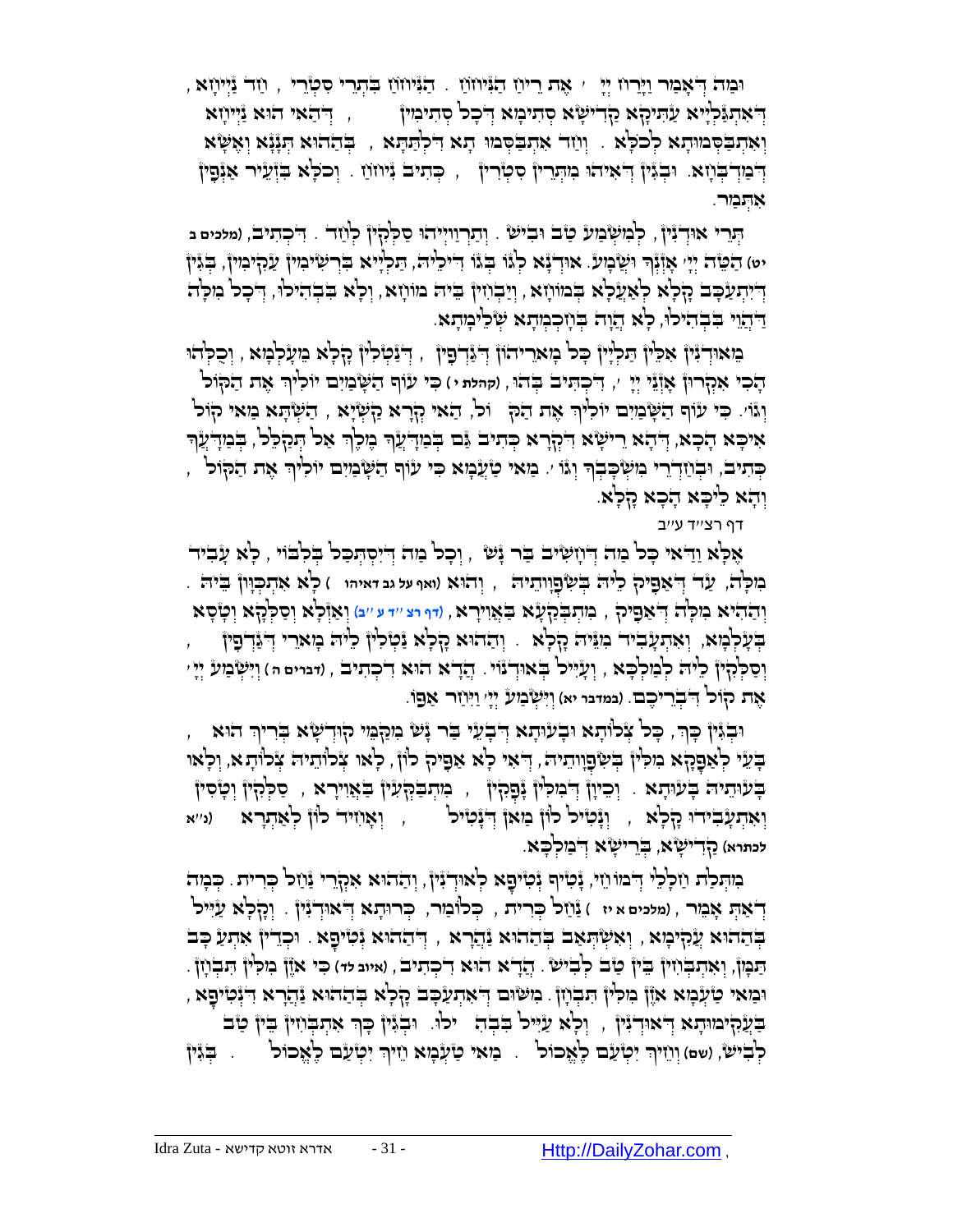ְדְיִתְעַבְּב הַבְּוֹ, וְלָא עַיִּיל בִּבְהִילוּ בְּגוּסָא, וְעַל דָא יִטְעַם וְיִהְבְּחָוֹ, בֵּין בְוִהִיקָא לִמְרִירוּ.

בְֻּ הַ אי נֻוְּק ָֻבא ְּ ֻדאֻוְּדִנין , ַֻת ְּלָיין נֻוְּק ִבין אֹוֲחָרִנין , נֻוְּק ָֻבא ְּ ֻד ַעְּייִנין . נֻוְּק ָֻבא ְדְּפוּכְוּא. נּוּהְבָּא דְּוזוֹטְבְוּא. בִּוְהַהוּא הָלְא דְיֹעַיִּיל בְּנוּהְבָּא דְיאוּדְנִין, אִי אִצְטְרִיךְ ַעֲיִּיל לְּנוּהָםֵי דְיַעֲיְיִנִּין, וְנַבְעִין דִיבְוִעִין. מֵהֲהוּא הָלְא אִי אִצְטְרִיךְ, עַיִּיל לְנוּהְבָּא ַדְּוּוֹטְּבְּוּא דְּ'פַרְדַיִשְׂהָא , וּבִוּפָהָי הְנְנָא וְאָשָׂא מִהַחֹוּא הָלְא  $\,$  , הֲדָא חֹוא **ְדִ**ׂכְּתִיּבׂ, (במדבר יא) וְיִּשְׂבִוע יְיָ וַיִּוֹוַר אַפוֹ וַתִּבְעַר בָּם אֵשׂ יְיָ ּ. וְאִי אִצְ֫מְרִיךְ, עַיִּיל ַההֻוא ָק ָלא ְּל נֻוְּק ָֻבא ְּ ֻדפ ֻו ָמא, ֻו ַמ ִֻליל ְּוָגַזר ִמ ִֻלין )**נ**''**א גזרין**( ֵמ ַההֻוא ָק ָלא. ֻכֹ ָֻלא ָפ ֵמ ַההֻוא ָק ָלא ֻד . א ְּו ִא ְּתְּר ִֻגי ש ִמֵֻני ֻה ֻכֹ ָֻלא ְּ אֻוְּדִנין ַעִ ֻייל ְֻּב ָכל ֻג . )**ס**''**א כמה** ֻו תלייא) (וכלא תלייא) בְּדַאל אוּדְבָّא. זַכְּאָה כַּוּאן דְ<sup>יָ</sup>נָטִיר כִוכ<sup>ּוֹ</sup>וּ . עַנ*ל דָיא כְּ*תִיב', (תהלים <del>יו</del>ּ) נְّצْוֹר לְשִׁוֹּנְֽךָ בֵּוָרע וִשְׂפָרֶנִיךְ בִו<u>ּדְ</u>ּבֵּר בִּוְרְבָ*ו*ּהֹ. ָ

ָהאי אוּדְנָא קָרֵי בִּיּה שְׂבִוּעָה . וּבִשְׂבִוּעָה אִתְכְלִיכְן אִינּוּן מוֹווֵי . וְזִכְבְּוּה ָאָתִכְּכ<sup>ְגְ</sup>ל בֵּיה, דִיכְתִיב, ומלמים א ג) וְגָּתַתְּ לְעַבְדִיךָ כְ<sup>בָ</sup> שִׂוּבֵוְעַ . בִּיְגָה, כִּבְוְה דִּאַתִ ָ אָ מֵ ר )**שמואל א ג** ( ַ ֻד ֵֻבר ִֻכי שֹו ֵמ ַע ַע ְּבֶֻדך . )**מלכים ב יח** ( ִֻכי שֹו ְּמ ִעים ֲאָנ ְּחנֻו . )**ובהני**  תליין כלא) דַ־עַרת, כְּבְוּה דְ־אַתְּ אָבֵור , (משלי דּ) שְׂבִוע בְגִי יְרַדְוֹז אֲבְוָרִי . (משלי ב) וּבִזצְוֹתַי יִּתְּבְּלְיָין ְאָתָךָ . הָא כֹּלְא הַלְיָ יִן בְּאוּדְגָין בְּהַאי אוּדְגָֿא הַלְיָין אֲלוּתין וּבְעוּתין וּפָקִיוְזָא דְיֹעֲיְיִנִּין . דְ**ַדְיֹא הוּא דִיכְתִיב , (מלכים ב יט** )הַטֵּה יְיָ י אָוְ֫נְֽךָ ו<sup>ִ</sup>שְׁבְוּע פָקַוז ֻוְּר ֵאה ֵעיֶניך . ָהא ֻכֹ ָֻלא ֵֻבי ֻה ַֻת ְּלָייא. ָ

הַאי אוּדְיָּא, הַכְלְיוֹ רְזִין עִלְאִיןْ , דְלִא וָּפָלִין לְבַר , בְּגִּין כְּךָ הִיא עֲקִיכְּא לְּגْוֹ. וְרָזָֿא דְיָרְזִיןْ סְתִיכִויןْ בֵיה, וַוי לְהַהוּא כְּוַגْכֶה ָרְזִין. וּבְגִיןْ דְּהַאי אוּדְגָּא כְּגִישׂ רְזִּין, וַעֲקִימוּתָא דִּלְגֹּו גָּמִיל לוֹן, לְא גַּלֵי רָזִין לְאִינּוּן דַיִעֲקִימִין בְּאָרְוַזְיְיהוּ, אֶלְא ַרְאִינּוּןْ דְיֹכְא עַ*ׂרְ*זְיִם : דְּנֻדֹא הוּא דִיכְתִיב , (תהלים כה )סוֹד יְיָ *י* כְ<sup>וֹ</sup>יֵראָיו וּבְריתוֹ לְ**יְ** הוֹדִי *יָעָ֫*ם, דְּיֹ נַּטְיֹּלִי אָרְוזוֹי וְנַּטְיֹלֵי (ונטרי) בִזכִיןْ.

וְּאִינּוּןْ דִּיעֲקִיכִוּןْ בְּאָרְוַזְיִיהוּ, נַּטְלֵלֵי כִוּכִ<sup>וּ</sup>ןْ וְעַיִּיִכְוּןْ כֹוֹן בִבְהִיכוּ, וְכֵית בְּהוּ אֲתָר ַלְּאִתְעַבְּבָא. וְכָל נִּוּקְבִין אַוְזַרְגִּין , מִתְפַתְּוֹין בֵּיה , עַד דְגָּפָקִין מִלִין בְּנוּקְבָּא ְדְּ'פִוּכְוּא. וְאִכְיוֹ אִקְרוּ וַזְיִּיבֵי דְרָא, שְׂנוּאֵי דְיקוּדְשָׂא בְּרִיךְ הוּא. בְּבִוְתְנִיתָא דִיכְן ֻו . וְּ כֹלָֻא בְֻּ חַ ד קְּ רָ א , ְּכ ִא ֻל ֻו ָֻפ ַלח ְּלֲעבֹו ֻו , ָדה ָזָרה ְֻּכ ִאי ֻל ְּבִרין ֻו ְֻּתָנן, ָק ִטיל ֻג יִדְּבְתִיבׂ, (ויקיא יט) כ<sup>וֹ</sup>א הֵכֵ<sup>וֹ</sup>ךְ רָכִיכ<sup>וֹ</sup> בְּעַבְּוֶךְ כ<sup>וֹ</sup>א תַעֲמוֹד עַל דַּם רֵעֶׂךְ אֲנִי יְיָ׳. מַאן ְּ ְדְּעָבָר עַל הַאי רִישְׂא דִקְרָא, כְּאִילוּ עָבָר עַל כּלְא.

דף רצ''ה ע''א

ַז ָֻכ ָאה ח ֻו ָלֵקיהֹון ְּ ֻד ַצִ ֻדיַקָֻייא , ְּ ֻד ָע ַלְּייהֻו ְֻּכ ִתיב , )**משלי יא** ( ְּוֶנֱאא ַמן ר ֻו ַח ְּמ ַכ ֶֻסה , יֶדֶבְר. יֶּאֱבַון רוּוַז וַדַאי , דְּדָא רוּוָזא דִלְהוֹן בִּזְאֲתָר עִלְּאָה קַדִישְׂא אִשְׂהְלִיף וּבְגִּין כְּךְ גֶּאֱמַן רוּוַז אִקְרוּן . וְסִימְן דָּא אוֹהְיִמְנְּא, הַחוֹא דִימְגַּכְה רְזִין, בְיָדוּעַ ָדְּיָּשְׁבְוְהֵיה, כְ<sup>וָ</sup>או אִיהוּ מִגּוּםָא דְּבוִלְכָא קַדְישָׂא . וּבְגִּין כְּךְ כֵיה בִיה רָזָא , וְכָא ָּבוּאֲתָר וְדְרָזָא הוּא. וְכַד הִיפוּק נִשְׁבְוִתִיה, כְ<sup>וָ</sup>א אִתְדַּבְּרָא בְּגוּפָא דְּבוּלְכָּא, דְּהָא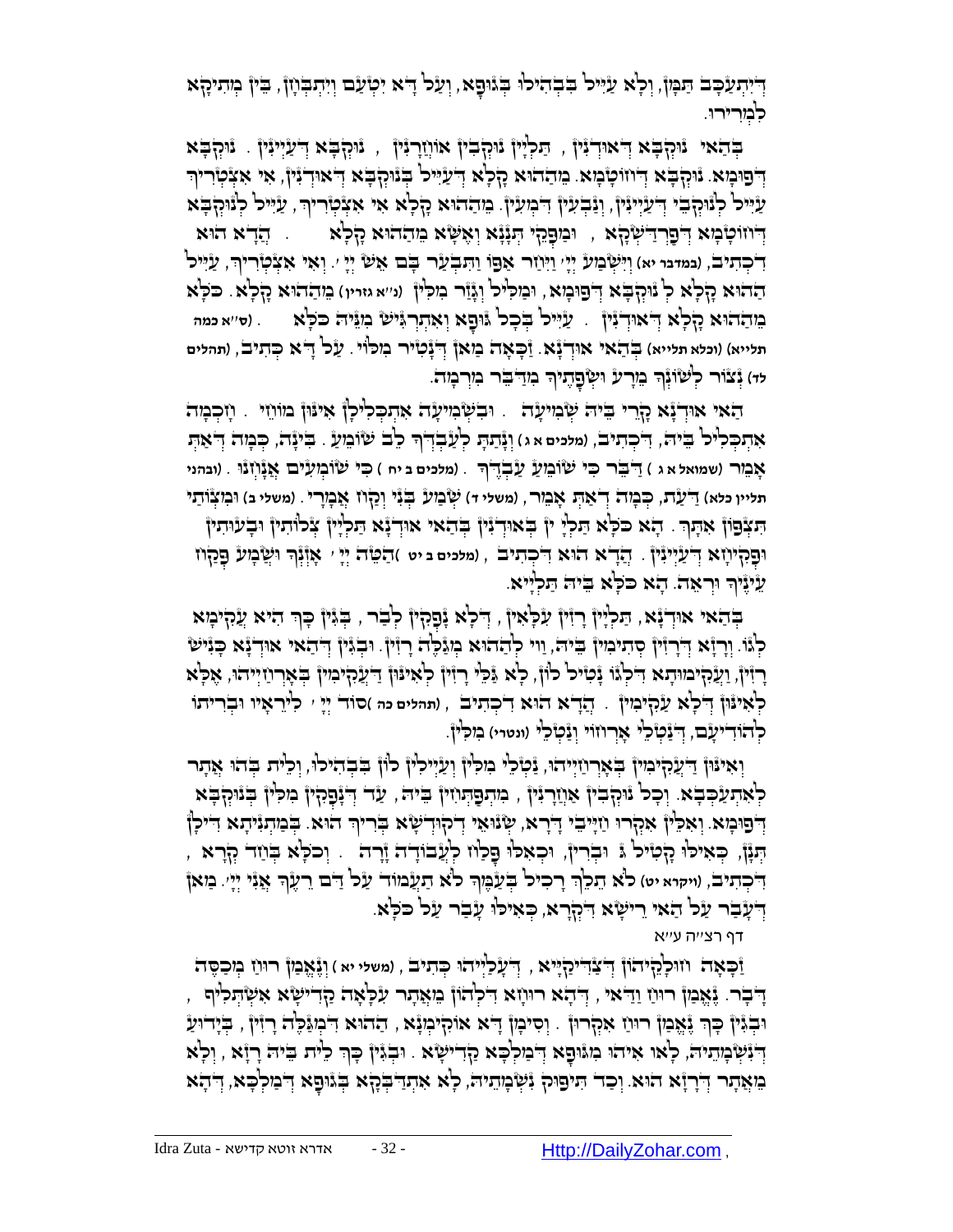ָלְּא אַתְרִיה הוּא. וַוי לְהַהוּא בַּר יָּשׁ , וַוי כִיה, וַוי לְיִשְׂבְוִתִיה. וַּבְאָה וווּלְהֵיהוֹן דְדְּבָּוְ־יֹקַדְּיֵא, דִּבְוּכַסִּיןْ רְזִיןْ, כָּכ<sup>ן</sup> שֶׁיֵּבֶןْ רְזִיןْ עִלְאִיןْ דְּקוּדְיֹשָׂא בְּרִיךְ הוּא . (וזיו עלאיו יול וְיִיש<sup>ָן</sup> ( ישעיה ס )וְעַבְוְּךָ כּוּכְב צַדִייִקְ יִם לְעוֹכְם יִירְשׂוּ אָ רֶ ץ. )**דף רצ**''**ה ע**''**א**(

ַאַּנְּפֵוֹי, כִּתְרִין *ְּתַ*קְרוּבִין דְּבוּסְבָזא . (כלהו) סַחֲדוּתָא עַל מַה דַאֲמִינָּא , דְּתָא ַסְּהָדוּתָא בְּהוּ תַּכְיָּא . וּבְכֹכְא תַּלְיָא סַהֲדוּתָא . אֲבָל הָיָּרֶוּבִי וְיִבוּסְכָּוּא , ַוֹזָוּרָא וְסוּבְּוּקָא, סַהֲדוּתָא לְּאַבְּא וְאִיבְּוּא ִ סַהֲדוּתָא לְּאַוְזִסְגָּא דְיִירית וְאָווִיד לוֹן. וְהָא בְּבַוְתְגִיתָא דִייִכְן אוֹקִיכְוּנָא , כַּבְוּה כָּרֵסי בֵּין וִזְוָרָא לְסוּבְוָקָא וְאִתְכְּלִיכָן ְ בִּיה כַּוְיָדָא בְסִטְרָא דְיוִוְוּרָא.

ָּכָּד אִתְּנְהִיֹּר בִּוְּנְהִירוּ דְּוֹזוָ וַרָא דְּעַׂהִיקָא, וַזַּםְיִּיא הַהוּא וִזְוָּרָא עַל סוּבְוָקְא וְּכָק<del>ּ'הוּ בִּנְּהִירוּ אִשְּׂהְכ</del>וּז . וּכְדִין בְּהִיבֹ, וממדמ ו) יָּאֵר יְיָ שָׁנָּיו אֵכֶ<sup>נ</sup>יךָ. וְכַד וַזְיִיבִין סַ גִ יאִ ין, ַֻת ְּלָיין ִ ֻדיִנין ְֻּב ָע ְּל ָמא, ִא ְּש ְֻּת ָכ ַחת ְּסִגיר ֻו ָתא ְֻּבכֹ ָֻלא )**ס**''**א בעלמא**(. ְּוס ֻו ָמָקא אִתְפָּשָׂט בְּאַנְֿפָין, וְוָזפָא כָּל וויא ע*ו) וִזְוּרָא. וּכְדֵין* כֹּלְא אִשְׂהְכַוז בְּדִינְׂא. וּכְדֵין ְֻּכ ִתיב )**תהלים לד**( ֵני ְּיָי ְֻּבעֹו ֵ שי ָר . )**בגדי קנאה כתיב** )**ישעיה נט**( **בגדי נקם**( וְּ כֹלָֻא בְֻּ הַ אי ֻפ ' ע ְּ הַכְלְיא, וּבְגִּין דָּא סַהֲדוּתָא הוא בְככְא

כַּבְּוֹה וְכַבְּוּה בְואֵרִי הְּו־יִסִיןٌ בְּוּוַכְּאן לְדָגֵי וְּוְוְגֵי ( , בְּוצַבָּאן לְדָגֵי וְיְוְגֵי , כַד ַּנְּהִיּרִיןْ גְּנְוּגֵי , כָּכ<sup>וֹ</sup> עָלְבְּוּןْ כֻּלְהוּ בְּוֹוָרוּ . בְּזִ֫כְוּנָא דְּגָהִיר וִזְוּוָרָא , כֹּלְא אִתְוָזוּוּ ָבְּחֵזיא גַּוְוְיָּא. וְכַד אִתְוְזֵוּ בְּסוּמְהָא כֹּלְא הָכִי אִתְוְזוּ בְהַחֹוּא גַּוְוְיָּא

ָדְאָכֵּין ְיִּבְרוֹבִין ְדְּבוּסְבָזא , שַׂאוִרי דִייִכְוְֽנָּא לְאִתְוְזַוָּאָה , בֵּוֵרִישָׂא דְּאוּדְנִין ַ וְּנָּוֹיִת וְסַלִּיּק בְּתַקְרוּבָא דְּבוּסְמָא , שַׂעֲרִין אוּכְמִין דְּדִייִקְנָּא , בְּתִקוּנָּא יָאֶה ְשָׁפִיר. כְּגִּיבְר תַּקִיף, שַׂפִיר. נִזִשְׂוָא דִירְבוּת דְּדִייִקְגָּא עִלְאָה דְעַתִּיִקְא , בְּהַאי ָדִיקְּנָא דִּיְזְעֵיר אַנְפָין אִתְוְזַיֵּי, וְנָהִיר.

ַשְׂפָירוּ דְּתֹאי דִיקְגָּא , בְּסוֹ הַקוּגִין אִשְׂהְכַוז . וְכַד בִזשְׂוָזא דִרְבוּת , דִּתְכַת ָעֲשָׂר יְּבִיעִין דְּדִיקְוָּ֫א דְיעַתִּיקָא קַדִישְׂא וְּהִיר בְּהַאי דִיקְוָּ֫א , אִשְׂתְכְוזוּ כ"ב' יִתְּקוּגָּיןْ. וּכְדֵייןْ בִוְתְבְרְכִיןْ כֻּכְ<sup>ּ</sup>הוּ. וְיִשְׂרָאֵל סָבָא בִּוְתְבָרְכָא בְּהַאי, וְסִיבְוֹ, (בראשית  $\,$  מח) בְּךְ יְּבְרֵךְ יִשְׂרָאֵל . כְּבוֹ הִקוּגִין דְּדִייְהָנָּא  $\,$  דְּא, אוֹהָיכְוּנָא בְּאִדְרָא קַדִישָׂא דְּבָכְּנְאִ מִתִיקוּגִּין דְּעֲהִיהָא קַדִּישָׂא אִהְקָנִוּ . וְהָכָא בְּעֵינָּא לְגַּכְאָה , מַה דְלִא ָאָתְגְּ֫כֵ<sup>וּ</sup> תַּבְּוֹן, בְּגִין כְמֵיעַל בְלָא כִסוּםָא .(הא כל תקונין דדיקנא אוקימנא דכלהו מתיקונין **ָאינען דדיקנא** )**דעתיקא**( **עתיקא קדישא אוקימנא באדרא קדישא**(

ַנְפָּה הַהֹוּא יִיצוֹצָא בוּצִינָּא ָלְבוּא ְמִקְוּנָא הַדְּבְזָאָה , עֲפָק הַחוּא יִיצוֹצָא בוּצִינָּא יִּיֹּקַרְדִייּנּוּתָא, וּבְטַיֹּשׂ בִּתְוזוּת שַׂעֲרָא דְּיֵרִישָׂא , מִתְּוזוּת קוֹצִין דְּעַל אוּדְנִין , וְּנָּוֹוִית ִכְוַקְּמִּי פָּתְוָזָא דְּ'אוּדְנִין | עַר רֵישָׂא דְפוּכְוּא | הָא תִקְוּנָא דָא מֵעַתִּיקָא ַקַּדִישְׂא כְא אִשְׂהְכַוז , אֶכְא כַד נָּגִּיד בַווָּכְא דְיעַהִיקָא הַדִישְׂא , וְהַכְיָיא ִמִנֵּיה בָההָא כַּוּבוּעָא דְּוָיִרְא (חסר), כַּד אִיכָּוא אִתְכַוּשְּׂכָא וְאִתְכְּלִיכַ<sup>וֹ</sup>ת בַּאֲוִירָא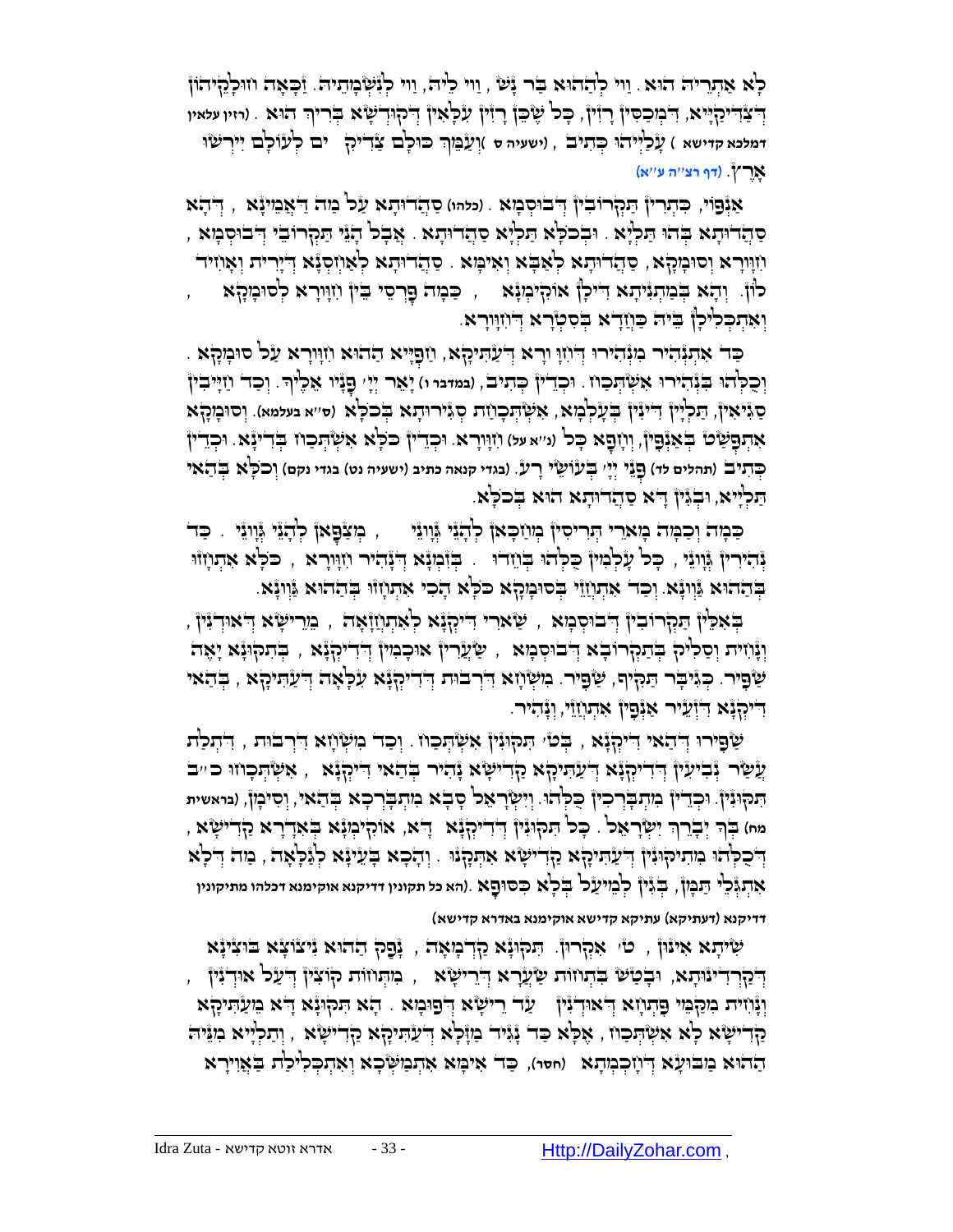דִּיכְיָא, הַחֹהוּא וְזִוְּוָרָא גָּקִיט' אִיכְּוּא (חסר), וְגִּיצֹוֹצָא עָאכַת וְנַּפְקַת , וְאִתְאֲוָזד דָ<sup>ו</sup>א בְּדָא, וְּאִתְעָבִידַת וַזה תִּקְוּנָא.

ַןְּכַד אִצְֿטְרִיךְ סַקְהָא דָא עַל דָא , וְאִתְכַסְיָא וַזד מִקַּמֵּי וְזַדָא . וּבְגִּין כְּךְ ְּ ְּ כֹּכְא אִצְֿטְרִיךְ , וַזָּד לְבֶזעְבַד . נוּקְבִזין. וְוַזֵד לְרַוְזַבְזא . וְעַל הַאי הָאִיב לְהַאי יִדִּיקְּנָא דְיִד בַּוֹלְבָא, כְּבְזה דְאוֹקִינְזְנָא.

ַתְּמְיָּנָלְוּ , הַעִּתְפָּשְׂטִין ְ $\sim$ אִשְׂהְכְווּ , שִׂיתָא רִבְוְון דְּתַלְיָין בְּהוּ , וּמִתְפָּשְׂטִין ָּבְּל גִּוּפָא ִ וְאִלֵּין שִׂיהָא דְּתקִיָּן , תַּלְיָין בְּשַׂעֲרִי דִיתְוזת תַּקְרוּבָא דְבוּסְמִין ְ הַלְּת הֵוּבֹאי סִמְרָא , וּהְלַת מֵהַאי סִמְרָא . וּבְיָקִירוּתָא דְּדִייִקְגָּא , הַלְיָין הְלַת אַוְֿוָרְגִּין. וַחד לְעֵיכְא ּבְשִׂפְוְון , וּתְרִין בְּאִינּוּן שַׂעֲרִין דְּתַלְיְין עַד טַבוּרָא . וְכָל ְּהָגֵּי שִׁיתָא, ג' ִמְכָּאן וְג' ִמִכְאן, אִתְנוּשְׂכְן וְתַלְיָין כֻּלְהֹוֹן , בְּאִינּוּן שַׂעְרִי דְדִתְלְיוּ ּוּבְּוּהְפָשְׂטִין בְּכָל גוּפֶא.

וּבְׂיֶּוְ וְדִּתְבָּ הֲכְתָא אִינּוּן בְיָקִירוּ דְדִיקְלְנָא יַתִּיר ִכְוּכָקְהוּ , כְּתוּב בְהוּ שְׂבְוּא ַקִדי ָשא. ִ ֻד ְּכ ִתיב, )**תהלים קיח**( ִמן ַה ֵֻמ ַצר ָקָרא ִתי ָי ֻה, ָעָנִני ַב ֶמְּר ָחב ָי ֻה, יְּיָ ' לִ י לֹא אִ ירָ א. ְּו ָהא ְּ ֻדאֹוִקי ְּמָנא ְֻּב ִאָדָרא, ִמן ַה ֵֻמ ַצר ָקָרא ִתי ָי ֻה , ֵמֲאָתר ְּ ֻד ָשֵרי ִ ֻדיְּקָנא ָרְאִתְפָּשְׂטָא, דְּ'הוּא אֲתָר (ס׳׳א דּחיק) רָוֹזִיק בִזַקְבֵּזי אוּדְגִין, שַׂפְיר הוּא.

וּבְסִפָּרָא וְדֹאַנוְדְתָּא וְדֹבִי רַב יֵיבָא סָבָא  $\,$  , יִהְכִי אָבַור וְאוֹקִים  $\,$  וְדֹּשֵׂירוּתָא דְּדִיקְ<sub>ּ</sub>בָּ֫א מֵוֹיֶסֶד עִלְאָה , דִיכְתִיבׂ, ודוי הימים א כט ) כְ<sup>וָדְ</sup> יְיָ ִי הַגְּדוּכְה וְהַגְּבוּרָה יְהַתִּפְאֶרֶת וְּגֹּוּ׳. וְכִכְּא הוּא, וְהָכִי שָׂארֵי, וְהִשְׂעָה אִתְּמַשְׂכְן וְתַכְיָין בְּדִיקְנָּא , וּכִוּקַבְּוּי אוּדְיִּיןْ, הָכִי שָׂארִי, וְהָיּוּבְוּא לְא בִוּתְקַיְּיבִוּןْ אָלָא בַּאֲתָר אָוְזָרָא , כְּבִה ֻד . ְּ אֹוִקי ְּמָנא

דף רצ''ה ע''ב

וְּכַד אִצְֿטְרִיךְ עָלְבְּוּא לְרַוְזַבֵּוּ , אִתְגַּלְיִא בַּוֶּלְא הַדְּישָׂא . וְכָל הָגֵֿוּ הִקוּגִין , יִּרְדִּיקְנָּא יַקִירָא דִוְ֫עֵיר אַנְפָין, כִּכְהוּ רַוְזַבִּוּ בִוּשְׂתַּכְוֹזי. וְכַד אִצְטְרִיךְ לְדִינָּא ְּ בּוַתְּוַזְּיָיא דִינְא , וּכְדֵין ְעַבְדִין נוּהְכִוּן לְשַׂנְּאֵיהוֹן דְיִישְׂרָאֵל , , לְּאִינּוּן דְיִעֲהָין כְּ<sup>וָ</sup>הוֹ. (דף רצ ייה ע ייב) כָּכ<sup>ן</sup> יְּכְזִירוּ דְּיִדִייִכְֽנְּֽאָ , בְּאִינּוּן שַׂיָּעָרי דְיִתַכְיָין אִינְהוּ , בוּשׂוּם דְרכִלְא בְהָאי הַלְיִין.

ָכָּל הָיֵּנֵי שַׂעְרֵי דְּדִיקְלָּא דִוְעֵיר אַנְּפָין, כִּקְהוּ קְשִׂישִׂין תַּקִיפָין, ִכִּוּשׁוּם דְּ'כֻלְהו ָאַכְפָּיָין לְדִינִּין, בְּשַׂעֲהָא דְּבוּזָלְא קַדִישְׂא אִהְגְּלֵי . וְכַד בְעָא לְאַגְֿוָזא קְרָבְא ַבְּבֹאי דִיקְנָּא אִתְוְזֵוִי כְּגִּבְר הַמִּץוּ , בְּזאֵרי נַעֲוְזן קְרָבֹיָא . וּכְדֵין בְוִריט בַזאן דְּבְוָריִט, וְאַגְּלִיּשׂ בַּזְאוֹ דְאַגְּלִיּשׂ

ָהָנֵּי הִשְׁעָה הַקוּנִין , אֲכְוָרן מֹשֶׂה וִֿמְנָא הִנְיָינָ , א, בְּשַׁעֲהָא דְ<sup>ּ</sup>אִצְכְוִרִיךְ , יְּאָהַדְרָא כְוֹן כִּכְהוּ רַוְזַבֵוּ . דְּאַף עַל גַּב דִּתְלִיסְר תִּקוּגִין לְא אֲכְוָרן הַשְׂתָא ַדְּבְוְיָּא הַלְיָּיא ִכִּוּלְהָא וְדִהָא לְא יֵיעוּל בְּהְגָּי הַנִּקְוּגָין לְאַדְבְרָא , אָכְא בְּבַוְּלְא ָאָתְבְּוֶן, וְאַדְכַר כֵ<sup>ג</sup>ּה. הֲדָא הוּא דִכְתִיב , (נמדני יד) עַתָּה יִגְּדַל גָּא כוֹז יְיָּ ׳. מַאן הָוֹן הָר הַדְּהֹא הָאָקְרֵי בַּזְיָּכְא קַדִּישָׂא , סְתִיבְוּא דְבָכן סְתִיבִוּין . דְּיוִזיכְא דָא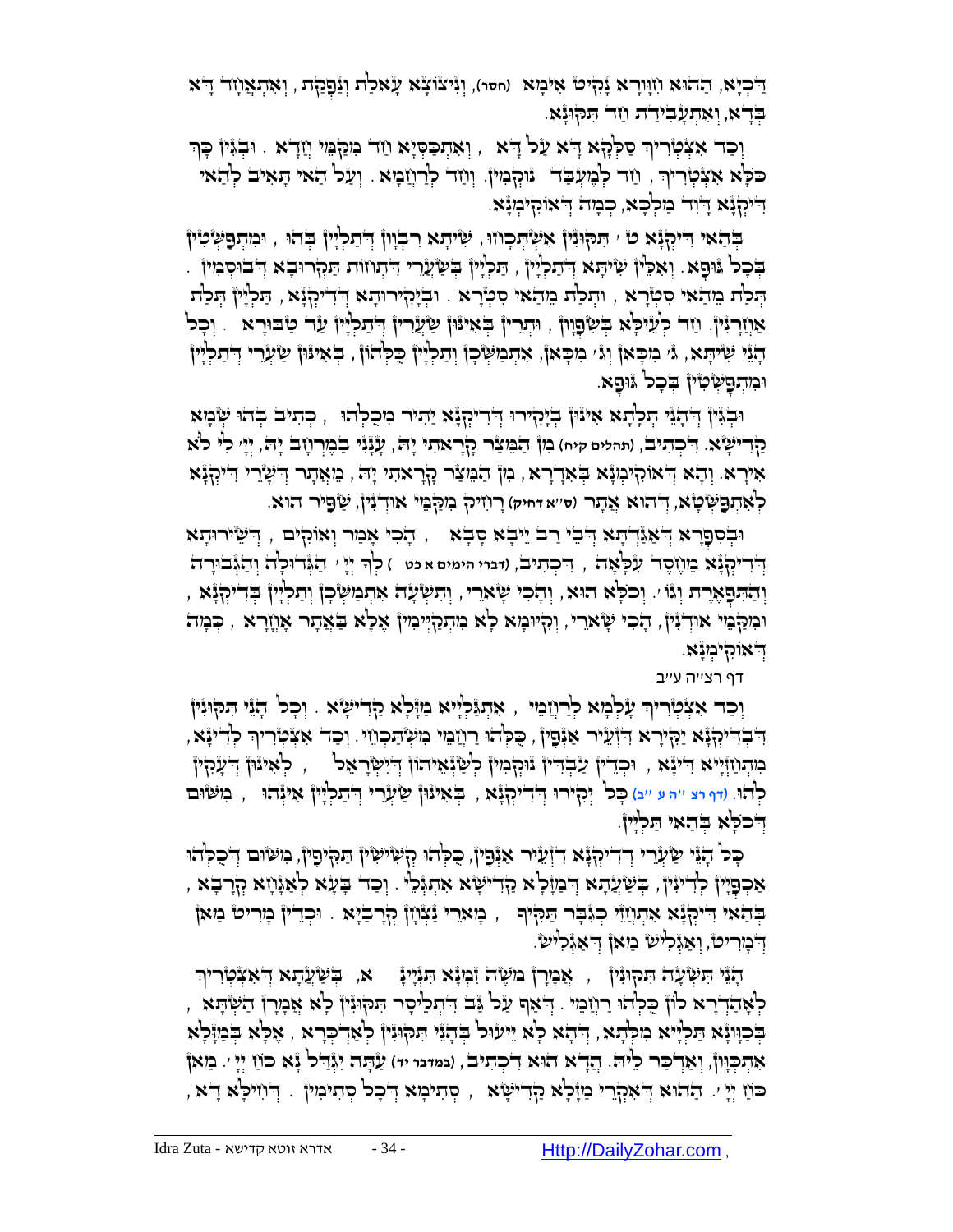וּגְּהוֹירוּ דָּא, מִמְּוָּכְוֹא הָנִיוֹּ יִכְיוָן דְּאָבִוּר מוֹשֶׂה דָא , וְאַדְבַר דָּא, וְאִתְכְוָון בֵיה אָמַר דָגָֿי הִשְּׂעָה הִקְוּגִין , דְּתַלְיָין בִּוְּעֵיר אַגְֿפָין . בְּגִין דְיַיָּנְהִירוּ כִּלְהוּ , וְלָא יִשְׂיִּנְכַוז דִייִּזָֿא. וְעַל דָ א כּכְא בְּנַזְלְא הָכִ<sup>נ</sup>י.

ַהאי ֻד )**ס**''**א לאתערבא** ( לְּ אִ תְּ עָ רָ א )**לאתארכא**(, אִ תְּ חֲ זֵי ִ יְּקָנא ַֻכד ָשָראן ַ ש ְּעֵרי ַכְּגִּיבְר הַמָּיְף כְּגִּיבָר כְּו**ֹא**ֵרִי יָּצְדָבִין . בְּהַאי דִיקְזָּא , יָּגִיד כְוִשָּׁוֹז דִּיְרבוּת ֵמ ַע ִֻתיָקא ְּס ִתי ָמ ָאה . ְֻּכ ָמה ְּד ַא ְֻּת ָא ֵמר , )**תהלים קלג** ( ַֻכ ֻ ֶש ֶמן ַה ֻטֹוב ַעל ָהרֹא ש יֹוֵרד ַעל ַהָֻזָקן ְּזַקן ַאֲהרֹן.

, יְשְׂפָוָון כִּלְהוּ סוּבְוּקִין קָיוַוְרָדְא P אִכְּין שְׁי הַווְרָדְא דִּפְתִּיבׂ, (שיר השירים ה*ּ ) שָׂ*פָתוֹתָיו שׂוֹשַׂגִּים . שְׂפָוְון בְּוַרוְזְשָׂן גְּבוּרָה , בְּוַרוְזִשָּׂן חָ כְּ מְּ תָ א. ְֻּב ִאי ֻנֻון ִ ש ְּפָוון ַֻת ְּלָיין ַטב ֻו ִבי ש , ַחֵֻיי ֻומֹו ָתא . מֵ אִ לֵֻ ין ִ ש ְּפָוון ַֻת ְּלָיין ָּבְוֹאֵרִיהֹוֹן דְּאַתְעָרוּתָא , דְּכִד בְּוַרְוְזַשִׂין אִכֵּין שִׂפְוָון , , בִּוּתְעָרִין כֹּכְא לְּ מִ גְּ זַר )**מארי**( ִ ֻדיָנא, ְֻּב ָכל ָֻב ֵֻתי ִ ֻדיִנין , )**דמדוריהון בהון** , **ובגין כך** ( ְּ ֻד ִאְּקר ֻון ִעיִרין . דִ<del>ּ כְ</del>הִיבֹ, (דניא*ל ד*) בִּגְ<u>ּוָ</u>ּרַת עִיּרִין פָהְגָּבְוּא וּבְמֵאמַר וְגֿוֹ׳. (ונמימר קדישין שאלתא) ִ

ָָ בַּוֹאי עִיר . בְּסִפָּרָא דְּאַגַּדְתָּא , כְּבָוֹה דְאַתְּ אָבֵוּר , (שמואל א כח ) וַיְּהִי עָרֶךְ . הְּבְּנִת ְּלֲרִין הִיְּנִין כְאִינּוּן דְיִכְא אִתְרְוזיכווּ כְ<sup>ו</sup>ַעֲיכָא , בְּגִּין כְּךָ כִוּתְעָרִין אִכֵין הְאִינּוּן ָכְּוּאֵרִי דְּבְבֹוּ, (ס׳׳א להו) (בכלהו) וְעָ**ֹם כְּכ**וֹ דָ<sup>ּ</sup>א ִבִּתְרִי גְּוְוְגֵי בְּרַוְזַכֵּוּי וְדִינְ**ּצְא** , וְעַל דָּיא ּאִקְרוּן עִיר וְקַדִישׁ דִינְא וְרַוְזַבִּוּי

וּבְאִכִּין שְׂפָוְון , אִתְוְזֵוּ פוּכְוּא כַּד אִתְפָתוּז . רוּוְזִא דְיָנְפִיק מִן פוּכְוּא , בֵּיה ָּמְתְּכַבְּשִׁין כַּבְוָה אָכֶף וְרִבְבָן. וְכַה אִתְפָשָׂט , מִתְכַבְשְׁין בֵיה וְּבִיאָן כְוִהִיכְוּיִי . וְּפִקְיֹן ּפֶה יְיָ אִקְרוּן. כַּד' גִּוּכְין ּנְפָקִין מִן פּוּבְוּא , וּמִתְרַוְזִשְׂין בְּשְׂפָוְון, מִתְנַהֲרוּ ַלְּכָלְהוּ הִנְוּיֵ סָרֵי אַלְפָיןْ עָלְנִזיןْ , עַד דְּנִתְנַקְטְּדִיןْ כֻּלְּ הוּ כַּוְזַדָא , בְּתַנְוּיִסְר אוֹר יִחִין וּשְ בִיכִין, דְּ'אִשְׂהְמוֹד עָן.

ְֻּב ִלי ָשן ְּמ ַמ ֵֻלל ַר ְּבְּר ָבן ְֻּבִקי ְּטָרא ֻד ְּוכֹ ָֻלא ְּמ ַח ָֻכאן ְּלפ ֻו ָמא ָ ֻדא , )**בדא**( ְּ ִטיֲהָרא ַבְּעْוִטְרָא. וְעַל דָ<sup>ּו</sup>א כְּתִיב , (שיר השירים ה ) וִזְכּוֹ בַּוּכְוְתַקְיֹם , בַּוּכְוְתַקְיֹם וַדֵּ אִי. בַּוּאִי וֹזכּוֹ. כְּבְזה דְ<sup>יָ</sup>אַתְּ אָבֵּוּר, (איוב *לד)* וְוֹזִיךְ יִטְ*יַעֵּׁם כֶ<sup>ו</sup>ּאֱכּוֹל. וְ*כֻכ<sup>ּן,</sup> בַּוְיָבַוְדִיּם, אֵשׁ וּבַזִיִּם. ֶא ֻ ָשא ֻו ַמָייא ִמ ְּת ַֻתְּקָנן , )**ס**''**א מתדבקין ויאן** ( ָי ָאן ְֻּב ִצ ֻיי ֻורֹוי ,)**בציורוי**( ְּ ֻד ָהא ְֻּגָווֵני ַמִּתְּתַבְרן כַּוְזַדָא.

ע ַֻבָֻגרֹו . א', ֻד )**גליפין**( אחה'' ן ְּ ִמ ְּתַֻג ְֻּל ָפ ִח ֻכֹו, ְֻּב ַא ְּתָוון ְּר ִשימָ ן, ן ְֻּב ִע ְּטרֹוי ְֻּג ִליִדין ֻד , ְּ ָטִריד ְּוָנ ִח ֻו . ח', ית ְּמ ָהֵקם ַמ ְּל ִֻכ ֻו , ין ְּמ ַה ְּעֵֻדא ַמ ְּל ִֻכ ֻד , )**דניאל ב** ( ין ְּ ָטִריד ַמ ְּל ִֻכין וְּ הָלִי הְּיָעֲלִיר, כְּבִישׂ בְּאֶשָׂא גָּלִיף בְּרוּוָזָא. ה' יְגִיכְה דְאִיכְזא, סְטִיר לְנוּהְבָא, ָאִתְפָּשָׂט לְוָּקִבְא רַבְּא , בְּתוּאוּבְתָא דְ*יֹקַרְתָּא קַדִּישְׂיָא* , ועד דמתקטרי ) בְּוִתְקַטְּיָר י ַא ְּתִרין ָ ֻדא ְֻּבָדא. ְֻּכ ָמה ְּד ַא ְֻּת ָא ֵמר, )**שיר השירים ד**( ַהר ַה ֻמֹור ִֻג ְּב ַעת ַה ְֻּלבֹוָנה. ע' ְּטִיּהֲרָא דְּטִיּפָסָא, גְּלִיפָא בְּטִיפָסָא, רְהִיטִין דַעֲנָפָין ִמִתְאַוְזַדְן, לְסִטְרוּי לְרוּוִזין ְיֶּכְיֹתֲיןֹ.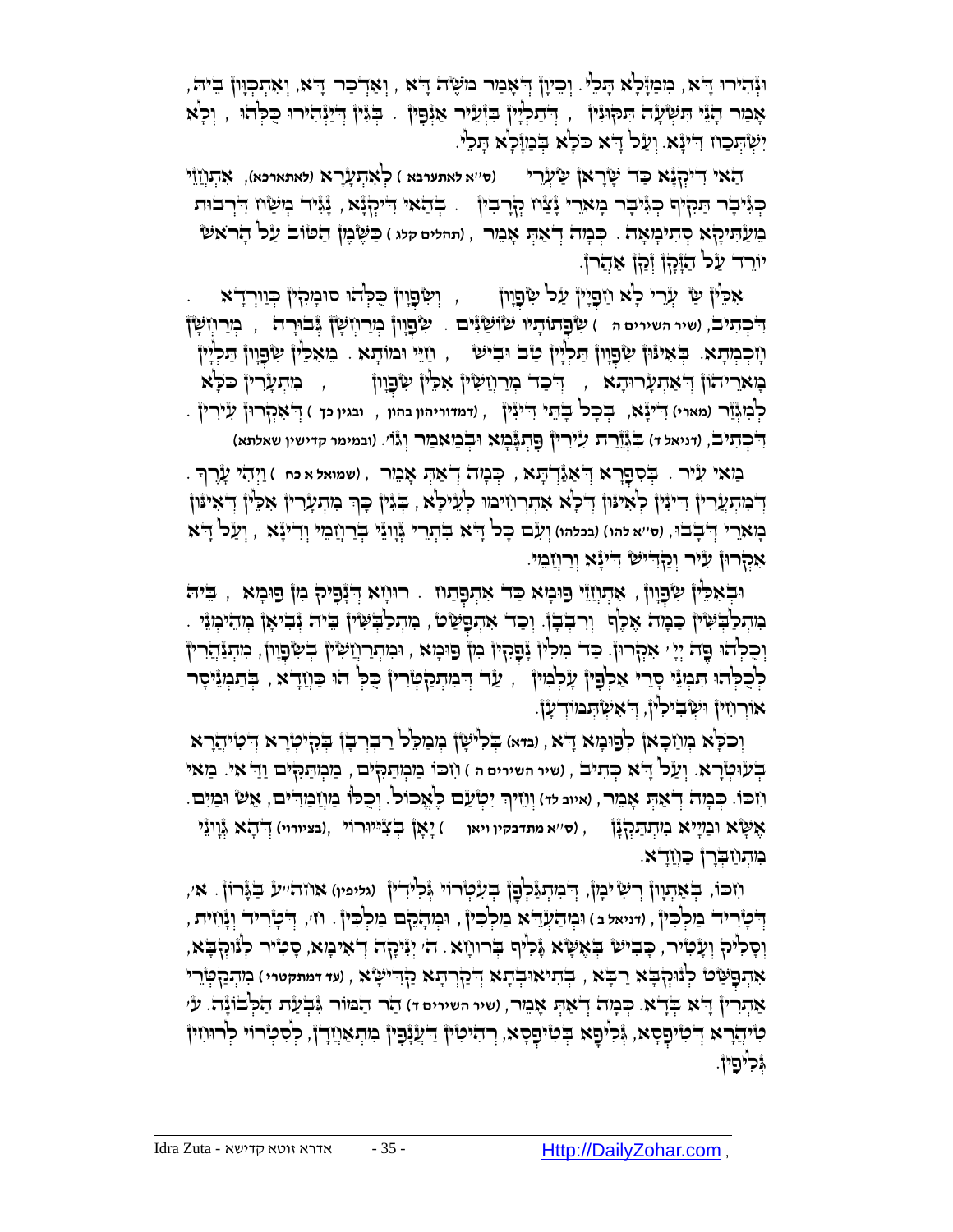ַּוְהָא בְּרָזֵי דְּאַתְוְוֹ דִּיעְלֹּלֹמֹה ְמַלְּכָּא , אִתְעַטְרוּ אִכֵּין אַתְוְוֹ דֹ ׳, בֹדֹי ְיִיכִייַק ְּבֹּוֹד כְּבָּוּה דְּא<sub>ָ</sub>הְ אָבִוּר וְוֹזִיךְ יִטְ*ּיַעָׁם כֶ<sup>וּ</sup>אֶכוֹל , ואיוב ו*) הָזֵיאָכֵל הָפָל כִּוּבְ לִי כֶּוּכַ<sup>וֹ</sup>ז וְגּוֹ׳. וּכְתִיב' (ישעיה לב) וְהָיָה בִוְעָ*ישֶׁ*ה הַצְּדָקָה שָׂלוּם . (תהלים יט) הַגָּ֫וְיֶבְוּדִים בִוְזָהָב וּמִםָּן רָב וּמְתוּקִיּם וְגּוֹ׳. מְתוּקִיּם וַדַּאי.

ָדִוִּד מַלְּכָא אָמַר , גַּם עַבְדְרְ גְוְהָר בְּהֶם וְגוֹ ׳. אַסְהַדְגָ֫א עָלַי דְכָל יוֹמָאי ָ , אִוְּדְ הַרְבָּא בְּהוּ, דְּלְא לְאַטְעָאָה בְּהוּ, בַר יוֹכְוּא וַזִר דְּעָטִיִּרְנָּא עִטְּרֵי כַוִלְכָּא ַבְּמְעַרְהָא דְּבֵוּרוּגְֿיָא , יַוְיָבִוּיָּא בּוּצִיּיָא דְּאֶשָּׂא מִתְכַהֲטָא אַפוּתְיָא ֵמ ַההֻוא יֹו ָמא ִאְּז ְּרָנא ְֻּבַד ְּע ָֻתאי ְֻּבהֻו , ֻד ְּו ִאְּזַ ֻדֲעַז ְּע . ָ ַה ֻד )**נ**''**א דמערתא** (, ָנא ְּ ֵמרֹוְּנָיא וְלָא שָׂבִיקְיָּא כוְן כָּל יוֹבְוּאי. וַּבְאָה וווּלְהָיה בִואן דְּאוֹדְהָר בִּבְוְהִיכָא דְבולְכָא, ַעל ֻד , )**תהלים לד** ( ַטֲעמֻו ֻוְּראֻו ִֻכי טֹוב ְּיָי ' וְּ גוֹ '. ְּו ָט ִעים ְֻּבהֻו . ָ א ְֻּכ ִתיב ִֻכְּדַקֲחֵזי וּכְהִיּבׂ (משלי ט) כְּכוּ כַוְיָבוּוּ בְּכַוְזְבִזי וְגוֹ׳.

דף רצ''ו ע''א

ָאִהְפָּשָׂטֿ דְּכוּרָא בְּדַעַת, וְאִהְבִּוּלְיָן אַכְסַדְרִין וְאִדְרִין, בִּוֵרִישָׂא דְּょוֹלְגַּלְהָא ְּשֶׂרִי, וְאִתְפָּשָׂם בְּכָל גִּוּפָא, כְּווַדוֹי וּדְרוֹעוֹי וּבְכֹלָא. מֵאֲוזוּרוֹי, אִתְדְבַק גִּיצוֹצָא א ֻד , ְּו ַל ֲה ָטא ְּו ַא ִֻפיק )**דף רצ** ''**ו ע** ''**א**( ֺֻג ְּלַֻג ְּל ָֻתא ֲחָדא , סְּ תִ ימָ א ְּ ַקְּר ֻד ִ ֻד ינֻו ָתא ְּ בֻו ִציָנ ָבוּכָל סִמְּרוֹי , וּיְּהִירוּ (סייא ונחיתו ) הִדְתָרי בוּוֹוֹזֵי יְּכִיםָן בְּה , וְאִתְדַבְּבְלָת בְּסִמְרוֹי **ְדִּדְ־כוּרָא. בְּגִּיןْ כַּךְ אִתְקְרֵי** (שיר השירים ה ) יֹוֹגָּתִי תַכְּוֹתִי, אַל תִּקְרֵי תַבְּוִתִי אֶלְא הָאוּבְּוֹתִי וַדִּאי.

ַ שֲערֹוי ֻד )**ס**''**א גווני בגו גווני** (, ְֻּכִד ְּכ ִתיב, )**שיר השירים** ְּ נֻוְּק ָֻבא ְֻּכ ִלי ָלן ֵֻבי ֻה ְֻּגָווֵני ּז) וְדַלַת רֹאֹשֵׂךְ כְּאַרְגָּ֫נְןֹּ. אִתְקְלֵי גְּבוֹרָה בַּוְיָבֵוּשׁ גְּבוּרָאןֹ, וְאִתְפָּשְׂטַת נוּקְבָּא ְּ בְֻּ סִ טְּ רָ הָ א, ְּו ִא ְּתַ ֻד ְֻּבַקת ְֻּב ִס ְּטרֹוי ִ ֻדְּדכ ֻוָרא.

ַּעָר דְּאתְפָרְשָׂא מִסִּטְרוֹי . וְאָתִיאַת לְאִתְוַזְבְרָא עִבְּיה אַפָּין בְּאפָין . וְכַד ָמִתְּתַ ּבְּת ְיִתְּתַזְיָין ְתַה גּוּפָא בִּוּבְוֹשׁ . בִּוְהָכָא אוֹלִיפָגָֿא, דְּכַר בִלְוזוּדוֹי , אִתְוַזֵוּי ַפְּלַגٌ גָּוּפָא, וְכִקְ**ֹהוּ (וכּמאמיהו) רַוְזַבְוּי. וְכַךְ** נִּוּקְבָּא ִ וְכַד ִמִתְּוַזַבְּרָן כַּוְזַדָא , אִתְוְזַיִּי ְּ ָכֹּלְא וַזָּר ְּנִּוּכָא ִמִכְּוּשׁ, וְהָכִי הוּא. אוּף הָכָא, כַּר דְּכַר אִתְוַזַּבְר בְּנוּקִבְּא, כֹּכְא ָהוּא וַזָּר גּוּפָא, וְעָלְמִין כִּלְהוּ בְּוֵזִירוּ, דְּהָא כִלְהוּ מִגּוּפָא שְׂלִים מִתְבְרִכְן.

יְהַיְּינْוּ רְיָّא , (שמות כ ) עַל כֵןْ בֵׂרַךְ יְיָ**ׁ \_ , אֶת יֹוֹם הַשָּׁבְּה וַיְּכַדְּ שֵׂה**וּ \_ . דְּהָא , יִּשְׂהָכַוז כֹּלְא בְּוַד וּוּפָא שְׂלִים , דְּהָא נִטְרוּוָיִתָא אִתְדַבְלָת בְּנִזְכְא וְאִשְׂהְכַוז וּוּפָא וַזד . וְעַל כֵּן בִּרְכָאן מִשְׂהַכְוזין בְּהַאי יוֹמָא \_. וּמֵהָכָא, מַאן יִדְלָא אִשְׂהָכוּז דְּכִר וְּנִּוְּקְבָא , אִקְרֵי פָּלַגְ יִּוּפָא , וְלֵית בִּרְכְתָא שַׂרְיָא בְּמִלְה ָפְּגִּיכְּוָא וַוְזַסֵירָא , אֶלְא בַּאֲתָר שְׂלִים , בְּנִזְלָה שְׁלִים , וְלָא בְפַלְגּוּת נִז לְה ּוּפַלְּוּּת מִכְּה לָא אִתְקְיָים לְעָלְמִין, וְלָא אִתְבְּרְכָן לְעָלְמִין.

נֿוי דְּנוּקְבָּא , כֹּכְא מִנּוֹי דִּדְכוּרָא הוּא . וְהָא אוֹקִימְנָֽנָא מִכֵּי , וְאִשְׂהְמוֹדְעָןْ בִּינֵי וַזַּבְרַיְיא . ִמְהָאי נִוּקְבָּא ִמְתְּאַוְזָדְן כְּל אִינּון דִילְתַתְּא . ִמְנָּה יַיְּנְקִין , וּבְה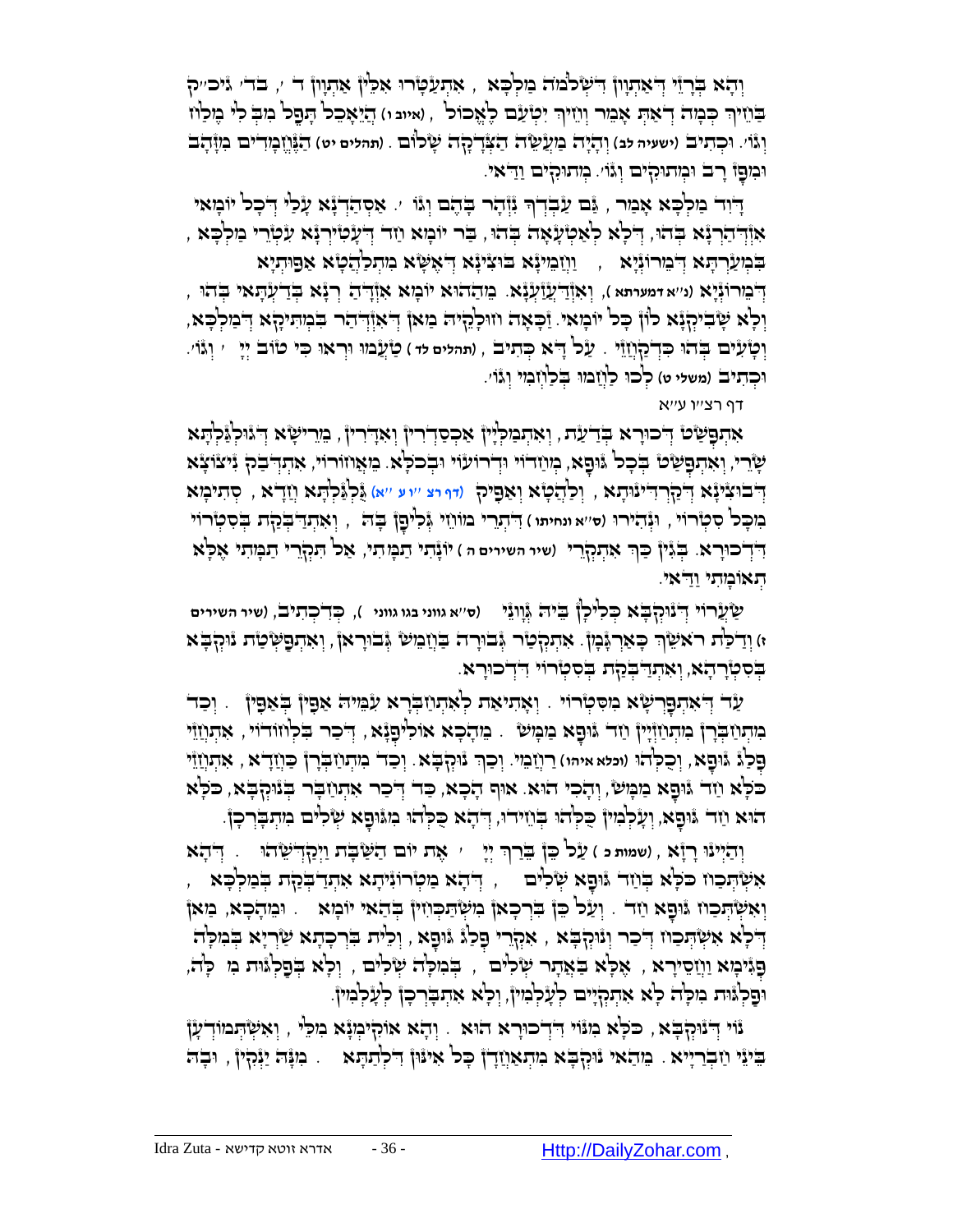ָתָּבְין, וְהִיא אִתְקְרִיאַת אֵם לְכָלְהוּ . כְּמְה דְּאַוְזַרָא אֵם לְגוּפָא , וְכָל גּוּפָא ַּבְּוּ ה' אי ה' אי אינתא וכל גנתא מנה) יַנְּכְלָא. כַּךְ הַאֵי אֵם לְכֻלְּהוּ אַוְיָרְנִין הִלְתַתְּא. ְּ

כְּתִיב, (משלי ז) אֱבּוֹר כַ<sup>ו</sup>ְזָכְבְּה אֲוֹוֹתִי אָ הְּ. אִית וְזָכְבְּה וְאִית וְזָכְבְּה , וְהַאי נ*ִּיּהְבָּא, אִתְּהְרִי וְזִכְבָּזה וְּעֵירָא לְ*ּנֵּבֵי ּאַוְזָרָא וְעַל דָ<sup>ּ</sup>א כְּתִיב , (שיר השירים ח) אָוזוֹת לְּנוּ קְטַנְּה וְשָׂדַיִם אֵין לְה וְגֹו י. דְּתָא דָא בְגָלוּתָא אִתְמְשַׂךְ . אָוזוֹת ָלְּנוּ קְטַנָּה, וַדַּאי קְטַנָּה אִתְוְזֵוֵּי אֲבָל רַבְרְבָא הִיא , וְסָגִּיאָה הִיא, דְּהָא הִיא ְּש ִלימֻו ֻד . ְֻּכ ָמה ִ ֻד ְּכ ִֻתיב, )**שם**( ֲאִני חֹו ָמה ְּו ָשַדי ַֻכ ִֻמְּגָ ֻדלֹות . ְּו ָשַדי, ְּ ָנ ִטיל ִמ ֻכֹ ָֻלא דְּבֹא מַלְיָּן אִינּוּן לְיַנְּבָץ לְכֹלְא . כַּמִגְּדִלוּת, דְּאִינּוּן זַּדְרֵין רַבְ רְבִין וְ*ּ*יַּנַפְקוּ ֵמ ִאי ָֻמא ִע ָֻל ָאה.

ָתוּ אִתְּפָּשַׂט דְּרוּרָא בִּינִוּנְא וִשְׂבְזאַלְא  $\,$  , בְּיָרוּתָא דְּאַוְזַסְנָּא , וְכַד  $\,$ וְוְנֵי , אִתְּוֹדְּוֹ אִקְרֵי הִפָּאֶרֶת . וְאִתְּתַּה| כָּל גּוּפָא , וְאִתְעָבִיד אִילְגָּא רַבְרְבָא וְתַקִּיֹף, שַׂפָּיר וְיָאָה, ווייאל הּ הְנוֹותוֹהי הַטְבְל וֵזִיוַת בְּרָא, וּבְעַׂנְפְוֹהִי יְדוּרוֹן עִוֹפֶי ְשְׁבִייָא, וּבְוּוֹוֹ לְכֹכְא ִבֵּיה ִ דְּירוֹעוֹי יְבִוִינָא וִשְׂבְוּאכְא ָ. בִיבוּינָא וַזִיִּים וָוֶזֶסֶד בִשְּׂבְּוֹלָא בִיּיִתָה וּגְּבוּרָה . בֵוּעוֹי, אִתְתְּמַן בְּדַעַת , וְאִתְבִּוּלְיָין כָּ ל אַכְסַדְרִין וְאִדְרִיןٌ, כְּבְוּה דַ<sup>י</sup>אֲבֵוִינָּא, דִיכְהִיבׂ, (משלי כד) וּבְדַעַּת וְזַדְרִים יִבְּוִלְאוּ.

ָתוּ אִתְפָּשָׂט ווּתְרִין שִׁוּקִין . וּמִתְאַוְזָדְן בִינַיְיהוּ הְנֵרין כוּלְיָין , וּתְרֵרין ָבִּיעֵלִּי דִּדְֽבוּרָא. דְ**ּכְל בִזִשְׂוָזָא וִרְבוּת וְו**ֵזִילָ א (דומויא) דְבְל גּוּפָא, בְּהוּ אִתְבְּנַש יְדִּכְּל וַזְיָּילִין דְּבְּבָיה , בִּוּגְּהוֹן בְּבָלוֹ , וְשַׂרְיָין כִּלְא בְפוּם אַמְּה . וּבְגִּין כָּךְ אִקְרוּן צְּ בָ אוֹ ת, )**דכל גופא**, **בהו אתכנש**, **ושריין כלא בפום אמה**. **ובגין כך אקרון צבאות**, **דכל חיילין** )**דנפקי**( ינפיק, מנהון נפקי) וְאִינْוּןْ גֶּצָׂון וְהוֹד'. הִפָאֶרֶת, יְדוָיִיד'. גֶּצַׂון וְהוֹד', צְּבָאוֹת. וּבְגִּיןْ כָּף יְּדוָֹ ''ד צְּ בָ אוֹ ת.

אַמְה דִידְכוּרָא, סִיּנְאָא (ני׳א כסותא) דְּכָל גּוּפָא, וְאִקְרֵי יְסוֹד. וְדָ**ֹא הֹוּא דַ**יְרְגָּ֫א דְּבְוּבְסֵם לְוָּוָלְּבָא ִ וְכָל הִיאוּ בְהָא הִדְבוּרָא לְגַּבֵי וַוּקְבָּא , בְּהַאי יְסוד עַיִּיל כְּנִּוּלְבָא, כְאָתָר דְּאִקְרֵי צִיּוֹן. דְּתָתָם הוּא אֲתָר כְּסוּתָא דְּנוּקְבָּא , כְּבִית רָוֶזם ַלְּאִתְּתָא. וּבְגִּיןْ כְּךָ, יְיָ צְבָאוֹת אִקְרֵי יְסוֹד.

ַּכְּתִיבׂ (תהלים קלב ) כִּי בְּוַזַר יְיָ י בְֽצִ<sup>ְ</sup>ּיּוֹן אָוָה לְמוֹשָׂב לוֹ ) . כַּד אִתְפָּרְשַׂת מַטְּרוֹ נִיתָא, וְאִתְוַבְּרַת בְּמַלְּכָא אַיְּפָין בְּאַיְּפָין , בְּמַעֲלֵי שַׂבְתָא . אִתְעָבִיד ָכֹּכְא וַזָּר גֿוּפָא, וּכְדֵיןْ יָתִיב קוּדְשָׂא בְּרִיךְ הוּא בְּכוּרְסְיֵיה ִ וְאִקְרֵי כֹּכְא שְׂבְּא שְׂלִים, שְׂמָא קַדִּישָׂא , בְּרִיךְ שְׂמֵיה לְעָלָם לְעָלְמֵי עָלְמִין . כָּל אִלֵין מִלְין ְּ ּקָלִיּהְיָּ֫א עַד יוֹבְוּא דָיא, דְּאִתְעַּטְר בְּהוּ לְעָלְבְוּא דְּאָתֵי, וְהַשְׁתָּא אִתְגַּלְיָין הָכָא, ַזַּכְאָה וווּכְקִי.

דף רצ''ו ע''ב

הַאי מַטְּרוֹ נִיתָא, כַּד' אִתְוַזַבְרַת עִם מַלְּכָּא, כָּל עָלְּמִיןْ מִתְבְּרְכָןْ, וְאִשְׂהָכְוזוּ ְּו ֵשיר ֻו ְֻּכ ָמה ֻד , ָתא ִ ְּדכ ֻו ְֻּבֶחְּדָוו ָתא ֻד . )**דף רצ** ''**ו ע** ''**ב**( ָרא ָֻכ ִליל ִֻב ְּת ָל ָתא ְּ כֹ ָֻלא ְָּבְתְּכְֽהָא. כַּךְ כֹּלָא הָכִי, וְסִיּנְא דְּבְל גוּפָא הָכִי , וּמַטְרוֹגִיהָא לָא מִתְבְּ רְכָא,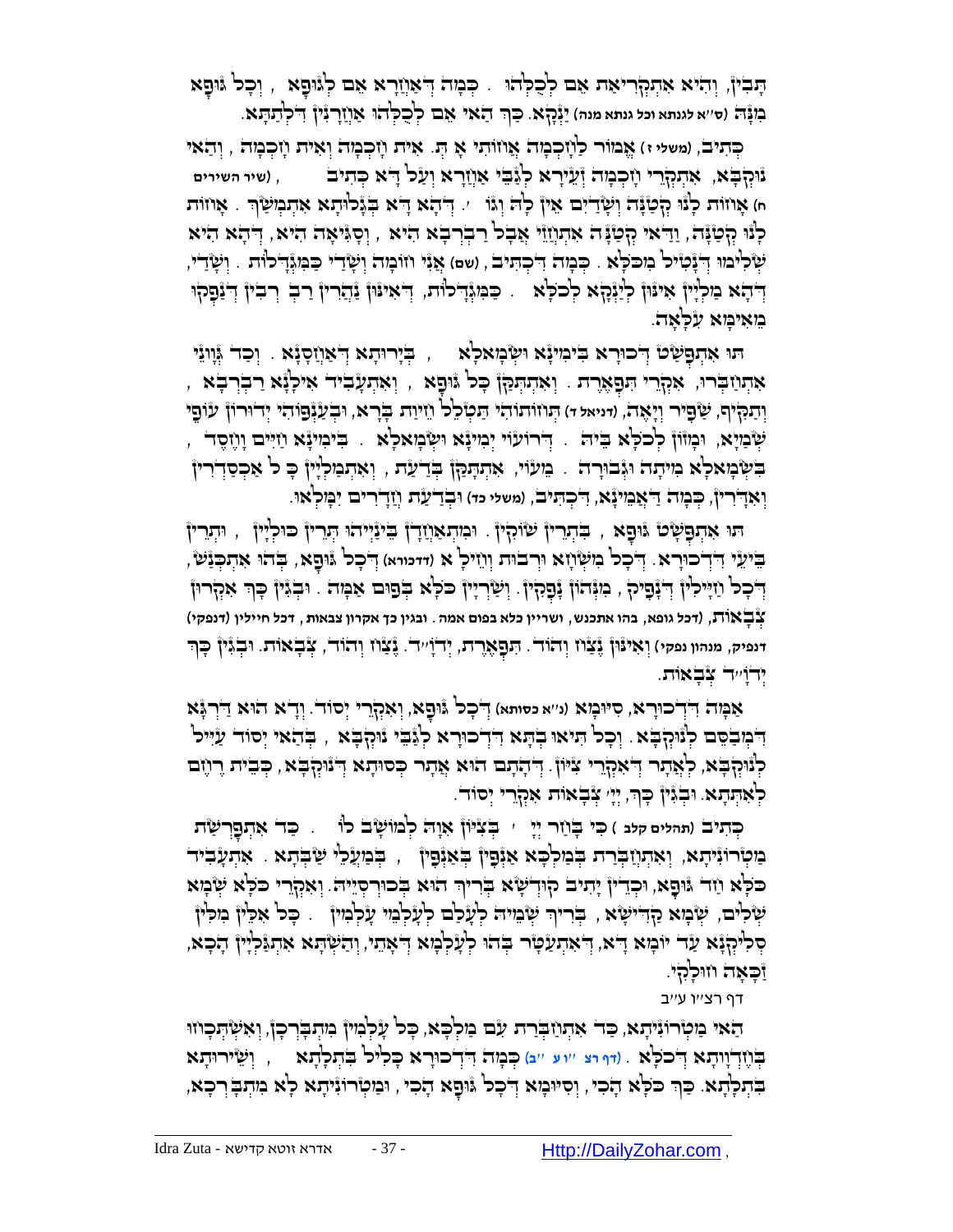ָאָלְּא בִלְלְא דִוְתְלְזָא אִכֵּין , דְּאִינּון יֶצָּוֹז הֹוד יְסוד , וּמִתְבַקְּכְּוּא וּמִתְבְרְכָא בְּאֲתָר דְּ**'אִקְרֵי ק**ְדֶישֿ הַמֱדְיֹשִׂים דִלְתַתָּא . דִלְהִנִּיבׂ, (תהלים קלג) כִּי שָׂם צִוָּה יְיָ ׳ ׳ ּאֶת הַבְּרָכָה. דְּיהָא הְּרֵיןْ דַּרְגְּיןْ אִינּוּ ןْ לְעֵיכְא וְהַתָּא . וּבְגִיןْ כָּךְ כֵית וְישׂוּתָא לְּבִּוּעַל הַבְּוֹן , בַּר כַּהֲנָא רַבְּא , דְּ'אָתי ִמְן סִטְרָא דְוֹזֶסֶד . בְּגִּין דְלָא עַיִּיל , יְעַיִּיל בָּקְדִישׂ הַקְּדִישִׂים , יְצִיּיל בְּל ְדָישׁ הַקְּדִישִׂים וּמִתְבַּׂסְּבַוּת נִּוּקְבָּא . וּמִתְבְּרְכָא הַאי קָדֶשׁ הַקְּדְשִׂים בְּגוּ לְגוֹ , אֲתר דְּאִקְרֵי ַצִּיּוֹן וַיְרוּשָׂכֹם , הְרֵין דַּיְרְגִּין אִינוּן , וַזֶר רַוְזַבִּוּי , וְוַזר דִיינָּא . צִיּין, بَـٰבְהִיבׂ, (ישעיה א) צִׂיּוֹן בְּבִוּשְׂפָט הִפָּדֶדֹה . יְרוּשְׂכֵ<sup>נ</sup>ִים, הִבְּהִיבׂ, (ישעיה א) צֶדֶלה יָכִ<sup>נ</sup>וֹ ַבְּה כְּמָה דְּאוּקִיבְּעָא.

ָה ָכא הֻו , ְּוָקֵריָנן ְּלהֻו ְֻּבָר ָכה , ְּו ָכל ִֻתיאֻו , א ְּב ָֻתא ֻד ִ ְּדכ ֻוָרא ְּלַג ֵֻבי נֻוְּק ָֻבא بْرَ فِي اللَّهِ جَلْدَ فِي الْحَالِيّةِ لِمَا إِلاَّ إِلَيْهِ إِلَيْهِ إِلَيْهِ إِلَيْهِ إِلَيْهِ إِلَيْهِ إِ וְכָל קֵדְיִשִּׂים דִּדְֽכוּרָא עַיִילִין הַמְּוֹ , בְּהַהוּא דַּרְגָּא דַּאֲמִיגָּא , וְכֻלְּהוּ אַתְיִין ָמֵרִישָׂא עִלְאָה דְּגוֹקְנֵּקְהָא דִּדְכוּרָא , מִסִטְרָא דְבוּווֵזי עִלְאֵי , דְישַׂרְיָין בִיה, וֹּנְּיָּנִד הַהִיא בְּרָכָה בְּכָל שַׂיְיִפֵי וּוּפָא , עַד אִיוּוֹ דְּאִקְרוּן צְבְאוֹת לְכל הַהוּא יָּנְיּדוּ דְּאִתְוָּ֫גִּיד ִמִכְּל גּוּםָא , מִתְכַוְּשִׁי תַּמְן , וְעַל דָּא אִקְרוּן צְבְאוֹת , דְבְל ְאָבְאוֹת דְּעִלְּאִין וְתַתְּאִין תַּבְּוֹ בְּפָקִין. וְהַהוּא נְּגִירוּ בְתר דְאִתְכְּגִישׂ, תַּבְּוֹ שַׂרְיִין ָלִיה בְּבֹהוּא יְסוֹד קַדִּ יִשְׁא , כֹּכְא וִזְוָרָא, בְּגִּין כְּךָ אִקְרֵי וֶזֶסֶד . וְהַהֹּוּא וֶזֶסֶד ַעִ ֻייל ְּלקֶֹד ש ַה ֳֻקָד ִשים, ִ ֻד ְּכ ִֻתיב )**תהלים קל**''**ג**( ִֻכי ָשם ִצָֻוה ְּיָי' ֶאת ַה ְֻּבָר ָכה ַחִ ֻיים עַר הָעוֹכְם.

אָבִיר רִבִּי אַבְא , לְא סִיֵּים בֹּוּצִינָּא ַקָדִישְׂא לְבִוּיבוּר וַזִיִּים , עַד דְּאִשְׂהְכְכוּ ָרִי וְּאֲנְא כְּתַבְֽנָא, סְבַרְנָא לְמִכְתַּב טְפֶי, וְלָא שְׂבִזעְנָא. וְלָא זָקִיפָנָא רֵישָׂא, ַדְּיְּהָדָו ָא<sub>ָ</sub>וֹדְעֲזַעֲ, יִשְׂבִיעְֽנָא יִצְד ְיִהָר ְּא<sub>ֶ</sub>ּוֹדְעֲזַעֲ, יִשְׂבִיעְנָא **ַקְּלְא** דְיֹהָאִרֵי וְאָבִוּר (משלי ג ) אֶרֶךְ יָבְזִים וּשְׂנוֹת וַזִיִּים וְגוֹ *יִ* שְׂבַזִעְנָּ֫א הָלְאֹ ָאַוְיָרָא, (תהלים כא) ווַיִּים שְׂאַל בִזמְךָ וְג<u>ּוֹ</u>י.

ָּכְּל הַהוּא יֹוּבְוּא, כְּא אַפָּסִיק אֶשֶּׂא ִמִן ּבִיהָא, וְכְא הֲוָה בִּוּאן הְבְוָּטִי לְגַּבִיה, יִדְלָא יָכִילוּ דִּיְּה וֹרָא וְאָשָׂא הֲוָה בְּסוּוְזַרְנֵיה ִ . כְּל הַהוּא יוֹמְא יָנָילְנָא עַל אַרְעָׂא, וְגָּעֵינָ֫א. בְּתַר דְּאָזִיל אֶשָּׂא, וְזַבִּוּינָ֫א לְבוּצִינָ֫א קַדִּישְׂא קָדֶשׁ הַבְּדְיַשִׂים יְדֹאִסְהְּכַּק ִּמְן עָׂכְ<sup>וֹ</sup>בְא, אִהְעֲטָׂף שָׂכִיב עַל יְּכִוּ יֵוּ יָאַנְּפוֹי וַזַיְיִכְיןֹ.

ָקָם רִבִּי אֶלְעָׂוֶר בְּרֵיה, וְיָנִייֹל יְדֹוִי וְיָּשִׂיּהָ לוֹן, וַאֲיָּא לְוִזיכְוָא עַפָּרָא דִיתְוזוּת ָרְגְּכוֹי. בָעוּ וַזִבְרַיְיא לְמִבְכֵי , וְלָא יָכִילוּ לְמַלְלָא . שָׂארוּ וַזִבְרַיְיא בְבִכְיָה , וֹנִבּוּ אָלְעָׂוֶר בְּרוּה נָּפָוּל הַכְת וַּבְוּזָן , וְלָא יָכִוּל לְבִוּפָתוּ פוּבוּיה . לְבְתַר פָּתוּז וְאָמַר, אַבְּא אַבְא , הְכַוֹּת הֲוֹו , וַחֹד אִתְוְזָרוּ . הַשְׁתָּא תְּנוּד וֵזִיוָתָא , צִפְּרָאן טָ אסִ ין, ִמ ְּש ַֻתְּ ֻק ָען ְֻּבנֻוְּק ָֻבאן ְּ ֻדַי ָֻמא ַר ָֻבא, ְּו ַח ְּבַרָֻייא ֺֻכ ְֻּלהֻו ַש ְּתָיין ָ ֻד ָמא.

ָקם ִר ִֻבי ִחָֻייא עַ ל רַ גְּ לוֹ י וְּ אָ מַ ר, ַעד ַה ְּש ָֻתא ֻבֻו ִציָנא ַקִ ֻדי ָשא ִמ ְּס ְֻּת ַֻכל )**ס**''**א**  משתד*ל) עֲכְ*ן. הַשְּׂהָא כְאו הוּא עִדְן , אֶכְא כְאִשְׂהַדְ כְא בִיהָרִיה . הָם רִבִּי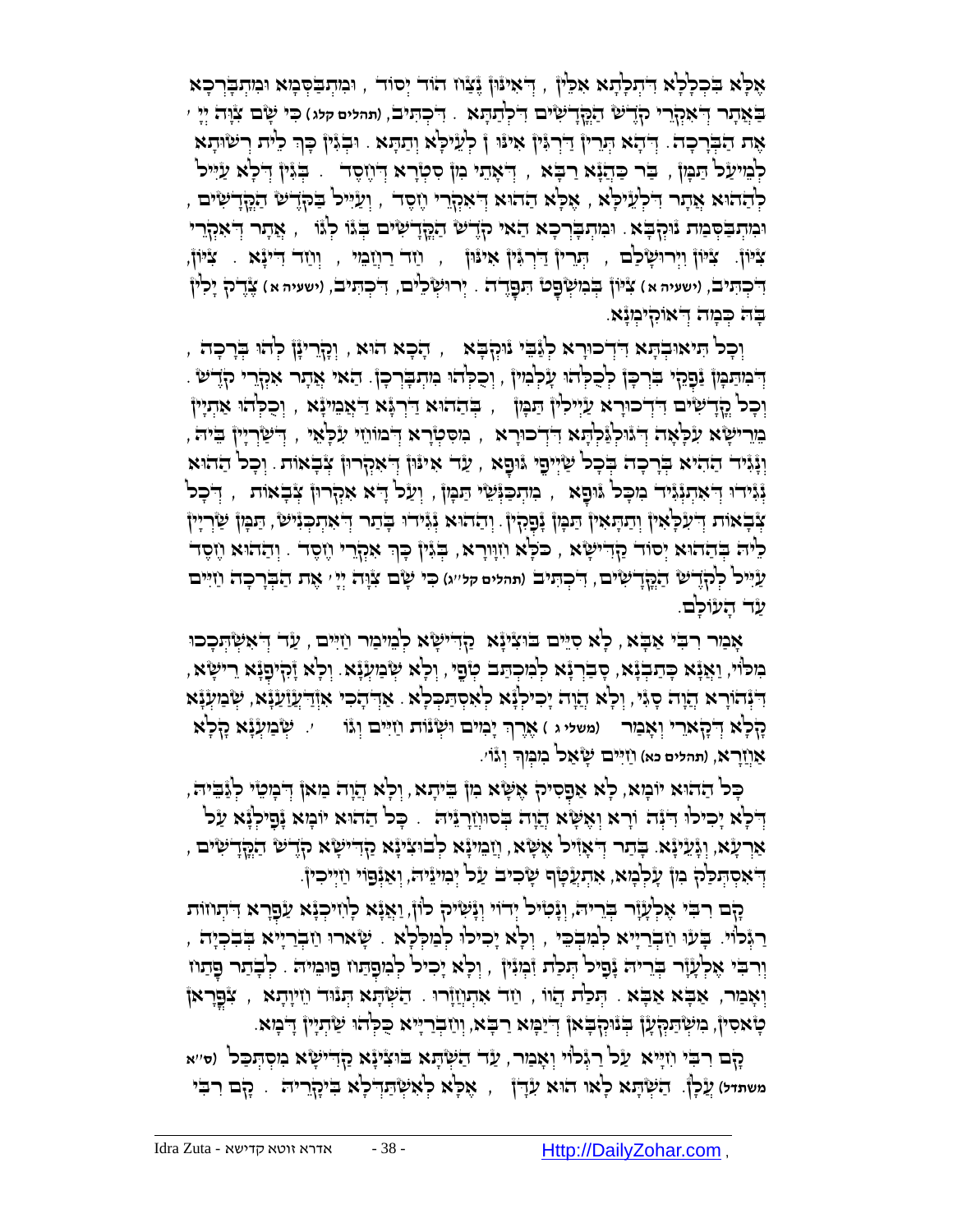אֶ לְּ עָ זָר וְּ רִ בִֻ י אַ בָֻ א , ַנ ְּטל ֻו ֵלי ֻה ְֻּב ִטיְּקָרא ְּ ֻד ִסיְּק ָלא , מַ אן חָ מָ א )**ס**''**א ערעורא** וערבוביא) *(גְּ*רְבּוּבְיָא דְּוֹזַבְרַיִּיא , וְכָל בִּיתָא הֲזָה סָלִיק רֵיוֹזִין סְלִיקוּ בֵיה ַּבְפוּרְיֵיה, וְּכְא אִשְׂהְמַשׁ בֵּיה, אֶכְא רִבִּי אֶלְעָזָר וְרִבִי אַבְא.

ֻו ָמאֵרי ְֻּתִרי ִסין ֻד )**ס**''**א דצ פרי וטרדיא** ִ ְּכ ַפר ִצ ֻפ ָאת ֻו , ֳִרי ְּו ַטְּרָדאן ְֻּבהֻו ְּטִריִקין ּוּהּוּ) בְּיֵּנֵּי כְוֹרוֹגְּיָא , צַוְּווֹזִיןْ בִּקְטִיּרִיןْ , דְּוֹזָשִׂיּבוּ דְּלָא יִתְקְבֹּר תַּבְּוֹן . בָתר דְגָּפָק פּוּרְיָיא, יְהַנָה סָלִיק בַּאֲוִירָא. וְאֶשָּׂא הֲזָה לְהִיט ֿקַבִּוּיה, שָׂבְוּעוּ קָלְא, עוֹלוּ וְאָתוּ, **וְאִתְבְּנָּשׁוּ לְהִיכוּלְא דְיִרבִּי שִׂ**בְוּעْוֹן, (ישעיה נז) יָבֹא שָׂלוּם יְנוּוזוּ עַל בִוּשְׂבְבוֹתָם.

ַכָּד עָאל לִמְעַרְהָא שְׂמְעוּ הָלְא בִּמְעַרְהָא , , זֶה הָאִיש בִּוְרַעִיש הָאָרֶץ ַמְּר ִֻגיז ַמ ְּמ ָלכֹות, ְּטִרין ִֻבְּרִקי ָעא ִמ ְּש ַֻת ְֻּכ ִכין ְֻּביֹו ָמא ֻד ַֻכ ָמה ֻפ )**ס**''**א ולא משתכחין** ( ֵ ין ִ הְּנִיּנְרָ, דְּיָּא רִבִּי שִּׂמְעֹוֹן בֶן יוֹוְזָאי , דְּכְוּאֵריה ִמִשְׂהְבַוּז בִּיה בְּכָל יוֹכְוּא . זַכְאָה וֹזוּלְהָיה לְעֵיׁקָא וְתַתְּא . כַּבְוּה גְּנִיּוִיןْ עִלְּאִיןْ בִוּסְתַּבְוָרןْ כִ<sup>וּ</sup>יה , עָנְלִיה אִתְּבַור (דניאל ְּיבּ) וְאַתְּה לֵ<sup>נְ</sup> כַ<sup>לְּ</sup>דֶץْ וְתָגْוּוַ וְתַעֲמוֹד כְ<sup>וָ</sup>ּוֹרָ - כְ<sup>וָ</sup> כְלָּדֶץ תַיָּמִיןْ . עַד כָּאן הַאִדְרָא קדישָׂא זוּטָא

דף רצ''ז ע''א

אָמַר רִבִּי יוֹסֵי, כַּמְהֹ וְזַבִיבִיןْ יִשְׂרָאֵל קַמִּי קוּדְשָׂא בְּרִיךְ הוּא , בְּקַדְבִוּיהָא ָקָרא לֹון ֻגֹוי ָקדֹו ש, ִ ֻד ְּכ ִֻתיב, )**דברים יד**( ִֻכי ַעם ָקדֹו ש ַא ָֻתה ְּוגֹו'. לְּ בָ תַ ר קָ רָ א לוֹ ן קֶֹד ש, ִ ֻד ְּכ ִֻתיב, )**ירמיה ב** ( קֶֹד ש ִי ְּ שָר ֵאל ַלְּיָי ' ֵרא ִשית )**דף רצ** ''**ז ע** ''**א**( ְֻּתבֻו ָא ֹתה. מַ ה בֵּין הַאי לְהַאי . אָמַר רִבִי אַבְא , קְדָשׁ עִלְאָה מִכֹּלְא , דְּהָכִי הָנֵינָן , כַד אַתְּוַ בְּלְהִוּ קְדוּשִׂי כַּוְיָדָא , אִקְרוּן קָדוּשׂ. וְכָלְהוּ סַלְּלְוּן וּלְוִתְכַּוְּשִׁוּן לְדַהוּא אֲתָר עִלְאָה, דְּאִקְרֵי קֶדֶשׁ.

וּבְגִּין כְּךָ ק ִי ק*י קי וחדוש חדוש ח, הָדֶיש* יִשְׂרָאֵכ<sup>וֹ</sup> אִתְעָבִיד בִוַּיְיִהוּ . וּבְגִּין דְיִשְׂרָאֵל בִּתְלַת דַּרְגְּיןْ מִתְעַטְּרָן , כַד אִתְוַבְרָן כַּוְיָדָא, אִקְרוּן קָדֶשׂ יִשְׂרָאֵל ַלַּיְיָי, דְּאִיהִי רֵאשִׂית. וְהָא אוֹהְיִכְּוָּ֫א הְבֹוּאָתה, בְּהֵיּא. כָּל אוֹכְלִיו יֶאְשָׂבוו, בַּוּאי כָּכ<sup>ן</sup> אוֹכְכְ<sup>וֹ</sup>ו יֶאְשָׂבוּוּ . אָבַור רִבִּי אַבָּא , דָא אִתְּבַור , דִּכְתִּיבׂ (ויקוא כּנ) וְאִישׂ כִּי יֹאכַל קֶדֶשׁ בִּשְׂגָּגָה . וּכְתִיב (שם) וְכָל זָר לֹא יאכַל ק) שׁ , וְיִשְׂרָאֵל אִקְרוּז ּקֹדֶשׁ, בְּגִּין כְּךָ כְּל אוֹכְלְיו יֶאִשְׂמוּ. ְּ

אָמַר רִבִּי אֶלְעָיָ֫ר , ְ שֵׂירוּדָא וְסִיּוּמָא דְּבֹלְּא , אִהְכְלִיל בַק) שׁ . (ס׳'א א') וְיָזְכְבְּוּה עִלְאָה קָדֶשׂ אִקְרֵי, וְכַד נָהִיר דָא וְזְכְמָה עִלְאָה, וָזְכְמָה דִשְׂלֹמוֹה נָהִ יר. ְֻּכ ָמה ִ ֻד ְּכ ִֻתיב , )**מלכים א ה** ( ַו ֵֻתֶרב ָח ְּכ ַמת ְּשלֹמֹה , ְּ ֻדַקְּ ֻיי ָמא ִסיֲהָרא בְּאַשְׂלְמוּתָא. וְהָא אוֹהְיִמְּנָא . וְכַד אִתְבְרְכָא מִיסוֹד , הָכִי נָדְרִייָּן לְה הְדֶש הְּאֹ $\epsilon$ וּתְא ְהָבִינָן כְּיִינָן כְּה יִתְּעֲדָרא ִבְּעִשְׁלְמוּתָא, כְּזֶריִנָן כְוְת רוּנו הַקְּדָשׁ , וְכָא אִתְּקְרֵי קָדֶשׁ בְּהַהוּא דִלְעֵיכְא . וְכַד מִתְבְרְכָא מֵהַאי יְּסוֹד, וְיַיְּנָקָא לְּכָל אִי ּוֹן דִּלְתַתְּא , אִתְקְרֵי אֵם, כְּהַהִיא דִלְעֵילְא ִ וְכָדֵרִייָן לֵיה ֳקָד ִשים. ֻו ְּכֵדין ָקֵריָנן ֵלי ֻה קֶֹד ש ַה ֳֻקָד ִשים , ְּ ֻד ֵבי ֻה ַֻכ ָֻלה ִ ֻד ְּכ ִֻתיב ,)**שיר השירים**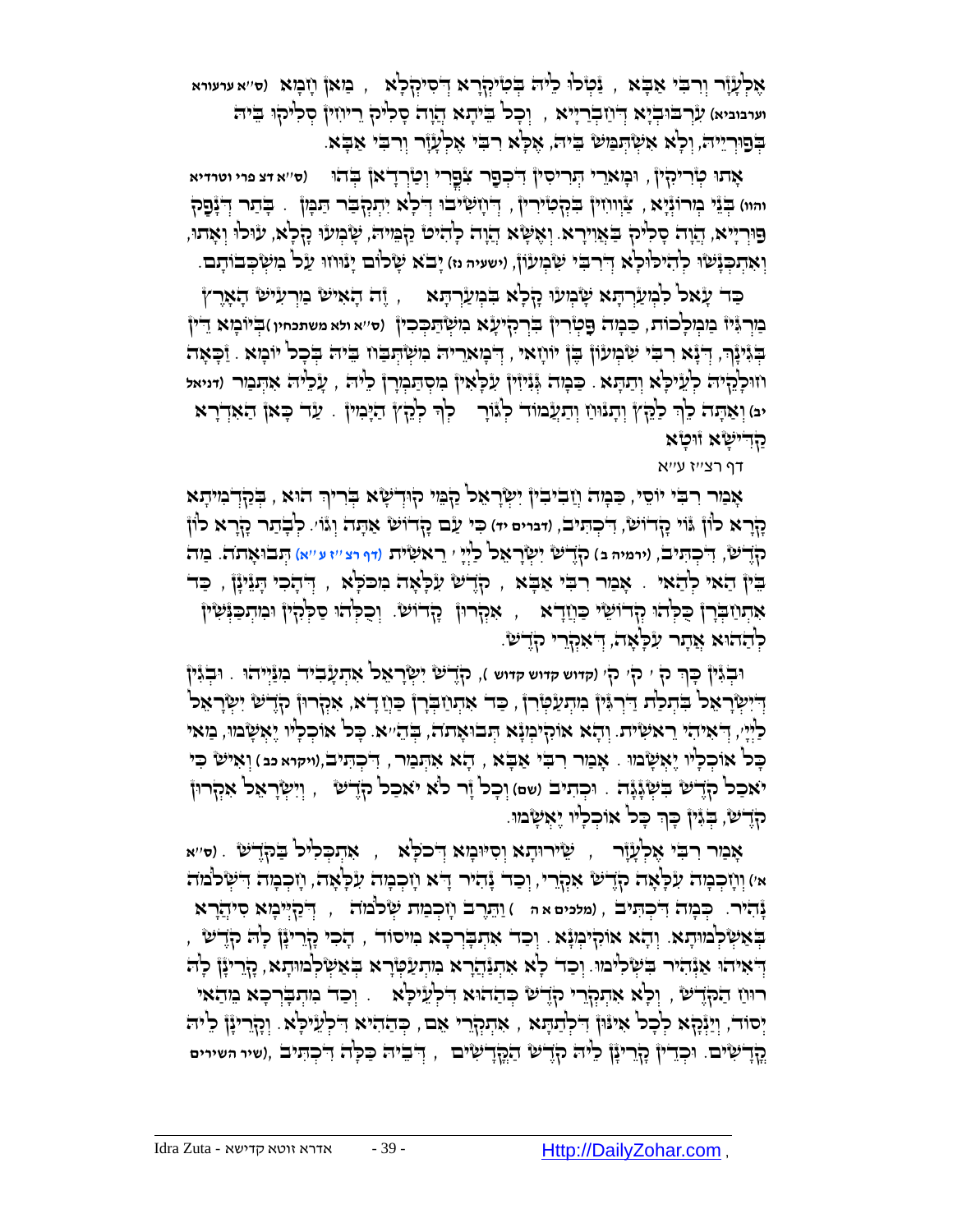**ד**( ִא ִֻתי ִמ ְֻּל ָבנֹון ַֻכ ָֻלה ְּוגֹו'. מַ אי לְּ בָ נוֹ ן. ָ ֻדא ֵעֶדן, ְּ ֻד ִא ְּת ַל ֵֻבן ִמ ָֻכל ִס ְּטִרין. וְּ עֵ דֶ ן הָ א ַיִּדוּעַ כְגַּבֵי וַזְבְרַיִּיא.

ָהָאַנָּא, כְּתִיב כִּי יֵשֶׂם יְיָי אֶקְרָא, מַאי כִּי שֵׂם יְיָ אֶקְרָא. אָמַר רִבִּי שִׂמְעֹוֹן, הָא כְּתִיב הָבוּ .it הָבֹו הַאֲלֹל לְאַלֹהֵינוּ . אָמַר רִבִּי אַבָּא, הָבוּ ווֹדֶל, הָא גְּדוּלְה, הַצוּר ָתְּמִים פָּעֲלוֹ, דָא גְּבוּרָה. כִּי כְל דְרָכְיו מִשְׂפָט , דָא תִּפָאֶרֶת. אֵל אֱמוּנָה, דָא נֶצַֿוֹז. וְאֵיןْ עָוֶכ<sup>ן</sup>, דְּא הֹוד. צַדִּיק, דְּא יְסוֹד. וְיָשָׂר, דְּא צָדֶק. הֹוּא כֹּכְא שְׂבָּוּא ַקְדִּישָׂא דְקוּדְשָׂא בְּרִיךְ הוּא, וּבְגִּין ּכְּךְּ כִּי שֵׂם יְיָ אֶקְרָא.

אָמַר רִבִּי יוֹסֵי , שֵׂם יְיָ ׳ מַמְּשׂ. וּמוֹשֶׂה בְּהַהִיא שַׁ עֲתָא גַּכֵּי לְהוּ לְיִשְׂרָאֵל . **ְדִ**ׂכְהִיבׂ, (דּברים לֹא ) בֶּןْ בִזאָה וְעָלְיָרִים שְׂנָה אָנֹכִי הַיּוֹם וְגוֹ \_\_ ,. בִזכְּאןْ אוֹלִיפָנְֿא הַהוּא וַֿכְאָה דְּיוָכְמְתָא עִלְּאָה בֵּיה, כַּד מְטֵי יוֹמְא לְאִסְתַּלְּהָא ִמְעָלְמָא, בְּעֵי לְּ לְּ לְּ לְאָ הֹ הַהִיֹּא וְזִכְמְהָ א, ۖ לְאִינּוּן דִיי רוּוֹז קַדִיישָׂא בִינַּיְיהוּ . בְוּנָלְן. ۚ בִוּמוֹשֶׂה. יִדְּבְתִּיב בֶּן מֵאָה וְעֶשְׂרִים שָׂנָה אָנֹכִי הַיּוֹם <sub>·</sub> וּבְתִיב, (שם) וְעַתָּה כִּתְבוּ לְכֶם אֶת הַשְּׁיָרָה הַזֹּאת וְּגֹוֹ

וְ**ּאִם לְאו , עָנְלֵיה כְּתִיב , (משליג ) אַל הַבְּנְגָע טׂוב בִּו – בְּעָלְיו. כְּבְוּה דְאַהְ** ָּאָבֵור, (משל*י ד*) כִּיּ כֶלְוֹז טֹוֹב נְּתַתִּי כְכֶם וְגוֹ ׳. (משלי ג) בִּתְיוֹת כְאֵל יָדְךָ כַעֲשׂוֹת . ַעָר כְא הִסְתָּכַּק בִּוֹ עָלְבְּוּא, וְכָא אִתְיִיהִיב כְךְ רְשׂוּתָא כְגַּכְאָה. ְּ

ָּאֲכַוֶר רִבְּי וְזִיְּיָא , הַאי קְרָא אוֹלִיפָנְּא מִנִּיה | וְזִכְרְא עִלְאָה , וְהָכִי הוּא ָאֲבָל סֵיפֶיה דִּמְרָא , גְּמַאֶ*י דִּ*מְהָי דִּמְהֵימְוֹתָא , בְּמַאי דִיכְהִיב הוּא . כְּמָה ָדְאַהְ אָמֵר, צַׂדִיק וְיָשָׂר הוּא. כְּלוֹמַר הוּא כֹּלְא. הוּא וַזד בְלָא פָרוּדְא. דְאִי ִ הֵיכְוּא כְּל הָוָנוֹ שַגְּיאִיןْ אִ – ינּוּן, וְזַוֹּר וְאָמַר הוּא , כֻּלְהוּ סַלְּהָיןْ וּמִתְקַשְׂרָןْ וּבְּוּתְאַוְיָּךָןْ בְּוַיָּהֹ , וְכֹכְא, הוּא הָיָה , וְהוּא הֲוָה , וְהוּא יְהָא . וְהוּא וַזָּה . בְּרִיךְ **ָּשְׂבֵוּיה לְעָ**לַם וּלְעָלְבֵוּי עָלְבְוּיןْ . (על) עַד בֵן בִוּתְנַלְטְּוֹרין בִוּכְוּין , וּבִוּתְאַוְזַדִין בִוכְ<sup>נ</sup>וֹ ַקְדִישִׂין, דִישְׂבְוּא דְקוּדְשָׂא בְריך הוא.

ַזְּכְאָה וזוּלְלֵיה בַּזאן דְיָהָרי לְבַולְבָא , וְיִּיְּוֹ־ע לְבִוּקְרֵי כַדְיָהָא יָאות . וְאִי אִיהוּ **ַרְ**רֵי וְכ<sup>וֹ</sup>א יְדִיע לְבַּוּאןْ כָרֶרִי , אִתְרְוִזִיק קוּדְישָׂ'א בְּרִיךְ הוּא כִוּזֵּיה , הִבְתִּיב (תהלים **קמה**( קָ רוֹ ב יְּיָ ' לְּ כָ ל קוֹ רְּ אָ יו וְּ גוֹ '. קָ רוֹ ב יְּיָ ' לְּ כָ ל קוֹ רְּ אָ יו , לְּ מַ אן קָ רוֹ ב . חָ זַר וְאָבִוּר, לְכֹל אֲשֶׂר יִקְרָאוּהוּ בֶאֱמֶת , וְכִי אִית בַּוּאן דְיִיִּקְרֵי כִיּה בְשִׂקְרָא . אָבִוּר רִ בִֻ י אַ בָֻ א אִ ין , ַההֻוא ַמאן ְּ ֻדָקֵרי ְּולֹא ְּיַדע ְּל ַמאן ְּ ֻדָקֵרי . מְּ נָלָן. ִ ֻד ְּכ ִֻתיב ְּלכֹל אֲשֶׂר יִקְרָאוּהוּ בֶאֱמֶת . מַאי בֶאֱמֶת . בְּווֹתָמָא דְּגוּשְׂפָוְּהָא דְּמַלְכָא , דְהוּא ֲהָדא הֻו , )**מיכה ז**( ִת ֵֻתן ֱאא ֶמת ְּלַיֲעקֹב ֶחֶסד ְּל ַא ְּבָר ָהם . ְּש ִלימֻו ֻד . א ִד ְּכ ִתיב ְּ כֹ ָֻלא וּבְגִּין כְּךָ לְכֹל אֲשֶׂר יִקְרָאוּהוּ בֶאֱמֶת כְּ⊤ תִיבֹ. וַּבְאָה וּזוּלְהָיה דְיִמְאן דְיִעָּאל , וְ**ּוְּכָּק לְּמִ**ּוְּדִיע אָרְוזוֹי דְיקוּדְשָׂא בְּרִיךְ הוּא ִהְעַל דָּא כְּתִיב , (משלי ד) וְא*ֹרו*ז ַצְּדִי**ֹּקִים כְּאוֹר נ**ּוֹנֵה וְגוֹ׳. וּכְהִיב(ישעיה ס) וְעַבֵּוְךָ כֻּכְּם צַׂדִיקִים וְגוֹ׳. ְּ

דף רצ''ז ע''ב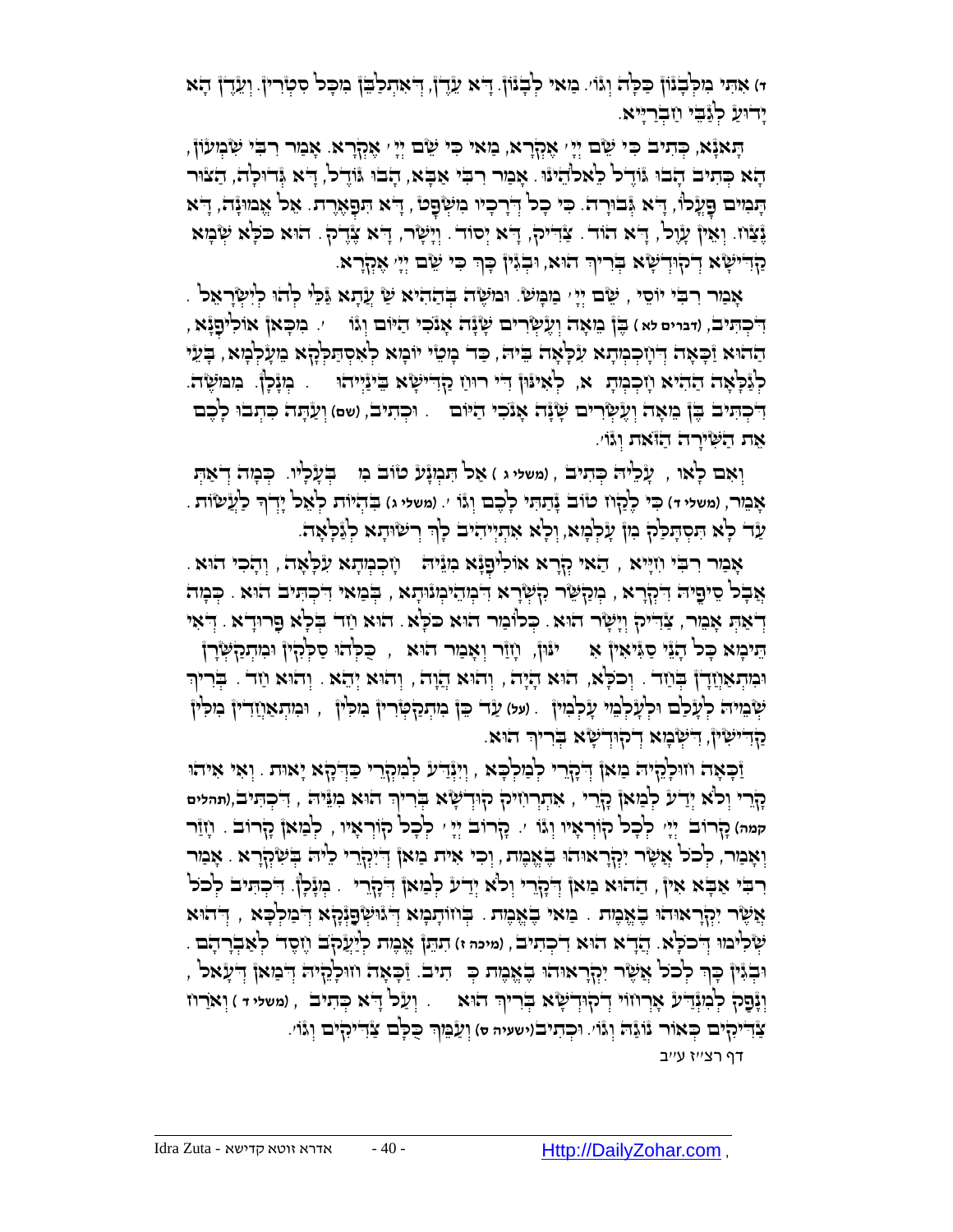ַֻתְּנָיא ָא ַמר ִר בִֻ י יִצְּ חָ ק , ָֻכל ָהֵני ִֻת ֻק ֻוִנין , וְּ כָ ל הָ נֵי מִ לֵֻי , לִ מְּ חַ צְּ דֵ י חַ קְּ לָא אִתְּכַּוּסְרָן. וְתָגֵינָן, וַזְיִיבִין ִכִּבְיָכוֹל עַבְדִיין ִםְגִּימוּתָא לְעֵיכְאׁ . ַמַּאי ִפְגִּימוּתָא כְּבְוָה דִּיכְהִינִים, שָׂ*וֹוֶ*ת כוְ כֹּ'א בְּנָיו (דף רצ''ז ע''ב) בווּבְוִם דְּ'דָא כָּכ דְּנָיָ הִנִקְוּנִיןْ כְ<sup>וָ</sup>א ָּכְוּשְׂ<sup>ה</sup>ַתְּכְּוֹי כַּדְלָלָא יָאוּת . כָּתוּב אֶוְזָד אוֹמֵר , וישעיה נט )וַיִּכְבַּשׁ צְּדָלָה כַּשְׂרְיִין יְבְתוּב אָוָזָד אוֹמֵר (שם) וַיִּלְבַּשׁ בִ<sub>ּ</sub>גְּדֵי יָּנָקָם הַלְבוֹשֶׂת . אָלָא אָמַר רִבִי יִצְּוָזָק , ַוַיִּלְבַּשׁ צְּדֶלְהָה, בְּזִּבְוּנָא דְיִשְׂרָאֵל זַּכְאן לֹא זָכוּ, וַיִּלְבַּשׁ בִּגְּדֵי נָכְם וְגֹוֹי.

ִגימֻו ָתא ָא ַמר ִר ִֻבי יֹו ֵסי ַמאי ֻפ . ְֻּכ ָמה ְּ ֻדָתֵניָנן , ִקין ֻפ ְּ ַ ֻדֲא ָב ָהן ָלא ִמ ְּס ַֻת )**ס**''**א**  ְּ מסתפקו) ק<sup>ָ</sup>אִהְבְרְכָא מֵהַהוֹא שַּׂקְיוּ דְּיַנְוַכְ<sup>וֹ</sup>א . כָּל שֶׁכֵּן בְּנִין . כְּכְוּה דְאַהְ אָמֵר , יִשְׂוֵת לו לֹא בְּנָיו מִוּמָם. מַאי לו לֹא הְרֵי וִ֫מְנֵי. אֶלְא וַזד לְעֵילְא, וְוַזד לְתַתְּא.

ַּוְיַּלְּיְּנוּ דְּאָמַר רִבִּי שִׂמְעוֹן , כָּל וְּמְנָא דְּוַזְיִּבְיָא סְגִּיאוּ בְעָלְמָא , כִּבְיָכוֹל ִיּשְׁנְא קַדִּישָׂא לְא מִתְבְּרַךְ בְעָלְמָא. וְכָל זִּמְוָּא דְוַזְיִּיבִיָּא לְא סְגִּיאוּ בְעָלְמָא , <mark>ָּשְׁבְּא קַדִּישָׂא כִותְבְּרַךְ בְּעָלְמָא . הֲדָא הוּא דִ</mark>כְתִיבׂ , (תהלים קד) יִתַּמוּ וַזִפְ**ּאִים** , וְּגֿוֹ , בְּוְרָא יֶה יִי ְי הַלְלוּיָה. אָמַר רִבִּי אַבְא , מִקְרָא יֶה מַמְשׂ הוּא ַדִּכְתִּיב שָׂוֹוֵת כ<sup>ו</sup> ו כֹּא בְּנָּיו מוּמָם .. מַאן גָּרִים לְוַזִבְלוּתָא דָא .. דוֹר עִהֶשׂ וּפֿנלִתוֹכ<sup>ּי</sup>, בְּיֶּוֹן דְּאֹיוֶּן וַזִיִּבְיָא וְדָרָא אִשְׂהְכוּז הָכִי.

ַבְּיָּין כְּךָ בְּדַר דְּאָמַר מִשָּׂה כָּל הָיֵי גִוּכְ<sup>וֹ</sup>ן , וְאַדְכַר שְׂמָא קַדְיִשְׂא כַּדְלָא ָיאֻות, אָ מַ ר וַ ַ ֻדאי ַצִ ֻדיק ְּוָי ָשר הֻוא , ִמ ָֻלה ְֻּב ִת ֻק ֻוֵני ֻה. ֲא ָבל ִש ֵחת לֹו לֹא ָֻבָניו ְּמְוּבְוָם. מַאי טַיְּנְמָא הָכִי . מִשְׂוּם דְּאִינּוֹן דוֹר עִהָשׁ וּפָתַלְהוֹל .. אָמַר רִבִּי ְיְהוּדָה, כו כֹּא , כְּכוֹּמַר לְגָּרְמַיְיהוּ עַבְדִיין דָא וַזְיִּבִין , יְדְּגָּרְמִין לְאִסְתַּלְהָא בִּרְּכָאן מֵעָלְּמָא. אָמַר רִבִּי אַבְא, לוֹ לֹא, הָא אוֹקִימְנָא וְהָכִי הוּא. מַה כְּתִיב הַבְּתְרִיה: הַלְיְיָ הִגְּבְוּלוּ וֹאת, לְשָׁכְבְוּא גְּמוּל דָא לְהְוִדְשָׂא בְּרִיךְ הוּא , עַל כְּל אינּוּן טָבְאוֹ דְיגָרים לְךָ, וְעָבִיד לְהֶבְלְךָ. ְּ

**ִרִבִּי אֶלְעָזָר פָּתַוז , (ויקוא כו ) וְאַף גַּם זֹאת בִּהְיוֹתָם בְּאֶרץ אוֹיְבֵיהֶם וְגֹּוֹ \_\_ ׳.** ַזְּכָאִיןْ אִינْוּןْ יִשְׂרָאֵל , עַנל כָל עַׂגִּוּיןْ עׂוּבְדֵיי כוֹכָבִים וּבַזוָ۫לוֹת , יְדֹאַף עַל גַּבֹ הְּאֲנְוּ הָבְוּ בְּאֲרִיהוֹן , הְוִדְשָׂא בְּרִיךְ הוּא לְ א בָּעֵי לְשָׂבְהָא לוֹן . דִּבְבָל אֲתָר דְיֹגָ*ּלוּ בִּי*ּוַי עַׂכְוִכַּוְיָא , קוּדְישָׂא בְרִיךְ הוּא עִׂכְּוְהֹוֹן בְּגָלוּתָא .. הֲדָא הוּא ִד ְּכ ִתיב ְּו ַאף ַֻגם זֹאת ִֻב ְּהיֹו ָתם ְֻּב ֶאֶרץ אֹוְּי ֵבי ֶהם ְּוגֹו'.

רִ בִֻ י אַ בָֻ א אָ מַ ר, ְּו ַאף ַֻגם זֹאת ִֻב ְּהיֹו ָתם.

הָא וְזַוֹּי, כַּכְּזה וְזַבִיבוּתָא דְיקוּדְשָׂא בְּרִיךְ הוּא לְגַּבֵיהוֹן דְּיִשְׂרָאֵל, דְּאַף עַל ַּנֵּב דְּיָּנֶרְכִוּין לְבִוּגְּלֵי בֵיێוּ עַנְּוְבִוָּא, שְׂרִינְּהָא לְא אִהְעֲדִיאַת כִוּנְּהוֹן לְעָלְבִוּין ִ דְלָא ָתִיבְּוּא דְּ'אִינּוּןْ בִלְוּוֹדַיְיִיהוּ בְנֶלוּתָא מִשְׂתַכְווִיןْ ) . אֶלְא וְאַף גַּם וֹאת עִבְּוהוֹן הִישְׂהַכְּוֹזִין. הֲדָא הוּא דִיכְתִיב וְאַף גַּם זֹאת בִּהְיוֹתָם בְּאֶרֶץ אוֹיְבִיהֶם וְגֹּוֹי.

ַלְּמַלְּכָא דְּאַךְגָּיוֹ עַל בְרֵיה , גְּוַּר עָלִיה עׂוּנְשְׂא לְאִתְרַוְזָקָא ִמְגֵּיה , וּלְמֵיוַל ְ לְאַרְעָׂא רְוִיקָא . שְׂבְוְעָה בו טְרוּוִיתָא וְאָבְוְרָה , הוֹאִיל וּבְרִי אָוִיל לְאַרְעָׂא ְרְוְזִיכָןא, וְשַׂדֵי כֵּיה בַוּלְבָא בֵוהֵיכָכֵיה , אֲנָא לָא אֶשְׂבֹוֹק כֵיה , או הַרְוְוָנָא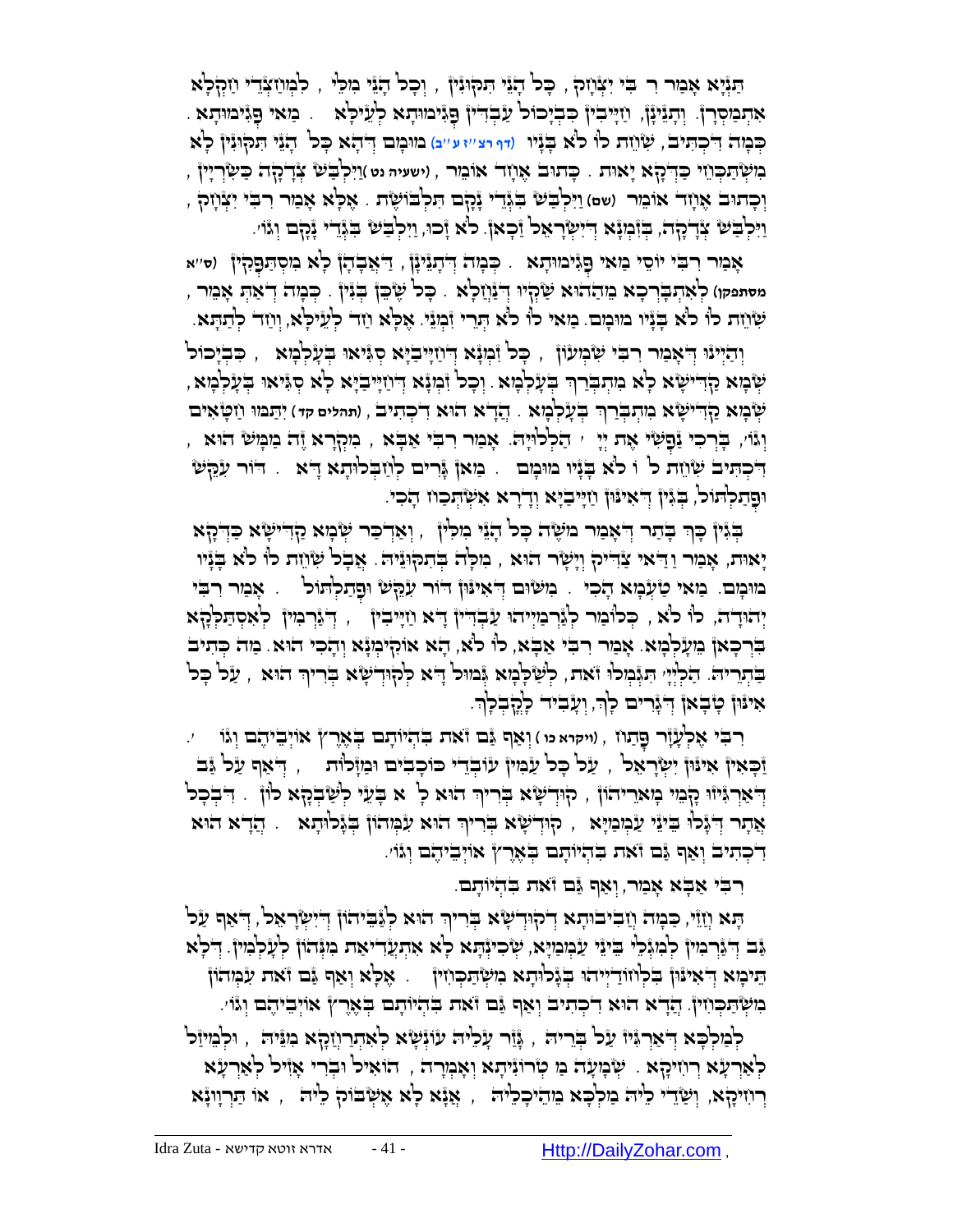ַכּוֹזַדְא יִּיתוּב לְהִיכָלְא דְּבוּלְכָּא או תַּרְווְנָא כַּוְזַדְא יֵיתיב בְאַרְעָׂא אַוְזַרָא לְיָּמְיָּין, פָקִיד בַולְּכָא עַל בַוְּטְרוֹוָיִתָא , לְא אַשְׂכְוָה. זַ דְּהֲוות אַוְּלַת עִם בְּרֵיה , אָמַר, הֹוֹאִיל וּמַטְּרוֹנִיתָא הַמְּוֹן, הַוְרְווִיְיהוּ יְתוּבוּן.

ּוּבְוָּבְא ְדְּפָנְּא ְדְּפָהָיד קוּדְשָׂא בְּריןִּ הוּא לְבַזִּטְרוּגִיתָא , פָּקִיד לְה בְּנַקְדְבִזיתָא , וּבְגִּינָּה פָק יד לִבְנוֹי. הֲדָא הוּא דִיכְתִיב , (שמות ו) וְגַּם אֲנִי שָׂבועְתִי אֶת <u>נַ</u>אֲקת ַּבְּיָכוֹל, מַטְּרוֹנִיתָא. "מַאן גְּרִים דַאֲנָא שְׂמַעְּנָא עֲקַתְהוֹן ". כִּבְיָכוֹל, מַטְּרוֹנִיתָא ֲהָדא הֻוא ִד ְּכ ִת , )**שמות ו** ( ָו ֶאְּז ֻכֹור ֶאת ְֻּבִרי ִתי . ֻוכְּ תִ יב )**שמות** ֻד . יב ִ ְּד ַכְּרָנא ָל ֻה בּ) וַיִּזְכּוֹר אֶכ<sup>וֹ</sup>הִיּם אֶת בְּרִיתוֹ . וְכַד קוּדְשְׂא בְּרִיךְ הוּא יֵהָדַר לְיִשְׂרָאֵל ִמִן **ֶּגְּלוּתָא, כַּוֹּה כְּתִיב . (דברים ל ) וְשָׂב יְיֵ** יִ אֱלֹהֶיֹךְ אֶת שְׂבֹוּתְךְ וְרִיְזָבֶוְךְ , , דְּא ָָ בִּוּטְ<del>וֹ רוֹ נְ</del>יִתָא. וְעִוֹד כְּתִיבׂ, (תהלים פה) רָצִיּתְ יְיָי אַרְצֶׂךְ שַׂבְתָ שְׂבוּת יַעֲקֹב.

, אָמַר רִבִּי יְהוּדָה , הַלְיְיָ הִגְּבְזִלוּ זֹאת , בְּגִּין דְּאַתוּן דור עִקְשׁ וּפָתַלְתּוֹל אַתון הַוֵּיתון בְּרְבִיין דְּיִתִגְּבִי וֹאת בְּגָלוּתָא . הַלְיְיָי הִגְּבְולוּ וֹאת. דִיא הוּא גְּבוול יְדִעָּבִיד עִנְּמְכוּן , בְּכָל אִינּוּן יִּימוּסִין דְּמִצְרַיִם , בְּכָל אִינּוּן אַתְוון דְעָבַד לְכוּ , ָדָא הוּא גְּמוּל דְּאָתוּן שְׂלְמִין לְהַאי וֹאת. מַאן גָּרם לְכוֹן דָא. בְּגִין דְּאַתוּן עַם נָבְל וְלֹא וְזִכָם, וְלָא מִסְתַּכְלוְ בְּכָל אִינּוּן טְבָן דְּעָבָד לְכוּ עַד הַשְׂתָא.

הַלְיְיָּ ' הִגְּבְוּכוֹ זֹאת , יָדֹא שְׂכִיוְּהָא , וְהָא אוֹקִיבְוְּ בִוּכֵּי , יְדֹתַגִּינָן, הֵ''א א ֻד ' רַ בְּ רְּ בָ א. ְּו ָהא ִא ְֻּת ַמר ְּ ֻד ַתְּנָיא , ִ ְּב ַה ְּלְּי ֻד , )**בראשית ב** ( זְּעֵ ירָ א. הֵ '' ָי ִ ְֻּב ִה ָֻבְּר ָאם ָאָמַר רִבְּי יְהוּדָה , הֵיֹּא דִּבְכָל אֲתָר קוּדְשָׁ א בְּרִיךְ הוּא , וְאִקְרֵי אֵם . וּתְרֵי ְּ ָע ְּל ִמין ִניְּנהֻו , ִ ֻד ְּכ ִֻתיב, )**תהלים קו** ( מִ ן הָ עוֹ לָם וְּ עַ ד הָ עוֹ לָם . ְּו ָהא ָֻתֵניָנן ְֻּבָרָזא **ְדִּבְא, (במדבר כח) בְּשֶׂבֶון כְּהִית וְרבִיעִית הַהִין.** 

דף רח''צ ע''א

הַנְּיָא רִבִּי יְהוּדָה אוֹמֵר , בְּכַמְה אַתְרֵי אִסְתְּכַלְיָּא, דְקוּדְשָׂא בְרִיךְ הוּא ָלְא אַעָּׂדִי (דף רח ''צע ''א) רוזיבווּתָא בִוּנַּיְיהוּ דְיִשְׂרָאֵל , דִּבְכָל אֲתָר דְיאִינּוּן הָוֹו , הְוּדְשָׂא בְּרִיךְ הוּא בֵּינַיְיהוּ . דִּבְתִּיבׂ, (ויקוא מ ) כ<sup>ו</sup>ֹא בְוַאַסְתִּים וְכ<sup>וֹ</sup>א גְּעַלְתִּים לְכַכןּתָם לְהָפֶר בְּרִיתִי אִתָּם. דַיִּיְיִכָֽא אִתָּם, בִינַּיְיהוּ עִמְהוֹן לְא אַעְדֵי ִמִנַּיְיהוּ לְעָלְבְוִיןٌ.

ָרְבִּי יִצְּוָיָה הָוָה אָוִיל בְּאָרְוָזָא , וְפָגַע בִּיה רִבִּי וִזְיָּיא , אָבִוּר לִיה ֻד ְּ ָהא ְֻּב ָמדֹוָרא ֻד ְֻּב ַאְּנ , ִ ְּש ִכיְּנ ָֻתא ָמדֹוָר ָֻפךְּ חֲ מֵ ינָא )**להו**( ך. ַמאי ְֻּכ ִתיב . )**שמות**  ְּ **ג**(ָו ֵאֵרד ְּל ַה ִ ֻצילֹו ִמַֻיד ִמ ְּצַרִים . וָאֵ רֵ ד, ֵאֵרד ִמ ָֻבֵעי ֵלי ֻה . וָאֵ רֵ ד בְֻּ קַ דְּ מִ יתָ א . אֵיבָותַי. כַּד יָּוֹוֹת יַעֲלְב לְּמִצְרַיִם . וְלָבְוּה. לְהַצִּילוּ מִיַּד מִצְרַיִם . דְּאִלְמָלֵא לְא ֲהָוה ֵֻביַנְּייהֻו, לָא יַכְּ לִ ין לְּ מִ סְּ ַֻבל ָֻגל ֻו ָתא. ְֻּכ ָמה ְּד ַא ְֻּת ָא ֵמר )**תהלים צא**( ִע ֻמֹו ָאנֹ ִכי בְצָרָה אֲחַלְצִהוּ וַאֲכַבְדהו.

ָאָמַר כֵּיּה, וַדַאי ּבְּכָל אֲתָר דְיִיִשְׂרָאֵל שַׂרְיָין , הָוּדְשָׂא בְּרִיךְ הוּא בִּינַּיְיהוּ ְּו ָכל ֲאָתר ֻד , ְּ ַח ִֻכי ֵמי ָ ֻדָרא ַאְּז ִלין <sup>ק</sup> ֻו הֻוא ָאִזיל ִע ְֻּמהֹון , ְּד ָשא ְֻּבִריךְּ **ְדִיֹּכְהִיּבֹ, (שם) כִּי נַזִּכְ<sup>וָ</sup>אָכְיו יְצַ**וֶּה כְןָּר וְגוֹ י. בְזַנְכְן דִיכְהִיּבׂ, (בראשית לב) וְיַעֲקֹב הָכְן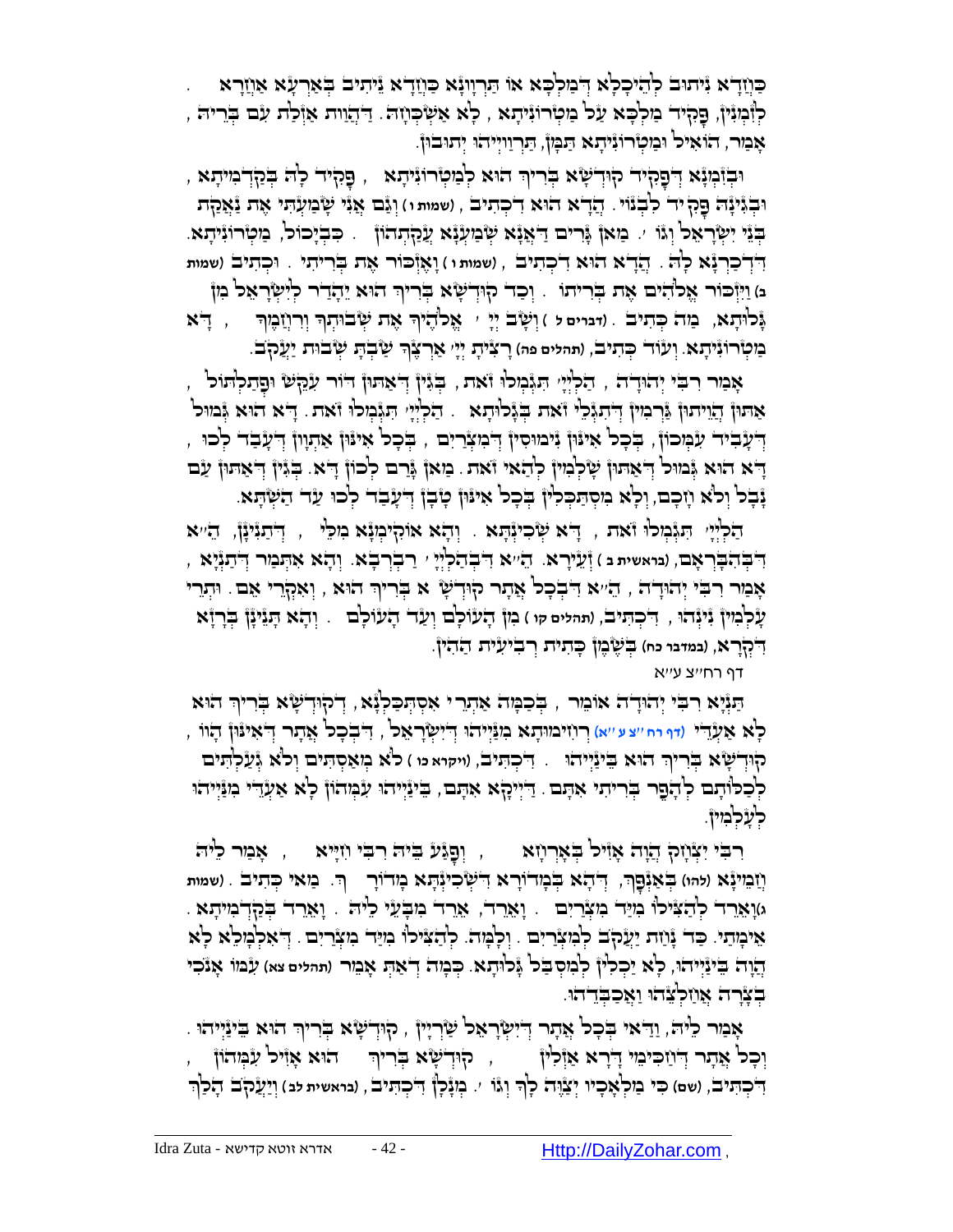לְדַּרְּכוּ וְגֹּו ֹי, וַיֹּאמֶר יַעֲקֹב כַּאֲשֶׂר רָאָם מַוְזַגָּה אֱלֹהִים וֶזה . ַהַשְׂתָּא וִּשְׂתַתֵּף כּוֹזַדָא, וְגִיּוִּיל בְּאָרְוָז א, דְּהָא יְדַעְנָּא דִּלְאֲתָר וַזה אַוְּלֵינָן  $\epsilon$  לְּקַבְּלְא אַנְּפוּי הִשְׁלְּכִיּוְּהָא. אָבַור כֵ<sup>נ</sup>ּזָה, וַדַאי. אָבַור רִבִי יִצְוָזָה, הָגֵינָן, שְׂלוּוֵזי כִּזְצְוָה אֵינָן גִיוּוֹהְין, ְְּלָא בַּהֲלִיכְהָןْ וְלָא בַּוְיָוְ֫רְהָן . וַאֲנָן לְאִהְוְזָיָאָה קַבְּוִי קוּדְשָׂא בְּ רִיךָ הוּא אַוְלִינָן וְרָא דְוְזִיּכְנָא.

ַעד ַ ֻדֲהוֹו ָאְּז ֵלי , ָא ַמר ִר ִֻבי ִחָֻייא , ְֻּכ ִתיב )**בראשית ב** ( ֵא ֶֻלה תֹו ְּלדֹות ַה ֻ ָש ַמִים וְהָאָרֶץ. הַשְּׁבְּיִם, לְּאַכְלְלָא קִוּדְשָׁא בְּרִיךְ הוּא . וְהָאָרֶץ, לְאַכְלְלָא קִוּדְשָׂא ַבְּרִיךְ הוּא וְכָל מַה דִלְתַתְּא, אִינּוֹן אִקְרוּן תוֹלְדוֹת הַשָּׂמַיִם מִנַּיְיהוּ. ְּ

ָאָמַר כִּיֹּה אִי הָכִי מַהוּ בְּהִבְּרְאָם , וְאִתְּמַר בְּה ִ בְּרָאָם. אָמַר כִיּה כֹּכְא תַּח הִקְּרוּן הוֹכְ<sup>דְ</sup>וֹת הַאתְתַח הַאי ה*' אַפִיכַרת תוֹכְדֹות, וְאִינּוּן אִקְרוּן תוכְ*דֹות ָהַשְּׁנַיִּם וְהָאָרֶץ. אָנִר כֵּיה אִי הָכִי , בְּנַאי אוֹהְיִנְיִנְא בְּה ּ בְרָאָם, בְּאַבְרָהָם. ָאָמַר כֵּיה כֹּכְא וַזד ִמִכְּה הוּא , בְּאַבְרָהָם, הַיְּינּוּ הַשְּׂמַיִם , דְּמִתַּמְן שַׂרְיִין ַלְאִתְפָשְׂטָא. בְּהִ בְּרָאָם, הַיְיִנוּ וְהָאָרֶץ, וְכֹלָא וַזֵּר בִּזִּכְה.

אָמַר כֵ<sup>נ</sup>ּהֹ, וַדַּאי הָכִי הוּא , וְהָא אוֹלִיפָנְֿא, דִיכְתִּיבׂ, אֵכֶ<sup>וֹ</sup>ה תוֹלְדוֹת הַשְּׂמַיִם וְהָאָרֶץ. וְהָנֵיּנָן, הָעוֹכְם הַזֶּה נִבְרָא בְּה /, דִיכְתִּים בְּהִבְּרְאָם . וְהָעוֹכְם הַבְּא , נִבְרָא בְּי', דִיכְהִיב, (בואשית ב) וְגָ**ּדְוּר יוֹצֵא בִוְעֵרֶ ןْ לְדַ**שְׂקוֹת אֶת הַגָּןْ . לְאַכְלְלָא ַה ֻ ָש ַמִים. ֶאת ַהָֻגן, לְּ אַ כְּ לְּ לָא אֶ ת הָ אָ רֶ ץ.

וְהָא אוֹקִיּבְוְּנָא, דִּכְהִיב, (שיר השירים ד ) בַּזְעְיַן גַּגִּים , דָא הִיא הַשְּׂבַזִים , בְּאֵר ַמִים ַחִ ֻיים , ִ ֻד ְּכ ִֻתיב, )**בראשית כז** ( ַוִ ֻי ְּכר ֻו ָשם ַע ְּבֵדי ִי ְּצ ָחק ְֻּב אֵ ר, ַוַֻי ְּע ֵֻתק ִמ ֻ ָשם ַוַי ְּח '. וְּ נוֹ זְּלִ ין מִ ן לְּ בָ נוֹ ן , ְּ ֻד ִאי ֻנֻון ֻפֹור ְֻּב ֵאר ַאֶחֶרת ְּוגֹו ֻד )**שם**( ִ ְּכ ִתיב מִתְּעַטְּ֫רִיןْ לְעֵיק<sup>ָנָ</sup>א, וְסַקְקִיןْ בְּרֵישָׂא דְּבִוִקְבָא. דִּבְתִּיב, (תהלים קח) כִּי גְּדוֹל בֵועַל ָ ְשָׂבַּוִּם וַזִּסְדֶדְ.

ְּבְּנוֹן, ִמִּתַּמְןْ גָּפָקִיןْ לְבִינָּה: וְגָּגִיר וְאִתְכְּוּשַׂךְ לְכָל וְוְיִיןֹ, עַד דְּנַגְּדִין אִינּון ְַּמַּבּוּעִיןْ, וְנַּוְזִתִּיןْ לְאִתְכַּוְּ֫שָׂא לְאֲתָר דְיֹאִקְרֵי יַמְּא רַבְּא .. דִיכְתִּיבׂ,(קהלת א ) כָּל ַהְֻּנ ָח ִלים הֹו ְּל ִכים ֶאל ַהָֻים ְּוגֹו'. ֻו ְּכ ִתיב, )**ישעיה נא**( הַ בִֻ יט ֻו ֶאל צ ֻור ח ֻו ַֻצ ְּב ֶֻתם ְּוגֹו'. לְבָתַר כְּתִיּבׂ, (שיר השירים דּ ) גַּןْ גָֿעוּל אֲוזוֹתִי כַלְּה וְגֹּוֹ י. וּבִוכְאוْ, גָּפַיֹּקוּ תּוֹלְדוֹת ָלְּכֹלָּא. דִיכְתִּיב, בְּהִבְרְאָם, בְּהֹ בְּרָאָם מַמְּשֹׂ , בְּאַבְרָהָם. אָמַר רִבִי יִצְּוָזָק , וַאֲפָיּכוּ בְּיַעֲקֹב בַּוּמְשׂ. וְכֹלְא וַזד מִלְהֹ.

אָמַר רִבִּי יִצְּוָזָק, כַּד' אֲנָן יַתְבִין לְקַבְּוּיה דְּיַרבִי שִּׂבְוּעֹוֹן , כֹּכְא אִתְּמַר קַבְּוּיה בְּאִתְגַּ֫לְיָא, וְלָא אִצְ֫טְרִיכְנָ֫א לְכָל הַאי . אָמַר כֵיה , לְאו רִבִּי שִׂמְעוֹן כִשְׂאַר ַבְּיֵּי יָּשְׁא, דְּכֻכְּהוּ קַבְּוּה, כִשְׂאַר יְּבִיאִי לְקָבִּוּי ִמִשֶּׁה. עַד דַקְיָווּ אָוְּכֵי, אָבַור רִבִי ֲה ִת ְּש ַֻכח ִא ֻ ָשה ע ֻו '. הַ אי קְּ רָ א ִחָֻייא, ְֻּכ ִתיב, )**ישעיה מט**( ָל ֻה ֵמַר ֵחם ֶֻבן ִֻב ְּטָֻנה ְּוגֹו אֹוְּקמֻו ָה, וְּ הָ כָ א מַ אי קָ א מַ יְּירֵ י . אָ מַ ר רִ בִֻ י יִצְּ חָ ק , ִאי ְֻּבִקט ֻוָרא ְּ ֻד ַח ְּבַרָֻייא, סְּ מִיכָא לָא אַסְּ מַכְּנָּא, אֲנָן מַה נִימְא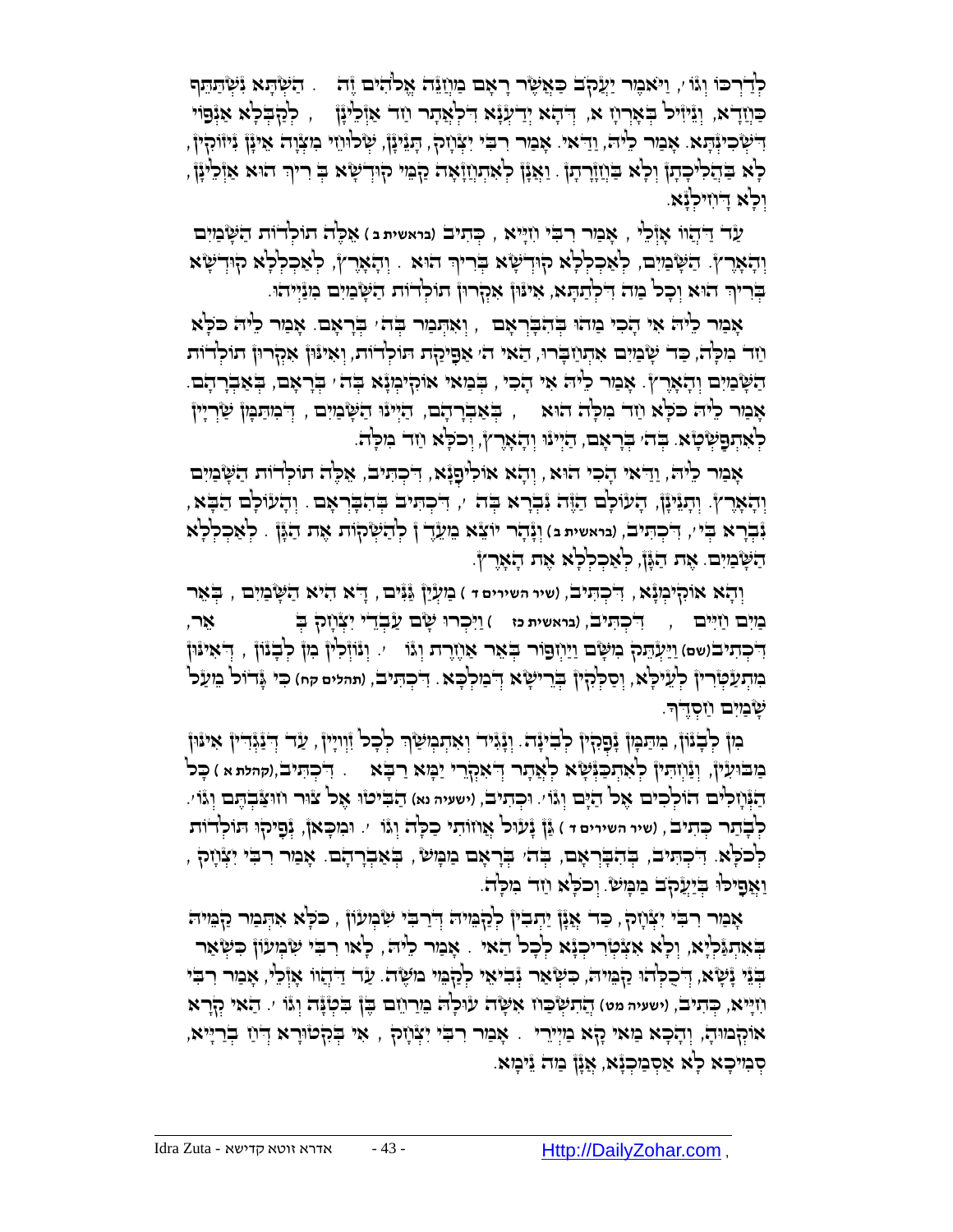ָאָמַר כִּיה, דְּדָא קָלְא דִּרְמִיזָא וַחָד , שְּׂמַעְׂיָ֫א יוֹכְוּא וַחד , כַּד דְּזָוָה אֲזִילְיָּא בְּאָרְוָזָא, וְכְאָ יְדַעְנָּא מַאן אָמַר, וְכְא

יְּדַעְּנָּא מִכְּה. וְהָא וְזַזֵּי, ז' יוֹבְוֹין הֲווֹ דַיְוָקִלִישְנָּא עַל ֶ דָּא, וְכְא טַעִיכְוָּנָא מִדִי ַוְהַשְּׂהָא אֲדְכָר ָ אָמַר יְּבֹוּצִינָּא קַדְּישָׂא , יְדֹלֵינָא לִי דִיקְבָוּא אֶדְכָר ָ אָמַר  $\rule{1.0em}{0.0em}$ ָלֵיה, דִּיקְבְּוּא הַהוּא יוֹבְוּא דְּהְיָה אָזִיל רִבִּי אֶלְעָזָר לְגַּבִיה דְּוְזְבוּי, וְהַהוּא יוֹבְוּא ְּאֲזִיקְנָּׁא עִׂבְּוִיהֹ, וְהָא אַדְכַּרְנָּ֫א בִזכְלה.

דף רח''צ ע''ב

ָהָא וְזֵי ִ, דָבִי אָכְוֹי יִשְׂרָאֵל קַמֶּי , יִאֲבֹוֹי , אֲמְרוּ יִשְׂרָאֵל קַבְּוִי ּקוּדְשָׂא בְּרִיךְ הוּא , בִּוּיֹּבְוּא דְּיָנָׁםְלְגָּא בְּגָלוּתָא , קוּדְשָׂא בְּרִיךְ הוּא שָׂבִיק לְן הָוֹן יִתְיֹן ( יִתְיֹן , יִחֲלָע יִי יִיִּי ' וַעֲדָּי לְּיָ ' יִיְיִי ' יִיְיָן בְּנִי יִי וַיְיָי , וַיְיָי ָּשְׁבְּוֹן אָבְוְרָה שְׂרִיוְּתָא , הֲתִשְּׂכַוֹז אִשְׂה עוּכְה , וְכִי יִשְׂרָאֵל דְּאִקְרוּן בְּוִּין , ְֻּכ ָמה ֻד , )**דברים יד** ( ָֻבִנים ַא ֶֻתם ַלְּיָי ' אֱאלֹהֵ יכֶ ם. מֵ רַ חֵ ם בֶֻ ן )**דף רח** ''**צ** ְּ ַא ְֻּת ָא ֵמר ע''ב) בִּטְנָה, כְּבָזה דְאַהְ אָבֵור , (ירמיה ב) וְאָנֹכִי נְטַיְעָהִיךָ שִׂוֹרֵק כֻּכֹּה וֶֿרַע אֱבֶזת ְּ ַֻגם ֵא ֶֻלה ִת ְּש ַֻכ ְּחָנה , ִ ֻד ְּכ ִֻתיב, )**בראשית ב** ( ֵא ֶֻלה תֹו ְּלדֹות ַה ֻ ָש ַמִים ְּו ָה ָאֶרץ . וְּ אָ נֹכִ י ְּ לֹא אֶשְׂבְּוֹוְרָּ, ִכִּוּכְאוֹ, דְיִקוּדְשָׂא בְּרִיוּךְ הוּא לְא שָׂבִיהָ כווֹן לְיִשְׂרָאֵל לְעָלְבִוּיןֹּ

ָּתוּ אָבִוּר , הֲתִשְּׂכַוז אִשְׂה עוּלְה ִמֵרוֵזם בֶּן בִטְנָה . ָ דָּא הוּא רְזָא עִלְאָה הָאָכּור קוּדְשָׂא בְּרִיךְ הוּא , הָא מִכְ<sup>וּ</sup>ן אִכִּין בִשְׂבֵוּיה אֲוִזידָן , כִּכְוּה דְיקוּדְשָׂא הָרִיךָּ הִוּא כְא אַוָּ שֵׂי שְּׂבְּיה, הְהָא הוּא כֹּכְא . כַּךְ הְוִדְשָׂא בְרִיךָ הוּא כְא ַאַנְּשִׂי לוֹן לְיִשְׂרָאֵל דְּאִינּוּן אֲוִזִידָן בִשְּׂבוּה מַבְּוּשׂ , אִתְרְגְּישׂ רִבְי וִזְיָּיא , אָבּור ַוַרִּא הָיא הִיא מִכְּה . בְּרִיךְ יְהֵא קוּדְשָׂא בְּרִיךְ הוּא דְּאַעֲרַעְּנָּא כְ<sup>ּי</sup> רְ, וְיָדַעְנָּא ְּ הִיכְ<sup>יָ</sup>ה. וְיָדִיעְֿנָא בַּוּאן הַהוּא דְיֹשְׂבַועְנָֽא בִוּיֵּה.

וְהָא וְזֵיֵּי, דְּדֵההוּא יוֹכְוּא דְּדְדָהִיטְנָּא דֹ י כִּוִיכֵ<sup>וּ</sup>, וְכָא אַשְׂכַוְזְנָּא כִּוּאן דְוָה . אָכַור ָלִיה, בְּגִּיןْ דְּעָאלְגָא בְּוַד גְוַעַרְהָא דְרִבִּי אֶלְעָזָר גָּפָיּשׂ שַׂעֲהָא וְזַדָא ซ ִלְרֵי ָע ֵלי ֻה ִר ִֻבי ִחָֻייא ָהֵני ְּקָר ֵאי , )**ישעיה נח** ( ְּוגֹו ָאז ִי ָֻבַקע ַֻכ ֻ ַש ַחר אֹוֶרך '. ָאז ִֻתְּקָרא ָ וַיְיָּי יַעֲגֶּה וְגוֹ אָזْ הִתְעַנְּגֹ עַל יְיָ י וְגוֹי. (דברים לב) זְכוֹר יְבוּוֹת עׂוֹכְם בִינוּ שְׂנוֹת דוֹר וְדוֹר וְּגוֹ ּ. זְּכוֹר יְּמוֹת עוֹלָם , רִבִי אַבְא אָמַר , מַאן יְמוֹת עוֹלְם . אִינּוֹ שִׂיתָא יוֹבְוִיןٌ, יְדֹעָבֻד קוּדְשָׂא בְּרִיךְ הוּא עָלְבְזָא בְהוּ. דִיכְתִּיב, (שמות *וא*) כִּי שֵׂשֶׂת יָבְוִים ַעְשָׂה יְיָי וְגוֹי. שֵׂשֶׂת יָכִוּים, וְכָא בְּשִׂשֶׂת יָכִוּים , וְהָא אוֹקִיכְוּנָא. בִינוּ שְׂנוֹת דֹור וָדוֹר. כְּכוֹבַוּר, אִינּוּןْ יְבוֹת עׂוֹכְם , יְדְעוּ וְיִשְׂהְבווּדְעוּ כָּל אִינּוּןْ שְׂיָּיִןْ וְיוֹבִוּיןْ , וְכָל ָ ֻדָרא ְּוָדָרא, ַעד ָ ֻדָרא ָ ֻדא ְּ ֻד ַא ֻת ֻון ַקְּיי ִמין.

ִּיְשְׂאַל אָבִיךְ וְיַגְּדְךָ, דְּא קִוּדְשָׂא בְרִיךְ הוּא. הֲדָא הוּא דִקְתִיב , הֲלֹא הוּא ָאָבִיךָ הָנֶּךָ. וְיַגֵּדְךָ, וְהוּא יְגַלֶּה עוּמְהָא דְיוָכְמְתָא . וּמַאי היא. אֶלְא כַּד אִינּוּן ָ ַלְּא יִיהָא יוֹבְוּין שַׂכְכְ<sup>וָ</sup>כן עָלְבְוּא , כְא שַׁכְכוֹילוּ כֵיה , אֶכְא בְּגִּינָךְ , דְיִתיתֵי אַנְּהְ וּתְקַיֵּים אוֹרַיְיֹתָא. דְּתְגִינָן, כָּל מַה דְּעֲבֶבֹד קוּדְשָׂא בְּרִיךְ הוּא, עַל הְּנַאי עֲבָד,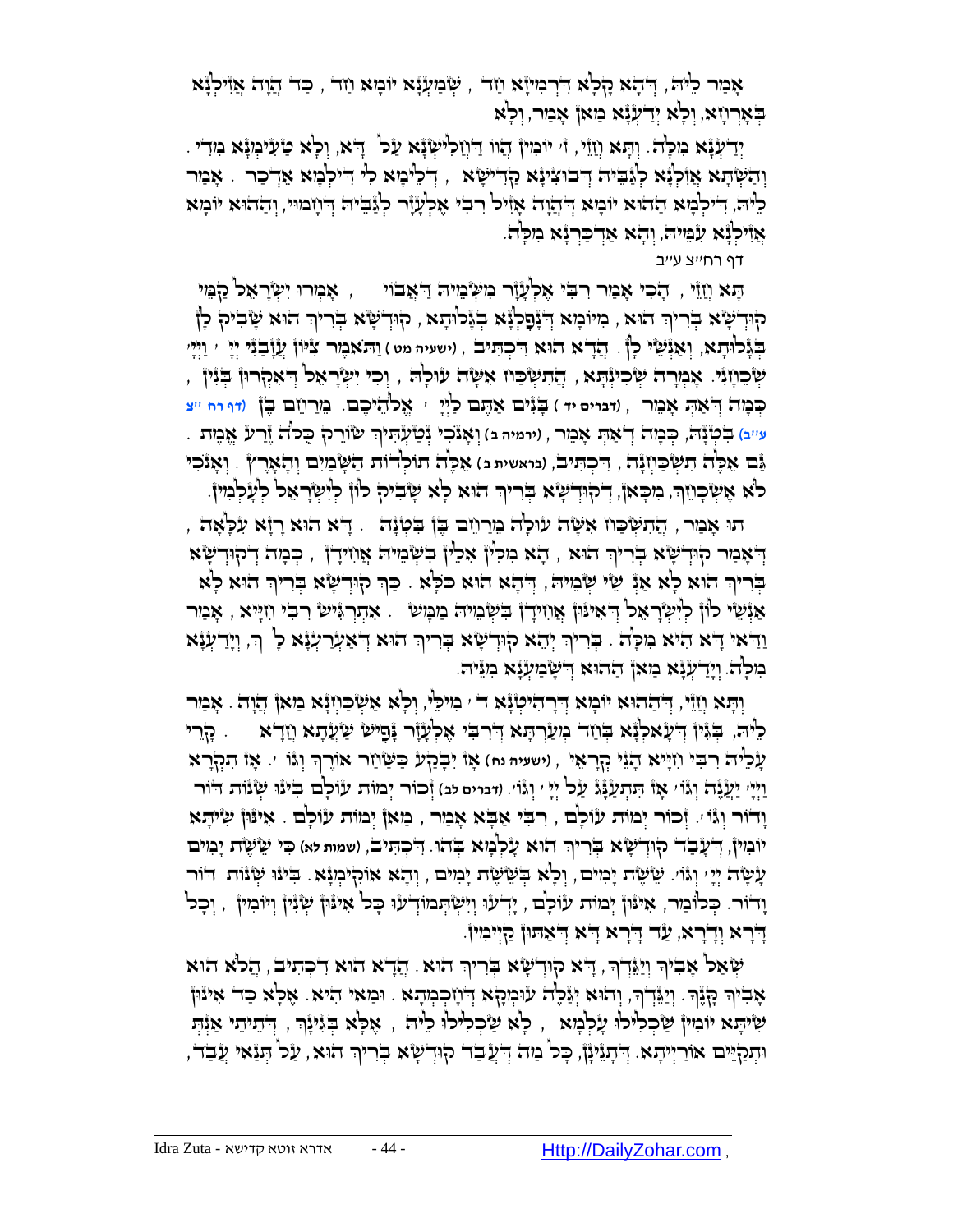ָדְּבֹד יִיתוּ) יִשְׂרָאֵל , אִי יְקַבְּלוּן אוִריִיתָא יָאוּת , וְאִי לְא דְיִתְדָר כִיּה לְתֹחִי ְוָּבֹהָוּ וִּבְגִּיןֹ כְּךָ, אִינּוּן יְכוּוֹת עׂולְם יָדְעוּ וְאִשְׂהְמוֹדְעָן כֹּלְא.

, וְהָא הַגֵּינָן, הַנְּהוּ עַנְּפֵי דְאִילְנָא, הֵיֹךְ בִּוּהְאַוְזָדְן בְּגוֹ אִילְנָא , וְהָא אוֹהָיֹבְוּנָא ְּ ּכְּדִיןْ קִוּרְשָׂא בְּרִיךְ הוּא בְרֵר כוֹןֹ , כִלְמְנָוָן הְרִיסִיןْ, עַל שְׂאַר עַבְּוּיןْ, וְאַהוּןْ מַה בְּתִיב. כִּי וַזְּכֶל יְיָ ׳ עַׂמוֹ יַעֲקֻב וֶזֶבֶל וַּוְיָלְתוֹ , דְּלְא יָהַב לְהוּ לְ רַבְרְבָא, וְלָא ַלְּמַלְאָּכָא, וְלָא לִּמְמָוָּא אַוְזַרָא , וְהַאי עַׂמְא דְקוּדְשָׂא בְּריןִּ הוּא וָּסַב לְו<del>ּוֹרְקָיה.</del>

הָאָן אֲתָר אַשְׂכַּוז כֵּיה . יִכְּוְצָאֵהוּ בְּאֶרֶץ בִּוְדְבָר וּבְתֹהוּ יְכֵיל יְשִׂימוֹן וְגֹו  $\cdot$ ֶֻתַרח ֲא ִבי ַא ְּב וְּ גוֹ '. ָו ֶאַֻקח ֶאת ֲא ִבי ֶכם ֶאת ַא ְּבָר ָהם ֻד , )**יהושע כד** ( ָר ָהם ִ ְּכ ִֻתיב וְּיָּוֹי. וּבִּוּהָבָא דְּיבַר לְהוּ לְיִשְׂרָאֵל בְּבָל דָּבְא וְדָבָא , וְלָא אִהְפָרַשׁ בִוּוַּיְיהוּ , ֲהָדא הֻו '.)**דברים לב** ( ְֻּכֶנ ֶשר ְּוָד ַֻבר ְּלהֻו , א ִד ְּכ ִתיב ְֻּכֶנ ֶשר ָי ִעיר ִק ֻנֹו ְּוגֹו ְֻּבַרֲח ֵמי ִיְעִיר קְנֹו. אָבַור רִבִי יוֹסֵי , כְא אַשְׂכַוְזְנָא בַזאן דְיִוְיִיס עַל בְּנֹוי , כְּהַאי יִּשְׂרָא. יִשָּׂל דָ<sup>וֹ</sup>א הָנֵינָן , כְּתִיב, (יחזקאל א ) וּפָנֵי אַרְיֵה אֶל הַיָּכְוּין וּפָנֵי שׂוֹר בֵּוהַשְּׂבוּאל . **ֶּנְשֶׂר בְּאָן הוּכְהֵיה . בַּאֲתְר דְיַעֲקֹב קָאִים . הֲדָא הוּא** דִ כְּתִיב, (משלי ל) דֶרֶךְ ָּהֶ הֶּנֶּשֶר בַּשְּׂבוִיִם. בְּהַהוּא אֲתָר בַוּבְוֹשׂ. בַּוֹאי טַיְעָבְוּא. בְּגִין ְדְאִיהוּ רַוְזַבִּוי עַל בְּנוֹי , ְוְדִיזָּא לְּזֵבֵי אַוְזָרְגִּיןֹ. כַּךְּ קוּדְשָׂא בְּרִיךְ הוּא, דְבַר לִבְגוֹי כְּגָּשֶׂר דָא.

ַמה ְֻּכ ִתיב ְּיָי ' ָֻבָדד ַיְּנֶח ֻנֻו ְּו ֵאין ִע ֻמֹו ֵאל ֵנ ָכר . הֻוא ִֻב ְּלחֹודֹוי, ִ ֻד ְּכ ִֻתיב, )**שמות**  יג) וַיְּיָ 'הֹוֹכֵ<sup>וֹ</sup>ֶה כִּוֹפְגֵּיהֶם וְגֹּוֹ ּ. וְאֵיןْ עִנּמוֹ אֵל גֵּבְר , דְּבְא דָּבִר לְהֹוּ לְיִשְׂרָאֵל לְא מַקְּאָכָא, וְכְ<sup>וָ</sup>א מְּנְזָרָא , יְ*יֹ*אִינֿוּן אִמְרוּן אִכ<sup>ּן</sup> זָּכְר . וְדָא הוּא דְּ'אָמַר ב*ּו*שָׂה, (שמות לג) אִם אֵין פָנֶיךָ הוֹלְכִים אֵל הַעֲלֵנוּ בִוֶּה . הֲדָא הוּא דִיכְהִיבׂ , יְיָ ּבְדָד יַיְּ֫וָעוּ. הוּא בִלְוזודוֹי, וְאִיןْ עִמּו אֵל יֵכְר.

ַזָּכְאָה וזוּכְ<sup>וָ</sup>רֶיהֹוֹן דְיִשְׂרָאֵכ<sup>ו</sup>, דְיֹקוּדְשָׂא בְּרִיךְ הוּא דְיִבַּר עִׂמְהוֹן , ונישראל) הָכִי עָ ֿכַ<sup>וְ</sup>יִיהוּ כְּתִיבׂ , (תהלים קלת ) כִּי יַעֲקֹב בְּוַזר כו יָה יִשְׂרָאֵל לִסְגْוּלְתוֹ וּכְהִיבׂ, (שמואל א יב) כִּי כ<sup>ו</sup>ֹא יִטוֹשׂ יְיָ יִ אֶה עַנְּמוֹ וְגוֹ ּ. בַּזאִי טַיְּנְבְזא כ<sup>וֹ</sup>א יִטוֹשׂ ה' אֶת ַעֲמֹו. בַּעֲבוּר שְׂמוֹ הַגְּדוֹל, בְגִין דְּהָאי בְהַאי אִהְדְבַק. וְעַל דָא לְא יִשְׂבוֹק לוֹן הִוְדְשָׂא בְּרִיךְ הוּא , דִּבְכָל אֲתָר דְּאִינּוּן שַׂרְיָין , הָוְדְשָׂא בְּרִיךְ הוּא עִמְהֹון כְּבְּוֹה דְּאוֹקִיּבְוְּנָא . וו*ּברים לב*) כווּ וְזָכְבוּוּ יַשְׂבִיכוּ וּאת . אָבּור רִבִּי יוֹסֵי , ۖבְּכֹ הָנֵי ָקְרָאֵי דְּדָבְא , אוֹכְוֹזי אִינּוּן, דְּאוֹכַוז לְהוּ מִשָּׂה לְיִשְׂרָאֵל , בַר הַהוּא שְׂבְּזִא ַקְדִּישָׂא, דְיֹגֵּכֵל בְּשִׂירוּתָא דְבִוּכוֹוּ . אָבַור רִבִּי אַבָּא , וַאֲפָיכוּ בַּוֹה דְיֹאוֹכַוּו ַלְיִשְׂרָאֵל, בִּכְלָלְא דִישְּׂכְוּא קַדִּישָׂא הוּא  $\,$  , דְּבֶּיֹה בְּאוֹרַיְיִהָא דְּיָּנְסִיק ָרִיךְ הִיאָבְאָ הַיִּיִּשְׂא. דְּאוֹרַיִיתָא כֹּכְא שְׂבְוּא דְיֹקוּדְשָׂא בְּרִיךְ הוּא אִינּוֹן.

דף רצ''ט ע''א

ֲא ָבל ְֻּבִגין ֻד )**דף רצ** ''**ט ע** ''**א**( ְּו ָהֵני ְּקָר ֵאי ְּיִדי ָעאן ִאי ֻנ . ִ ְּש ָמא ֻון ְּדק ֻוְּד ָשא ְֻּבִריךְּ ָהָוּא רִשְׂיִם בְּהֵאי פָרְשְׂהָא , אִצְּטְׂרִיכְנָא עַד הַשְׂהָא. וְהָכָא הָא כְּתִיב , לו ְּוָ֫וְּבְמִוּ יַשְּׂכִיּלוּ זֹאת, זֹאת וַדְּאי, וְהָא בְּבַמְה אֲתָר אוֹקִיבְוָּ׆א הַאיּ , דְּאִי יִשְׂרָאֵל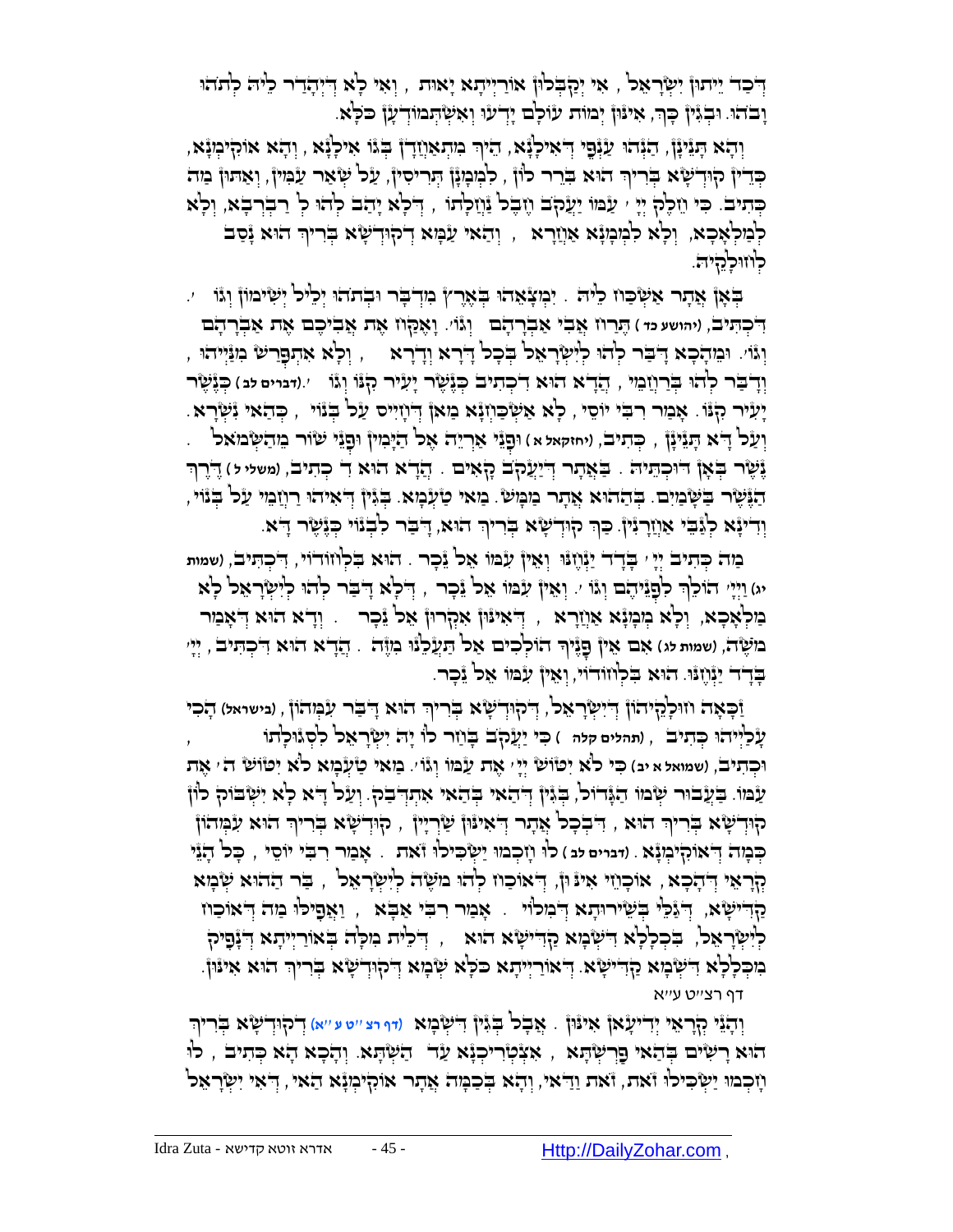יִּוְּדְעוּ) הַאי, אִיךְ וֹאת אֲוִזידָא בְּדִינוּי לְאִתְפָרְעָׂא בִון וַזִיּבֹיֶא, יָבִינוּ לְאַוְזַרִיתָם, ְּ וְיִסְתְּבְוּרוּ לְבֶּוְדֶוֵי בְּהֹּ. כְּבְוֹה דִיכְתִּיב, (איוב מ) וְאֶרֶץٌ בִוְתְּקוֹבְוּבְוֹה לוֹ.

ָדְּבֶר אַוֵזר לוּ וָזְכְמוּ יַשְּׂכִילוּ זֹאת . יְדֹאִיהִי מִתְקַשְּׂרָא בְּהוּ בְּיִשְׂרָאֵל , כַּד ַּנִּקְיָרִין פָקוּדִי אוֹרַיְיִתָא , וְיַתְבִין עִבְּוּה בִשְׂכְם , יִּנְּדְעוּן דִיסְיַיִעְתָּא ְדְּהַאי זֹאת ּעִבְּוּהוֹן, כְאִתְפָרְעָׂא בִוּשַׂוְּאֵיהוֹן . וְיִשְׂרָאֵכ דְּאִינּוּן זְּעִירִין ְּבִינֵי עַבְוְבַיָּא , יִנְּדְעוּן, אִיכָה יִרְדוּף אָוָזר אָכֶף וּשְׂנַיִם יָגִיסוּ רְבָבָה. וּכַּזאן גָּרים לְהוּ. הַאי זֹאת, דְּיְחַד ָּבְּהֹוּ בִשְׁלָם , כַּד עַבְדִרִּין , פַּקוּדֵי אוֹרַיִּיתָא . וּלְעָלְבִּוּין לְא אִתְעָדִי ִמְנַּיְיהוּ , ִ לְבֶּוְעְּבֵד לְהֹוּ נוּקְבְוּוֹ) . (דברים *כב* ) אִם לֹא כִּי צוּרָם בְוִכְרַם וַיְיָ | , הִסְגִּירָם. בַּוּאי ַטַ יְּנְכְוּא כִּי צוּרָם בְּרְכָרם . בְּגִּין צוּר יְכְרְךָ הָעִיּ , דְּתִקְוּגִין כְ<sup>וָ</sup>א שְׂרָאן כַּדְקָא יָּאוּת בְּאַתְרַיְּיהֹוּ. אִם לְא כִּי צוּרָם מְכָרָם . אָמַר רִבִּי יְהוּדָה דָא אַבְרָהָם , הַבְּוּה הַאוּטִן וְבְא , הַאָּבִוּר אַבְרָדָם יִתְּוַזְיִּיבוּן יִשְׂרָאֵל בְּגָּלוּהָא  $\rule{1.5ex}{0.5ex}$  , יִיעֲלוּן ָבֹּגֶּיהִנָּם דִּיְתְרִין אִכֵּין גָּכוֹתָא וְגֵּיהִנָּם, כְאַ יִסְבְּכוֹן יִשְׂרָאֵל. וְקוּדְשָׂא בְּרִיךְ הוּא אִסְתְּכַם עַל יְדוֹי , דְּכָל וִּבְגָּא דִי יְוזוּבוּן יִשְׂרָאֵל , יִפְלוּן בְּגָלוּתָא, וְיִשְׂתַעְבְדוּן ּבְּהֹוּ שַּׁנְּאֵיהוֹן. וּבְגִּיןْ כְּךָ, צוּרָם מְכָרָם וַדַּאי, וַיְּיָ הִסְגִּירָם, וְאִסְתְּכַם עַל יְדוֹי.

ָתַּנְיָא, אָפַור רִבִּי יְהוּדָה, פַוּאי טַיְּנְכְוּא אוֹכַוז לְהוּ מִשָּׂה בְּהַאי שִׂירָה הָכִי ַבְּגִּין דְּאִינְּדֹוּ וְּכִוּיִּנִּין כְ<sup>וָ</sup>מִרְעָׂא ְ, וּכְאֲשָׂרֵי בֵינַּיְיהוּ שְׂכִינְהָא , וּבְגִין כְּך אוכוז להו על האי.

ָרִבִּי יִצְּוָיָה אָמַר , בִּתְרֵי אַתְרֵי קוּדְ שָׂא בְרִיךְ הוּא וַּמִּין לְאוֹכָוָזא לְהוּ כְ<sup>וָ</sup>שְׂרָאֵכ<sup>ן</sup>, וְוְזָדָאןْ אוּמוֹת הָעْוֹכְם . וַזה הִכְתִּיבׂ , וַהושע יִבּ) וְרִיבֹ כַוְיְיָ , עִנִּם יְהוּדֶה וְּכִלְּדָ עַל יַעֲקֹב כִּדְרָכְיוּ וְגֹּוֹ ׳. שַּׂמְעִין אוּמוֹת הָעוֹלָם וְזָדְאןֹ , אַמְרֵי, הַשְׂהָא יִשְׂהֵצוּן מֵעָלְ מָא, כַד וָזְמֵי קוּדְשָׂא בְרִיךְ הוּא דְּאִינּוּן וַזָדְאן \_\_, , מַה כְּתִיב ָבְּתְרִיה. בַּבֶּטֶן עָקַב אֶת אָוִזִיוּ וְגוֹי. כַּד שַּׂמְעִין, אַמְרִין, דָּא הוּא הְשׂוּבָה.

ַלְאִהְתָא דְּיהֲוָה לְהִ הְטָ֫טְה בִדְרָה ְ, אַזְּכַוּת לְבִוּקְבִיל עָבְיה דִינָּא , וָזִבְוּאת ַלְדַיְיִּנְּא דְּאִיןְ נַּפְשִׂין . בִּוּיֲיִהוּ לְאַלְהָאָה , לְצַלְבָא, לְּאוֹקְדָא, אָבְוְרָה וַיי מַה אַעְבִיד כִון בְרָא. כַּד סִיֵּם דִינְא, אָמַר לְהַהִיא אִינְּתוּ, אִימְא, מַה אַעֲבִיד לְךָ ֶרץ ִמְּד ָֻבר ֻו , ַוַ ֻדאי ְּב ֹתהֻו ִי ְּמ ָצ ֵאהֻו ְֻּבִריך, אָ מְּ רָ ה קוֹ בְּ לַנִי, עכ''מ. )**דברים לב** ( ְֻּב ֶא ְּ לְבְּתַר עָבֵד לְכָל אִינִּוּן קְלִיפָין ְ דִיתוֹן כֻּלְתוּ מִשְׂתַעְבְּדִין לִיהֹ. עַד הָכָא הֲוָת ָכְּתִיב בְּהַחוּא סִפְרָא , דְּקָרְטְוָּא אַסְיָא לְבְתר הֲוָה רָשִׂים בְּהַאי קְרָא  $\downarrow$  , כָּל ַּנוֹרָא דְּאִצְֿטְרִיךְ אַסְיָא וַז ְ כִּים לְמֶעְבָד לִמְרַע דְּשְׂכִים בְּבֵי מַרְעֵ*י*הִ , , בֵּי אֲסִירִי דְּבִוּלְבָא, לְּמִפָלַוּז לְבְּוּאֵרִי עָנְלְמָא.

יְדִּבַר אָזִיל אַסְיָא וַזִּכִּים לְגַּבֵיה!, יִמְצָאֵהוּ בְּאֶרֶץ מִדְבָר וּבְתֹהוּ יְכֵיל יְשְׂיּמוֹן, מַרְעִיןْ דְישַׂרְיִיןْ עָלִיה, אַשְׂכַוז לִיה בַּאֲסִירוּ דְבוִלְכָּא. אִי הֵיכִוא הוֹאִיל יִקְוּדְיֹשָׂא בְּרִיךְ הוּא (סי׳א מִקיד) יִפְקוֹד לְתַפָּשָׂא כֵיוּה , דְּכְא יִשְׂהְדַ־כ<sup>ן</sup> בַּר גָּשׂ ֲא ַֻב ְּתֵרי ֻה. לָאו הָ כִ י, ְּ ֻד ָהא ָ ֻדִוד ָא ַמר, )**תהלים מא**( ַא ְּשֵרי ַמ ְּ ש ִֻכיל ֶאל ָ ֻדל ְּוגֹו', ָ ֻדל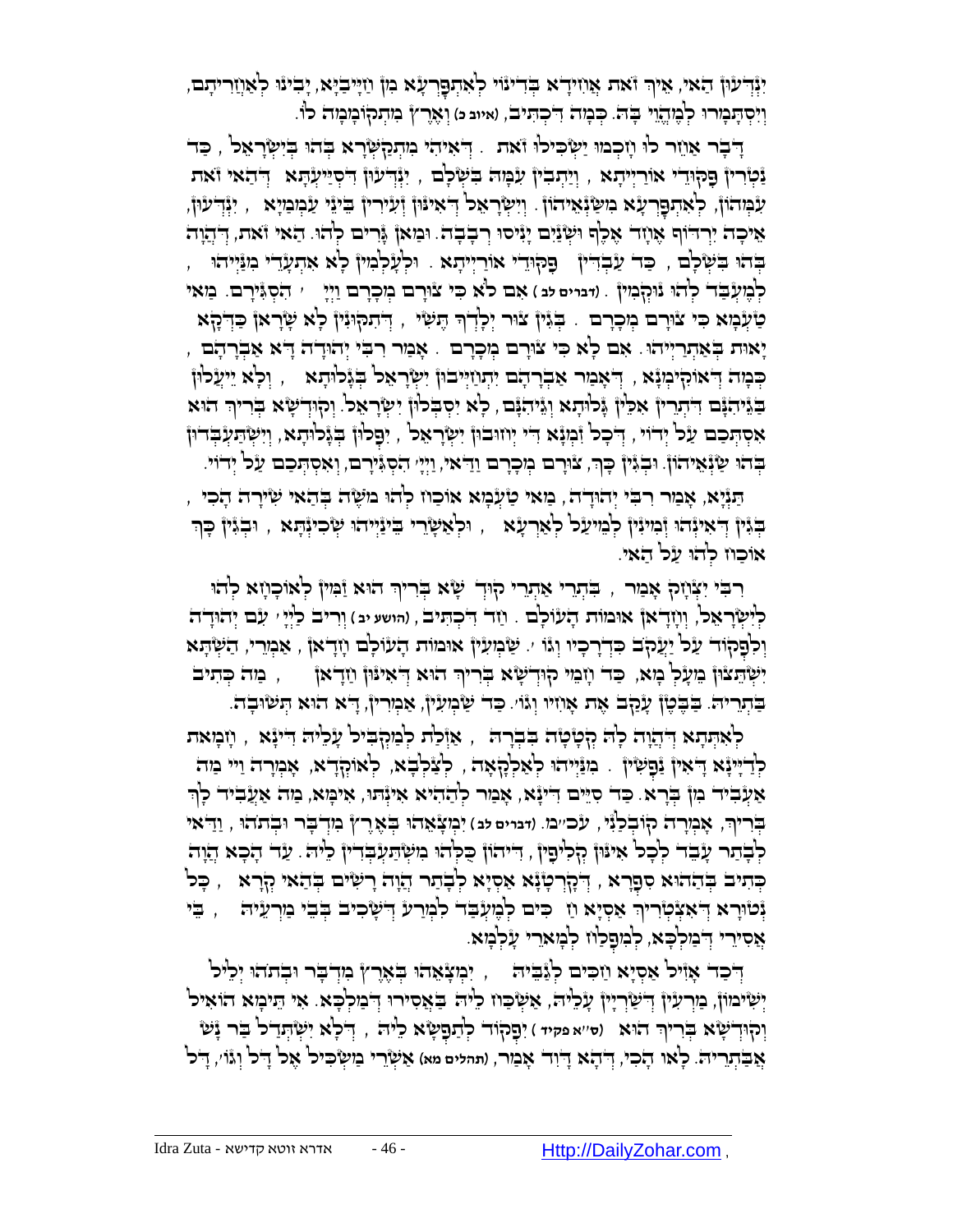הַהִא דְּשְׁבִים בְּבֵי כַּוְרַעֵּיה ִ יְאִי אַסְיָא וַזכִּים הוּא , קוּדְשָׂא בְּרִיךְ הוּא יָהִיב ָלִיה בִּרְכָאן, לְהָהוּא דִיִשְׂתָדְל בֵיה.

ַוְהַהֹוּא אַסְיָא , יִבְּעְאָהוּ בְּאֶרֶץ בִּוְדְבָר , בְּבֵי בַוְרְעֵיה שְׂכִיב . וּבְההֹוּ יְכֵיל יְשִׂימוֹן, דְּאִינּוּן מַרְעִין דַּ וְזַהְין כִיה . מַאי אִצְטְרִיךְ כִיה לְבֶזְעָבַד . יְסוּבְבֶנְהוּ ְּ יְּסוֹבֵב סִבּוֹת, וְיֵיהֵי עִלְּוֹת, בְּגִּין דְיִבְוְנַע ִבְוּגִּיה אִינּוּן בְוִכְיוֹ דְּבַוְּלִין כִיה . יַכְלִיז כִיה, וְיַפְיק ִכְּוּה דְּבְוּא בִישְׂא . יְבוֹגֶּגֶהוּ יִסְהְּכַל וְיָבִין הַהוּא · בַּוְרַעָּא ִמְכְּוּה הָיֵוִי , ְיִיסְתְּכֵּל בְּגִּין דְּלְא יִתְרַבֵּי עֲלוֹי, וְיַּמְאִךְ לֵיה. לְבְתַר יִצְרֶגְהוּ כְּאִישׂוֹן עֵינוֹ, בְגִין ְּ הִיְהָא יָּכְוֹיר כַּדְּכָא יָאוּת, בְּאִינוּן מַשְׂהֵי, בְּאִינוּן אַסְוְוּתָא דְּאִצְטְרִיכוּ כֵיּה, וְכָא יִּטְ*יֹ'אַ מינייהו*) בִּינַּיְיהוּ. דְיֹאִלְבְוָלֵי יִטְיֹעֵי , אֲפִיכ<sup>וֹ</sup>וּ בְּבִוְלָה וַזָּד , קוּדְשָׂא בְּרִיךְ הוא וְזִשְׂיב עַל הַהֹוּא אַסְיָא, כְּאִלוּ שָׂפְיךְ דְּבְזִא וְקַטְלֵיה.

דף רצ''ט ע''ב

הְּיָּוֹ דְּקוּדְשָׂא בְּרִיךְ הוּא בְּעֵי , דְּאַף עַל יֲב דְּהַהוּא בַּר נַע ) אִיהוּ בְבִי ָאֲסִירִי דְּבִוּלְבָא, וְאִיהוּ אָסִיר בְּבֵי אֲסִירִי, דְיִשְׂהְּדַר בַּבֹּר יַּשׁ עָלִיה, וִיסַיִּיעַ כִּיה לְאַפָּקָא כִיה מִבֵּי אֲסִירֵי . וַהֲוָה אָבִור הָכִי. קוּדְשָׂא בְּרִיךְ הוּא דָן דִיּוִין דִּבְוֵּי עָ לְּ מָ א לְּ עֵ ילָֻא , ֵהן ַל ָֻמֶות הֵ ן )**דף רצ** ''**ט ע** ''**ב**( ְּל ָשר ֻו ֵשי, הֵ ן לַעֲקוֹ ר , ֵהן ַלֲענֹו ש ַנְּבְסִין, וּלְאָסוּרִין. ִמַּאן דְ<sup>י</sup>אִתְוְזֵוֹי כֹלֲנֹוֹשׂ נְּבְסִין, נְּפָל בְּבִי מַוְרַעֵּיה, וְלָא יִתְסֵי, עַד ַדְיִּהֵן כְּכוֹ מִה דְּאִתְגְּזַר עָלִיה. כִּיְוָן דְאִתְעֲנָש בְּמְמוֹגַיה, וְיָהִיב כְּכוֹ מֵה דְּאתְגְּזר ָעָ*ּכְיָ*ה; אִתְסִי, וְגָּפָק בִּוּבֵי אֲסִיֵרִי . וְעַל דָיא אַצְּטְרִיךְ לְאִשְׂתַּהְ־לְא עָׂכִיּה דְיִתֵן עֿוֹּנִשִׂיה וְיִפַוּק.

ַבִּוּאן דְּיִיִּתְוְזֵוֶי לְשָרוּשֵׂי , יִתְפָסוּן לֵיה, וְיָהֲבִי לֵיה בְּבִי אֲסִירֵי , עַד דְיִישְׂתְּרַש ָמְכֹּלָּא. וּלְזָּמְוָין דְיִישְׂהְרַשׁ מִשְׂיִיםֶי , או מֵוֹזֵד מִנַּיְיהוּ , וּלְבְתַר יַפָּקוּן לִיה מִבִי אֲסִירֵי. בַּוֹאןُ דְּיִתְוָזֵוֵי לַבְעֶת , הָכִי הוּא , דְאִילוּ יִתֵּן כְּל כּוּפָרָא , וְכָל בְּוּמוֹגָא דְעָלְנָזָא לָא יְשָׂהְזִיּבֹ

ְוָעַל דָּא אִצְּטְרִיךְ לְאַסְיָא וַזִכִּים, לְאִשְׂהַדְלְא עָלִיה, אִי יָכִיל לְבֵוּהַב כֵיה ָאַסְוָוהָא כִּון גוּפָא , יָאוּת. וְאִי לְאוּ, יִהֵן לִיה אַסְוָוהָא לְגִּשְׂבְוִהַיה , וְיִשְׂהְדַל עַל אַסְווְהָא דְּיִ֫עְּבְּוְהָא . וְדָא הוּא אַסְיָא דְיקוּדְשָׂא בְּרִיךְ הוּא יִשְׂהְדַל  $\zeta$ יִל ְ ַבְּהַאי עָלְבְּוּא וּבְעָלְבָּוּא דְּאָתִי

אָמַר רִבִּי אֶלְעָוָר, עַד הַשְׂהָא לְא שְׂמַעְנָא מֵאַסִיָא דָא, וִמְסִפַּרָא דָא. בַּר ָבְוּבְוּנְא וְדָא, דְּאָמַר לִי טַיְּיעָא וְזָדָא, דְּשְׂמַע כַאֲבׂוֹי, דְּאַסְיָא וַזָּר הֲוָת בְּיוֹמוֹי יִ דְּכָד הֲוָה מִקְתְּכַל בְּבַר יָּשׁ , כַּד אִיהוּ בְּבֵי נַוְרְעֵיה , הֲוָה אָנַור, דָא וַזִי וְדָא מֵ ת. ַוֲהו ֻו ַא ְּמִרין ָע ֵלי ֻה ְּ ֻדהֻוא ַז ָֻכ ָאה ְּק שֹוט , ְּ ֻד ִחיל ַח ָֻט ָאה . ְּו ָכל ַמה ְּ ֻד ָלא יָכִיכ<sup>ן</sup> (אצ׳׳ל מאנן) קְבְּוְדְבֵּק ְּבַוּה דְּ'אִצְקְיָרִיךְ, אִיהוּ יְהָוָה כָןְגֵּי, וְיָהִיב בְּודִיק<sup>ְנ</sup>יה. הֲוָה אַמְרִין, דְּכִיּה וַזִכִּים בְּעָלְמָא כְּגִּינֵיה. וּבִצְלוּתֵיה הֲזֶה עָבִיד יַתִּיר, מִמְה דְּהֲזֶה עָבִיר בִּידוֹי. וּכִדְדָבְוּי כְן, דָא הֲוה הַהוּא אַסְיָא.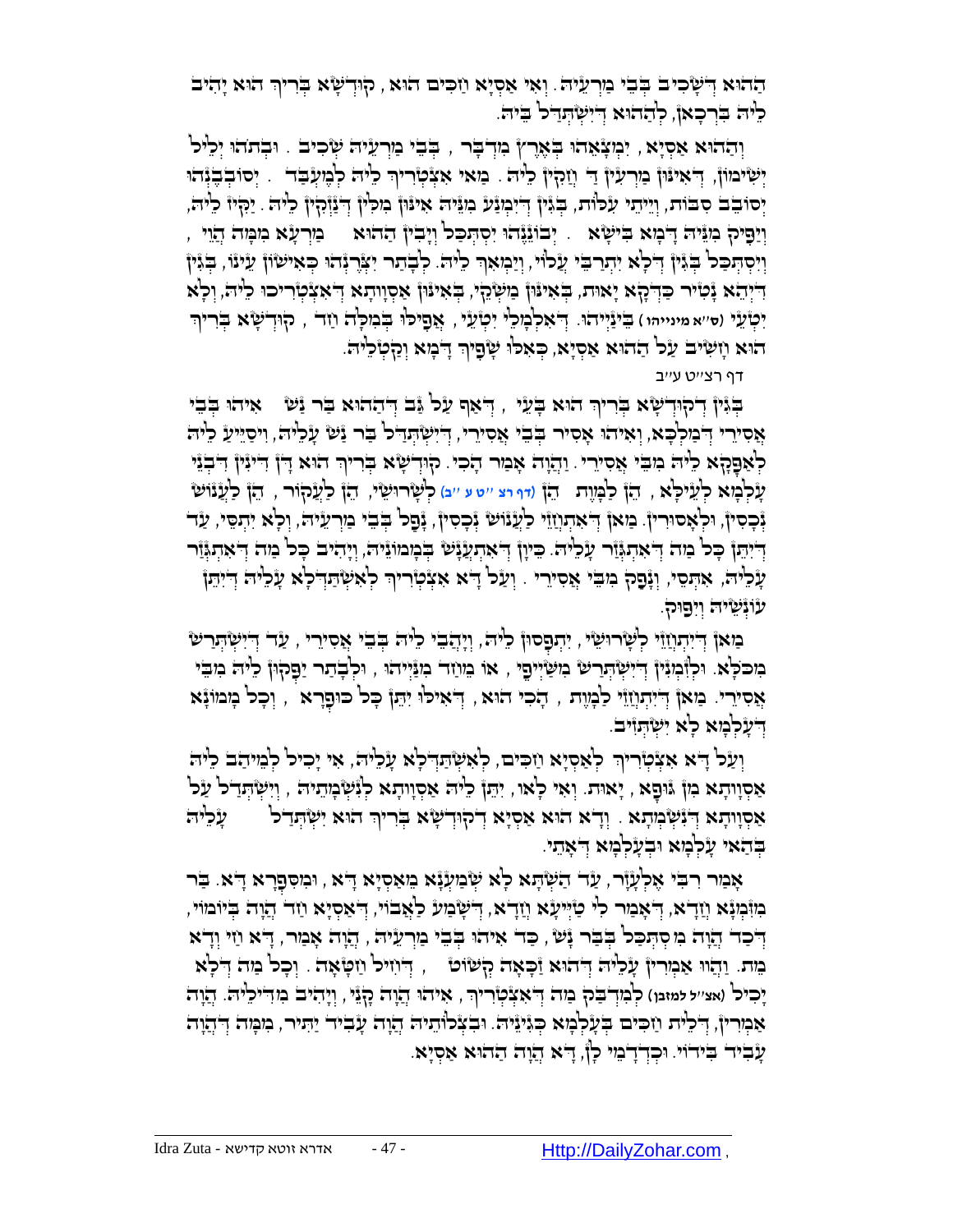אָנוּר הַהוּא טַיְּיעָׂא , וַדַּאי סִפְרָא דִיכִיה בִידִי אִיהוּ , דְבָא יָרִיהְנָּא מֵאָבִי אַבָּא, וְכָל מִלוּי דְּהַהוּא סִפְרָא , כֻּלְהוּ אִתְיַיִּסְדוּן עַל רְזִין דְּאוֹרַיְיִתָא , וְרָזִין הַדִּיכִּוּן אַשְׂכַּוְזָּא בֵּיה , וּבִזלְין דְּ'אַסְוָודָא סַגָּיאִין , דְּ'אִיהוּ אָבַזר דְּלְא יָאוּת לְבִוּפָעַל לוֹן, בַּר (אי) איהוּ דְיוִזיל וַזְטְאָה.

וְאִינּוּןْ כִּוּמַה דְּיְהֲוָה עָבִיה בִלְעָב, דְּהְחָה לְוִזיש לְוִזישִׂיןْ עַל בְּוָרע, וַהֲוָה אָמַר ַבְּפוּמוֹי וְאִתְסֵי מִיַּד . וְכֻכְּהוּ בְּרִיר לוֹן בְּהַהוּא סִפָּרָא . וְאָמַר, דָּא אָסוּר, וְדָא מּוּתָר לְמַאן דִּדְוִזיל וַזִטְאָה . בְּגִּין דְּ מִרְעִין סַגִּיאִין אָמַר , דְּתַלְיִיא אַסְווהָא יִדְּכְ<sup>וְ</sup>נְזוֹיְשְׁוּ דְּםֵוּכְוֹא ִ וְאִינּוּ) בִזִּסְיָרָא דְּנָוְשׂ , וּבִזְּנְהֹוֹן בִזסְטְרָא דְבֶלְסֶם . וְכָל אִינּוֹן דְּאָסוּר לוֹבַּוּר בְּפוּנְזּא <sub>,</sub> וְאָסוּר לְבֶועְבַד בְּעْוּבְדָא , הֲזֶה אָבַור . עַד , יִּלְּנֵּדוּיֵי בְּנִדְּיִי וּבְשַׁמְתָא, יְדִיעָׂאן דְּיִאִצְקִוְרִיךְ כ<sup>ְן</sup>ּבַוִר כַּךְּ. וּכְצַדוּיֵי בְּנִדוּי וּבְשַׁמְתָא ַעל ַההֻוא ְּמָרע. ְּו ִאיהֻו ַֻתָֻוו ָהא ַסִֻגי ְּלַג ָֻבן.

וַיְדִי רִבְּי אֶלְעָׂוָר , וְוַזִדוּ וַזַבְרַיְיא. אָמַר רִבִּי אֶלְעָׂוָר , אִי הַהוּא סִפָּרָא הֲוָה לְּ נָבְן גָּׁוְיָבֵוי כַּוֹה אִיהוּ אָבַור. אֲ ָאִ אִכְוַסַר בִּבְוִסִירָה, עַל כְוַנֵּה לְאַוְזָוָאָה לְבוּצִינָּא ַקְּדִישָׂא. וְתְגֵינָן, אָבִּוּ רִבְי אֶלְעָוָ֫ר , הַהוּא סִפָּרָא הֲוָה בִּידִי הְרֵיסְר יַרְוֹזִי וְאַשְׂכַוְזְגָא בִיה יְּהוֹרִיןْ עִלְאִיןْ וְיַהְיֹרוּן . כַד כְוִטִינְא לְאִי וּוֹן רָזִין דְּהְדָה ִמְבִלְעָם ַֻתַֻוו ְּהָנא.

יֹוּבְוָא וַזד לְוִזיּשְׂנָא בִּאֲתָר וַזד , וַהֲוּ אַתְוְוןْ סַלְּקָןْ וְנַּוְזִתְן . עַד דַּוְזַבִּוּיָנָא ְבְּוֹלְבְּוּא, וְאָבִוּר כִּיֹּ, בַּוּה כְ<sup>וָ</sup>רְ לְבֵוּיעַל בִּתְוזוּבְוּא דְיֹכְא דִיּיכְןְרָ , וְכָא אִצְׂטְוִריוִר כְןְר ְּ ְּ ָאִהְעַרְנָּא, וְאַבְאִיּשׂ קַבְּוּאי, עַל רְזִיןْ סְתִינִוּיןْ דַיְהָוו תַּבְּוֹן . שְׂדַיְרְנָא לְהַהוּא יוּדְאִי, ְוָרִבְּי יוֹסִי בַּרִבְי יְהוּדָה שְׂבִוּיה, וְיָהִיבְגָ֫א כִיה סִפָּרָא.

וּבְרְזִּיןْ דְּבִלְעָם אַשְׂכַוְזָא, מֵאִינּוֹן שְׂכְוִהָן דְּבוּלְאָכִין דְּשְׂדַר כִיּה בְלָק , וְלָא ְהוֹו ִמִסְתַּדְרָןْ עַל תִּקוּנַיְיהוּ כַּדְקָא יָאוּת . אֲבָל כַּמְה זִיּנֵי אַסְוָותָא אַשְׂכַוְזָנָא ָּבִּיה', וְיָבָא כִּוְתְהַמְּבֶּי עַל הִמְוּגֵּי אוֹרַיְיִתְא , וְרָזִין סְתִיכִוּין דִייכְה! . וַוְזַבִּוּינָא דְאִינּוּן הַוֹת יִבְּוֹה וּצְלוּתִין וּבְעוּתִין לְהָ וּדְשָׂא בְּרִיךְ הוּא . וְאִי הֵיכְוּא , דְּהֲוָה עָבִיד ּאַסְוָוהָא בְּפָסוּקִי אוֹרַיְיִהָא, אוֹ בְּרִזִּין דְּאוֹרַיְיִהָא. וַזִס וְשָׂלוֹם. אֶלְּא הֲוָה אָבּוּר ָרִזין דְּאוֹרַיִּיתָא, וְעַל הַהוּא רָזָא אַפִיק רְזִין דְּאַסְוִיתָא , דְלָא וְזַכֵּינָא כְּהַהוּא ְוּוְיָּא לְעָלְּמִין . ִאֲמִייָּא בְּרִיךְ רַוְזַמְיָּא , דְיִאַוְזִכִּים לִבְזֵי יָּשְׂא מֵוְזִכְמְתָא , דִלְעֵיּלָא.

וּמִאִינּוּןْ בִזִּלְּץْ דְּבִלְעָם נָסִיבְנָא , וַוְזַמִינָא בְּהוּ דְּלָא הֲזָה בְעָלְמָא וַזִכִּים ַבְּוַיָּרְשִׂין כְּגִּיְּיֵיה. אֲבִייִּגָֿא, בְּרִיךְ רַוְזַבְּוָּא דְּבִ טֵּל בֵּזְעָלְבְּא וַזְרְשִׂין , דְלָא יִטְעוּן ְּ ִּבְּוֹּ יָּעָּא ִמְבָּתַר דַּיְוַקְרָֽנָא דְקוּדְשָׂא בְּרִיךְ הוּא יִתְבְרַךְ וְיִתְעַלֶּה שְּׂמוֹ אָמֵן.

## **ָּב ררּו יְי יָּב** ' **לְי עוֹולָּבם מֵמ ן וְי מֵמ ן יִי מְי לוֹוּו יְי יָּב** ' **לְי עוֹולָּבם מֵמ ן וְי מֵמ ן**.